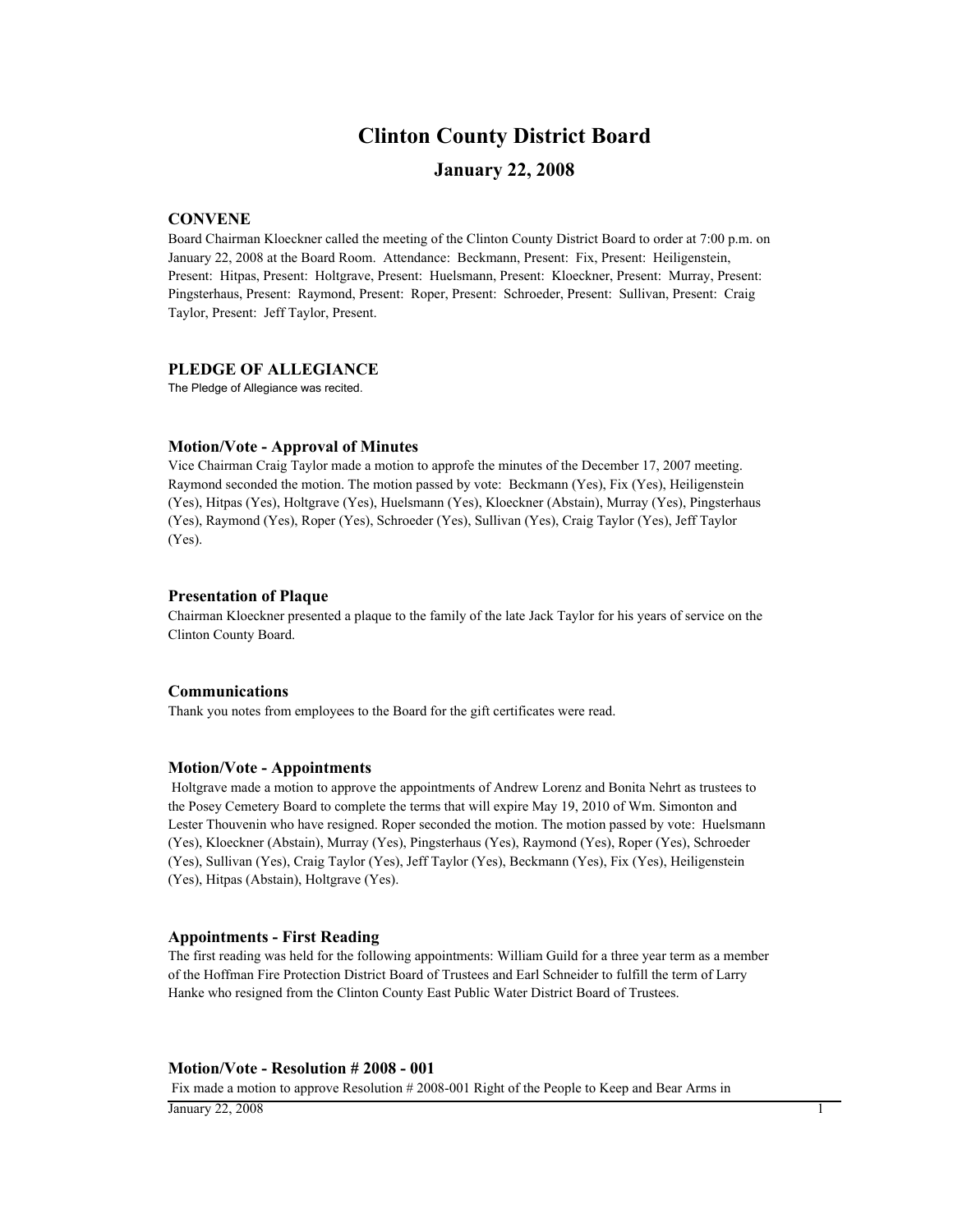Clinton County. Pingsterhaus seconded the motion. The motion passed by vote: Beckmann (Yes), Fix (Yes), Heiligenstein (Yes), Hitpas (Yes), Holtgrave (Yes), Huelsmann (Yes), Kloeckner (Abstain), Murray (Yes), Pingsterhaus (Yes), Raymond (Yes), Roper (Yes), Schroeder (Yes), Sullivan (Yes), Craig Taylor (Yes), Jeff Taylor (Yes).

#### **Centralia Enterprise Zone**

Grant Kleinhenz was present to present the modification of ordinance # 2007-004 to add residential incentive to the greater Centralia area enterprise zone and update the language of the intergovernmental agreement. Several board members question the annexation of the prison property into the City of Centralia and sited the way it is being handled as unprofessional on the part of the city. The board feels they should have been notified that the city was considering the annexation.

#### **Motion/Vote - Roll Call Vote**

 Hitpas made a motion to call for a roll call vote in determining passage of the ordinance. Roper seconded the motion. The motion passed by vote: Beckmann (Yes), Fix (Yes), Heiligenstein (Yes), Hitpas (Yes), Holtgrave (Yes), Huelsmann (Yes), Kloeckner (Abstain), Murray (Yes), Pingsterhaus (Yes), Raymond (Yes), Roper (Yes), Schroeder (Yes), Sullivan (Yes), Craig Taylor (Yes), Jeff Taylor (Yes).

#### **Motion/Vote - To deny passage of the proposed ordinance**

 Hitpas made a motion to deny the passage of the proposed ordinance modifying ordinance # 2007-004. Roper seconded the motion. The motion passed by vote: Beckmann (Yes), Fix (Yes), Heiligenstein (Yes), Hitpas (Yes), Holtgrave (Yes), Huelsmann (Yes), Kloeckner (Abstain), Murray (Yes), Pingsterhaus (Yes), Raymond (Yes), Roper (Yes), Schroeder (Yes), Sullivan (Yes), Craig Taylor (Yes), Jeff Taylor (Yes).

#### **The Amy Center (child advocacy center)**

State's Attorney Henry Bergmann passed out information for the board members to review in regard to the County possibly adopting a mandatory fee to be paid by the defendant in certain misdemeanor and felony cases which would be deposited into an account specifically for the operation and administration of the Children's Advocacy Center.

The matter was given to the judiciary committee for review.

#### **Harbor Light Bay**

Craig Roper presented a resolution for application to the State of Illinois for a Community Development Assistance Program grant for Harbor Light Bay. It will be a CEDAP grant similiar to the New Memphis sewer project. Roper reported the County can sponsor more than one grant at a time, just not more than one per year.

#### **Motion/Vote - Resolution # 2008-002**

 Huelsmann made a motion to approve application for community development assistance program grant on behalf of Harbor Light Bay's sewer unity board. Roper seconded the motion. The motion passed by vote: Beckmann (Yes), Fix (Yes), Heiligenstein (Yes), Hitpas (Yes), Holtgrave (Yes), Huelsmann (Yes), Kloeckner (Abstain), Murray (Yes), Pingsterhaus (Yes), Raymond (Yes), Roper (Yes), Schroeder (Yes), Sullivan (Yes), Craig Taylor (Yes), Jeff Taylor (Yes).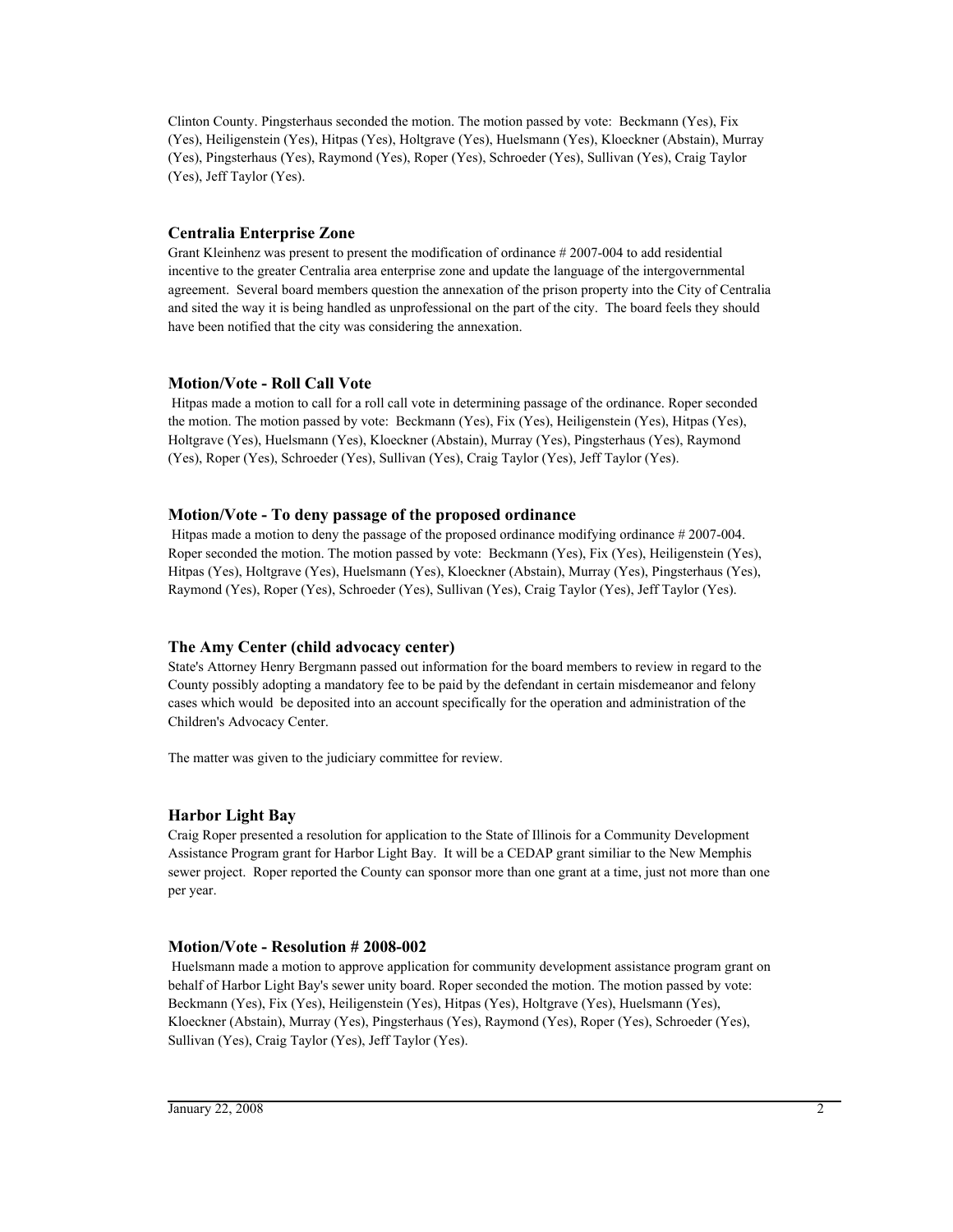#### **Motion/Vote - Meeting Change**

 Holtgrave made a motion to change the February County Board meeting from February 18 to February 19 because of the Presidents' Day holiday. Fix seconded the motion. The motion passed by vote: Beckmann (Yes), Fix (Yes), Heiligenstein (Yes), Hitpas (Yes), Holtgrave (Yes), Huelsmann (Yes), Kloeckner (Abstain), Murray (Yes), Pingsterhaus (Yes), Raymond (Yes), Roper (Yes), Schroeder (Yes), Sullivan (Yes), Craig Taylor (Yes), Jeff Taylor (Yes).

#### **United Counties Council of Illinois**

Chairman Kloeckner announced that the UCCI Executive Committee voted in increase the stipend to \$300.00 for each regularly scheduled meeting attended.

#### **COUNTY FARM COMMITTEE**

Taylor reported the state is requiring a fee to be collected. More will be reported next month.

#### **INSURANCE TRUST/Area Agency on Aging**

Raymond reported on the ICIT meeting held on December 19 giving an update on counties that have left the Trust. No report was given on the Area Agency on Aging.

#### **INSURANCE COMMITTEE**

The committee is now receiving weekly update reports from Meritain on the progress of the reimbursement of the overage on the aggregate claims of last contract year. It also appears the group is showing a declining trend on claims and fees.

#### **UNINCORPORATED AREA IMPROVEMENT COMMITTEE**

Allan Huelsmann reported two crews are working on setting the sewers in regard to the New Memphis sanitary sewer project.

#### **SAFETY COMMITTEE**

There will be a safety committee meeting on February 6th at 1:00 p.m. in the county board room.

#### **EDUCATION COMMITTEE**

At a meeting Steve Heiligenstein attended it was announced of a new law for school districts. All kindergarten students are required to have an eye examination. This is also a requirement for all transfer students. The Illinois State Board of Education is also proposing rules to require all school districts to have a library specialists.

#### **#708 MENTAL HEALTH BOARD**

No Report

#### **GIS COMMITTEE**

The GIS committee meetings have been changed from the 4th Monday to the 3rd Monday to be held before the board meeting. New softwear has been purchased that will allow low cost distribution of the GIS to all  $\frac{1}{3}$  January 22, 2008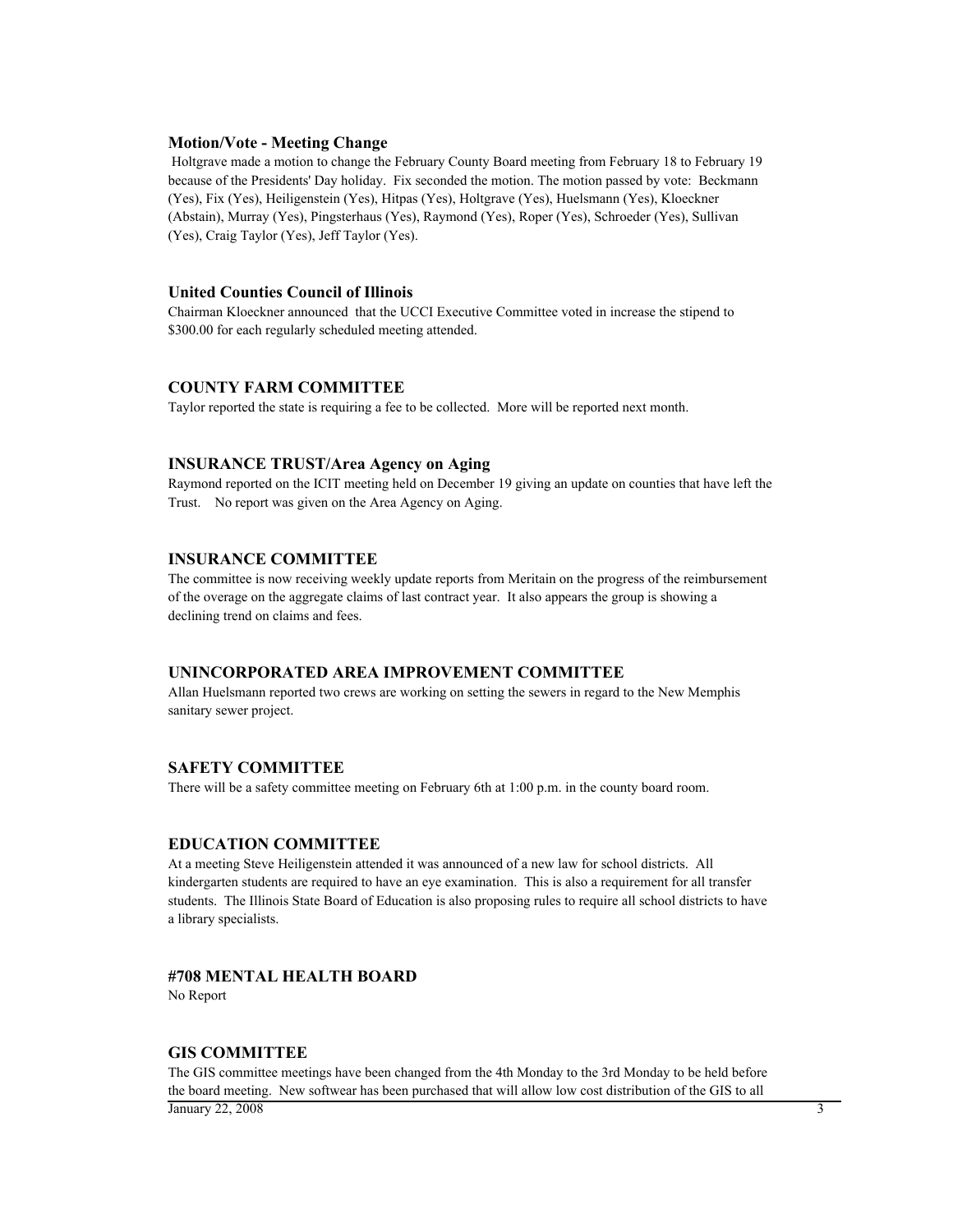county offices. GIS will be involved in the 2010 Census.

#### **RC&D COUNCIL**

It was reported that the government is mandating fees that has added considerably to the RC&D's budget. Ways are being considered to eliminate some of the additional costs.

#### **SOLID WASTE COMMITTEE**

No Report

#### **TOURISM COMMITTEE**

Holtgrave reported the Executive committee of the Tourism Council announced they are completely out of debt.

#### **911 COMMITTEE**

Fix announced there are still some questions and concerns regarding the 911 addresses.

#### **PERSONNEL/LABOR COMMITTEE**

The committee received drafts of the revised personnel policy. The State's Attorney's office and the committee members are in the process of reviewing the drafts.

#### **VETERAN'S MEMORIAL/VETERAN'S AFFAIRS COMMITTEE**

No Report

#### **Motion/Vote - Ordinance # 2008-001**

Vice Chairman Craig Taylor made a motion to adopt Ordinance # 2008-001 for a Map Amendment (Case # 1-2-08-02) submitted by Norman P. Rowold and Carolyn D. Rowold to rezone property located in Lookingglass South Township from Agricultural to R1 (Rural Single Family Residential). Sullivan seconded the motion. The motion passed by vote: Beckmann (Yes), Fix (Yes), Heiligenstein (Yes), Hitpas (Yes), Holtgrave (Yes), Huelsmann (Yes), Kloeckner (Abstain), Murray (Yes), Pingsterhaus (Yes), Raymond (Yes), Roper (Yes), Schroeder (Yes), Sullivan (Yes), Craig Taylor (Yes), Jeff Taylor (Yes).

#### **Motion/Vote - Waive First Reading**

Vice Chairman Craig Taylor made a motion to waive the first reading of Hunter Estates Subdivision. Beckmann seconded the motion. The motion passed by vote: Beckmann (Yes), Fix (Yes), Heiligenstein (Yes), Hitpas (Yes), Holtgrave (Yes), Huelsmann (Yes), Kloeckner (Abstain), Murray (Yes), Pingsterhaus (Yes), Raymond (Yes), Roper (Yes), Schroeder (Yes), Sullivan (Yes), Craig Taylor (Yes), Jeff Taylor (Yes).

#### **Motion/Vote - Hunter Estates Subdivision**

Vice Chairman Craig Taylor made a motion to approve the 2nd and final reading for Hunter Estates Subdivision in Sugar Creek Township. Raymond seconded the motion. The motion passed by vote: Beckmann (Yes), Fix (Yes), Heiligenstein (Yes), Hitpas (Yes), Holtgrave (Yes), Huelsmann (Yes), Kloeckner (Abstain), Murray (Yes), Pingsterhaus (Yes), Raymond (Yes), Roper (Yes), Schroeder (Yes),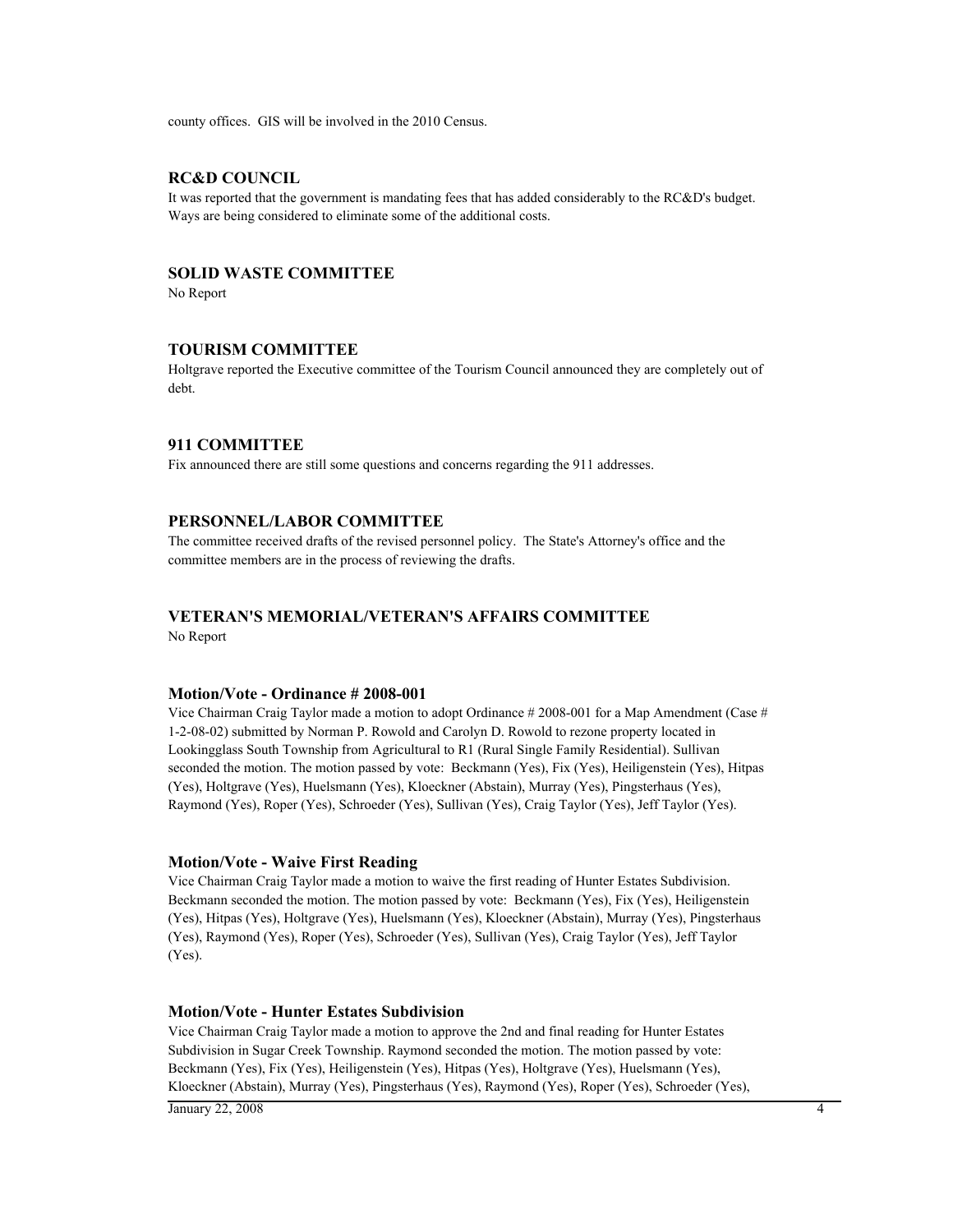Sullivan (Yes), Craig Taylor (Yes), Jeff Taylor (Yes).

#### **Motion/Vote - Waive First Reading**

Vice Chairman Craig Taylor made a motion to waive the first reading Re-Subdivision of Lot 5 of Lake View Subdivision. Sullivan seconded the motion. The motion passed by vote: Beckmann (Yes), Fix (Yes), Heiligenstein (Yes), Hitpas (Yes), Holtgrave (Yes), Huelsmann (Yes), Kloeckner (Abstain), Murray (Yes), Pingsterhaus (Yes), Raymond (Yes), Roper (Yes), Schroeder (Yes), Sullivan (Yes), Craig Taylor (Yes), Jeff Taylor (Yes).

#### **Motion/Vote - Lake View Subdivision**

Vice Chairman Craig Taylor made a motion to approve the 2nd and final reading for Re-Subdivision of Lot 5 of Lake View Subdivision in St. Rose Township. Sullivan seconded the motion. The motion passed by vote: Beckmann (Yes), Fix (Yes), Heiligenstein (Yes), Hitpas (Yes), Holtgrave (Yes), Huelsmann (Yes), Kloeckner (Abstain), Murray (Yes), Pingsterhaus (Yes), Raymond (Yes), Roper (Yes), Schroeder (Yes), Sullivan (Yes), Craig Taylor (Yes), Jeff Taylor (Yes).

#### **Motion/Vote - Waive First Reading**

Vice Chairman Craig Taylor made a motion to waive the first reading of Vandeloo Subdivision. Schroeder seconded the motion. The motion passed by vote: Beckmann (Yes), Fix (Yes), Heiligenstein (Yes), Hitpas (Yes), Holtgrave (Yes), Huelsmann (Yes), Kloeckner (Abstain), Murray (Yes), Pingsterhaus (Yes), Raymond (Yes), Roper (Yes), Schroeder (Yes), Sullivan (Yes), Craig Taylor (Yes), Jeff Taylor (Yes).

#### **Motion/Vote - Vandeloo Subdivision**

Vice Chairman Craig Taylor made a motion to approve the 2nd and final reading for Vandeloo Subdivision in Santa Fe Township. Roper seconded the motion. The motion passed by vote: Beckmann (Yes), Fix (Yes), Heiligenstein (Yes), Hitpas (Yes), Holtgrave (Yes), Huelsmann (Yes), Kloeckner (Abstain), Murray (Yes), Pingsterhaus (Yes), Raymond (Yes), Roper (Yes), Schroeder (Yes), Sullivan (Yes), Craig Taylor (Yes), Jeff Taylor (Yes).

#### **LAW ENFORCEMENT/ESDA COMMITTEE**

The committee found all the bills to be in order.

#### **ECONOMIC DEVELOPMENT/SWIIDA/SCIGA**

Sullivan announced that the Wal-Mart Corporation had closing on the land they are purchasing in Carlyle for the new store.

#### **Motion/Vote - Resolution # 2008-003**

 Holtgrave made a motion to award the low bid for the purchase of material required in the maintenance of Section 08-00000-00-GM to Beelman Logistics, LLC. Murray seconded the motion. The motion passed by vote: Beckmann (Yes), Fix (Yes), Heiligenstein (Yes), Hitpas (Yes), Holtgrave (Yes), Huelsmann (Yes), Kloeckner (Abstain), Murray (Yes), Pingsterhaus (Yes), Raymond (Yes), Roper (Yes), Schroeder (Yes), Sullivan (Yes), Craig Taylor (Yes), Jeff Taylor (Yes).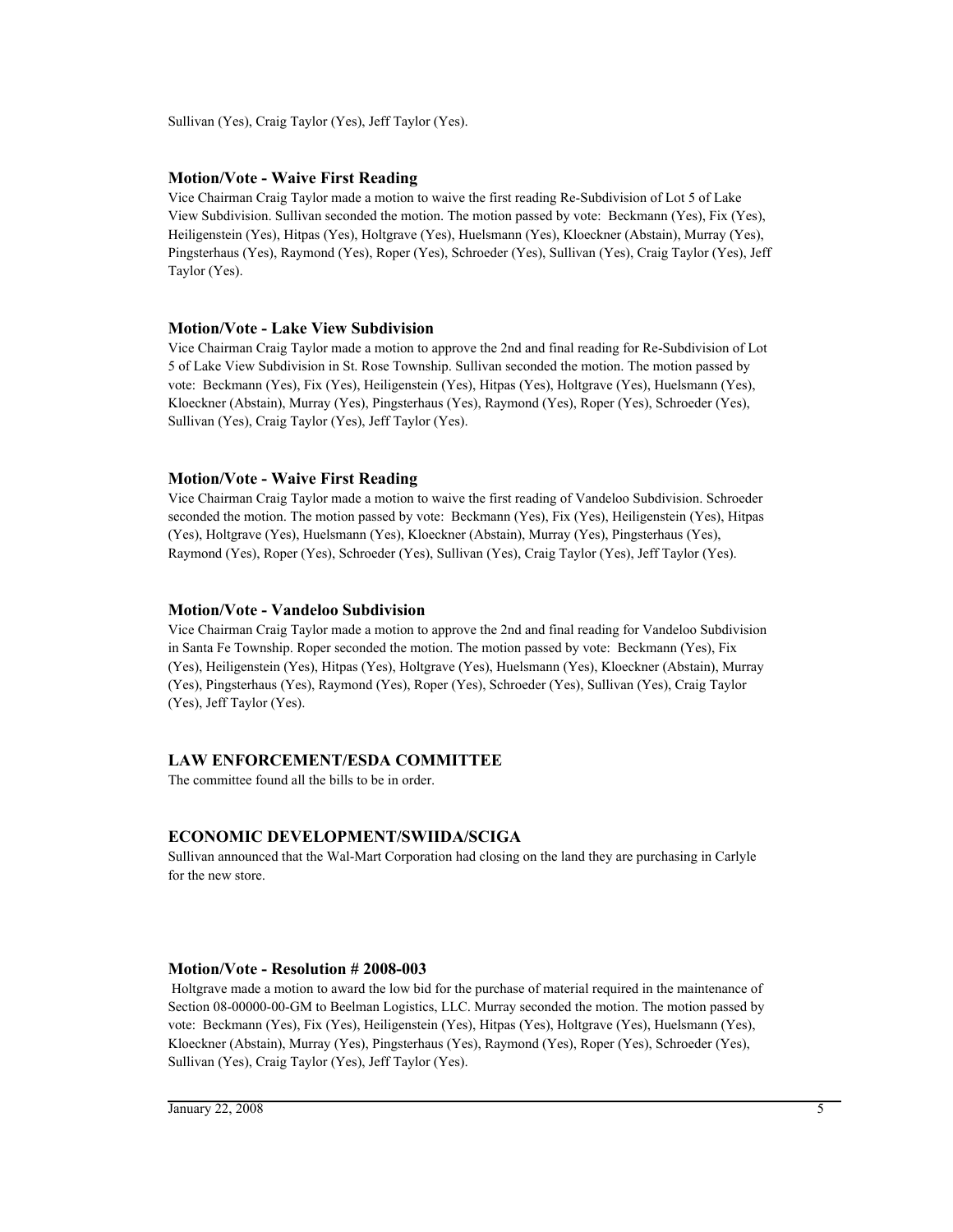#### **Motion/Vote - Resolution # 2008-004**

Vice Chairman Craig Taylor made a motion to award the low bids for purchase of materials required in the maintenance of various township roads to Beelman Logistics, LLC, Clinton County Compost, Dwain Forby Trucking, Wilke Truck Service, Zachry Farms, Inc. Heiligenstein seconded the motion. The motion passed by vote: Beckmann (Yes), Fix (Yes), Heiligenstein (Yes), Hitpas (Yes), Holtgrave (Yes), Huelsmann (Yes), Kloeckner (Abstain), Murray (Yes), Pingsterhaus (Yes), Raymond (Yes), Roper (Yes), Schroeder (Yes), Sullivan (Yes), Craig Taylor (Yes), Jeff Taylor (Yes).

#### **Motion/Vote - Monthly Financial Report**

 Hitpas made a motion to approve the Monthly Budget and Financial Reports. Holtgrave seconded the motion. The motion passed by vote: Beckmann (Yes), Fix (Yes), Heiligenstein (Yes), Hitpas (Yes), Holtgrave (Yes), Huelsmann (Yes), Kloeckner (Abstain), Murray (Yes), Pingsterhaus (Yes), Raymond (Yes), Roper (Yes), Schroeder (Yes), Sullivan (Yes), Craig Taylor (Yes), Jeff Taylor (Yes).

#### **FINANCE/HEALTH SERVICES/REVOLVING LOAN FUND**

The County Treasurer reported he received an oil check in the amount of \$11,234.79 and announced the tax sale will be held on February 11. The Revolving Loan Fund with Wiegmann woodworking is complete.

#### **Motion/Vote - Resolutions # 2008-005 through # 2008-016**

 Beckmann made a motion to approve Resolutions # 2008-005 through # 2008-016 to authorize the Chairman of the Board of Clinton County, Illinois to execute deeds of conveyance of the County's interest for the following real estate parcels with proceeds from the sale to be paid to the Treasurer of Clinton County, Illinois and to be distributed according to law. 03-03-10-251-064; 03-03-15-207-013; 07-07-35-452-004; 07-07-35-453-020; 13-12-02-201-007;013-12-02-204-014; 13-12-02-205-012; 13-12-02-205-013; 13-12-02-206-011; 13-12-02-208-012; 13-12-02-250-028; 15-14-13-102-051. Schroeder seconded the motion. The motion passed by vote: Beckmann (Yes), Fix (Yes), Heiligenstein (Yes), Hitpas (Yes), Holtgrave (Yes), Huelsmann (Yes), Kloeckner (Abstain), Murray (Yes), Pingsterhaus (Yes), Raymond (Yes), Roper (Yes), Schroeder (Yes), Sullivan (Yes), Craig Taylor (Yes), Jeff Taylor (Yes).

#### **Motion/Vote - Void Tax Bills**

Vice Chairman Craig Taylor made a motion to void the tax bills on the following parcels for the 2006 tax year. 03-03-10-251-064; 03-03-15-207-013; 06-06-16-700-001; 06-06-21-700-001; 06-06-28-700-001; 07-07-35-452-004; 07-07-35-453-003; 07-07-35-453-006; 07-07-35-453-019; 07-07-35-453-020; 07-07-35-458-003; 08-07-36-305-002; 10-09-25-700-002; 10-09-35-719-01-004; 10-09-35-723-01-003; 13-12-02-201-007; 13-12-02-203-005; 13-12-02-204-004; 13-12-02-204-008; 13-12-02-204-014; 13-12-02-205-012; 13-12-02-205-013; 13-12-02-206-011; 13-12-02-207-004; 13-12-02-208-012; 13-12-02-208-023; 13-12-02-250-011; 13-12-02-250-028; 13-12-02-252-005; 13-12-02-252-013; 13-12-02-252-018; 13-12-02-252-034; 14-13-11-722-01-002; 15-14-01-701-01-001; 15-14-01-704-01-004; 15-14-01-784-01-001; 15-14-01-785-01-001; 15-14-01-786-01-001; 15-14-02-714-01-003; 15-14-13-102-051; 15-14-13-253-019. Beckmann seconded the motion. The motion passed by vote: Beckmann (Yes), Fix (Yes), Heiligenstein (Yes), Hitpas (Yes), Holtgrave (Yes), Huelsmann (Yes), Kloeckner (Abstain), Murray (Yes), Pingsterhaus (Yes), Raymond (Yes), Roper (Yes), Schroeder (Yes), Sullivan (Yes), Craig Taylor (Yes), Jeff Taylor (Yes).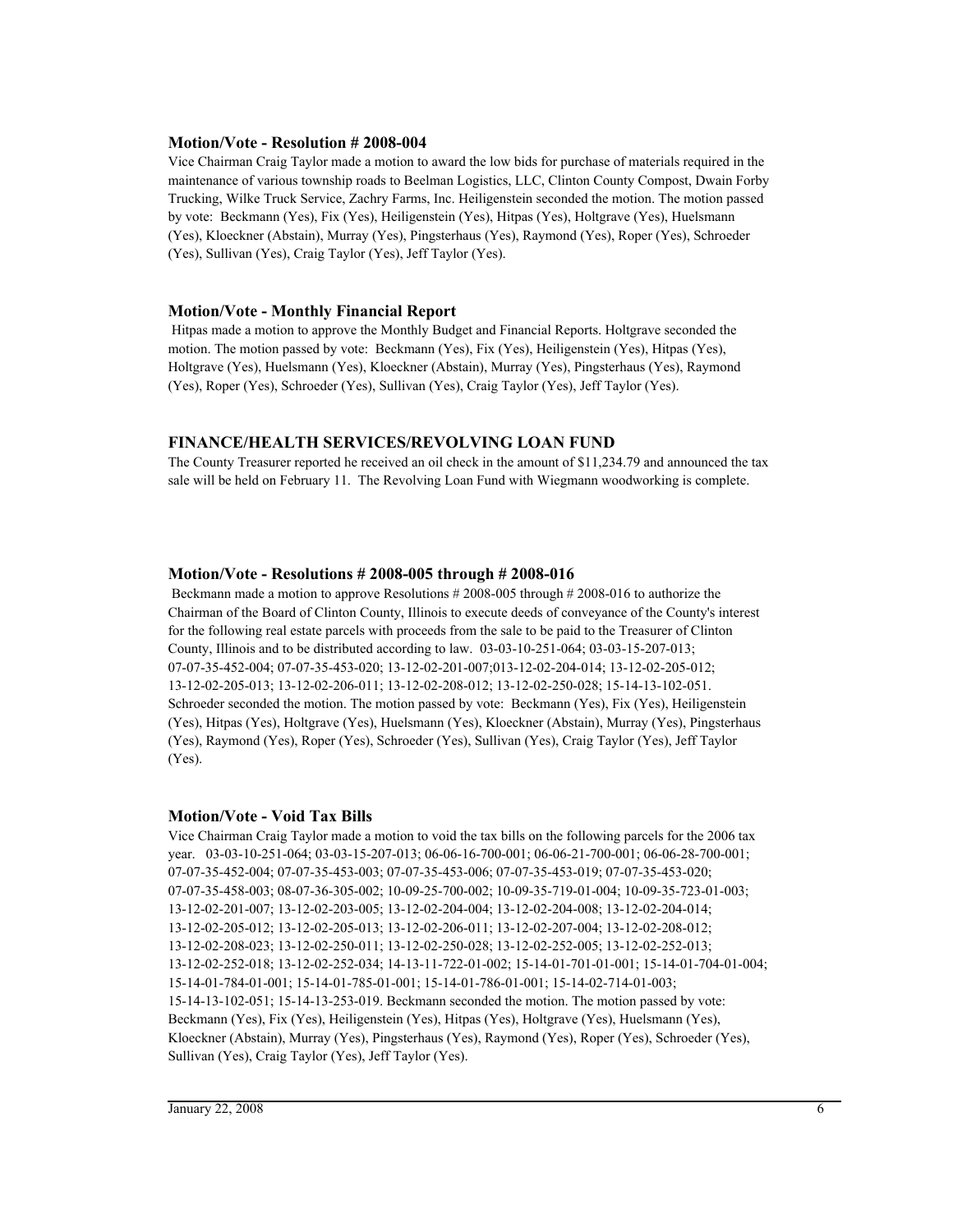#### **Motion/Vote - Payment Approval**

 Roper made a motion to approve payment to Haier Pluming and Heating, Inc in the amount of \$11,880.00 from the New Memphis Sanitary District DECO Grant. Schroeder seconded the motion. The motion passed by vote: Pingsterhaus (Yes), Raymond (Yes), Roper (Yes), Schroeder (Yes), Sullivan (Yes), Craig Taylor (Yes), Jeff Taylor (Yes), Beckmann (Yes), Fix (Yes), Heiligenstein (Yes), Hitpas (Yes), Holtgrave (Yes), Huelsmann (Yes), Kloeckner (Abstain), Murray (Yes).

#### **Motion/Vote - Approve Payment**

 Schroeder made a motion to approve payment to Holcomb Foundation engineering in the amount of \$6,342.71 from the New Memphis Sanitary District DECO Grant. Beckmann seconded the motion. The motion passed by vote: Beckmann (Yes), Fix (Yes), Heiligenstein (Yes), Hitpas (Yes), Holtgrave (Yes), Huelsmann (Yes), Kloeckner (Abstain), Murray (Yes), Pingsterhaus (Yes), Raymond (Yes), Roper (Yes), Schroeder (Yes), Sullivan (Yes), Craig Taylor (Yes), Jeff Taylor (Yes).

#### **Motion/Vote - Approve Payment**

Fix made a motion to approve payment to Brown & Robert in the amount of \$8,041.12 from the New Memphis Sanitary District DECO Grant. Roper seconded the motion. The motion passed by vote: Beckmann (Yes), Fix (Yes), Heiligenstein (Yes), Hitpas (Yes), Holtgrave (Yes), Huelsmann (Yes), Kloeckner (Abstain), Murray (Yes), Pingsterhaus (Yes), Raymond (Yes), Roper (Yes), Schroeder (Yes), Sullivan (Yes), Craig Taylor (Yes), Jeff Taylor (Yes).

#### **Manatron Contract**

The finance committee chairman reported that Linda Mensing the Supervisor of Assessments had met with them to present the Manatron Contract four year extension agreement. She will check into a maintenance fee and prepare a packet for the board members to review before the next meeting.

#### **Motion/Vote - Health Department Monthly Report**

Vice Chairman Craig Taylor made a motion to approve the monthly report of the Clinton County Health Department. Raymond seconded the motion. The motion passed by vote: Beckmann (Yes), Fix (Yes), Heiligenstein (Yes), Hitpas (Yes), Holtgrave (Yes), Huelsmann (Yes), Kloeckner (Abstain), Murray (Yes), Pingsterhaus (Yes), Raymond (Yes), Roper (Yes), Schroeder (Yes), Sullivan (Yes), Craig Taylor (Yes), Jeff Taylor (Yes).

#### **Motion/Vote - Annual Contribution**

 Sullivan made a motion to approve Clinton County's annual contribution to the Southwestern Illinois Law Enforcement Commission in the amount of \$4,016.00. Beckmann seconded the motion. The motion passed by vote: Beckmann (Yes), Fix (Yes), Heiligenstein (Yes), Hitpas (Yes), Holtgrave (Yes), Huelsmann (Yes), Kloeckner (Abstain), Murray (Yes), Pingsterhaus (Yes), Raymond (Yes), Roper (Yes), Schroeder (Yes), Sullivan (Yes), Craig Taylor (Yes), Jeff Taylor (Yes).

#### **FACILITIES COMMITTEE**

No Report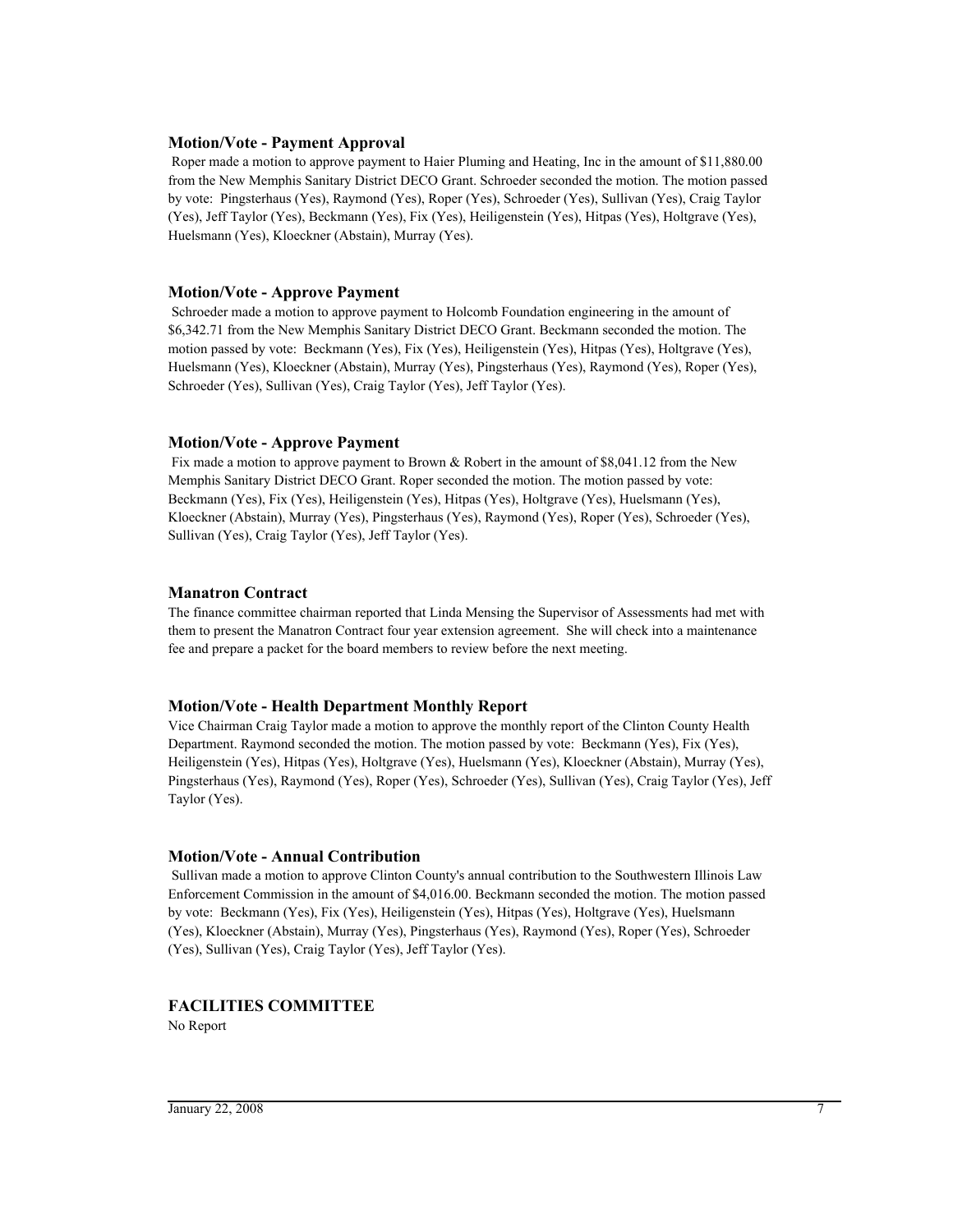#### **GENERAL SERVICES/JUDICIARY COMMITTEE**

The committee met and found all bills in order.

#### **LIQUOR COMMITTEE**

Holtgrave reported that there have not been any large complaints in regard to the new no smoking law.

#### **ENVIRONMENTAL CONCERNS COMMITTEE**

No Report

#### **Motion/Vote - Accounts Payable**

 Hitpas made a motion to approve payment of the Accounts Payable Claims. Murray seconded the motion. The motion passed by vote: Beckmann (Yes), Fix (Yes), Heiligenstein (Yes), Hitpas (Yes), Holtgrave (Yes), Huelsmann (Yes), Kloeckner (Abstain), Murray (Yes), Pingsterhaus (Yes), Raymond (Yes), Roper (Yes), Schroeder (Yes), Sullivan (Yes), Craig Taylor (Yes), Jeff Taylor (Yes).

#### **ADJOURNMENT**

Vice Chairman Craig Taylor made a motion to adjourn Heiligenstein seconded the motion. The motion passed by vote.

#### **Attest:**

\_\_\_\_\_\_\_\_\_\_\_\_\_\_\_\_\_\_\_\_\_\_\_\_\_\_\_\_\_\_\_\_\_\_\_\_\_\_ Thomas LaCaze/County Clerk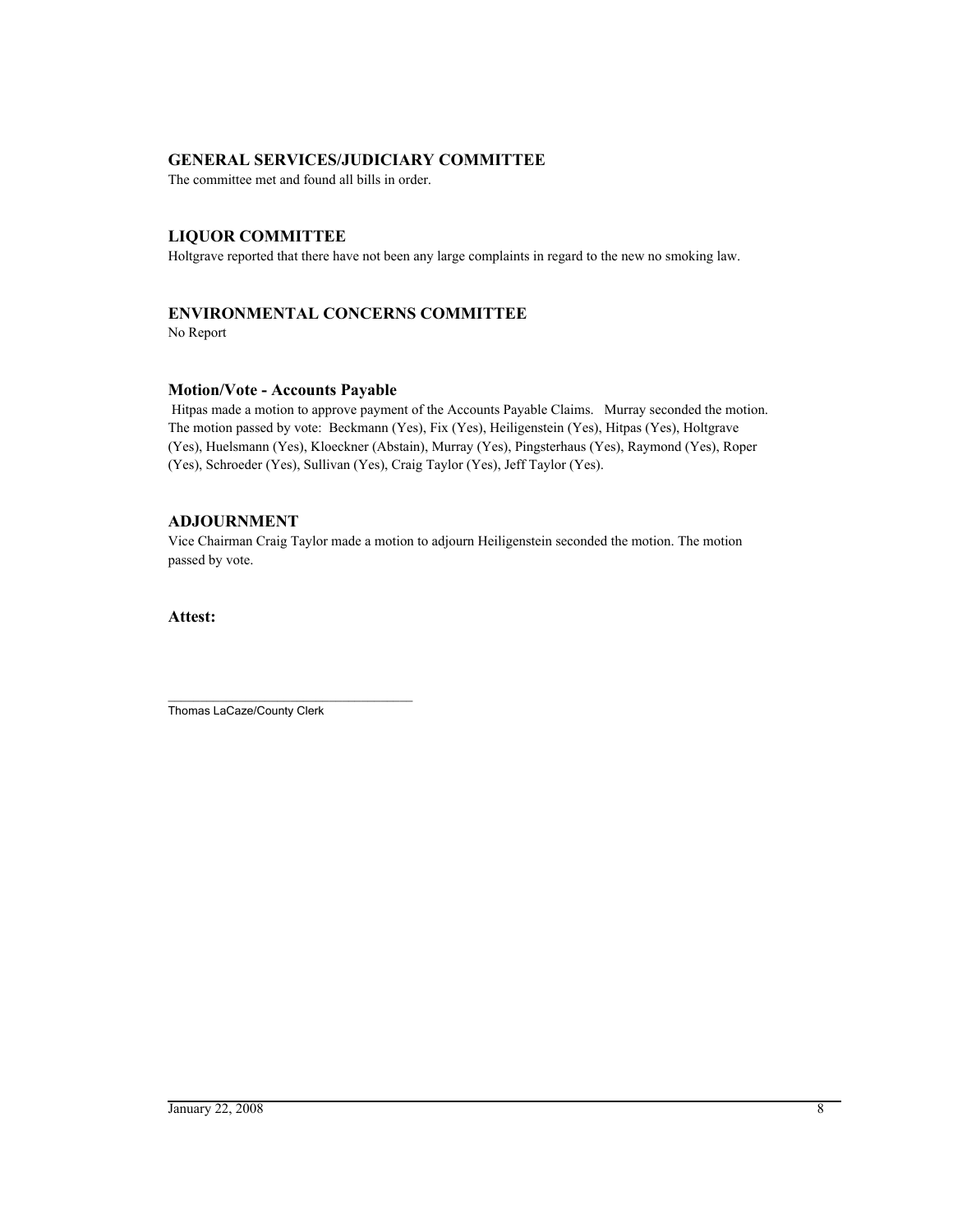## **Clinton County District Board**

#### **February 19, 2008**

#### **CONVENE**

Board Chairman Kloeckner called the meeting of the Clinton County District Board to order at 7:00 p.m. on February 19, 2008 at the Board Room. Attendance: Beckmann, Present: Fix, Present: Heiligenstein, Present: Hitpas, Present: Holtgrave, Present: Huelsmann, Present: Kloeckner, Present: Murray, Present: Pingsterhaus, Present: Raymond, Present: Roper, Present: Schroeder, Present: Sullivan, Present: Craig Taylor, Present: Jeff Taylor, Present.

#### **PLEDGE OF ALLEGIANCE**

The Pledge of Allegiance was recited.

#### **Appointments - First Reading**

The first reading was held for the following appointments: Cynthia Kehrer, New Memphis Lighting District; Nick Dickhaut, New Memphis Water District; Steve Kehrer, New Memphis Water District; Robert Kehrer, New Memphis Water district; Clarence Price, Shattuc Lighting District; Diane Luitjohan, Albers Sanitary District; Stephen Buzzard, Sugar Crek Fire District; Margaret Conley, South Central Illinois Mass Transit District; Herb Pingsterhaus, Carlyle Fire District; William Guile, Hoffman Fire District; Earl Schneider, Clinton County East Public Water District; Edwin Meyer, Santa Fe Fire District; Stephen Arentsen, Germantown Fire District.

#### **Amy Center**

Madonna Richards addressed the board about House Bill 1391 which allows the county board, in counties in which a Children's Advocacy Center provides services, to adopt a mandatory fee of between \$5 and \$30 to be paid by the defendant on a judgment for a felony. The Amy Center is the Advocacy Center serving Clinton County and six surrounding counties of Marion, Washington, Clay, Hamilton, Jefferson and Wayne. The Amy center works with children who have been sexually abused. She reported that last year they saw 249 cases in the seven county area. Judge Hitpas is reviewing and will make a recommendation by the next board meeting.

#### **Motion/Vote - Coroner's Annual Report**

 Sullivan made a motion to approve the 2006-2007 Coroner's Annual Report. Schroeder seconded the motion. The motion passed by vote: Beckmann (Yes), Fix (Yes), Heiligenstein (Yes), Hitpas (Yes), Holtgrave (Yes), Huelsmann (Yes), Kloeckner (Abstain), Murray (Yes), Pingsterhaus (Yes), Raymond (Yes), Roper (Yes), Schroeder (Yes), Sullivan (Yes), Craig Taylor (Yes), Jeff Taylor (Yes).

#### **Motion/Vote - Resolution # 2008 - 017**

 Roper made a motion to Recission of authority to make application for community development assistance program grant on behalf of Harbor Light Bay's sewer unity board. Hitpas seconded the motion. The motion passed by vote: Beckmann (Yes), Fix (Yes), Heiligenstein (Yes), Hitpas (Yes), Holtgrave (Yes), Huelsmann (Yes), Kloeckner (Abstain), Murray (Yes), Pingsterhaus (Yes), Raymond (Yes), Roper (Yes), Schroeder (Yes), Sullivan (Yes), Craig Taylor (Yes), Jeff Taylor (Yes).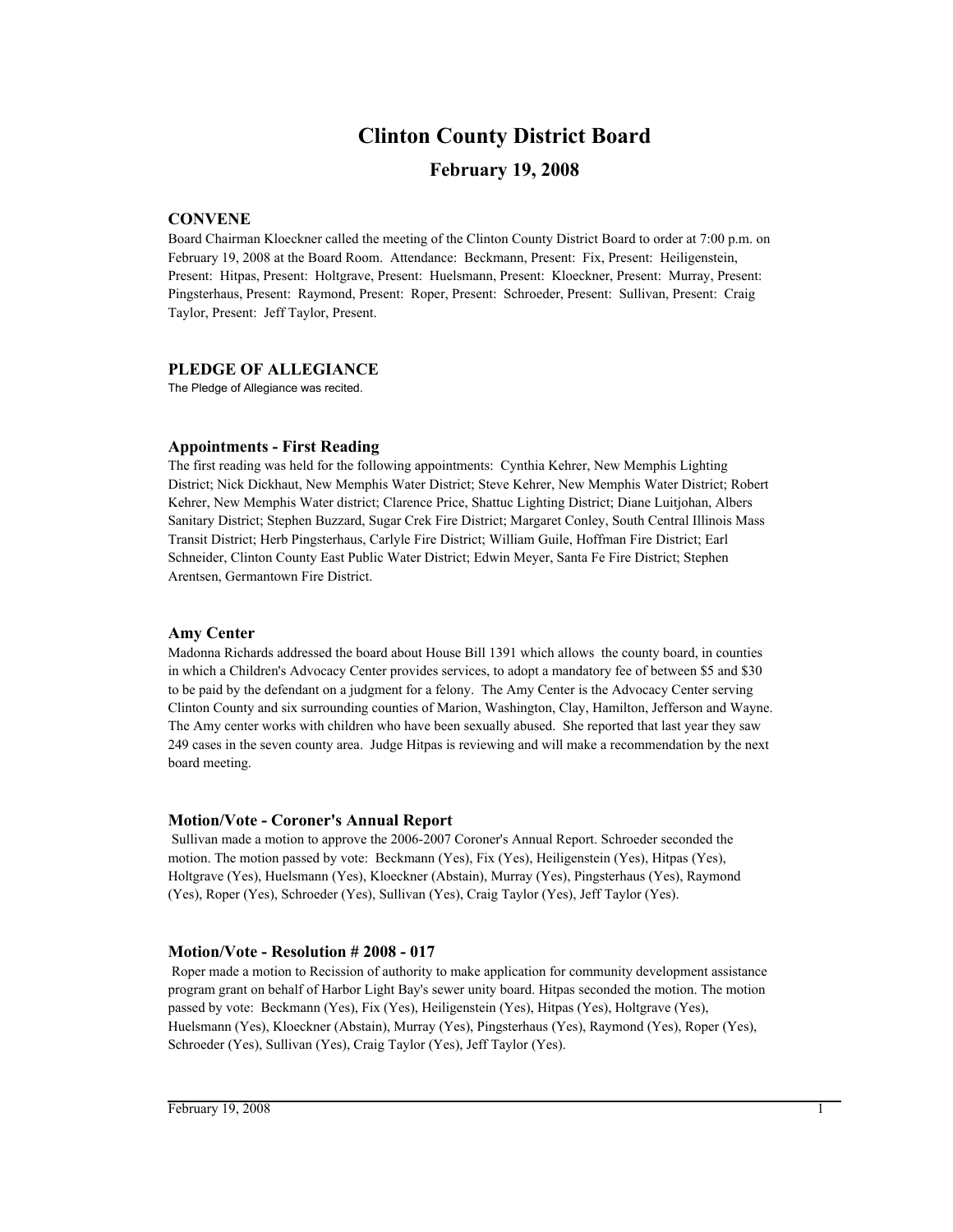#### **Website Hosting**

Proposals were received for design and maintenance for the County's web page. County Clerk Tom LaCaze reported John Skain has reviewed the proposals and has recommended accepting the proposal from Techknow Solutions for a one year contract in the amount of \$1654.00.

#### **Motion/Vote - Techknow Solutions Contract**

 Fix made a motion to approve a one year contract with Techknow Solutions for set up and to maintain the county website. Craig Taylor seconded the motion. The motion passed by vote: Beckmann (Yes), Fix (Yes), Heiligenstein (Yes), Hitpas (Yes), Holtgrave (Yes), Huelsmann (Yes), Kloeckner (Abstain), Murray (Yes), Pingsterhaus (Yes), Raymond (Yes), Roper (Yes), Schroeder (Yes), Sullivan (Yes), Craig Taylor (Yes), Jeff Taylor (Yes).

#### **COUNTY FARM COMMITTEE**

Craig Taylor reported he has recently received word that the county is not subject to the mandated increase for animal control fees.

#### **INSURANCE TRUST/Area Agency on Aging**

The next meeting with the Insurance Trust will be held on February 20th at 9:00 a.m. in Fairview Heights. The Area on Aging does not meet every month and the next meeting is scheduled for March 27th.

#### **INSURANCE COMMITTEE**

Bill Schmaltz was unable to attend last months' meeting due to weather conditions. He plans to attend the next meeting to discuss possible implementation of a wellness program.

#### **Motion/Vote - Delta Dental Contract Renewal**

 Raymond made a motion to renew the contract with Delta Dental at the same rate as the current rate. Pingsterhaus seconded the motion. The motion passed by vote: Beckmann (Yes), Fix (Yes), Heiligenstein (Yes), Hitpas (Yes), Holtgrave (Yes), Huelsmann (Yes), Kloeckner (Abstain), Murray (Yes), Pingsterhaus (Yes), Raymond (Yes), Roper (Yes), Schroeder (Yes), Sullivan (Yes), Craig Taylor (Yes), Jeff Taylor (Yes).

#### **UNINCORPORATED AREA IMPROVEMENT COMMITTEE**

The New Memphis sewer project is 23% complete. The engineering firm plans to post their construction schedule.

#### **SAFETY COMMITTEE**

There will be a safety meeting at 1:00 p.m. on March 5.

#### **EDUCATION COMMITTEE**

The Education committee meeting is scheduled for March 4th at 4:45 p.m. at the Regional Superintendent of Schools office.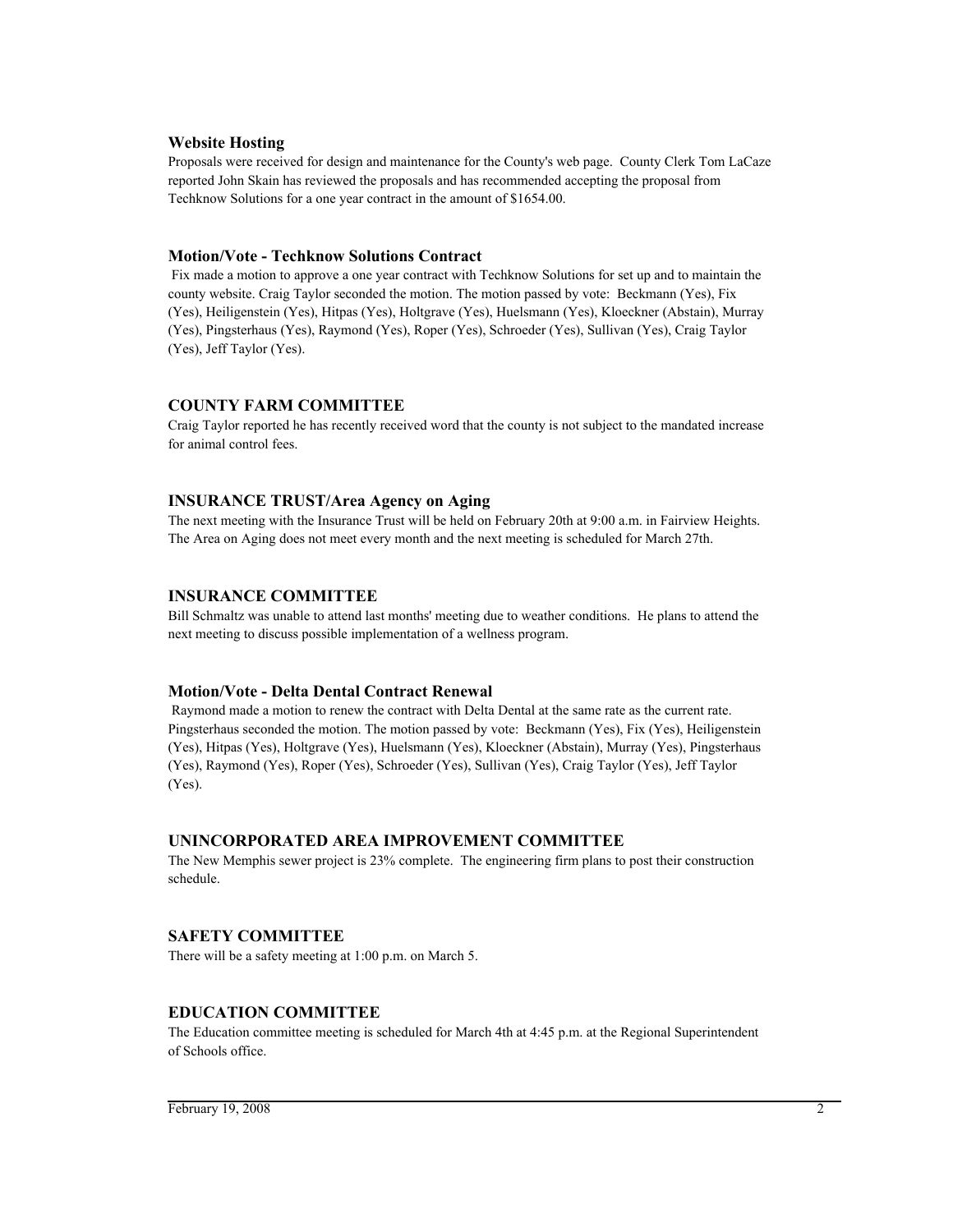#### **#708 MENTAL HEALTH BOARD**

No Report

#### **GIS COMMITTEE**

The committee found all the bills to be in order. The next scheduled meeting is March 17 at 6:00 p.m.

#### **RC&D COUNCIL**

No Report

#### **SOLID WASTE COMMITTEE**

Huelsmann reported the recycling boxes are being returned and a refund check will be sent to the county after they are received.

#### **TOURISM COMMITTEE**

A committee meeting will be held on February 20th at 6:00 p.m.

#### **911 COMMITTEE**

No Report

#### **PERSONNEL/LABOR COMMITTEE**

Hitpas reported the committee met on February 12 to review the revised personnel code. A few changes will be made after which the committee will be meeting with Diane Frain and the Department Heads to discuss the new code.

#### **VETERAN'S MEMORIAL/VETERAN'S AFFAIRS COMMITTEE**

Don Murray reported on the Advisory Referendum in regard to Veterans' Affairs which was on the ballot at the February 5th Primary election. It was approved by a large margin of 5627 to 570.

#### **ZONING/SUBDIVISION COMMITTEE**

The request for a map amendment submitted by Tom and Karen Gerdes has been tabled.

#### **Motion/Vote - Waive First Reading**

Vice Chairman Craig Taylor made a motion to waive the first reading of Popeye Estates Subdivision. Sullivan seconded the motion. The motion passed by vote: Beckmann (Yes), Fix (Yes), Heiligenstein (Yes), Hitpas (Yes), Holtgrave (Yes), Huelsmann (Yes), Kloeckner (Abstain), Murray (Yes), Pingsterhaus (Yes), Raymond (Yes), Roper (Yes), Schroeder (Yes), Sullivan (Yes), Craig Taylor (Yes), Jeff Taylor (Yes).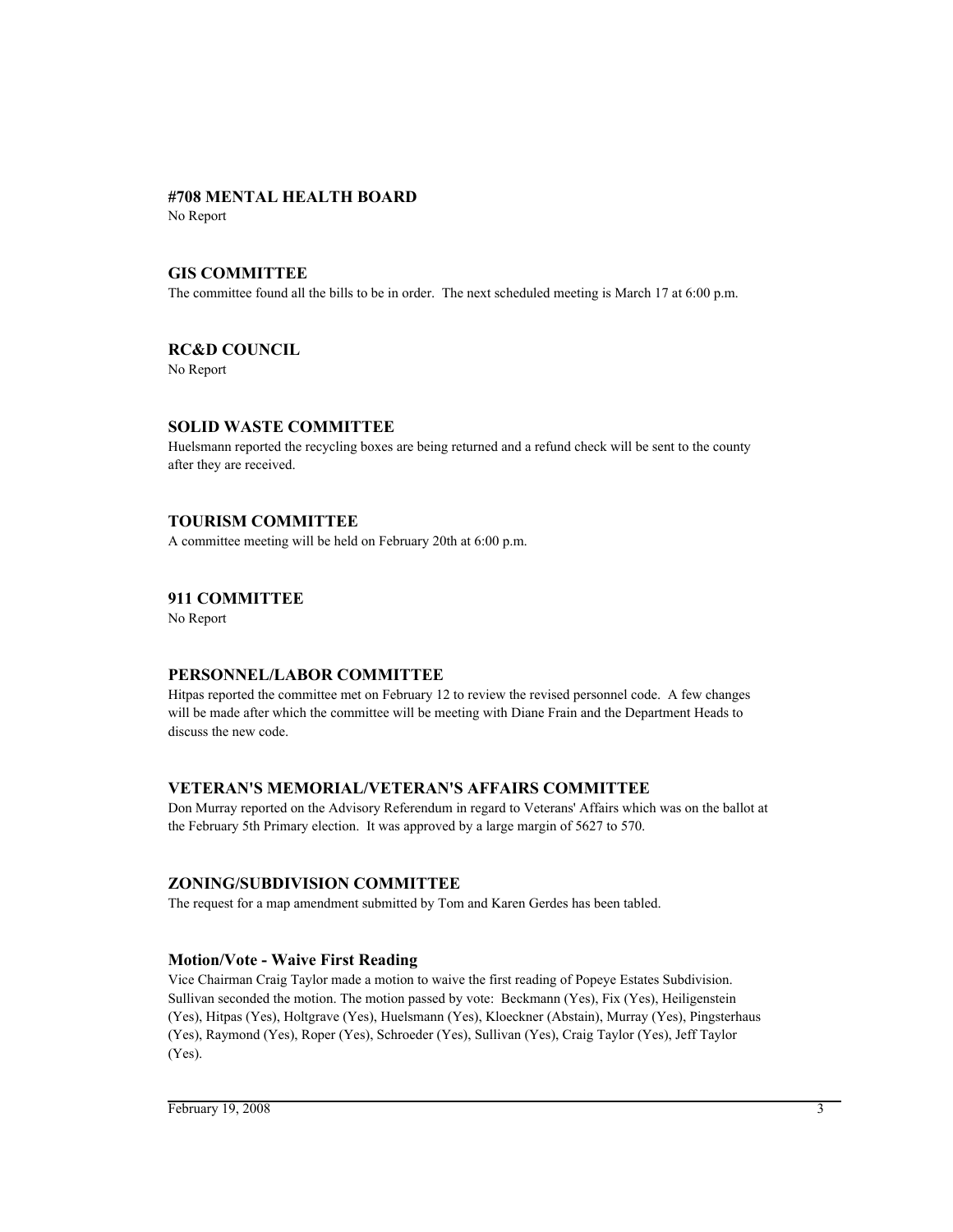#### **Motion/Vote - Popeye Estates Subdivision**

Vice Chairman Craig Taylor made a motion to approve second and final reading for Popeye Estates Subdivision in St. Rose Township. Sullivan seconded the motion. The motion passed by vote: Beckmann (Yes), Fix (Yes), Heiligenstein (Yes), Hitpas (Yes), Holtgrave (Yes), Huelsmann (Yes), Kloeckner (Abstain), Murray (Yes), Pingsterhaus (Yes), Raymond (Yes), Roper (Yes), Schroeder (Yes), Sullivan (Yes), Craig Taylor (Yes), Jeff Taylor (Yes).

#### **Motion/Vote - Waive First Reading**

 Beckmann made a motion to waive first rading of Andy's Acres Subdivision. Schroeder seconded the motion. The motion passed by vote: Beckmann (Yes), Fix (Yes), Heiligenstein (Yes), Hitpas (Yes), Holtgrave (Yes), Huelsmann (Yes), Kloeckner (Abstain), Murray (Yes), Pingsterhaus (Yes), Raymond (Yes), Roper (Yes), Schroeder (Yes), Sullivan (Yes), Craig Taylor (Yes), Jeff Taylor (Yes).

#### **Motion/Vote - Andy's Acres Subdivision**

 Beckmann made a motion to Approve the second and final reading for Andy's Acres subdivision in Santa Fe Township. Schroeder seconded the motion. The motion passed by vote: Beckmann (Yes), Fix (Yes), Heiligenstein (Yes), Hitpas (Yes), Holtgrave (Yes), Huelsmann (Yes), Kloeckner (Abstain), Murray (Yes), Pingsterhaus (Yes), Raymond (Yes), Roper (Yes), Schroeder (Yes), Sullivan (Yes), Craig Taylor (Yes), Jeff Taylor (Yes).

#### **Motion/Vote - Waive First Reading**

 Sullivan made a motion to to waive the first rading of Harrison Acres Subdivision. Holtgrave seconded the motion. The motion passed by vote: Beckmann (Yes), Fix (Yes), Heiligenstein (Yes), Hitpas (Yes), Holtgrave (Yes), Huelsmann (Yes), Kloeckner (Abstain), Murray (Yes), Pingsterhaus (Yes), Raymond (Yes), Roper (Yes), Schroeder (Yes), Sullivan (Yes), Craig Taylor (Abstain), Jeff Taylor (Yes).

#### **Motion/Vote - Harrison Acres Subdivision**

 Sullivan made a motion to approve the second and final reading for Harrison Acres Subdivision in St. Rose Township. Holtgrave seconded the motion. The motion passed by vote: Beckmann (Yes), Fix (Yes), Heiligenstein (Yes), Hitpas (Yes), Holtgrave (Yes), Huelsmann (Yes), Kloeckner (Abstain), Murray (Yes), Pingsterhaus (Yes), Raymond (Yes), Roper (Yes), Schroeder (Yes), Sullivan (Yes), Craig Taylor (Abstain), Jeff Taylor (Yes).

#### **Motion/Vote - Waive First Reading**

Vice Chairman Craig Taylor made a motion to waive the first reading of Ron & Margie Huelsmann's 1st subdivision. Pingsterhaus seconded the motion. The motion passed by vote: Beckmann (Yes), Fix (Yes), Heiligenstein (Yes), Hitpas (Yes), Holtgrave (Yes), Huelsmann (Yes), Kloeckner (Abstain), Murray (Yes), Pingsterhaus (Yes), Raymond (Yes), Roper (Yes), Schroeder (Yes), Sullivan (Yes), Craig Taylor (Yes), Jeff Taylor (Yes).

#### **Motion/Vote - Ron & Margie Huelsmann's 1st Subdivision**

 Sullivan made a motion to approve the second and final reading for Ron & Margie Huelsmann's 1st Subdivision in St. Rose Township. Pingsterhaus seconded the motion. The motion passed by vote: Beckmann (Yes), Fix (Yes), Heiligenstein (Yes), Hitpas (Yes), Holtgrave (Yes), Huelsmann (Yes), Kloeckner (Abstain), Murray (Yes), Pingsterhaus (Yes), Raymond (Yes), Roper (Yes), Schroeder (Yes),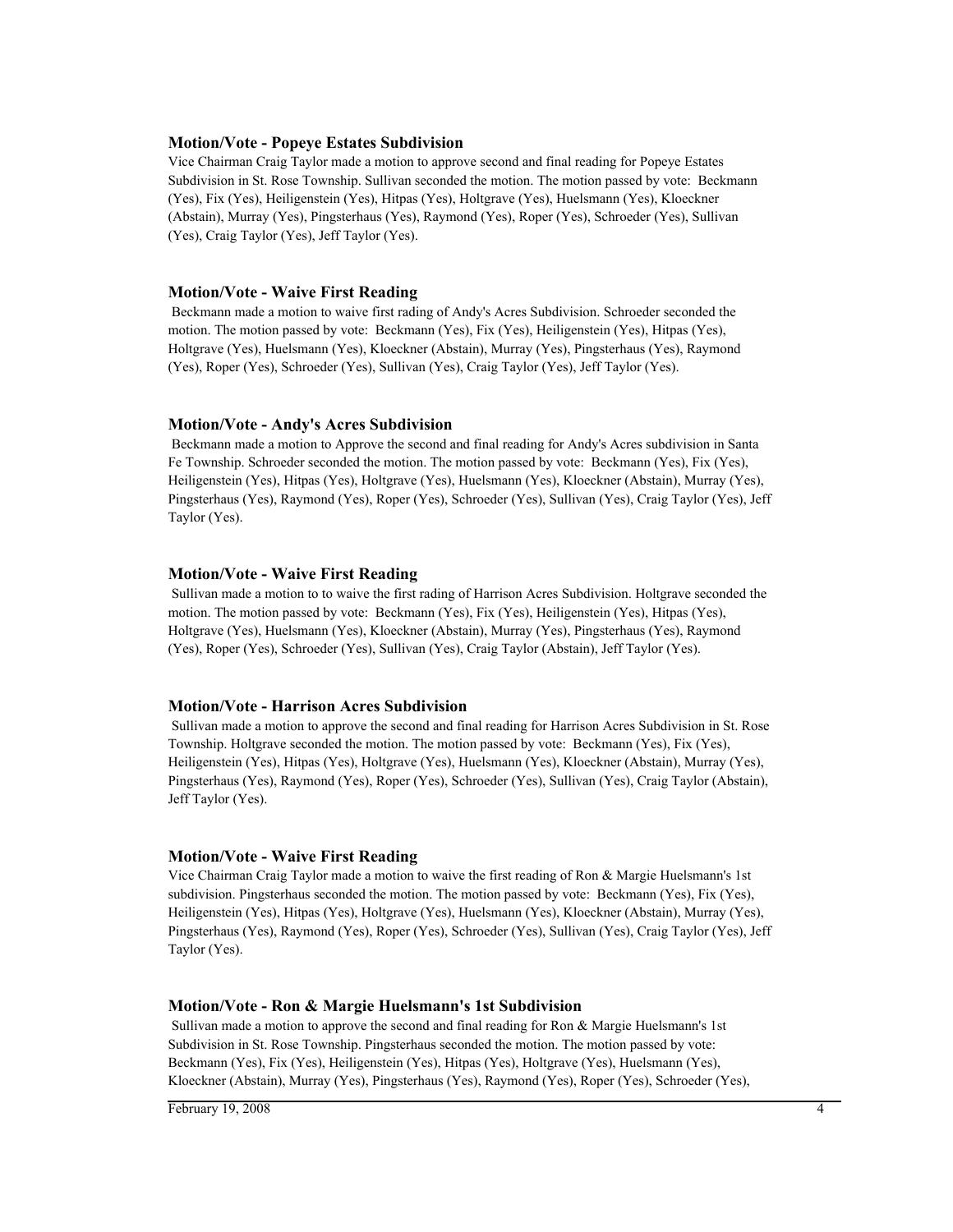Sullivan (Yes), Craig Taylor (Yes), Jeff Taylor (Yes).

#### **LAW ENFORCEMENT/ESDA COMMITTEE**

Sullivan announced a new security policy for the County Board Room. The metal detector has been enclosed and the door will now be locked at 7:00 p.m. No one will be permitted to enter without admittance by the security guard. Upon arrival everyone, including board members, will be asked to turn off cell phones and empty their pockets for examination.

#### **ECONOMIC DEVELOPMENT/SWIIDA/SCIGA**

No Report

#### **ROAD & BRIDGE COMMITTEE**

County Engineer Behrens announced that the county's salt supply is ample. Bids will be taken on a Township Bridge in Wheatfield Township on March 10.

#### **Motion/Vote - Resolution # 2008-018**

 Holtgrave made a motion to approve a joint agreement with IDOT for bridge replacement, structure number 014-3020, on County Highway 9 (Wringe Road). Jeff Taylor seconded the motion. The motion passed by vote: Beckmann (Yes), Fix (Yes), Heiligenstein (Yes), Hitpas (Yes), Holtgrave (Yes), Huelsmann (Yes), Kloeckner (Abstain), Murray (Yes), Pingsterhaus (Yes), Raymond (Yes), Roper (Yes), Schroeder (Yes), Sullivan (Yes), Craig Taylor (Yes), Jeff Taylor (Yes).

#### **Motion/Vote - Resolution # 2008-019**

 Hitpas made a motion to approve a petition from Brookside Road District for county match for the replacement of bridge number 014-4001. Murray seconded the motion. The motion passed by vote: Beckmann (Yes), Fix (Yes), Heiligenstein (Yes), Hitpas (Yes), Holtgrave (Yes), Huelsmann (Yes), Kloeckner (Abstain), Murray (Yes), Pingsterhaus (Yes), Raymond (Yes), Roper (Yes), Schroeder (Yes), Sullivan (Yes), Craig Taylor (Yes), Jeff Taylor (Yes).

#### **Motion/Vote - Resolution # 2008-020**

 Murray made a motion to appropriate \$40,000 from County Bridge Fund for the local match for the replacement of bridge number 014-4001. Hitpas seconded the motion. The motion passed by vote: Beckmann (Yes), Fix (Yes), Heiligenstein (Yes), Hitpas (Yes), Holtgrave (Yes), Huelsmann (Yes), Kloeckner (Abstain), Murray (Yes), Pingsterhaus (Yes), Raymond (Yes), Roper (Yes), Schroeder (Yes), Sullivan (Yes), Craig Taylor (Yes), Jeff Taylor (Yes).

#### **Motion/Vote - Resolution # 2008-021**

 Fix made a motion to approve a joint agreement with IDOT for the bridge replacement, structure number 014-4001. Roper seconded the motion. The motion passed by vote: Beckmann (Yes), Fix (Yes), Heiligenstein (Yes), Hitpas (Yes), Holtgrave (Yes), Huelsmann (Yes), Kloeckner (Abstain), Murray (Yes), Pingsterhaus (Yes), Raymond (Yes), Roper (Yes), Schroeder (Yes), Sullivan (Yes), Craig Taylor (Yes), Jeff Taylor (Yes).

#### **Motion/Vote - Monthly Financial Report**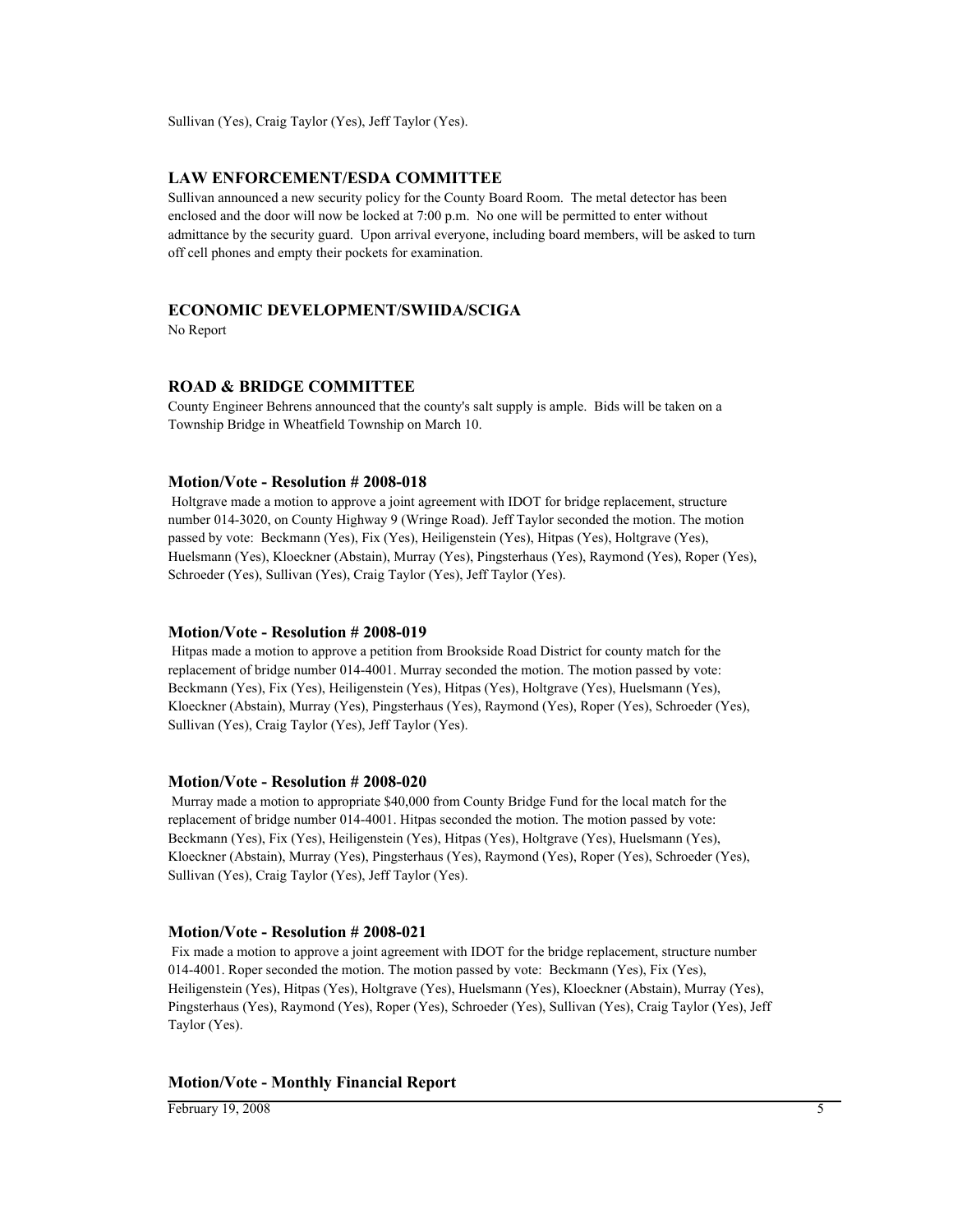Schroeder made a motion to approve the Monthly Budget and Financial Report. Raymond seconded the motion. The motion passed by vote: Beckmann (Yes), Fix (Yes), Heiligenstein (Yes), Hitpas (Yes), Holtgrave (Yes), Huelsmann (Yes), Kloeckner (Abstain), Murray (Yes), Pingsterhaus (Yes), Raymond (Yes), Roper (Yes), Schroeder (Yes), Sullivan (Yes), Craig Taylor (Yes), Jeff Taylor (Yes).

#### **Motion/Vote - Resolution # 2008-022**

 Heiligenstein made a motion to authorize the Chairman of the Board of Clinton County, Illinois to execute a deed of conveyance of the County's interest for real estate parcel # 07-07-35-453-006 with proceeds from the sale to be paid to the Treasurer of Clinton County, Illinois and to be distributed according to law. Schroeder seconded the motion. The motion passed by vote: Beckmann (Yes), Fix (Yes), Heiligenstein (Yes), Hitpas (Yes), Holtgrave (Yes), Huelsmann (Yes), Kloeckner (Abstain), Murray (Yes), Pingsterhaus (Yes), Raymond (Yes), Roper (Yes), Schroeder (Yes), Sullivan (Yes), Craig Taylor (Yes), Jeff Taylor (Yes).

#### **Motion/Vote - Resolution # 2008-023**

 Schroeder made a motion to authorize the Chairman of the Board of Clinton County, Illinois to execute a deed of conveyance of the County's interest for real estate parcel # 07-07-35-453-019 with proceeds from the sale to be paid to the Treasurer of Clinton County, Illinois and to be distributed according to law. Beckmann seconded the motion. The motion passed by vote: Beckmann (Yes), Fix (Yes), Heiligenstein (Yes), Hitpas (Yes), Holtgrave (Yes), Huelsmann (Yes), Kloeckner (Abstain), Murray (Yes), Pingsterhaus (Yes), Raymond (Yes), Roper (Yes), Schroeder (Yes), Sullivan (Yes), Craig Taylor (Yes), Jeff Taylor (Yes).

#### **Motion/Vote - Resolution # 2008-024**

 Fix made a motion to authorize the Chairman of the Board of Clinton County, Illinois to execute a deed of conveyance of the County's interest for parcel # 08-07-36-305-002. Hitpas seconded the motion. The motion passed by vote: Beckmann (Yes), Fix (Yes), Heiligenstein (Yes), Hitpas (Yes), Holtgrave (Yes), Huelsmann (Yes), Kloeckner (Abstain), Murray (Yes), Pingsterhaus (Yes), Raymond (Yes), Roper (Yes), Schroeder (Yes), Sullivan (Yes), Craig Taylor (Yes), Jeff Taylor (Yes).

#### **Motion/Vote - Board Chairman and County Clerk Signatures**

 Beckmann made a motion to approve the Board Chairman and County Clerk to sign off on the three deeds for the following parcels: 07-07-35-453-006; 07-07-35-453-019; and 08-07-36-305-002. Craig Taylor seconded the motion. The motion passed by vote: Beckmann (Yes), Fix (Yes), Heiligenstein (Yes), Hitpas (Yes), Holtgrave (Yes), Huelsmann (Yes), Kloeckner (Abstain), Murray (Yes), Pingsterhaus (Yes), Raymond (Yes), Roper (Yes), Schroeder (Yes), Sullivan (Yes), Craig Taylor (Yes), Jeff Taylor (Yes).

#### **FINANCE/HEALTH SERVICES/REVOLVING LOAN FUND**

Treasurer Mueller reported receiving two oil checks in the amount of \$33,120.13.

#### **Motion/Vote - Manatron Contract**

 Beckmann made a motion to approve the four year contract for the Tax Program with Manatron. Holtgrave seconded the motion. The motion passed by vote: Beckmann (Yes), Fix (Yes), Heiligenstein (Yes), Hitpas (Yes), Holtgrave (Yes), Huelsmann (Yes), Kloeckner (Abstain), Murray (Yes), Pingsterhaus (Yes), Raymond (Yes), Roper (Yes), Schroeder (Yes), Sullivan (Yes), Craig Taylor (Yes), Jeff Taylor (Yes).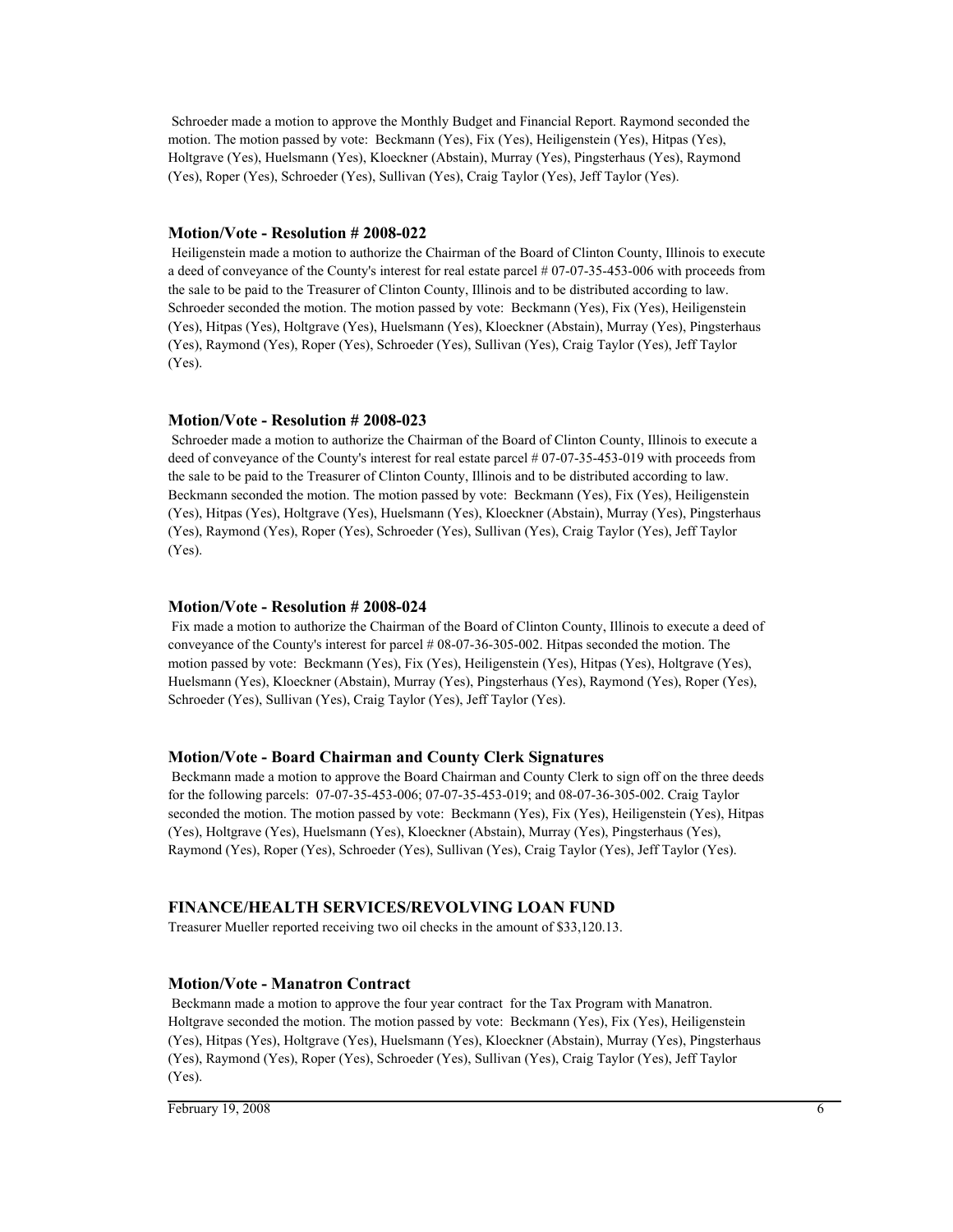#### **Motion/Vote - Health Department Monthly Report**

 Beckmann made a motion to approve the monthly report of the Clinton County Health Department. Sullivan seconded the motion. The motion passed by vote: Beckmann (Yes), Fix (Yes), Heiligenstein (Yes), Hitpas (Yes), Holtgrave (Yes), Huelsmann (Yes), Kloeckner (Abstain), Murray (Yes), Pingsterhaus (Yes), Raymond (Yes), Roper (Yes), Schroeder (Yes), Sullivan (Yes), Craig Taylor (Yes), Jeff Taylor (Yes).

#### **FACILITIES COMMITTEE**

No Report

#### **Motion/Vote - Agreement with Madison County Detention Center**

Vice Chairman Craig Taylor made a motion to approve a new working agreement for Transportation and Detention Services with the Madison County Detention Center raising the per diem from \$85.00 to \$100 effective March 1, 2008. Schroeder seconded the motion. The motion passed by vote: Jeff Taylor (Yes), Beckmann (Yes), Fix (Yes), Heiligenstein (Yes), Hitpas (Yes), Holtgrave (Yes), Huelsmann (Yes), Kloeckner (Abstain), Murray (Yes), Pingsterhaus (Yes), Raymond (Yes), Roper (Yes), Schroeder (Yes), Sullivan (Yes), Craig Taylor (Yes).

#### **LIQUOR COMMITTEE**

No Report

#### **ENVIRONMENTAL CONCERNS COMMITTEE**

No Report

#### **Motion/Vote - Accounts Payable**

 Holtgrave made a motion to approve payment of the Accounts Payable Claims. Fix seconded the motion. The motion passed by vote: Beckmann (Yes), Fix (Yes), Heiligenstein (Yes), Hitpas (Yes), Holtgrave (Yes), Huelsmann (Yes), Kloeckner (Abstain), Murray (Yes), Pingsterhaus (Yes), Raymond (Yes), Roper (Yes), Schroeder (Yes), Sullivan (Yes), Craig Taylor (Yes), Jeff Taylor (Yes).

#### **ADJOURNMENT**

Vice Chairman Craig Taylor made a motion to adjourn Holtgrave seconded the motion. The motion passed by vote.

**Attest:**

\_\_\_\_\_\_\_\_\_\_\_\_\_\_\_\_\_\_\_\_\_\_\_\_\_\_\_\_\_\_\_\_\_\_\_\_\_\_ Thomas LaCaze/County Clerk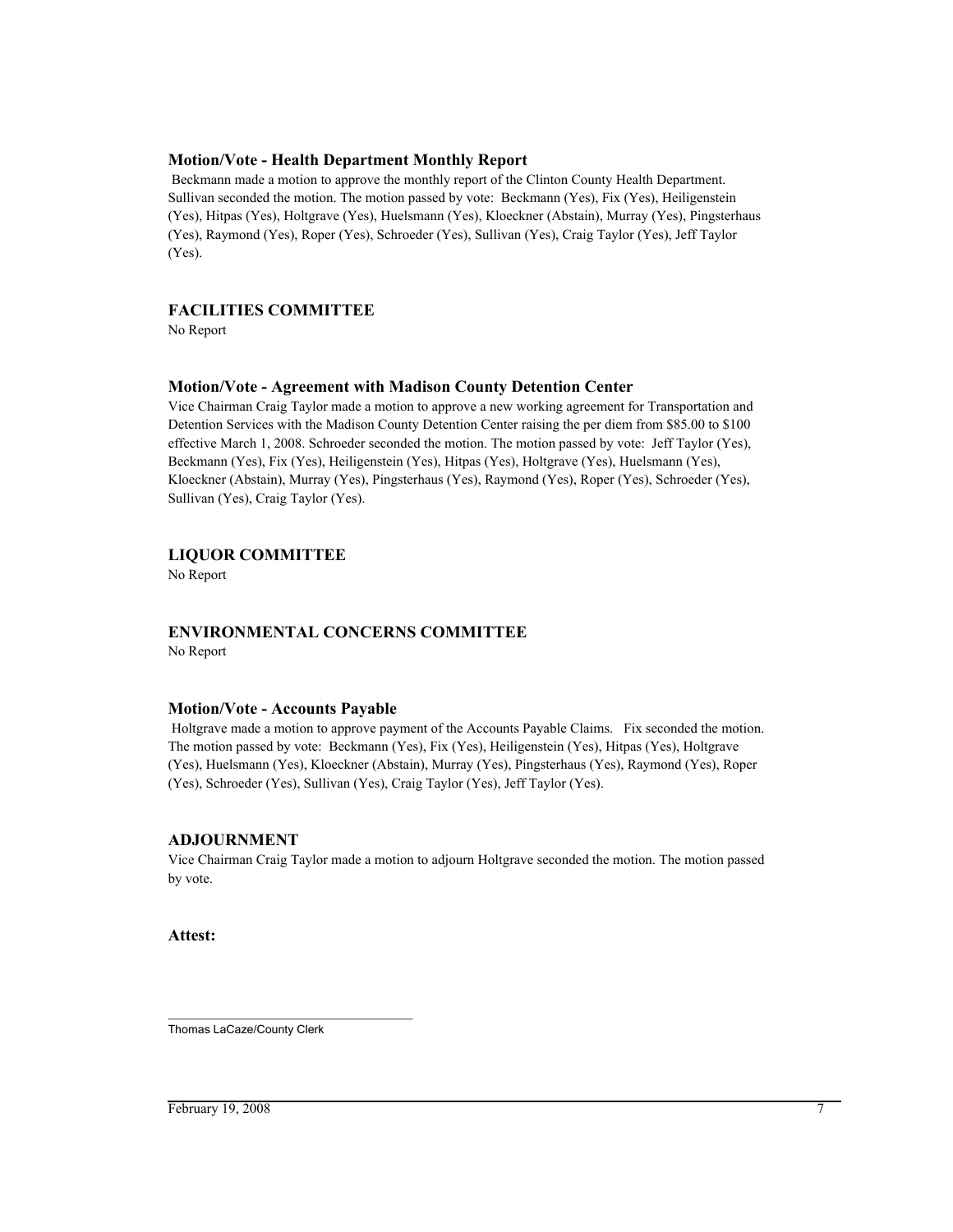# **March 17, 2008 Clinton County District Board**

#### **CONVENE**

Board Chairman Kloeckner called the meeting of the Clinton County District Board to order at 7:00 P.M. on March 17, 2008 at the Board Room. Attendance: Beckmann, Present: Fix, Present: Heiligenstein, Present: Hitpas, Present: Holtgrave, Present: Huelsmann, Present: Kloeckner, Present: Murray, Present: Pingsterhaus, Present: Raymond, Present: Roper, Present: Schroeder, Present: Sullivan, Present: Craig Taylor, Present: Jeff Taylor, Present.

#### **PLEDGE OF ALLEGIANCE**

The Pledge of Allegiance was recited.

#### **Motion/Vote - Approval of Minutes**

Vice Chairman Craig Taylor made a motion to approve the minutes of the February 19th 2008 meeting Holtgrave seconded the motion. The motion passed by vote: Beckmann (Yes), Fix (Yes), Heiligenstein (Yes), Hitpas (Yes), Holtgrave (Yes), Huelsmann (Yes), Kloeckner (Abstain), Murray (Yes), Pingsterhaus (Yes), Raymond (Yes), Roper (Yes), Schroeder (Yes), Sullivan (Yes), Craig Taylor (Yes), Jeff Taylor (Yes).

#### **Motion/Vote - Resolution # 2008-025**

 Holtgrave made a motion to approve resolution # 2008-025 recognizing the All Saints Academy "Saints" basketball team. Fix seconded the motion. The motion passed by vote: Beckmann (Yes), Fix (Yes), Heiligenstein (Yes), Hitpas (Yes), Holtgrave (Yes), Huelsmann (Yes), Kloeckner (Abstain), Murray (Yes), Pingsterhaus (Yes), Raymond (Yes), Roper (Yes), Schroeder (Yes), Sullivan (Yes), Craig Taylor (Yes), Jeff Taylor (Yes).

#### **Motion/Vote - Resolution # 2008-026**

Huelsmann made a motion to approve resolution #2008-026 recognizing the Aviston Elementary Dist. # 21 Lady Eagles basketball team. Craig Taylor seconded the motion. The motion passed by vote: Beckmann (Yes), Fix (Yes), Heiligenstein (Yes), Hitpas (Yes), Holtgrave (Yes), Huelsmann (Yes), Kloeckner (Abstain), Murray (Yes), Pingsterhaus (Yes), Raymond (Yes), Roper (Yes), Schroeder (Yes), Sullivan (Yes), Craig Taylor (Yes), Jeff Taylor (Yes).

#### **Motion/Vote - Resolution # 2008-027**

 Beckmann made a motion to approve resolution # 2008-027 recognizing the Albers Elementary Dist. # 63 Cougars boys basketball team. Schroeder seconded the motion. The motion passed by vote: Beckmann (Yes), Fix (Yes), Heiligenstein (Yes), Hitpas (Yes), Holtgrave (Yes), Huelsmann (Yes), Kloeckner (Abstain), Murray (Yes), Pingsterhaus (Yes), Raymond (Yes), Roper (Yes), Schroeder (Yes), Sullivan (Yes), Craig Taylor (Yes), Jeff Taylor (Yes).

#### **Appointments - First Reading**

The first reading was held for the appointments of Tim Rehkemper as trustee of the St. Rose Lighting District and John White as trustee of the Huey-Ferrin-Boulder Fire Protection District.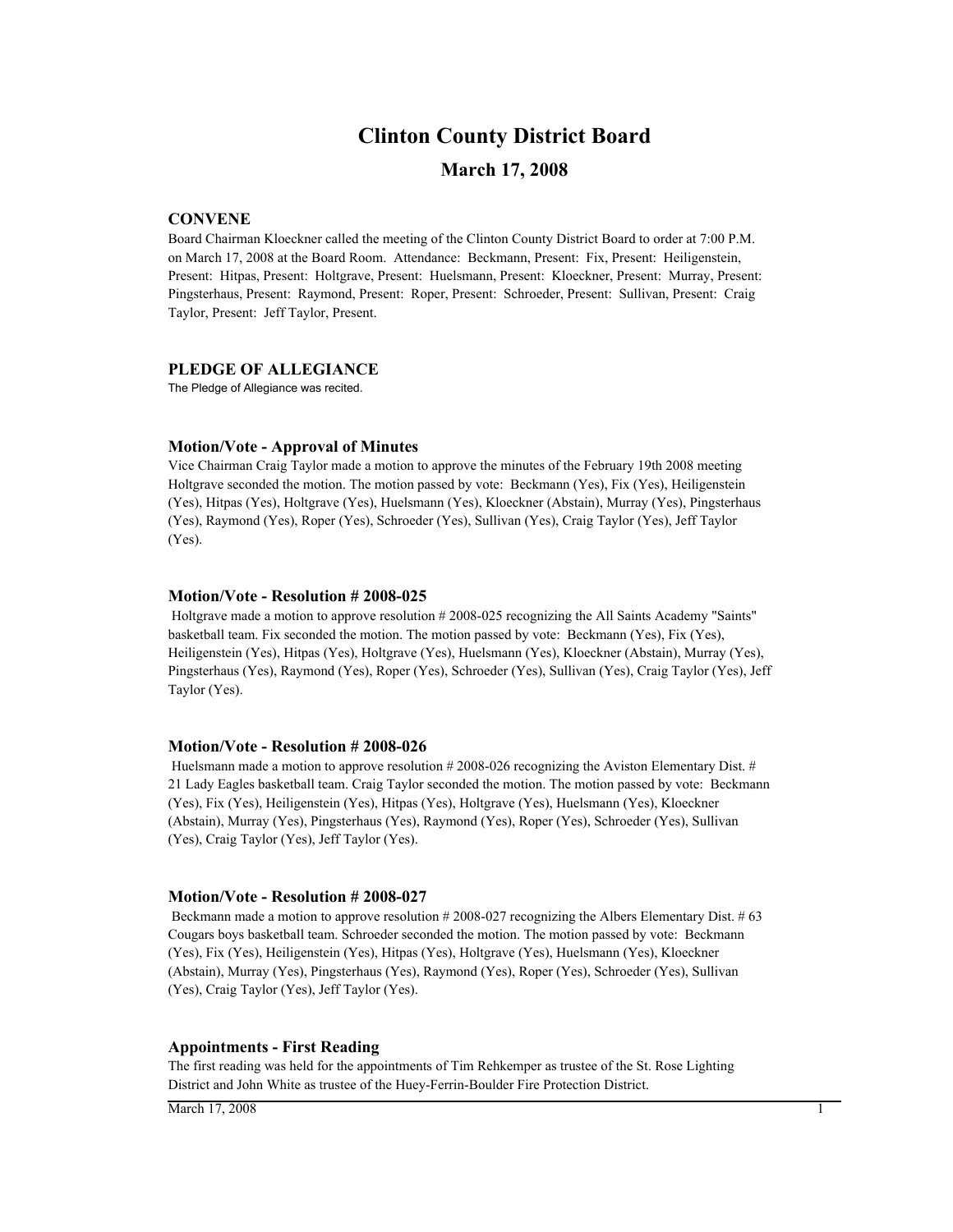#### **Motion/Vote - Appointment**

 Beckmann made a motion to approve the appointment of Cynthia Kehrer as trustee to the New Memphis Lighting District. Schroeder seconded the motion. The motion passed by vote: Beckmann (Yes), Fix (Yes), Heiligenstein (Yes), Hitpas (Yes), Holtgrave (Yes), Huelsmann (Yes), Kloeckner (Abstain), Murray (Yes), Pingsterhaus (Yes), Raymond (Yes), Roper (Yes), Schroeder (Yes), Sullivan (Yes), Craig Taylor (Yes), Jeff Taylor (Yes).

#### **Motion/Vote - Appointment**

 Beckmann made a motion to appoint Nick Dickhaut as trustee to the New Memphis Water District. Schroeder seconded the motion. The motion passed by vote: Beckmann (Yes), Fix (Yes), Heiligenstein (Yes), Hitpas (Yes), Holtgrave (Yes), Huelsmann (Yes), Kloeckner (Abstain), Murray (Yes), Pingsterhaus (Yes), Raymond (Yes), Roper (Yes), Schroeder (Yes), Sullivan (Yes), Craig Taylor (Yes), Jeff Taylor (Yes).

#### **Motion/Vote - Appointment**

 Sullivan made a motion to appoint Steve Kehrer as trustee to the New Memphis Water District. Beckmann seconded the motion. The motion passed by vote: Beckmann (Yes), Fix (Yes), Heiligenstein (Yes), Hitpas (Yes), Holtgrave (Yes), Huelsmann (Yes), Kloeckner (Abstain), Murray (Yes), Pingsterhaus (Yes), Raymond (Yes), Roper (Yes), Schroeder (Yes), Sullivan (Yes), Craig Taylor (Yes), Jeff Taylor (Yes).

#### **Motion/Vote - Appointment**

 Sullivan made a motion to appoint Robert Kehrer as trustee to the New Memphis Water District. Beckmann seconded the motion. The motion passed by vote: Beckmann (Yes), Fix (Yes), Heiligenstein (Yes), Hitpas (Yes), Holtgrave (Yes), Huelsmann (Yes), Kloeckner (Abstain), Murray (Yes), Pingsterhaus (Yes), Raymond (Yes), Roper (Yes), Schroeder (Yes), Sullivan (Yes), Craig Taylor (Yes), Jeff Taylor (Yes).

#### **Motion/Vote - Appointment**

 Roper made a motion to appoint Clarence Price as trustee to the Shattuc Lighting District. Hitpas seconded the motion. The motion passed by vote: Beckmann (Yes), Fix (Yes), Heiligenstein (Yes), Hitpas (Yes), Holtgrave (Yes), Huelsmann (Yes), Kloeckner (Abstain), Murray (Yes), Pingsterhaus (Yes), Raymond (Yes), Roper (Yes), Schroeder (Yes), Sullivan (Yes), Craig Taylor (Yes), Jeff Taylor (Yes).

#### **Motion/Vote - Appointment**

 Beckmann made a motion to appointment Diane Luitjohan as trustee to the Albers Sanitary District. Sullivan seconded the motion. The motion passed by vote: Beckmann (Yes), Fix (Yes), Heiligenstein (Yes), Hitpas (Yes), Holtgrave (Yes), Huelsmann (Yes), Kloeckner (Abstain), Murray (Yes), Pingsterhaus (Yes), Raymond (Yes), Roper (Yes), Schroeder (Yes), Sullivan (Yes), Craig Taylor (Yes), Jeff Taylor (Yes).

#### **Motion/Vote - Appointment**

 Sullivan made a motion to appoint Stephen Buzzard as trustee to the Sugar Creek Fire District. Craig Taylor seconded the motion. The motion passed by vote: Beckmann (Yes), Fix (Yes), Heiligenstein (Yes), Hitpas (Yes), Holtgrave (Yes), Huelsmann (Yes), Kloeckner (Abstain), Murray (Yes), Pingsterhaus (Yes),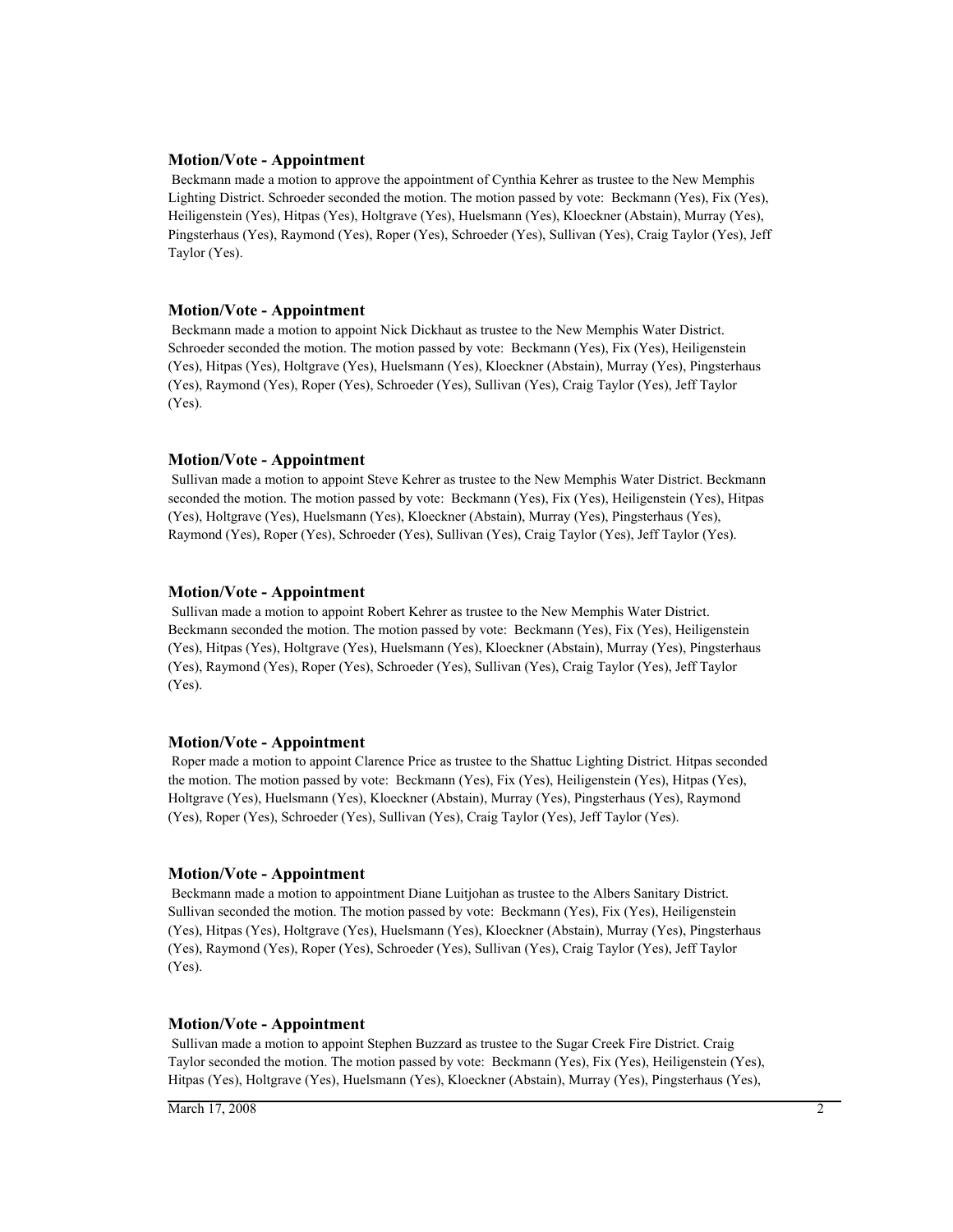Raymond (Yes), Roper (Yes), Schroeder (Yes), Sullivan (Yes), Craig Taylor (Yes), Jeff Taylor (Yes).

#### **Motion/Vote - Appointment**

Vice Chairman Craig Taylor made a motion to appoint Margaret Conley as trustee to the South Central Illinois Mass Transit District. Murray seconded the motion. The motion passed by vote: Beckmann (Yes), Fix (Yes), Heiligenstein (Yes), Hitpas (Yes), Holtgrave (Yes), Huelsmann (Yes), Kloeckner (Abstain), Murray (Yes), Pingsterhaus (Yes), Raymond (Yes), Roper (Yes), Schroeder (Yes), Sullivan (Yes), Craig Taylor (Yes), Jeff Taylor (Yes).

#### **Motion/Vote - Appointment**

 Pingsterhaus made a motion to appoint Herb Pingsterhaus as trustee to the Carlyle Fire District. Heiligenstein seconded the motion. The motion passed by vote: Beckmann (Yes), Fix (Yes), Heiligenstein (Yes), Hitpas (Yes), Holtgrave (Yes), Huelsmann (Yes), Kloeckner (Abstain), Murray (Yes), Pingsterhaus (Yes), Raymond (Yes), Roper (Yes), Schroeder (Yes), Sullivan (Yes), Craig Taylor (Yes), Jeff Taylor (Yes).

#### **Motion/Vote - Appointment**

 Roper made a motion to appoint William Guile as Trustee to the Hoffman Fire District. Hitpas seconded the motion. The motion passed by vote: Beckmann (Yes), Fix (Yes), Heiligenstein (Yes), Hitpas (Yes), Holtgrave (Yes), Huelsmann (Yes), Kloeckner (Abstain), Murray (Yes), Pingsterhaus (Yes), Raymond (Yes), Roper (Yes), Schroeder (Yes), Sullivan (Yes), Craig Taylor (Yes), Jeff Taylor (Yes).

#### **Motion/Vote - Appointment**

 Fix made a motion to appoint Earl Schneider as trustee to the Clinton County East Public Water District. Holtgrave seconded the motion. The motion passed by vote: Beckmann (Yes), Fix (Yes), Heiligenstein (Yes), Hitpas (Yes), Holtgrave (Yes), Huelsmann (Yes), Kloeckner (Abstain), Murray (Yes), Pingsterhaus (Yes), Raymond (Yes), Roper (Yes), Schroeder (Yes), Sullivan (Yes), Craig Taylor (Yes), Jeff Taylor (Yes).

#### **Motion/Vote - Appointment**

 Schroeder made a motion to Edwin Meyer as trustee to the Santa Fe Fire District. Heiligenstein seconded the motion. The motion passed by vote: Beckmann (Yes), Fix (Yes), Heiligenstein (Yes), Hitpas (Yes), Holtgrave (Yes), Huelsmann (Yes), Kloeckner (Abstain), Murray (Yes), Pingsterhaus (Yes), Raymond (Yes), Roper (Yes), Schroeder (Yes), Sullivan (Yes), Craig Taylor (Yes), Jeff Taylor (Yes).

#### **Motion/Vote - Appointment**

 Beckmann made a motion to appoint Stephen Arentsen as Trustee of the Germantown Fire District. Schroeder seconded the motion. The motion passed by vote: Beckmann (Yes), Fix (Yes), Heiligenstein (Yes), Hitpas (Yes), Holtgrave (Yes), Huelsmann (Yes), Kloeckner (Abstain), Murray (Yes), Pingsterhaus (Yes), Raymond (Yes), Roper (Yes), Schroeder (Yes), Sullivan (Yes), Craig Taylor (Yes), Jeff Taylor (Yes).

#### **Motion/Vote - Resolution # 2008-028**

 Fix made a motion to adopt resolution # 2008-028 proclaiming April, 2008 as Sexual Assault Awareness Month. Holtgrave seconded the motion. The motion passed by vote: Beckmann (Yes), Fix (Yes),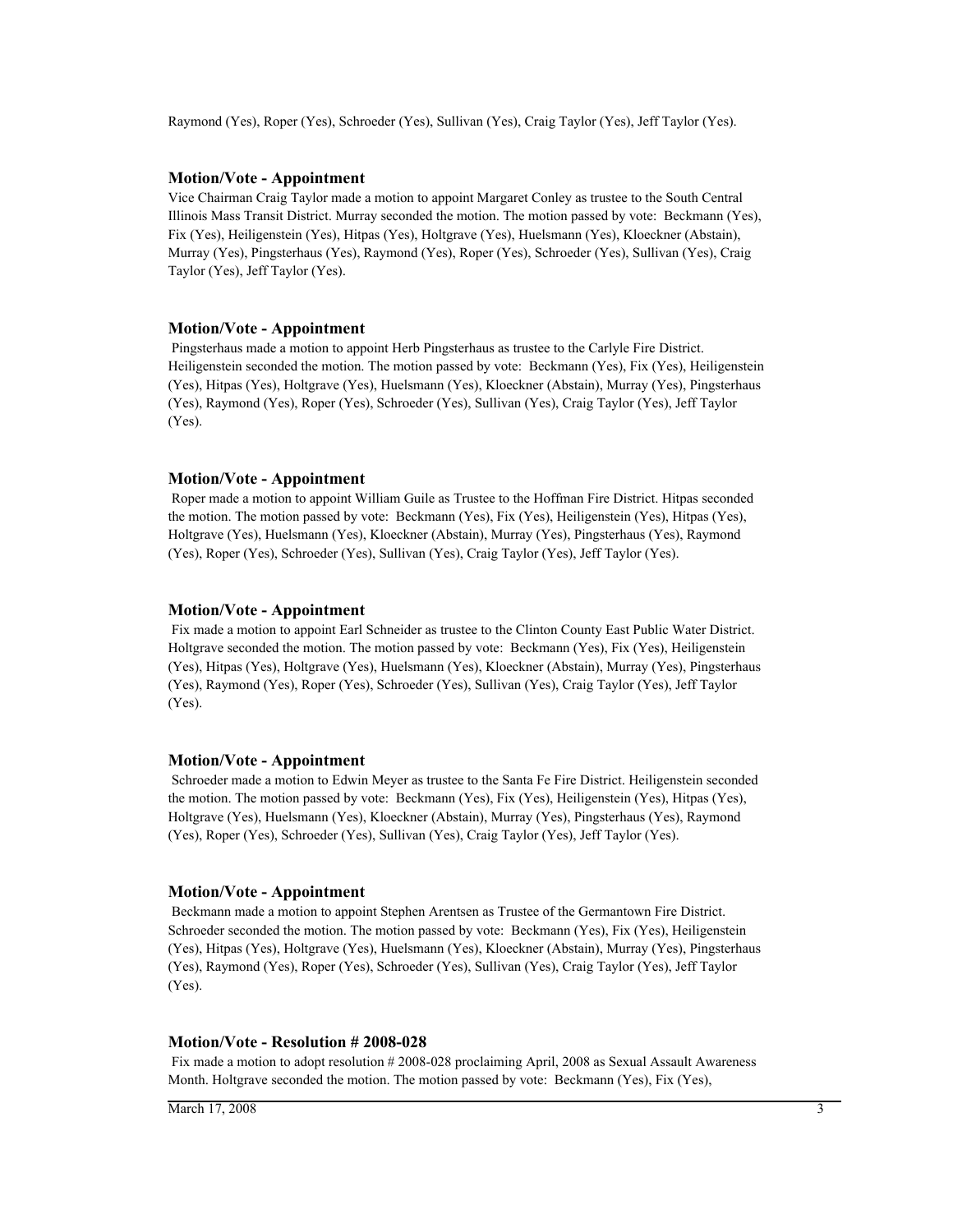Heiligenstein (Yes), Hitpas (Yes), Holtgrave (Yes), Huelsmann (Yes), Kloeckner (Abstain), Murray (Yes), Pingsterhaus (Yes), Raymond (Yes), Roper (Yes), Schroeder (Yes), Sullivan (Yes), Craig Taylor (Yes), Jeff Taylor (Yes).

#### **COUNTY FARM COMMITTEE**

Craig Taylor reported the annual report for the animal control was included in the County Board packets.

#### **INSURANCE TRUST/Area Agency on Aging**

Raymond took a survey of board members who would be interested in attending a leadership academy through the Cooperative Extension Service Teleconference. More information will be forthcoming.

ICIT board noted that claims had been substantially better this year than last fiscal year.

The Area on Aging have not met in a few months, but the next meeting will be March 27th at 10:00 a.m. in Fairview Heights at their office.

#### **INSURANCE COMMITTEE**

The committee reviewed the health insurance line item of the last fical year ending November 30, 2007 and reported being \$4,946 under budget. As of the end of the first quarter for this year the group is showing 3.46% under budget.

#### **UNINCORPORATED AREA IMPROVEMENT COMMITTEE**

The committee reports the New Memphis Sewer project is still moving forward.

#### **SAFETY COMMITTEE**

No Report

#### **EDUCATION COMMITTEE**

Heiligenstein reported that the March 6th meeting was cancelled due to inclement weather and the next meeting will be held on April 1st at 4:45 p.m.

#### **#708 MENTAL HEALTH BOARD**

No Report

#### **GIS COMMITTEE**

At the last meeting the committee found the bills to be in order. The April meeting date will be changed to April 15th when Boundaries and census will be reviewed.

#### **RC&D COUNCIL**

The annual meeting will be held on March 18.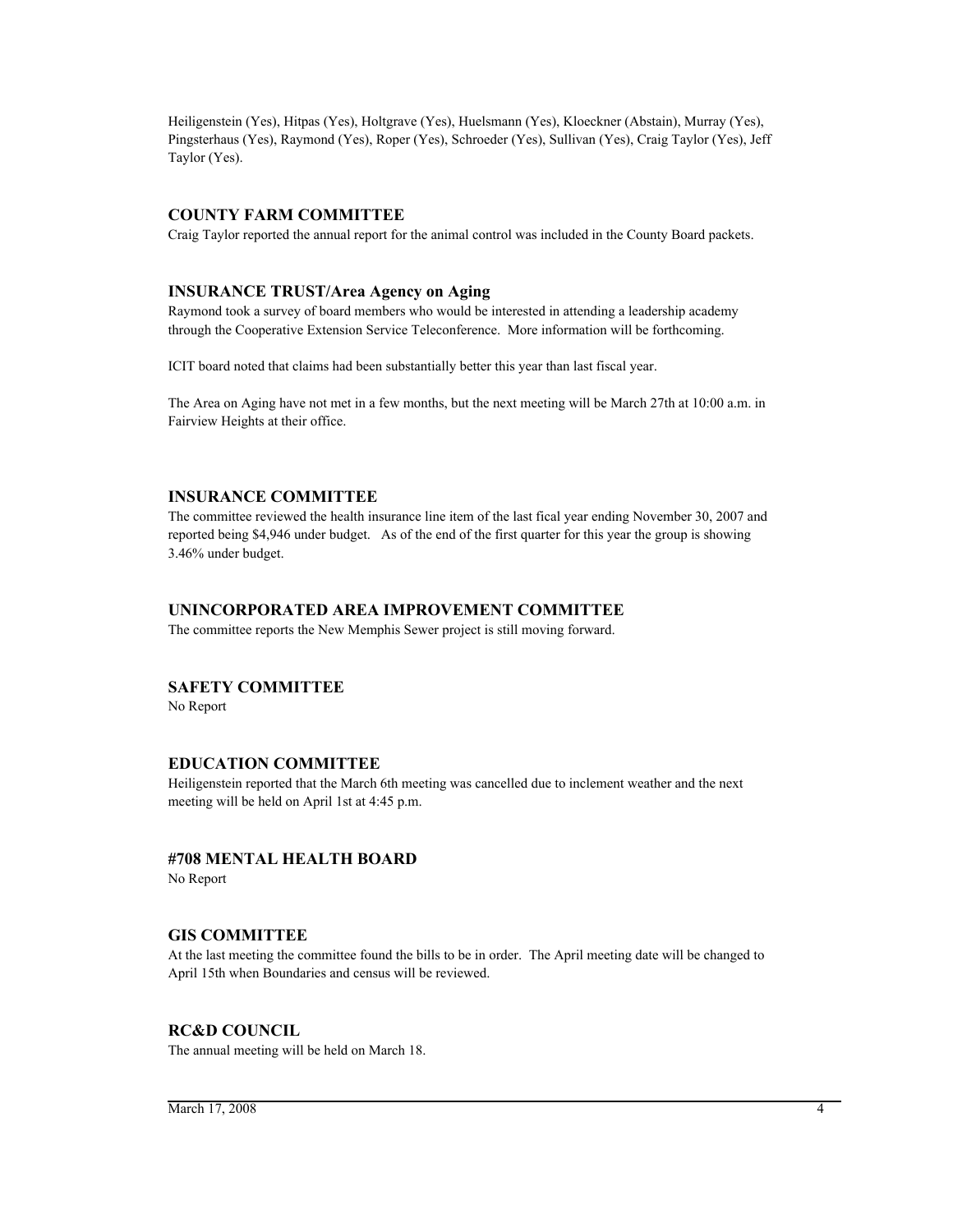#### **SOLID WASTE COMMITTEE**

No Report

#### **TOURISM COMMITTEE**

The committee would like to thank the board for their support for the past year.

#### **911 COMMITTEE**

Bob Fix reported at the March 12th committee meeting John Skain advised the FCC has approved both license for the counties paging and talk back frequencies.

He also reported that 57.55% of the 911 calls into the county for the past year were from wireless phones.

#### **PERSONNEL/LABOR COMMITTEE**

Hitpas reported the committee is still working on the personnel policy and will be meeting with Diane Frain and Paul Antonacci.

#### **VETERAN'S MEMORIAL/VETERAN'S AFFAIRS COMMITTEE**

Murray announced there are new flowers on the veterans' memorial at the courthouse.

#### **Motion/Vote - Ordinance # 2008-002**

 Pingsterhaus made a motion to approve ordinance #2008-002 for a Map Amendment (Case # 3-5-08-IT) submitted by Tom and Karen Gerdes to rezone property located in Santa Fe Township from Agricultural (A) to Community Residential District (R2). Craig Taylor seconded the motion. The motion passed by vote: Beckmann (Yes), Fix (Yes), Heiligenstein (Yes), Hitpas (Yes), Holtgrave (Yes), Huelsmann (Yes), Kloeckner (Abstain), Murray (Yes), Pingsterhaus (Yes), Raymond (Yes), Roper (Yes), Schroeder (Yes), Sullivan (Yes), Craig Taylor (Yes), Jeff Taylor (Yes).

#### **Motion/Vote - Ordinance # 2008-003**

 Schroeder made a motion to approve Ordinance # 2008-003 amendment to zoning ordinance allowing Sanitary District uses in a Agricultural District (A) with a special use permit. Craig Taylor seconded the motion. The motion passed by vote: Beckmann (Yes), Fix (Yes), Heiligenstein (Yes), Hitpas (Yes), Holtgrave (Yes), Huelsmann (Yes), Kloeckner (Abstain), Murray (Yes), Pingsterhaus (Yes), Raymond (Yes), Roper (Yes), Schroeder (Yes), Sullivan (Yes), Craig Taylor (Yes), Jeff Taylor (Yes).

#### **Motion/Vote - Cy Korte's 3rd Subdivision**

Vice Chairman Craig Taylor made a motion to waive the first reading and approve the 2nd and final reading for Cy Korte's 3rd Subdivision in Germantown Township. Sullivan seconded the motion. The motion passed by vote: Beckmann (Yes), Fix (Yes), Heiligenstein (Yes), Hitpas (Yes), Holtgrave (Yes), Huelsmann (Yes), Kloeckner (Abstain), Murray (Yes), Pingsterhaus (Yes), Raymond (Yes), Roper (Yes), Schroeder (Yes), Sullivan (Yes), Craig Taylor (Yes), Jeff Taylor (Yes).

#### **LAW ENFORCEMENT/ESDA COMMITTEE**

No Report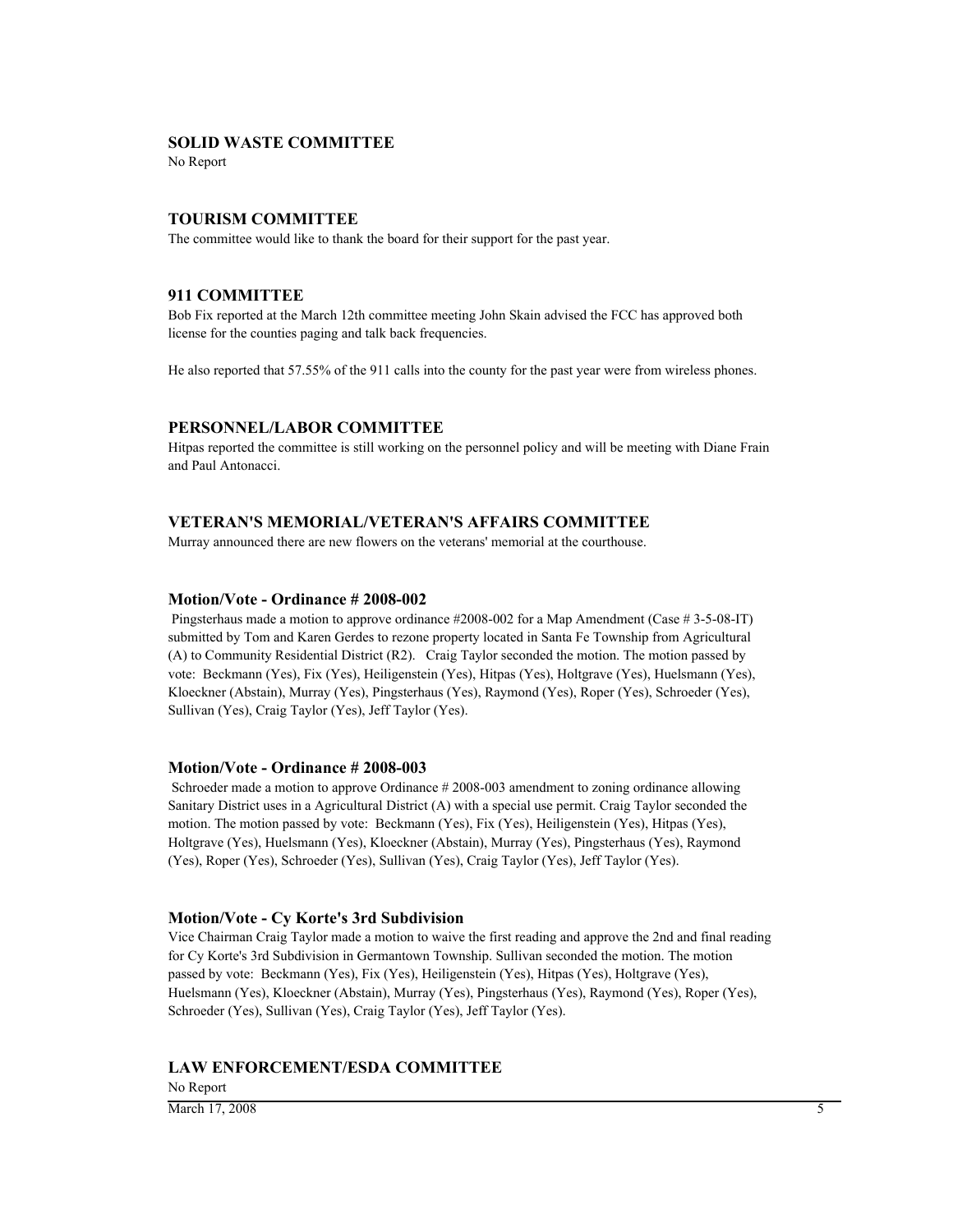#### **ECONOMIC DEVELOPMENT/SWIIDA/SCIGA**

Sullivan reported the April meeting is being cancelled.

#### **Motion/Vote - Resolution # 2008-029**

Vice Chairman Craig Taylor made a motion to adopt resolution # 2008-029 to award Section 06-15112-00-BR to Depew & Owen Builders, Inc. of PO Box 1252, Centralia, IL as low bid in the amount of \$95,988 for Section 06-15112-00-BR, Wheatfield Road District. Holtgrave seconded the motion. The motion passed by vote: Beckmann (Yes), Fix (Yes), Heiligenstein (Yes), Hitpas (Yes), Holtgrave (Yes), Huelsmann (Yes), Kloeckner (Abstain), Murray (Yes), Pingsterhaus (Yes), Raymond (Yes), Roper (Yes), Schroeder (Yes), Sullivan (Yes), Craig Taylor (Yes), Jeff Taylor (Yes).

#### **ROAD & BRIDGE COMMITTEE**

Dan Behrens reported the MFT oil letting bids will be held on March 27 for the County and all of the Townships. The bridges are on schedule to be let in Springfield.

#### **Motion/Vote - Monthly Financial Report**

 Hitpas made a motion to approve the Monthly Budget and Financial Report. Fix seconded the motion. The motion passed by vote: Beckmann (Yes), Fix (Yes), Heiligenstein (Yes), Hitpas (Yes), Holtgrave (Yes), Huelsmann (Yes), Kloeckner (Abstain), Murray (Yes), Pingsterhaus (Yes), Raymond (Yes), Roper (Yes), Schroeder (Yes), Sullivan (Yes), Craig Taylor (Yes), Jeff Taylor (Yes).

#### **Motion/Vote - Animal Control Annual Report**

Vice Chairman Craig Taylor made a motion to approve the Annual Report for the Animal Control. Beckmann seconded the motion. The motion passed by vote: Beckmann (Yes), Fix (Yes), Heiligenstein (Yes), Hitpas (Yes), Holtgrave (Yes), Huelsmann (Yes), Kloeckner (Abstain), Murray (Yes), Pingsterhaus (Yes), Raymond (Yes), Roper (Yes), Schroeder (Yes), Sullivan (Yes), Craig Taylor (Yes), Jeff Taylor (Yes).

#### **Motion/Vote - Final Abstract**

 Fix made a motion to approve the final abstract of the 2006 payable 2007 Real Estate Cycle. Holtgrave seconded the motion. The motion passed by vote: Beckmann (Yes), Fix (Yes), Heiligenstein (Yes), Hitpas (Yes), Holtgrave (Yes), Huelsmann (Yes), Kloeckner (Abstain), Murray (Yes), Pingsterhaus (Yes), Raymond (Yes), Roper (Yes), Schroeder (Yes), Sullivan (Yes), Craig Taylor (Yes), Jeff Taylor (Yes).

#### **Motion/Vote - 2007 Financial Report**

 Raymond made a motion to approve the Treasurer's 2007 financial report. Beckmann seconded the motion. The motion passed by vote: Beckmann (Yes), Fix (Yes), Heiligenstein (Yes), Hitpas (Yes), Holtgrave (Yes), Huelsmann (Yes), Kloeckner (Abstain), Murray (Yes), Pingsterhaus (Yes), Raymond (Yes), Roper (Yes), Schroeder (Yes), Sullivan (Yes), Craig Taylor (Yes), Jeff Taylor (Yes).

#### **FINANCE/HEALTH SERVICES/REVOLVING LOAN FUND**

Fred Becker from Glass & Shuffett presented the audit report. He reported the net assets of the county are up with revenues and expenses comparable to last year. The revenue taken in last year is broken down in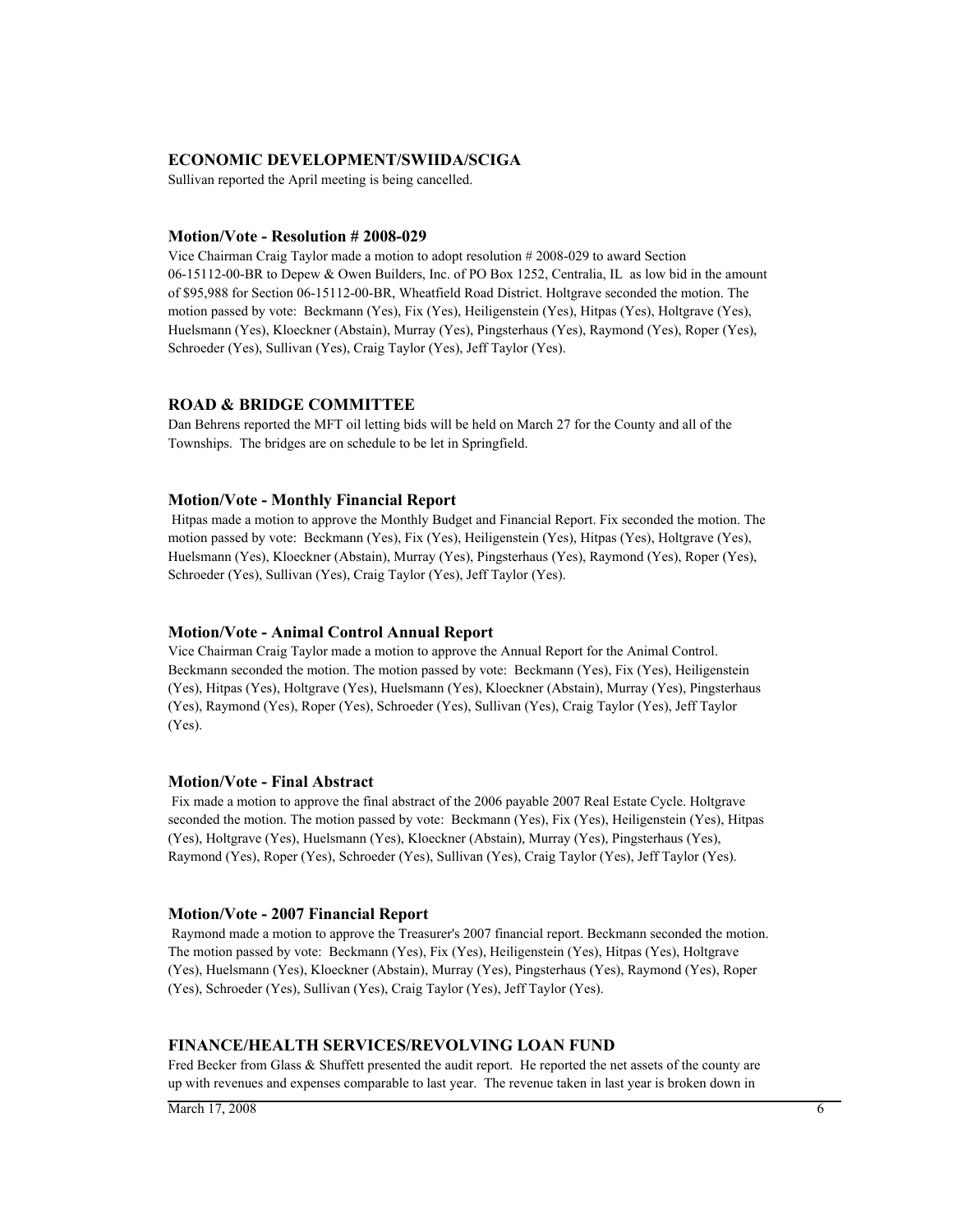the following: 21% property tax; 49% from the state; 18% fees; 12% interest and fees. He stated the county did very well. The committee had anticipated a deficit, but the audit report shows the county came in the black. Jim Sullivan thanked the office heads for keeping their offices within their budget.

#### **Motion/Vote - Approval of Expenses**

 Beckmann made a motion to approve the quarterly per diem of board member Don Murray. Craig Taylor seconded the motion. The motion passed by vote: Beckmann (Yes), Fix (Yes), Heiligenstein (Yes), Hitpas (Yes), Holtgrave (Yes), Huelsmann (Yes), Kloeckner (Abstain), Murray (Yes), Pingsterhaus (Yes), Raymond (Yes), Roper (Yes), Schroeder (Yes), Sullivan (Yes), Craig Taylor (Yes), Jeff Taylor (Yes).

#### **Motion/Vote - Approval of Expenses**

 Beckmann made a motion to approve a bill from CDW for the anti virus for the county computers. Craig Taylor seconded the motion. The motion passed by vote: Beckmann (Yes), Fix (Yes), Heiligenstein (Yes), Hitpas (Yes), Holtgrave (Yes), Huelsmann (Yes), Kloeckner (Abstain), Murray (Yes), Pingsterhaus (Yes), Raymond (Yes), Roper (Yes), Schroeder (Yes), Sullivan (Yes), Craig Taylor (Yes), Jeff Taylor (Yes).

#### **Motion/Vote - Health Department Monthly Report**

 Beckmann made a motion to approve the monthly report of the Clinton County Health Department. Raymond seconded the motion. The motion passed by vote: Beckmann (Yes), Fix (Yes), Heiligenstein (Yes), Hitpas (Yes), Holtgrave (Yes), Huelsmann (Yes), Kloeckner (Abstain), Murray (Yes), Pingsterhaus (Yes), Raymond (Yes), Roper (Yes), Schroeder (Yes), Sullivan (Yes), Craig Taylor (Yes), Jeff Taylor (Yes).

#### **FACILITIES COMMITTEE**

The committee has been researching the possibilities of building a new Highway Department facility and relocating ESDA into the existing highway building. Fix reported the money for this project is available.

#### **Motion/Vote - Estimates**

 Fix made a motion to allow the facilities committee to proceed to get estimates for a new highway building. Holtgrave seconded the motion. The motion passed by vote: Beckmann (Yes), Fix (Yes), Heiligenstein (Yes), Hitpas (Yes), Holtgrave (Yes), Huelsmann (Yes), Kloeckner (Abstain), Murray (Yes), Pingsterhaus (Yes), Raymond (Yes), Roper (Yes), Schroeder (Yes), Sullivan (Yes), Craig Taylor (Yes), Jeff Taylor (Yes).

#### **GENERAL SERVICES/JUDICIARY COMMITTEE**

The General Services Committee met and found all bills to be in order. The Judiciary Committee reported they are waiting to hear from Judge Hitpas in regard to the Amy Center.

#### **LIQUOR COMMITTEE**

No Report

#### **ENVIRONMENTAL CONCERNS COMMITTEE**

No Report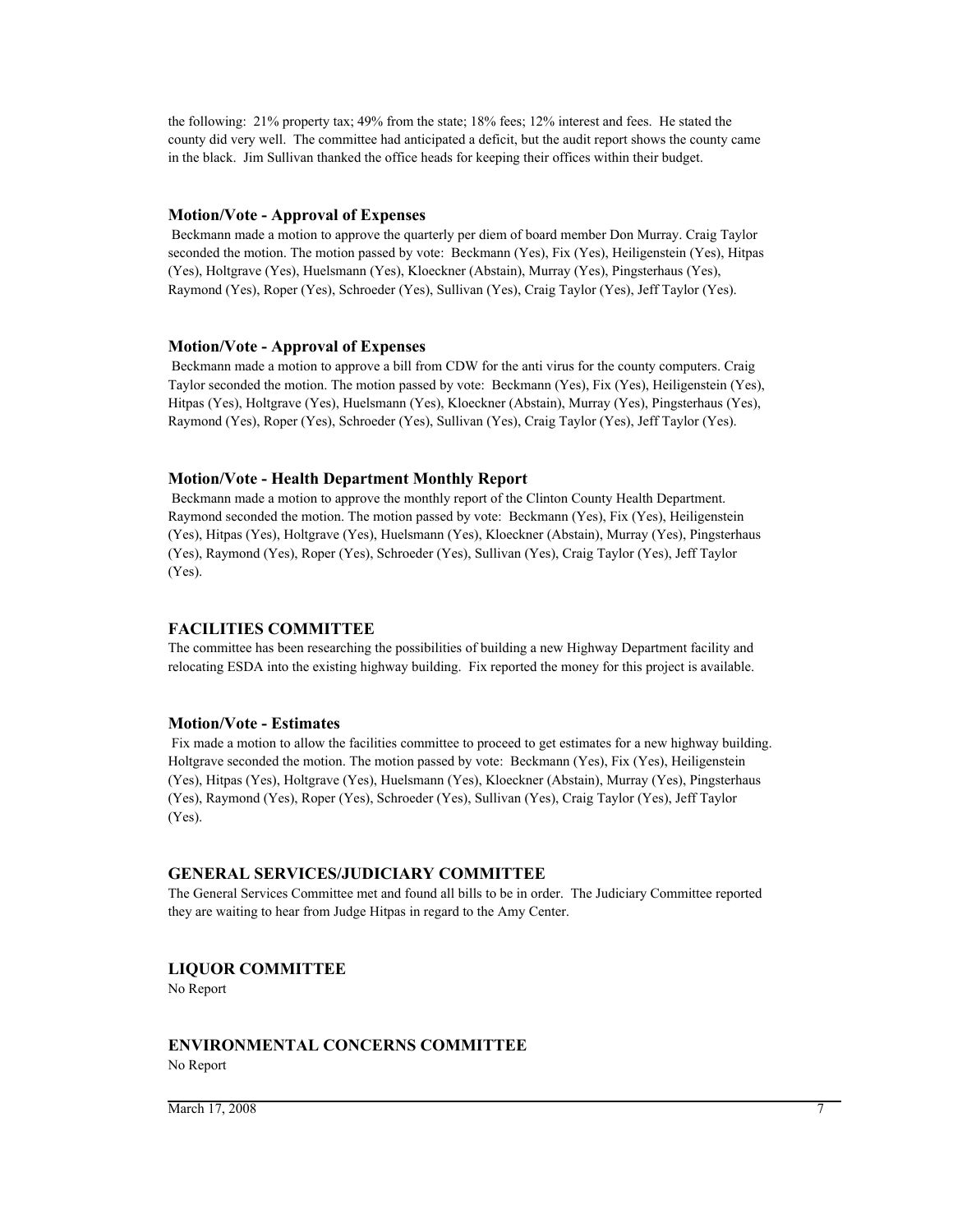#### **Motion/Vote - Accounts Payable**

 Hitpas made a motion to approve payment of the Accounts Payable Claims. Craig Taylor seconded the motion. The motion passed by vote: Beckmann (Yes), Fix (Yes), Heiligenstein (Yes), Hitpas (Yes), Holtgrave (Yes), Huelsmann (Yes), Kloeckner (Abstain), Murray (Yes), Pingsterhaus (Yes), Raymond (Yes), Roper (Yes), Schroeder (Yes), Sullivan (Yes), Craig Taylor (Yes), Jeff Taylor (Yes).

#### **ADJOURNMENT**

Vice Chairman Craig Taylor made a motion to adjourn Raymond seconded the motion. The motion passed by vote.

**Attest:**

\_\_\_\_\_\_\_\_\_\_\_\_\_\_\_\_\_\_\_\_\_\_\_\_\_\_\_\_\_\_\_\_\_\_\_\_\_\_ Thomas LaCaze/County Clerk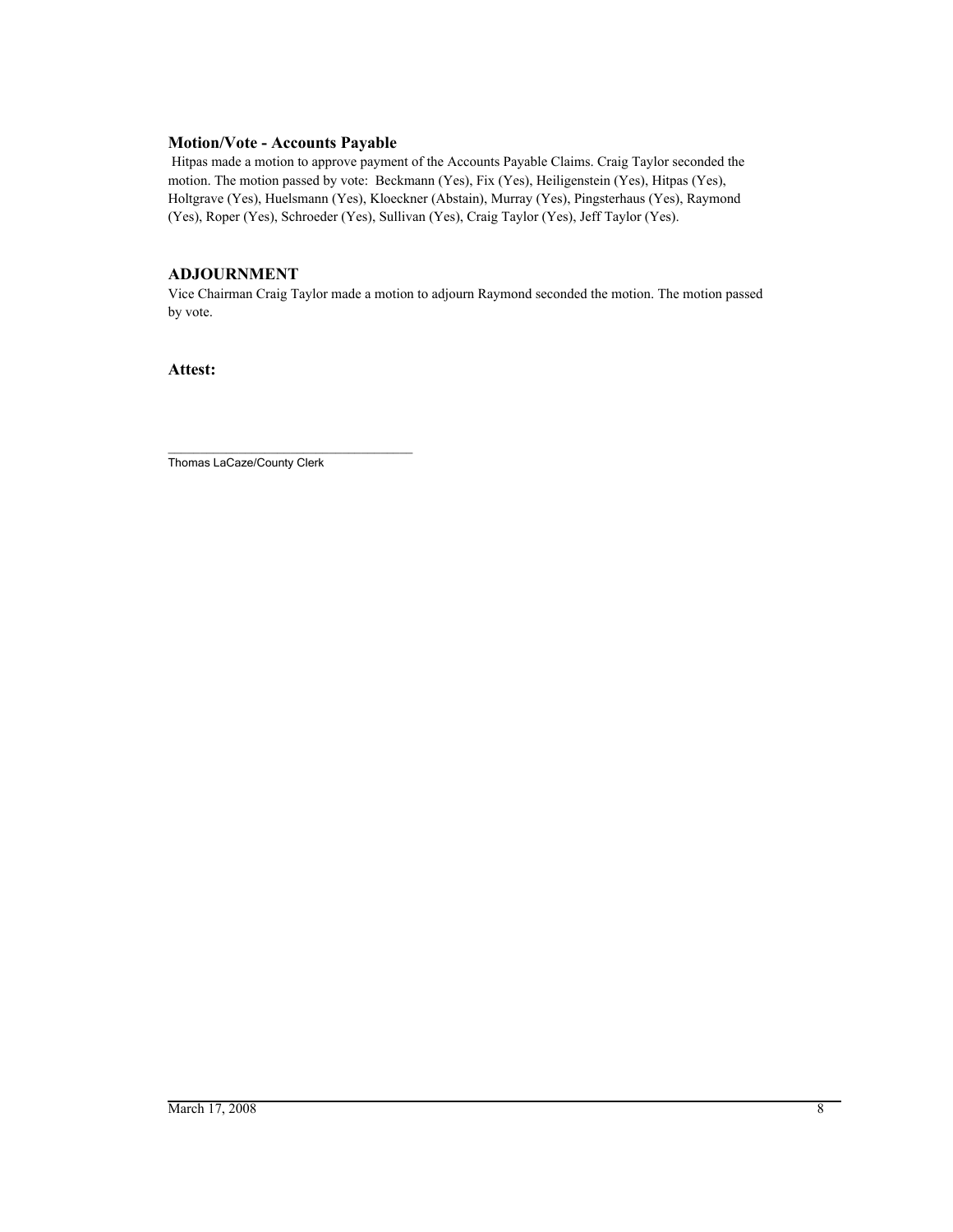# **Clinton County District Board**

### **April 21, 2008**

#### **CONVENE**

Board Chairman Kloeckner called the meeting of the Clinton County District Board to order at 7:00 p.m. on April 21, 2008 at the Board Room. Attendance: Beckmann, Present: Fix, Present: Heiligenstein, Present: Hitpas, Absent: Holtgrave, Present: Huelsmann, Present: Kloeckner, Present: Murray, Present: Pingsterhaus, Present: Raymond, Present: Roper, Present: Schroeder, Absent: Sullivan, Absent: Craig Taylor, Present: Jeff Taylor, Present.

#### **Motion/Vote - Approval of Minutes**

Vice Chairman Craig Taylor made a motion to approve the minutes of the March 17, 2008 meeting. Beckmann seconded the motion. The motion passed by vote: Beckmann (Yes), Fix (Yes), Heiligenstein (Yes), Hitpas (Absent), Holtgrave (Yes), Huelsmann (Yes), Kloeckner (Abstain), Murray (Yes), Pingsterhaus (Yes), Raymond (Yes), Roper (Yes), Schroeder (Absent), Sullivan (Absent), Craig Taylor (Yes), Jeff Taylor (Yes).

#### **Motion/Vote - Resolution # 2008-030**

 Beckmann made a motion to recognizing the Germantown Elementary Dist # 60 Lady Bulldogs Basketball team. Craig Taylor seconded the motion. The motion passed by vote: Beckmann (Yes), Fix (Yes), Heiligenstein (Yes), Hitpas (Absent), Holtgrave (Yes), Huelsmann (Yes), Kloeckner (Abstain), Murray (Yes), Pingsterhaus (Yes), Raymond (Yes), Roper (Yes), Schroeder (Absent), Sullivan (Absent), Craig Taylor (Yes), Jeff Taylor (Yes).

#### **Motion/Vote - Resolution # 2008-031**

 Beckmann made a motion to recognizing the Germantown Elementary Dist. # 60 Lady Bulldogs Volleyball team Holtgrave seconded the motion. The motion passed by vote: Huelsmann (Yes), Kloeckner (Abstain), Murray (Yes), Pingsterhaus (Yes), Raymond (Yes), Roper (Yes), Schroeder (Absent), Sullivan (Absent), Craig Taylor (Yes), Jeff Taylor (Yes), Beckmann (Yes), Fix (Yes), Heiligenstein (Yes), Hitpas (Absent), Holtgrave (Yes).

#### **Appointments - First Readings**

The first reading was held for the appointments of Charles Rainey as trustee of the Keyesport Fire District and Joseph Kehrer as trustee of the New Memphis Sanitary District.

#### **Motion/Vote - Waive First Reading**

 Fix made a motion to waive the first reading for David Vandeloo and Ben Varel as trustees for the Southwest Public Water District. Heiligenstein seconded the motion. The motion passed by vote: Beckmann (Yes), Fix (Yes), Heiligenstein (Yes), Hitpas (Absent), Holtgrave (Yes), Huelsmann (Yes), Kloeckner (Abstain), Murray (Yes), Pingsterhaus (Yes), Raymond (Yes), Roper (Yes), Schroeder (Absent), Sullivan (Absent), Craig Taylor (Yes), Jeff Taylor (Yes).

#### **Motion/Vote - Appointment**

Fix made a motion to appoint David Vandeloo and Ben Varel as trustees to Southwest Public Water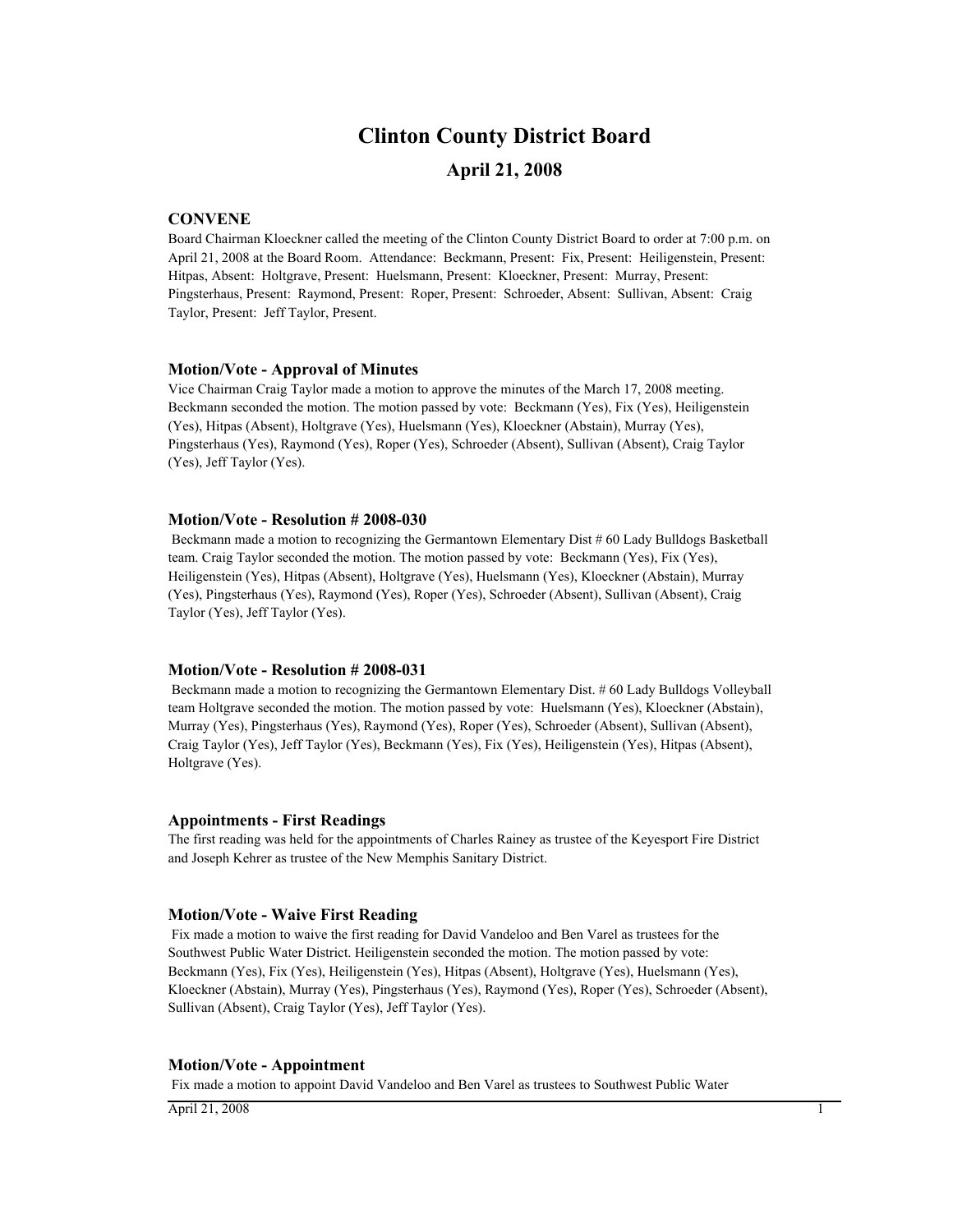District. Holtgrave seconded the motion. The motion passed by vote: Beckmann (Yes), Fix (Yes), Heiligenstein (Yes), Hitpas (Absent), Holtgrave (Yes), Huelsmann (Yes), Kloeckner (Abstain), Murray (Yes), Pingsterhaus (Yes), Raymond (Yes), Roper (Yes), Schroeder (Absent), Sullivan (Absent), Craig Taylor (Yes), Jeff Taylor (Yes).

#### **Motion/Vote - Waive First Reading**

 Beckmann made a motion to waive the first reading to appoint Dennis Rickhoff as trustee of the Clin-Clair Fire District. Fix seconded the motion. The motion passed by vote: Beckmann (Yes), Fix (Yes), Heiligenstein (Yes), Hitpas (Absent), Holtgrave (Yes), Huelsmann (Yes), Kloeckner (Abstain), Murray (Yes), Pingsterhaus (Yes), Raymond (Yes), Roper (Yes), Schroeder (Absent), Sullivan (Absent), Craig Taylor (Yes), Jeff Taylor (Yes).

#### **Motion/Vote - Appointment**

 Beckmann made a motion to appoint Dennis Rickhoff as trustee to the Clin-Clair Fire District. Holtgrave seconded the motion. The motion passed by vote: Beckmann (Yes), Fix (Yes), Heiligenstein (Yes), Hitpas (Absent), Holtgrave (Yes), Huelsmann (Yes), Kloeckner (Abstain), Murray (Yes), Pingsterhaus (Yes), Raymond (Yes), Roper (Yes), Schroeder (Absent), Sullivan (Absent), Craig Taylor (Yes), Jeff Taylor (Yes).

#### **Motion/Vote - Waive First Reading**

Vice Chairman Craig Taylor made a motion to waive the first reading for the appointment of Charles Ripperda as trustee for the Aviston Fire District. Huelsmann seconded the motion. The motion passed by vote: Beckmann (Yes), Fix (Yes), Heiligenstein (Yes), Hitpas (Absent), Holtgrave (Yes), Huelsmann (Yes), Kloeckner (Abstain), Murray (Yes), Pingsterhaus (Yes), Raymond (Yes), Roper (Yes), Schroeder (Absent), Sullivan (Absent), Craig Taylor (Yes), Jeff Taylor (Yes).

#### **Motion/Vote - Appointment**

Vice Chairman Craig Taylor made a motion to appoint Charles Ripperda as trustee for the Aviston Fire District. Huelsmann seconded the motion. The motion passed by vote: Beckmann (Yes), Fix (Yes), Heiligenstein (Yes), Hitpas (Absent), Holtgrave (Yes), Huelsmann (Yes), Kloeckner (Abstain), Murray (Yes), Pingsterhaus (Yes), Raymond (Yes), Roper (Yes), Schroeder (Absent), Sullivan (Absent), Craig Taylor (Yes), Jeff Taylor (Yes).

#### **Motion/Vote - Appointment**

Vice Chairman Craig Taylor made a motion to appont Tim Rehkemper as trustee for the St. Rose Lighting District. Huelsmann seconded the motion. The motion passed by vote: Beckmann (Yes), Fix (Yes), Heiligenstein (Yes), Hitpas (Absent), Holtgrave (Yes), Huelsmann (Yes), Kloeckner (Abstain), Murray (Yes), Pingsterhaus (Yes), Raymond (Yes), Roper (Yes), Schroeder (Absent), Sullivan (Absent), Craig Taylor (Yes), Jeff Taylor (Yes).

#### **Motion/Vote - Appointment**

 Murray made a motion to appoint John White as trustee for the Huey-Ferrin-Boulder Fire District. Heiligenstein seconded the motion. The motion passed by vote: Beckmann (Yes), Fix (Yes), Heiligenstein (Yes), Hitpas (Absent), Holtgrave (Yes), Huelsmann (Yes), Kloeckner (Abstain), Murray (Yes), Pingsterhaus (Yes), Raymond (Yes), Roper (Yes), Schroeder (Absent), Sullivan (Absent), Craig Taylor (Yes), Jeff Taylor (Yes).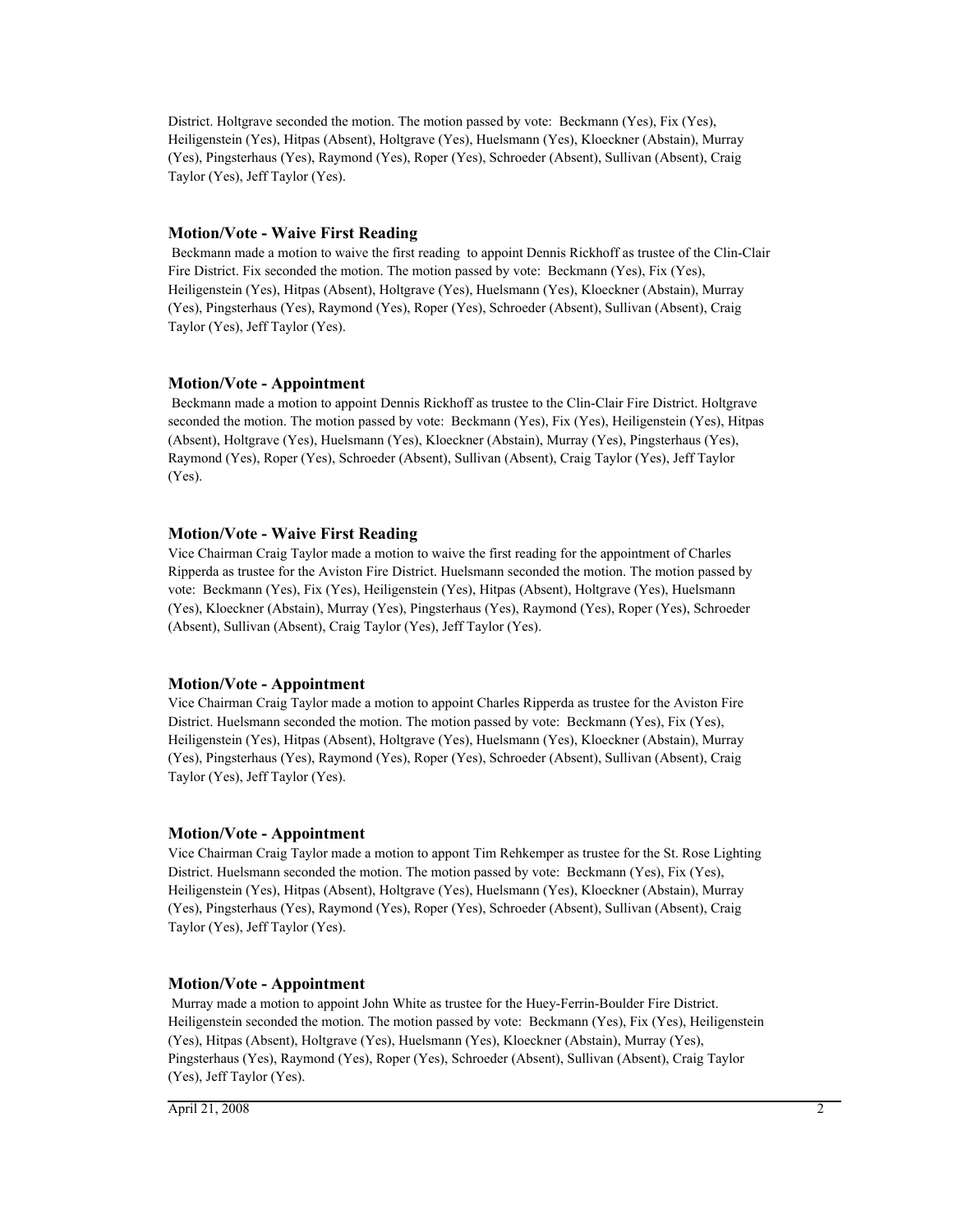#### **Motion/Vote - Resolution # 2008-032**

 Beckmann made a motion to approve resolution # 2008-032 declaring April as Kaskaskia College Month. Craig Taylor seconded the motion. The motion passed by vote: Beckmann (Yes), Fix (Yes), Heiligenstein (Yes), Hitpas (Absent), Holtgrave (Yes), Huelsmann (Yes), Kloeckner (Abstain), Murray (Yes), Pingsterhaus (Yes), Raymond (Yes), Roper (Yes), Schroeder (Absent), Sullivan (Absent), Craig Taylor (Yes), Jeff Taylor (Yes).

#### **Motion/Vote - Resolution # 2008-033**

 Fix made a motion to approve resolution # 2008-033 to support the continued operation of the Office of the State's Attorneys Appellate Prosecutor, and designates the Office of the State's Attorneys Appellate Prosecutor as its Agent to administer the operation of the appellate offices and process said appellate court cases for the County. Holtgrave seconded the motion. The motion passed by vote: Beckmann (Yes), Fix (Yes), Heiligenstein (Yes), Hitpas (Absent), Holtgrave (Yes), Huelsmann (Yes), Kloeckner (Abstain), Murray (Yes), Pingsterhaus (Yes), Raymond (Yes), Roper (Yes), Schroeder (Absent), Sullivan (Absent), Craig Taylor (Yes), Jeff Taylor (Yes).

#### **University of Illinois Extension**

LaDean Scheurer from the University of Illinois Extension was present to report to the board of the activities extension has sponsored throughout the County. Stephanie Richter has been working with the local schools teaching social skills and manners to grades 2nd through 4th. A Health and Safety day was held at Kaskaskia College with 153 students attending 8 sessions. The Homemakers Extension Association has been working with wellness programs promoting women's wellness and childhood obesity. There are 140 youth involved in the 4-H program.

Scheurer went on to explain that Extension receives \$1 matching funds from the State for every \$1 which is given by the County. As of this date the State is not releasing the funds. One-half of Extension's budget is based on those funds, therefore, if the State does not release the funding, extension programs will have to be cut.

#### **COUNTY FARM COMMITTEE**

The animal control department handled 101 calls in the month of March. Two dog fight cases were reported. Bids were received to replace the Animal Control Truck. Wiegman Motor Company was the low bid at\$15,861.40.

#### **Motion/Vote - Approve Bid**

Vice Chairman Craig Taylor made a motion to approve the bid to purchase a 2008 Ford F150 XL 4x2 Regular Cab in the amount of \$15,861.40 from Wiegman Motor Company. Pingsterhaus seconded the motion. The motion passed by vote: Beckmann (Yes), Fix (Yes), Heiligenstein (Yes), Hitpas (Absent), Holtgrave (Yes), Huelsmann (Yes), Kloeckner (Abstain), Murray (Yes), Pingsterhaus (Yes), Raymond (Yes), Roper (Yes), Schroeder (Absent), Sullivan (Absent), Craig Taylor (Yes), Jeff Taylor (Yes).

#### **INSURANCE TRUST/Area Agency on Aging**

Raymond reported claims compared to the same period last year were significantly lower this year. ICIT will notify all departments stating that non-county employees should not ride in County owned vehicles.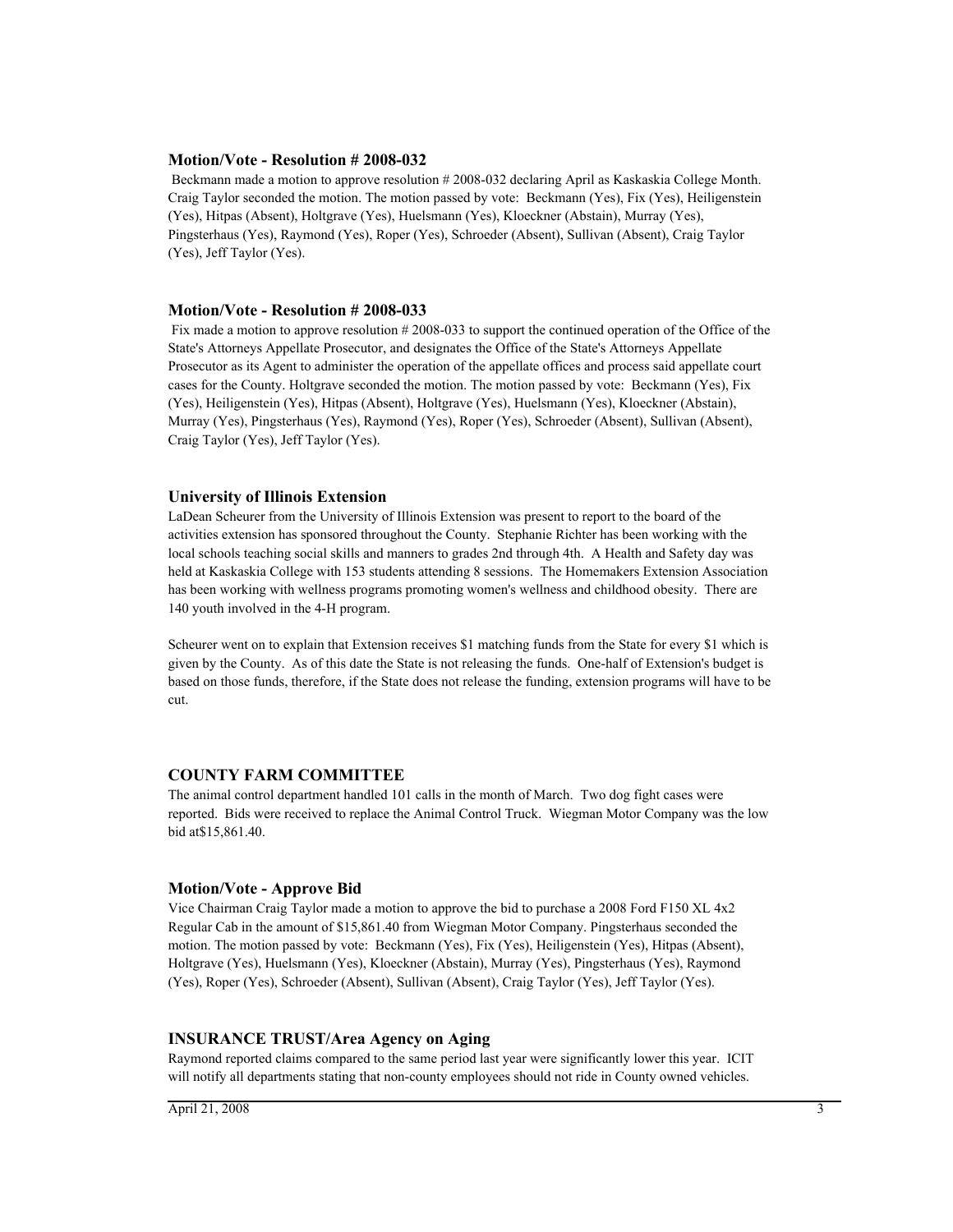The Area on Aging Advisory Board met on March 27th and reviewed grant applications that were received from various older American facilities. It was requested that the county consider funding for Caregivers. This request will be presented to the 708 Health Board.

#### **UNINCORPORATED AREA IMPROVEMENT COMMITTEE**

The New Memphis Sewer District reports 80% of the mains are in the ground and when the ground dries, it will proceed. At the regular monthly meeting several Harbor Light Bay residents were in attendance.

#### **SAFETY COMMITTEE**

No Report

#### **EDUCATION COMMITTEE**

Heiligenstein reported that Keri Garrett's office has secured a grant to hire a second truancy officer. The next meeting will be held on May 20 at 4:45 p.m.

#### **#708 MENTAL HEALTH BOARD**

The next board meeting will be held on May 8th at 4:00 p.m.

#### **GIS COMMITTEE**

New GIS software has been installed in several computers. The next meeting will be held on May 6th at 5:00 p.m.

**RC&D COUNCIL**

No Report

#### **SOLID WASTE COMMITTEE**

No Report

#### **TOURISM COMMITTEE**

At the recent executive council meeting it was reported that the Tourism Council is in the best financial shape they have been in the last five years.

#### **911 COMMITTEE**

Fix reported the county has an estimated 38,683 lines with 14,100 wire lines and 24,583 wireless lines based on the County zip codes. The 911 board recommended having Wireless USA install the two new towers including, base, antennas, coax and everything up to the building at a cost of approximately \$180,000. The board also recommended replacing the two personal computers in the dispatch at a cost of approximately \$6,000.

#### **INSURANCE COMMITTEE**

Raymond reported that reports from Meritain indicates fees will probably not go over a 1% increase. The April 21, 2008 4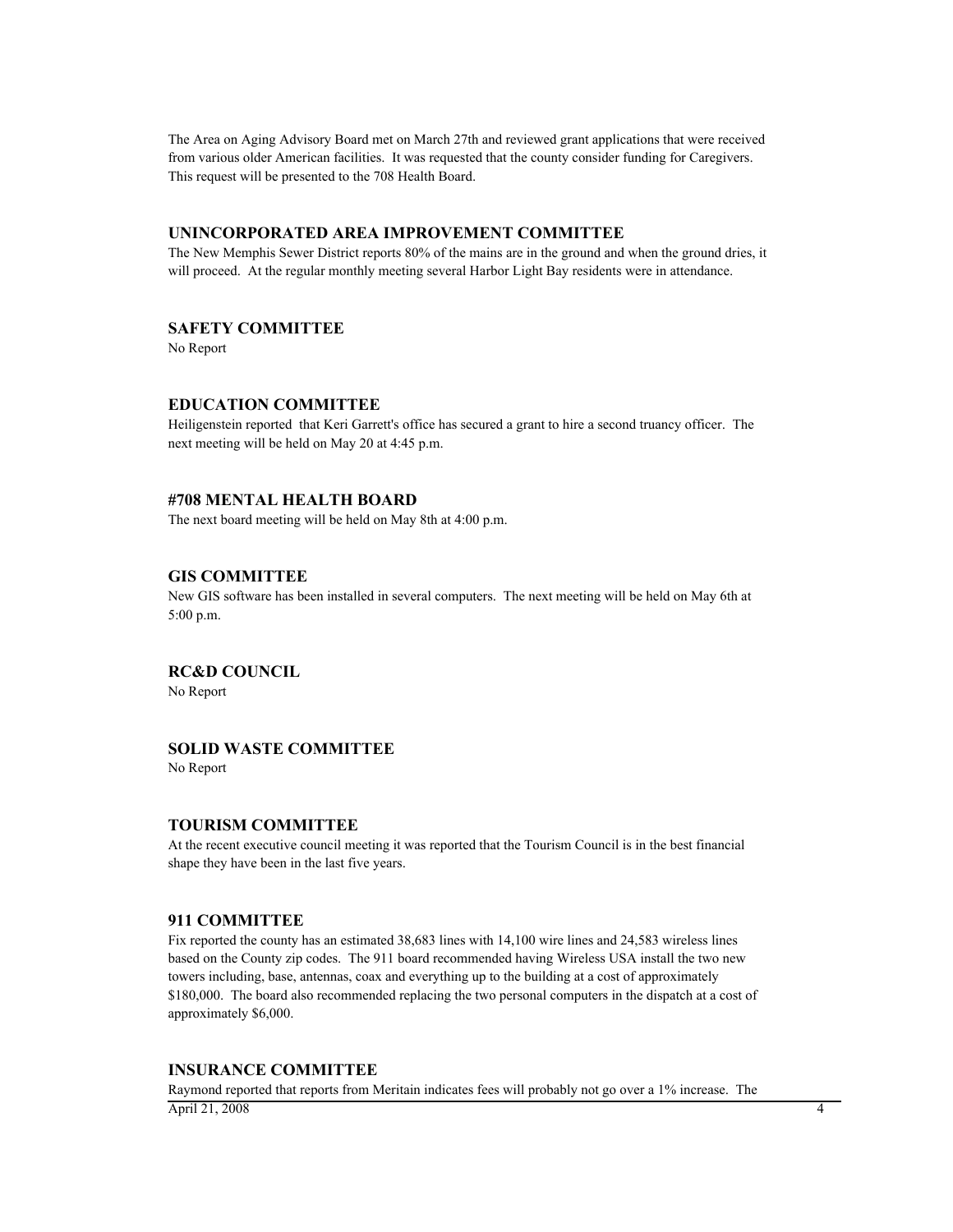committee reviewed budgetary standings overall for future benefits. The committee discussed the status of the balance of \$47,575.61 still due the county as reimbursement for going over the aggregate claim maximum for the end of the contract year 5/1/07. Monumental Life Insurance Co has been sending installments of disputed claims to reduce the original amount of \$134,642.09 to the stated balance. Meritain indicates two disputed claims totaling approximately \$41,000 will be paid with an additional \$4000 possible. They stated they feel Monumental Life Insurance Company will be legally liable to reimburse the balance of \$2,000 plus.

#### **PERSONNEL/LABOR COMMITTEE**

In the absence of Brian Hitpas, Raymond reported that the personnel policy is in the States Attorney's office for review and should be ready to be reported on at next month's meeting.

#### **VETERAN'S MEMORIAL/VETERAN'S AFFAIRS COMMITTEE**

Don Murray reported he has heard rumors that the Marines may call back some veterans that were recently discharged.

#### **ZONING/SUBDIVISION COMMITTEE**

No report

#### **LAW ENFORCEMENT/ESDA COMMITTEE** No Report

# **ECONOMIC DEVELOPMENT/SWIIDA/SCIGA**

No Report

#### **ROAD & BRIDGE COMMITTEE**

County Engineer Dan Behrens presented a resolution to approve an Engineering Agreement with Netemeyer Engineering Associates, Inc. for the design of a new Highway Department Facility. States Attorney, Bergmann, stated his office has not reviewed the resolution and cited problems in the past when their office had not reviewed an agreement.

#### **Motion/Vote - Resolution # 2008-034**

 Jeff Taylor made a motion to approve resolution # 2008-034 Engineering Agreement with Netemeyer Engineering Associates, Inc. for the design of a new Highway Department Facility if approved by the States Attorney's office. Huelsmann seconded the motion. The motion passed by vote: Beckmann (Yes), Fix (Yes), Heiligenstein (Yes), Hitpas (Absent), Holtgrave (Yes), Huelsmann (Yes), Kloeckner (Abstain), Murray (Yes), Pingsterhaus (Yes), Raymond (Yes), Roper (Yes), Schroeder (Absent), Sullivan (Absent), Craig Taylor (Yes), Jeff Taylor (Yes).

#### **Motion/Vote - Resolution # 2008-035**

 Jeff Taylor made a motion to approve resolution # 2008-035 awarding low bids for materials to be purchased with motor fuel tax funds for townships. A. Road oil for Breese, Carlyle, Germantown, Lake,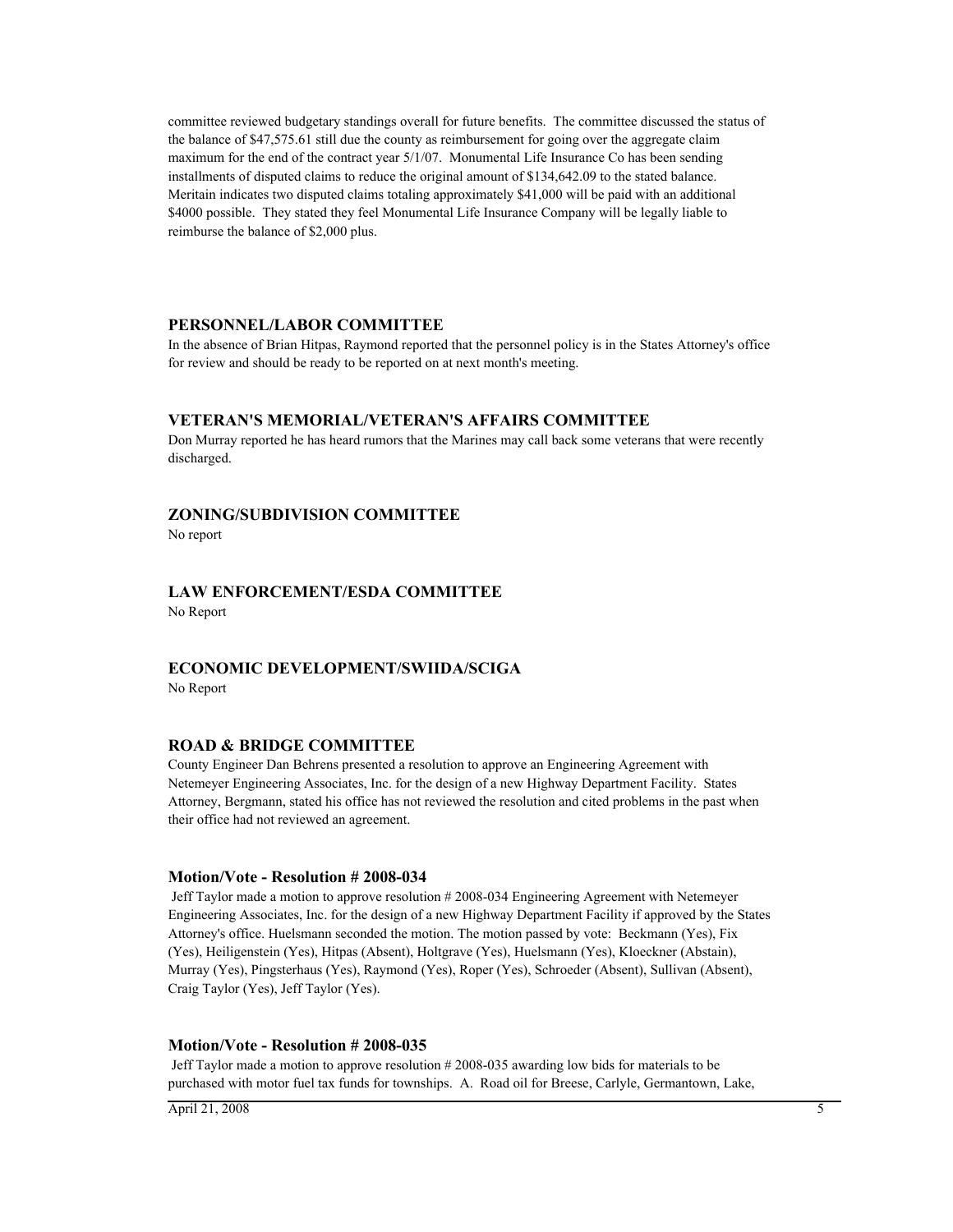Lookingglass, Santa Fe, Sugar Creek and Wheatfield Townships to Don Anderson Co. B. Road oil for Brookside, Clement, East Fork, Irishtown, Meridian, St. Rose and Wade Townships to Mike Maedge Trucking Co. C. HFE-300 Asphalt to mix with rock for Breese, Brookside, Lookingglass, Meridian, St. Rose, Sugar Creek and Wheatfield Townships to Marathon Ashland Petroleum, LLC. Beckmann seconded the motion. The motion passed by vote: Beckmann (Yes), Fix (Yes), Heiligenstein (Yes), Hitpas (Absent), Holtgrave (Yes), Huelsmann (Yes), Kloeckner (Abstain), Murray (Yes), Pingsterhaus (Yes), Raymond (Yes), Roper (Yes), Schroeder (Absent), Sullivan (Absent), Craig Taylor (Yes), Jeff Taylor (Yes).

#### **Motion/Vote - Resolution # 2008-036**

 Jeff Taylor made a motion to approve resolution # 2008-036 awarding low bids for material to be purchased with motor fuel tax funds for the county. A. Road oil to Mike Maedge Trucking Co. B. HFE-300 Asphalt to mix with rock to Marathon Ashland Petroleum, LLC. Murray seconded the motion. The motion passed by vote: Beckmann (Yes), Fix (Yes), Heiligenstein (Yes), Hitpas (Absent), Holtgrave (Yes), Huelsmann (Yes), Kloeckner (Abstain), Murray (Yes), Pingsterhaus (Yes), Raymond (Yes), Roper (Yes), Schroeder (Absent), Sullivan (Absent), Craig Taylor (Yes), Jeff Taylor (Yes).

#### **Motion/Vote - Resolution # 2008-037**

 Jeff Taylor made a motion to approve resolution # 2008-037 to award the low bids for materials from County funds. Road oil to Mike Maedge Trucking Co. Beckmann seconded the motion. The motion passed by vote: Beckmann (Yes), Fix (Yes), Heiligenstein (Yes), Hitpas (Absent), Holtgrave (Yes), Huelsmann (Yes), Kloeckner (Abstain), Murray (Yes), Pingsterhaus (Yes), Raymond (Yes), Roper (Yes), Schroeder (Absent), Sullivan (Absent), Craig Taylor (Yes), Jeff Taylor (Yes).

#### **Motion/Vote - Resolution # 2008-038**

 Jeff Taylor made a motion to approve resolution # 2008-038 to appropriate \$2,000,000 from the county's matching fund for the resurfacing of County Highway 4 (Huey Road) from the Norfolk Southern Railroad in Hoffman North to the South Village limits of Huey. Heiligenstein seconded the motion. The motion passed by vote: Beckmann (Yes), Fix (Yes), Heiligenstein (Yes), Hitpas (Absent), Holtgrave (Yes), Huelsmann (Yes), Kloeckner (Abstain), Murray (Yes), Pingsterhaus (Yes), Raymond (Yes), Roper (Yes), Schroeder (Absent), Sullivan (Absent), Craig Taylor (Yes), Jeff Taylor (Yes).

#### **Motion/Vote - Resolution # 2008-039**

 Jeff Taylor made a motion to approve resolution # 2008-039 to approve a joint agreement with IDOT for the resurfacing of County Highway 4 (Huey Road). Programmed cost for this project is \$1,000,000. Funding will be 80% Federal and 20% Local. Fix seconded the motion. The motion passed by vote: Beckmann (Yes), Fix (Yes), Heiligenstein (Yes), Hitpas (Absent), Holtgrave (Yes), Huelsmann (Yes), Kloeckner (Abstain), Murray (Yes), Pingsterhaus (Yes), Raymond (Yes), Roper (Yes), Schroeder (Absent), Sullivan (Absent), Craig Taylor (Yes), Jeff Taylor (Yes).

#### **Motion/Vote - Resolution # 2008-040**

 Jeff Taylor made a motion to approve resolution # 2008-040 to approve a petition from East Fork Township highway commissioner Chet Lyons for 50% County match for a new drainage structure on Buchele Road. Fix seconded the motion. The motion passed by vote: Beckmann (Yes), Fix (Yes), Heiligenstein (Yes), Hitpas (Absent), Holtgrave (Yes), Huelsmann (Yes), Kloeckner (Abstain), Murray (Yes), Pingsterhaus (Yes), Raymond (Yes), Roper (Yes), Schroeder (Absent), Sullivan (Absent), Craig Taylor (Yes), Jeff Taylor (Yes).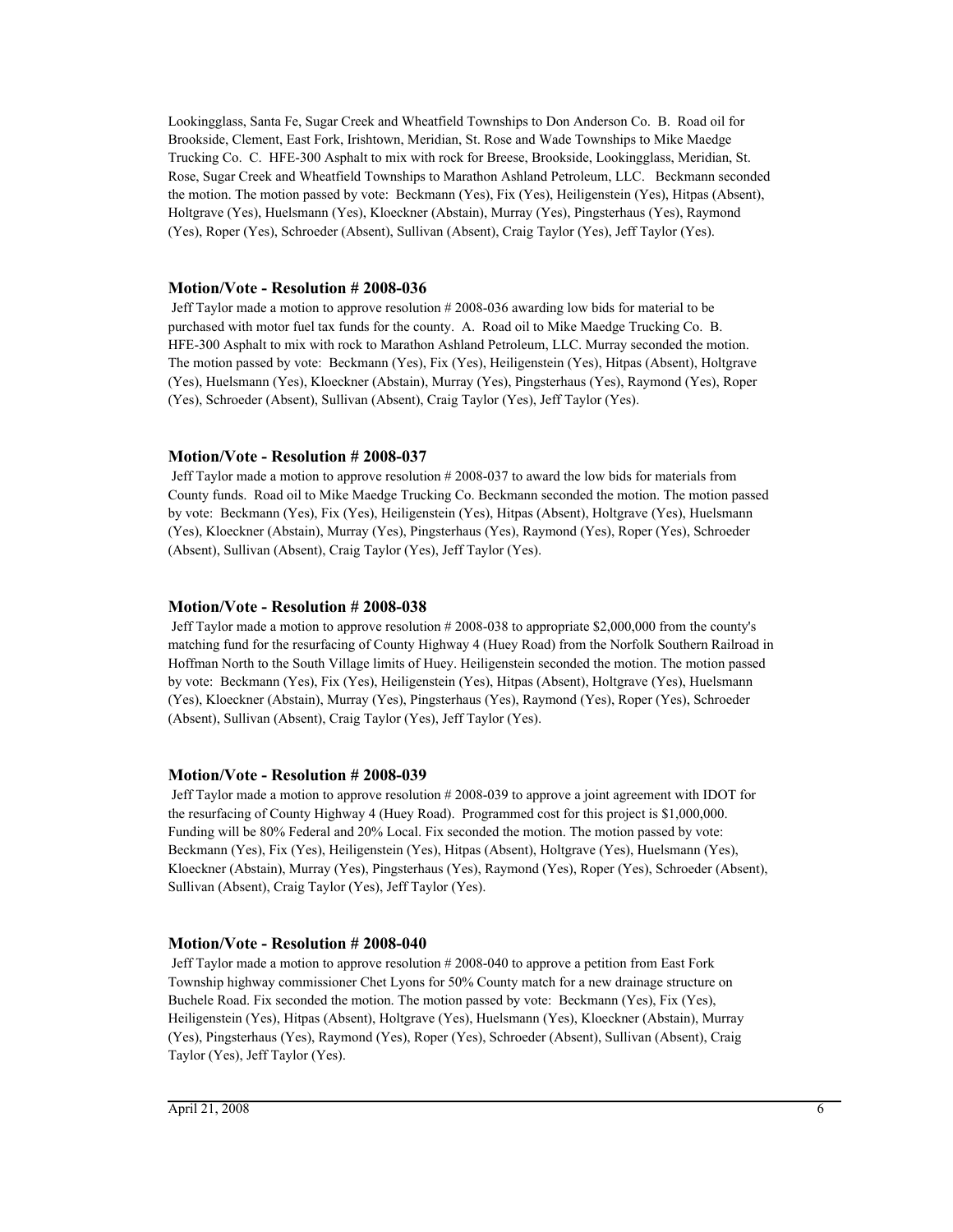#### **Motion/Vote - Monthly Financial Report**

 Raymond made a motion to approve the monthly budget and financial reports. Pingsterhaus seconded the motion. The motion passed by vote: Beckmann (Yes), Fix (Yes), Heiligenstein (Yes), Hitpas (Absent), Holtgrave (Yes), Huelsmann (Yes), Kloeckner (Abstain), Murray (Yes), Pingsterhaus (Yes), Raymond (Yes), Roper (Yes), Schroeder (Absent), Sullivan (Absent), Craig Taylor (Yes), Jeff Taylor (Yes).

#### **Motion/Vote - New Memphis Invoices**

Vice Chairman Craig Taylor made a motion to approve three invoices in the amounts of \$8,354.70; \$150.00; and \$19,122.68 for the New Memphis Sewer Project. Beckmann seconded the motion. The motion passed by vote: Beckmann (Yes), Fix (Yes), Heiligenstein (Yes), Hitpas (Absent), Holtgrave (Yes), Huelsmann (Yes), Kloeckner (Abstain), Murray (Yes), Pingsterhaus (Yes), Raymond (Yes), Roper (Yes), Schroeder (Absent), Sullivan (Absent), Craig Taylor (Yes), Jeff Taylor (Yes).

#### **FINANCE/HEALTH SERVICES/REVOLVING LOAN FUND**

Beckmann reported on the April 15th finance committee meeting with all board members invited. He thanked Linda Mensing, Supervisor of Assessments and Brent Doorman from Manatron for attending and explaining how property values are derived.

#### **Motion/Vote - Health Department Monthly Report**

 Beckmann made a motion to approve the monthly report of the Clinton County Health Department. Raymond seconded the motion. The motion passed by vote: Beckmann (Yes), Fix (Yes), Heiligenstein (Yes), Hitpas (Absent), Holtgrave (Yes), Huelsmann (Yes), Kloeckner (Abstain), Murray (Yes), Pingsterhaus (Yes), Raymond (Yes), Roper (Yes), Schroeder (Absent), Sullivan (Absent), Craig Taylor (Yes), Jeff Taylor (Yes).

#### **Motion/Vote - Health Department Annual Report**

 Beckmann made a motion to approve the annual report of the Clinton County Health Department. Craig Taylor seconded the motion. The motion passed by vote: Beckmann (Yes), Fix (Yes), Heiligenstein (Yes), Hitpas (Absent), Holtgrave (Yes), Huelsmann (Yes), Kloeckner (Abstain), Murray (Yes), Pingsterhaus (Yes), Raymond (Yes), Roper (Yes), Schroeder (Absent), Sullivan (Absent), Craig Taylor (Yes), Jeff Taylor (Yes).

#### **FACILITIES COMMITTEE**

No Report

#### **GENERAL SERVICES/JUDICIARY COMMITTEE**

The judiciary committee is still awaiting response from Judge Hitpas in regard to the Amy Center.

#### **LIQUOR COMMITTEE**

No Report

#### **ENVIRONMENTAL CONCERNS COMMITTEE**

No Report **April 21, 2008** 7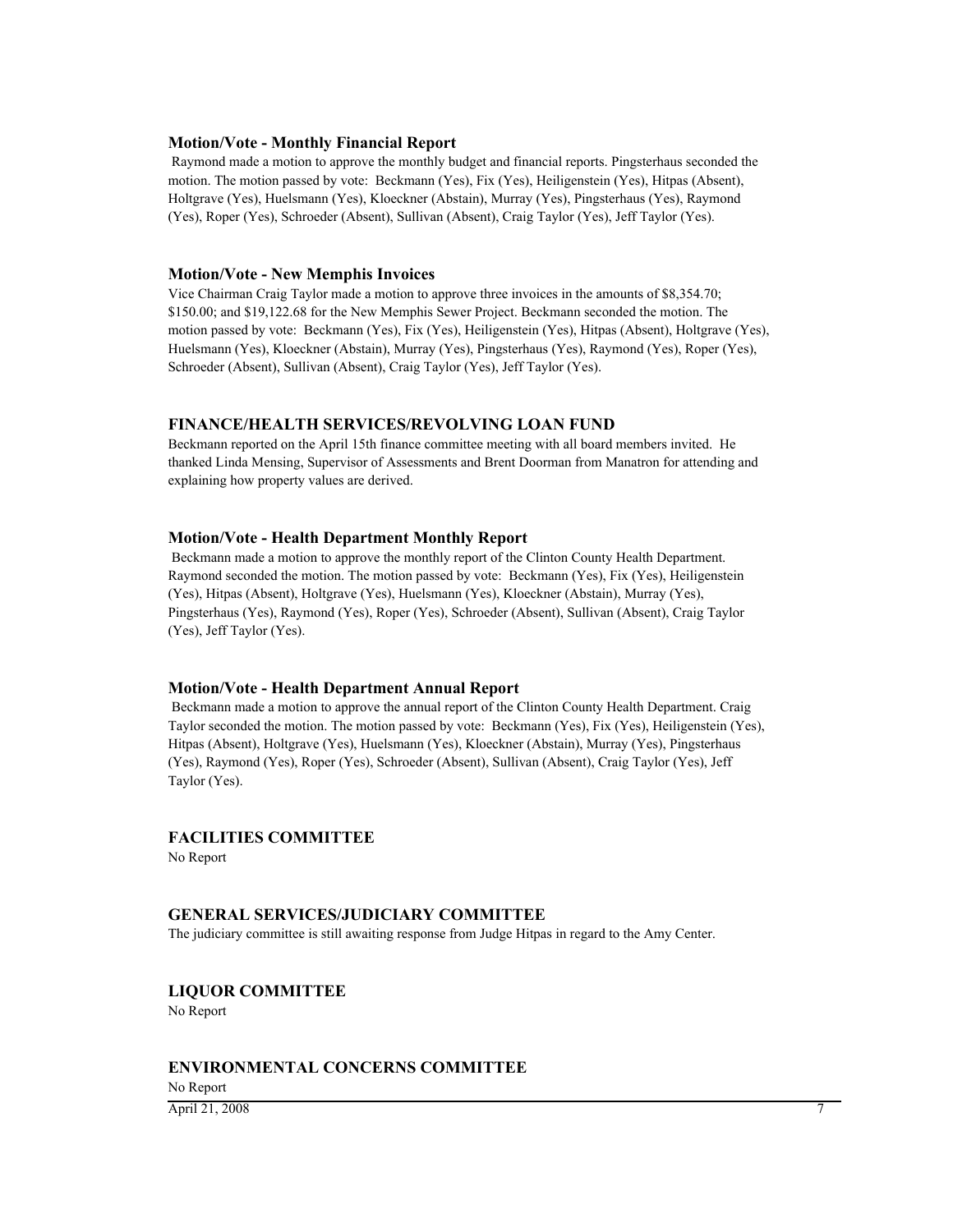#### **Motion/Vote - Accounts Payable**

 Holtgrave made a motion to approve payment of the Accounts Payable Claims. Fix seconded the motion. The motion passed by vote: Beckmann (Yes), Fix (Yes), Heiligenstein (Yes), Hitpas (Absent), Holtgrave (Yes), Huelsmann (Yes), Kloeckner (Abstain), Murray (Yes), Pingsterhaus (Yes), Raymond (Yes), Roper (Yes), Schroeder (Absent), Sullivan (Absent), Craig Taylor (Yes), Jeff Taylor (Yes).

### **ADJOURNMENT**

Vice Chairman Craig Taylor made a motion to adjourn Holtgrave seconded the motion. The motion passed by vote.

**Attest:**

\_\_\_\_\_\_\_\_\_\_\_\_\_\_\_\_\_\_\_\_\_\_\_\_\_\_\_\_\_\_\_\_\_\_\_\_\_\_ Thomas LaCaze/County Clerk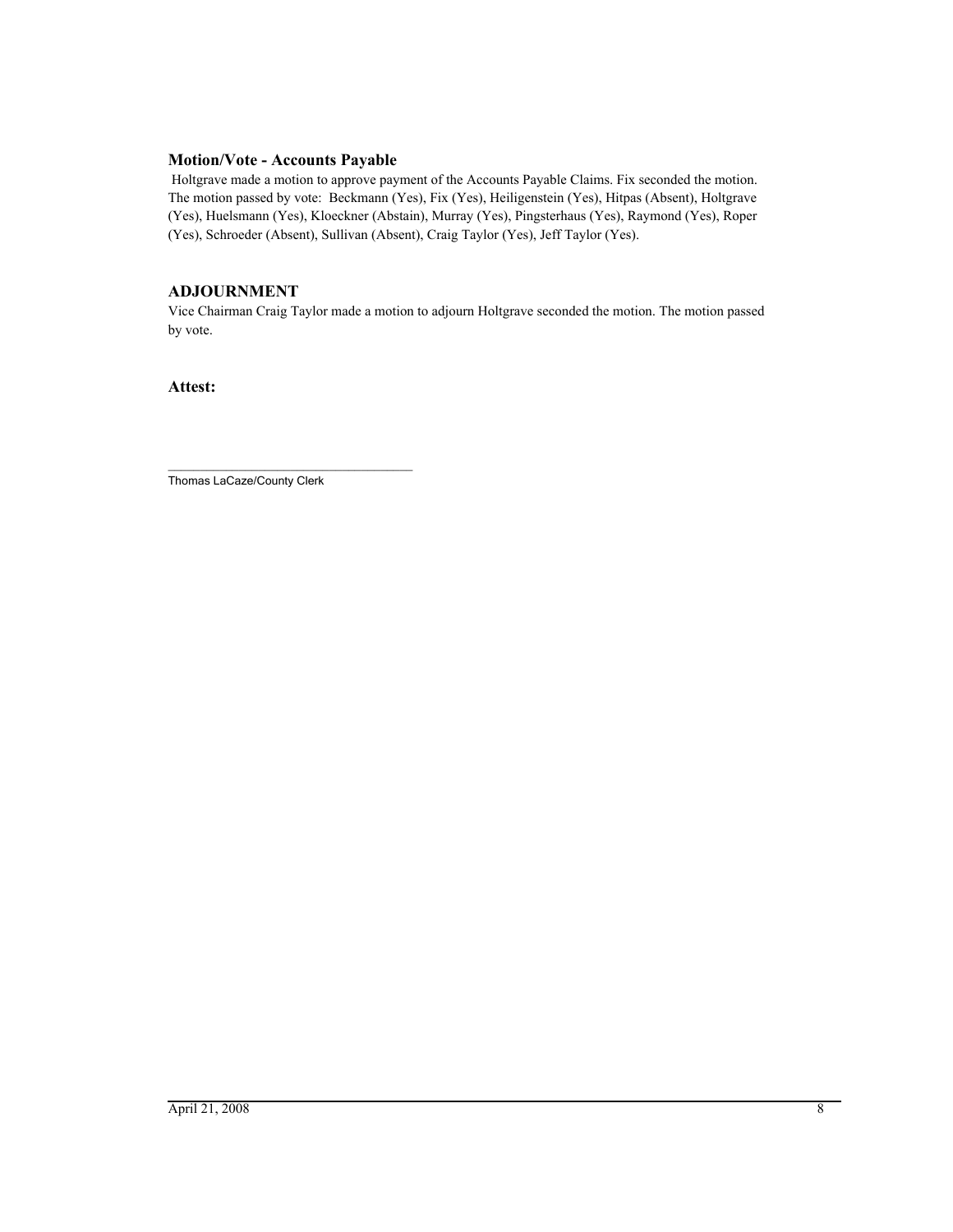### **Clinton County District Board**

#### **May 19, 2008**

#### **CONVENE**

Board Chairman Kloeckner called the meeting of the Clinton County District Board to order at 7:00 p.m. on May 19, 2008 at the Board Room. Attendance: Beckmann, Present: Fix, Present: Heiligenstein, Present: Hitpas, Present: Holtgrave, Present: Huelsmann, Present: Kloeckner, Present: Murray, Present: Pingsterhaus, Present: Raymond, Present: Roper, Present: Schroeder, Present: Sullivan, Present: Craig Taylor, Present: Jeff Taylor, Absent.

#### **PLEDGE OF ALLEGIANCE**

The Pledge of Allegiance was recited.

#### **Motion/Vote - Approval of Minutes**

 Roper made a motion to approve the minutes of the April 21, 2008 meeting. Holtgrave seconded the motion. The motion passed by vote: Beckmann (Yes), Fix (Yes), Heiligenstein (Yes), Hitpas (Yes), Holtgrave (Yes), Huelsmann (Yes), Kloeckner (Abstain), Murray (Yes), Pingsterhaus (Yes), Raymond (Yes), Roper (Yes), Schroeder (Yes), Sullivan (Yes), Craig Taylor (Yes), Jeff Taylor (Absent).

#### **Appointments - First Readings**

The first reading was held for the following appointments: Karl Klostermann, trustee for the St. Rose Public Water District. Michael Schumacher, trustee for the St. Rose Fire District.

#### **Motion/Vote - Waive First Reading**

 Hitpas made a motion to waive the first reading for Michael Langham, Ann Cotton, Carol Conrad, Joe Hill, Adadell Sheathelm, Richard Koehler, Bonnie Kohrmann and Clayton Mitchell as Trustees to the Carlyle Cemetery Association Board. Heiligenstein seconded the motion. The motion passed by vote: Beckmann (Yes), Fix (Yes), Heiligenstein (Yes), Hitpas (Yes), Holtgrave (Yes), Huelsmann (Yes), Kloeckner (Abstain), Murray (Yes), Pingsterhaus (Yes), Raymond (Yes), Roper (Yes), Schroeder (Yes), Sullivan (Yes), Craig Taylor (Yes), Jeff Taylor (Absent).

#### **Motion/Vote - Appointment**

 Hitpas made a motion to appoint Michael Langham, Ann Cotton, Carol Conrad, Joe Hill, Adadell Sheathelm, Richard Koehler, Bonnie Kohrmann and Clayton Mitchell as trustees to the Carlyle Cemetery Association Board. Heiligenstein seconded the motion. The motion passed by vote: Beckmann (Yes), Fix (Yes), Heiligenstein (Yes), Hitpas (Yes), Holtgrave (Yes), Huelsmann (Yes), Kloeckner (Abstain), Murray (Yes), Pingsterhaus (Yes), Raymond (Yes), Roper (Yes), Schroeder (Yes), Sullivan (Yes), Craig Taylor (Yes), Jeff Taylor (Absent).

#### **Motion/Vote - Appointment**

Vice Chairman Craig Taylor made a motion to appoint Charles Rainey as trustee for the Keyesport Fire District. Pingsterhaus seconded the motion. The motion passed by vote: Beckmann (Yes), Fix (Yes), Heiligenstein (Yes), Hitpas (Yes), Holtgrave (Yes), Huelsmann (Yes), Kloeckner (Abstain), Murray (Yes), Pingsterhaus (Yes), Raymond (Yes), Roper (Yes), Schroeder (Yes), Sullivan (Yes), Craig Taylor (Yes), Jeff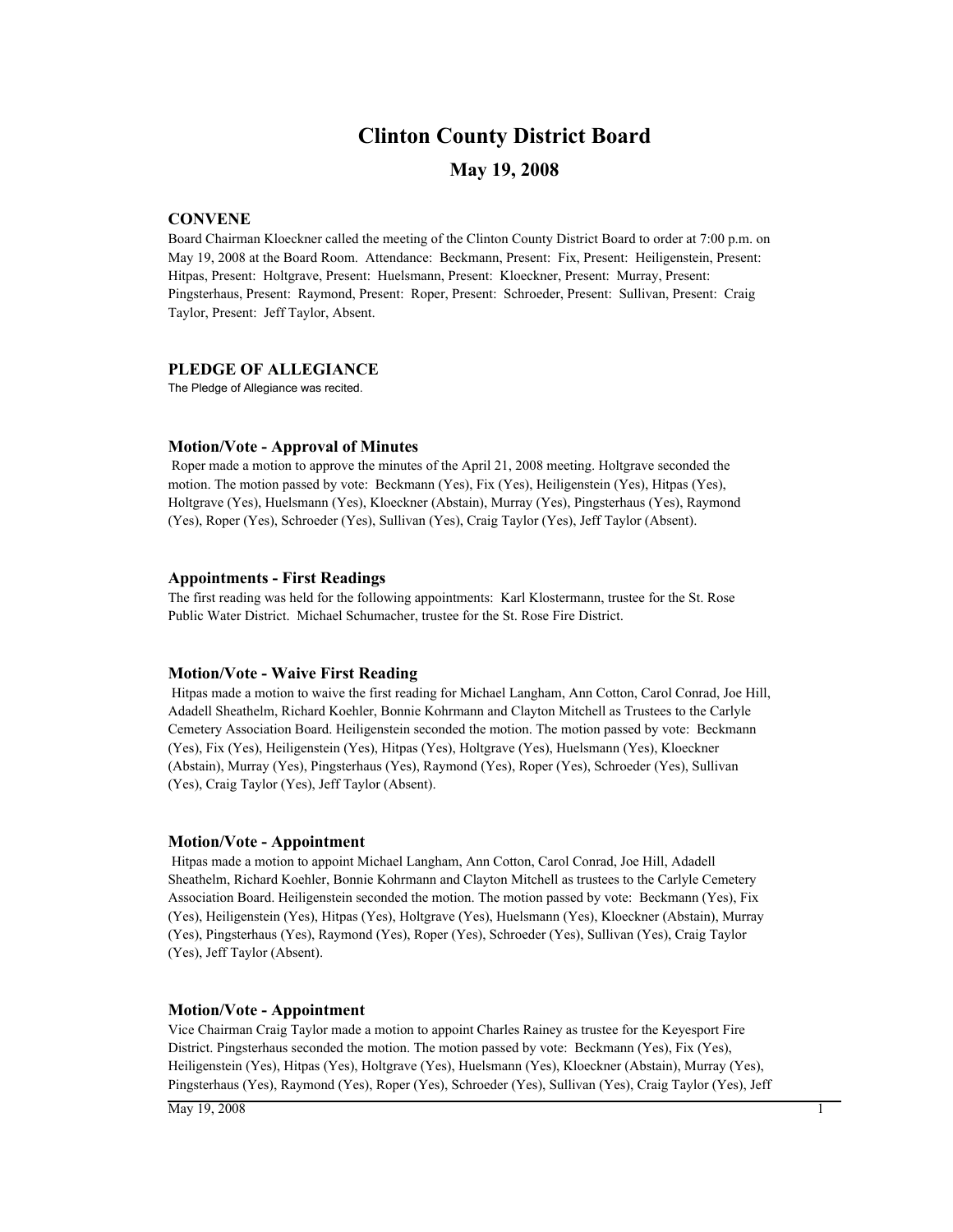Taylor (Absent).

#### **Motion/Vote - Appointment**

 Beckmann made a motion to to appoint Joseph Kehrer as trustee for the New Memphis Sanitary District. Schroeder seconded the motion. The motion passed by vote: Beckmann (Yes), Fix (Yes), Heiligenstein (Yes), Hitpas (Yes), Holtgrave (Yes), Huelsmann (Yes), Kloeckner (Abstain), Murray (Yes), Pingsterhaus (Yes), Raymond (Yes), Roper (Yes), Schroeder (Yes), Sullivan (Yes), Craig Taylor (Yes), Jeff Taylor (Absent).

#### **COUNTY FARM COMMITTEE**

Craig Taylor reported that the committee is checking into hiring another part-time animal control officer that would be able to work days. The committee accepted the recommedation by Dr. Baer that when Gehard Kluemke, the current full-time warden, announces his retirement, Don Deiters fill the position.

#### **INSURANCE TRUST/Area Agency on Aging**

There will be a meeting with the ICIT on May 21st at 9:00 a.m. There was no report given on the Area Agency on Aging.

#### **UNINCORPORATED AREA IMPROVEMENT COMMITTEE**

Roper reported the New Memphis sewer project is moving forward. They are in the process of finding someone to operate the plant once it is completed and working. It was reported a resident in the Shattuc area has been visited frequently by both the health and sheriff departments. Several board members have met with this individual and it was decided that Board should review the ordinance on abandoned vehicles. The existing ordinance, especially 24-8-1 and 24-8-2 regarding abandoned vehicles on private or public property should possible be revised. Currently it allows seven days to pass. The State's attorney's office will review the ordinance and report back to the committee.

#### **SAFETY COMMITTEE**

No Report

### **EDUCATION COMMITTEE**

No Report

#### **#708 MENTAL HEALTH BOARD**

At the May 6th meeting the committee reviewed applicants for the 708 board. The next meeting will be June 9th. at 4:00 p.m.

#### **GIS COMMITTEE**

The committee reported that a considerable amount of data was created and submitted to the U.S. Census Bureau. New aerial imagery was added to the GIS system. This is 2007 color 1 meter from the USDA. Future imagery will be added when current debts are paid.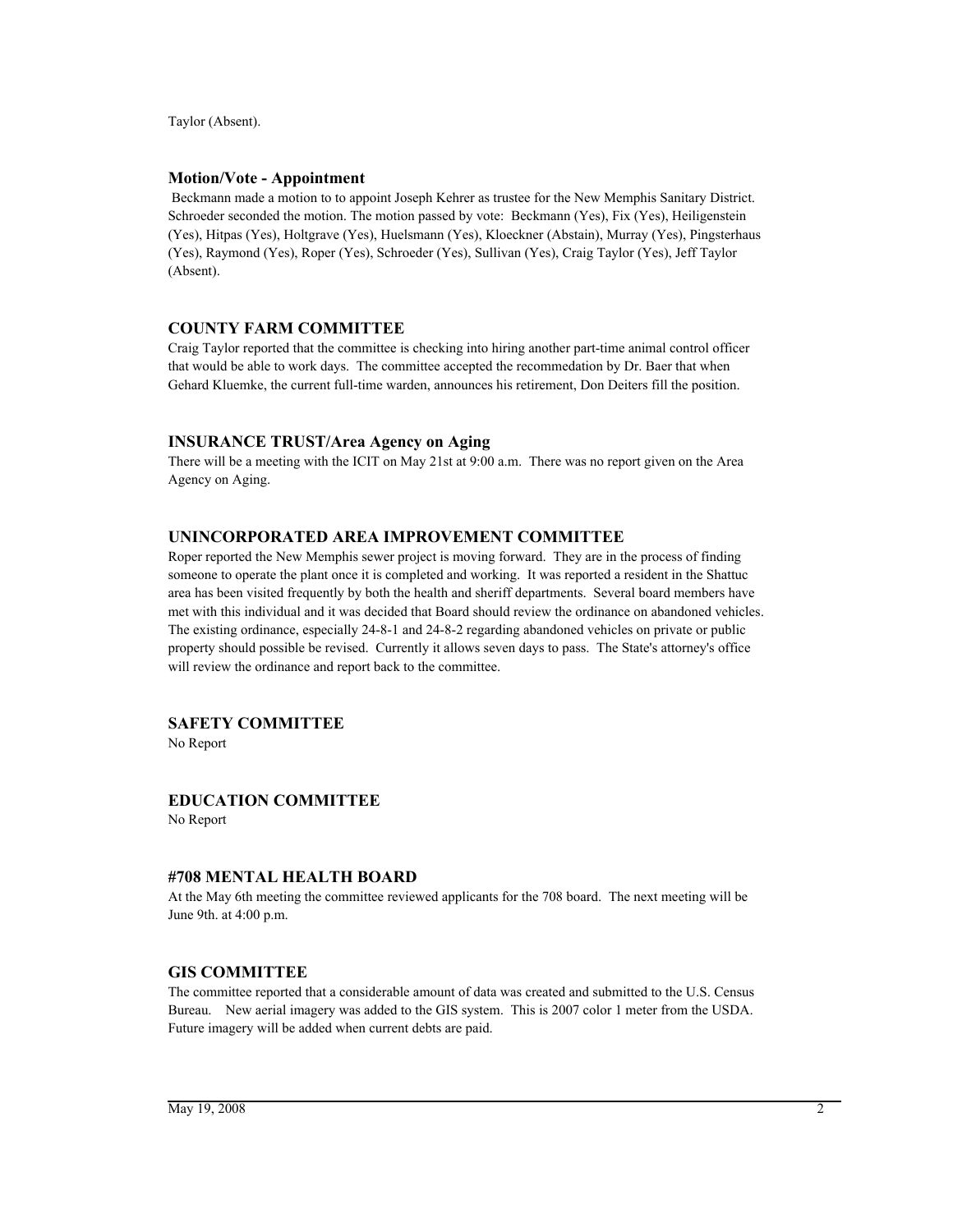#### **RC&D COUNCIL**

A meeting will be held May 20th.

#### **SOLID WASTE COMMITTEE** No Report

#### **TOURISM COMMITTEE**

No Report

#### **911 COMMITTEE**

At the 911 committee meeting on May 14 a discussion was held on the guidance with 911 addresses and the procedure on how it is to be completed, possibly using a flow chart or developing a checklist. Everything for the towers have been assigned and ordered, possibly 6 to 8 weeks delivery. John Skain will be attending the National 911 Conference next month.

#### **INSURANCE COMMITTEE**

The insurance committee held two meetings this month. A special meeting was held on April 29th to discuss and review the county's standings with the Group Health plan administrator. A motion was unanimously approved by the committee to replace the plan administrator Meritain with Benefit Administrative Systems.

At the May 12th meeting an update of the current budget status was reviewed, claims are slightly over the average compared to the county budget. The total of this year's budget will be used for providing health, dental and vision coverage. This is with the assumption that the claims will average what they were over the last two years and not increase.

Coverage questions presented to the County by any claimant should be channeled directly to the plan administrator for advisement.

#### **PERSONNEL/LABOR COMMITTEE**

A final draft of the peronnel policy was distributed. Board members were asked to review the policy, with any questions to be directed to the committee which will be meeting on June 10th. Approval will be on the agenda for the next Board meeting.

#### **VETERAN'S MEMORIAL/VETERAN'S AFFAIRS COMMITTEE**

No Report

#### **Motion/Vote - Waive First Reading**

Vice Chairman Craig Taylor made a motion to waive the first reading to approve the Rita M. Hemker Subdivision. Beckmann seconded the motion. The motion passed by vote: Fix (Yes), Heiligenstein (Yes), Hitpas (Yes), Holtgrave (Yes), Huelsmann (Yes), Kloeckner (Abstain), Murray (Yes), Pingsterhaus (Yes), Raymond (Yes), Roper (Yes), Schroeder (Yes), Sullivan (Yes), Craig Taylor (Yes), Jeff Taylor (Absent),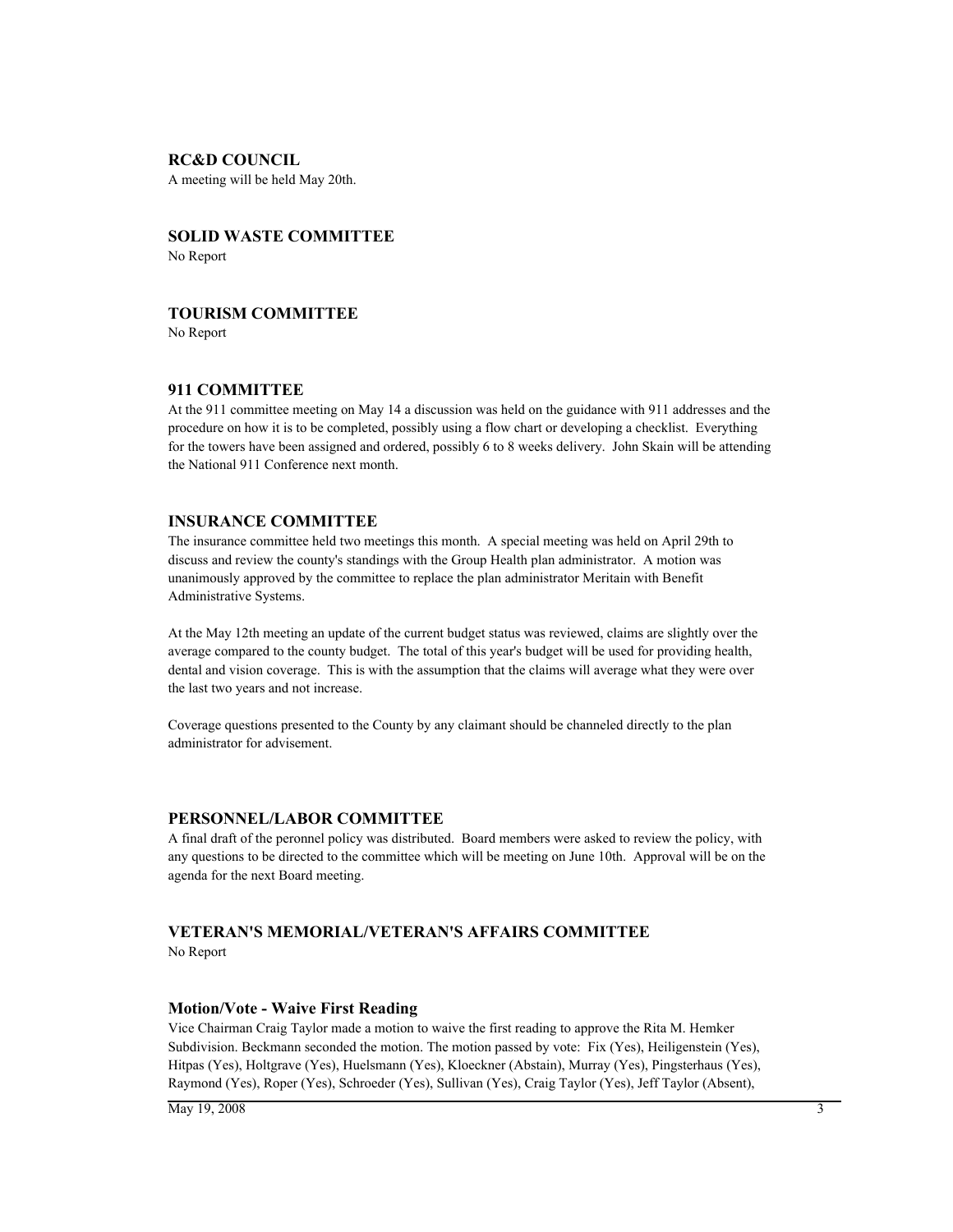Beckmann (Yes).

#### **Motion/Vote - Rita M. Hemker Subdivision**

 Beckmann made a motion to approve the 2nd and final reading of the Rita M. Hemker Subdivision. Schroeder seconded the motion. The motion passed by vote: Beckmann (Yes), Fix (Yes), Heiligenstein (Yes), Hitpas (Yes), Holtgrave (Yes), Huelsmann (Yes), Kloeckner (Abstain), Murray (Yes), Pingsterhaus (Yes), Raymond (Yes), Roper (Yes), Schroeder (Yes), Sullivan (Yes), Craig Taylor (Yes), Jeff Taylor (Absent).

#### **LAW ENFORCEMENT/ESDA COMMITTEE**

No Report

#### **ECONOMIC DEVELOPMENT/SWIIDA/SCIGA**

No Report

#### **ROAD & BRIDGE COMMITTEE**

Engineer Dan Behrens asked the board to approve an engineering agreement, which was included in the board packet, with Netemeyer Engineering. Bob Fix made a motion to approve, seconded by Mark Beckmann. A voice vote was taken with Brian Hitpas and Steve Heiligenstein voting no. The Chairman called for a roll call vote. Hitpas asked if the board could have some discussion before voting.

The discussion began with a letter that was sent to all board members by the State's Attorney indicating his concerns about the Agreement for Engineering Services that was approved at last month's meeting. It was reported that the new agreement was rewritten by the State's Attorney's office. Since the letter also stated no cost was reported, the chairman read a transcript taken of the facilities chairman report from the March meeting. Further discussion was held about the cost of the buildings. Members indicated you have to have something designed before you know how much it will cost. That's what this resolution is about. Questions were brought up about a previous agreement with Netemeyer Engineering. Chairman Kloeckner stated that if there was a problem in the past, he would take full responsibility, as he stated "the bucks stops here"

It was recalled that a motion was on the floor and that the Chairman had called for a roll call vote. Beckmann seconded the motion for the roll call vote.

#### **Motion/Vote - Engineering Services Agreement**

 Fix made a motion to approve the Engineering Services Agreement. Beckmann seconded the motion. The motion passed by vote: Beckmann (Yes), Fix (Yes), Heiligenstein (No), Hitpas (No), Holtgrave (Yes), Huelsmann (Yes), Kloeckner (Yes), Pingsterhaus (Yes), Raymond (Abstain), Roper (Abstain), Schroeder (No), Sullivan (Abstain), Craig Taylor (No), Jeff Taylor (Absent).

#### **Motion/Vote - Resolution # 2008-043**

 Huelsmann made a motion to approve resolution # 2008-043 Agreement for Engineering Services with Netemeyer Engineering Associates, Inc. Beckmann seconded the motion. The motion passed by vote: Beckmann (Yes), Fix (Yes), Heiligenstein (Yes), Hitpas (Yes), Holtgrave (Yes), Huelsmann (Yes), Kloeckner (Abstain), Murray (Yes), Pingsterhaus (Yes), Raymond (Yes), Roper (Yes), Schroeder (No), Sullivan (Yes), Craig Taylor (Yes), Jeff Taylor (Absent).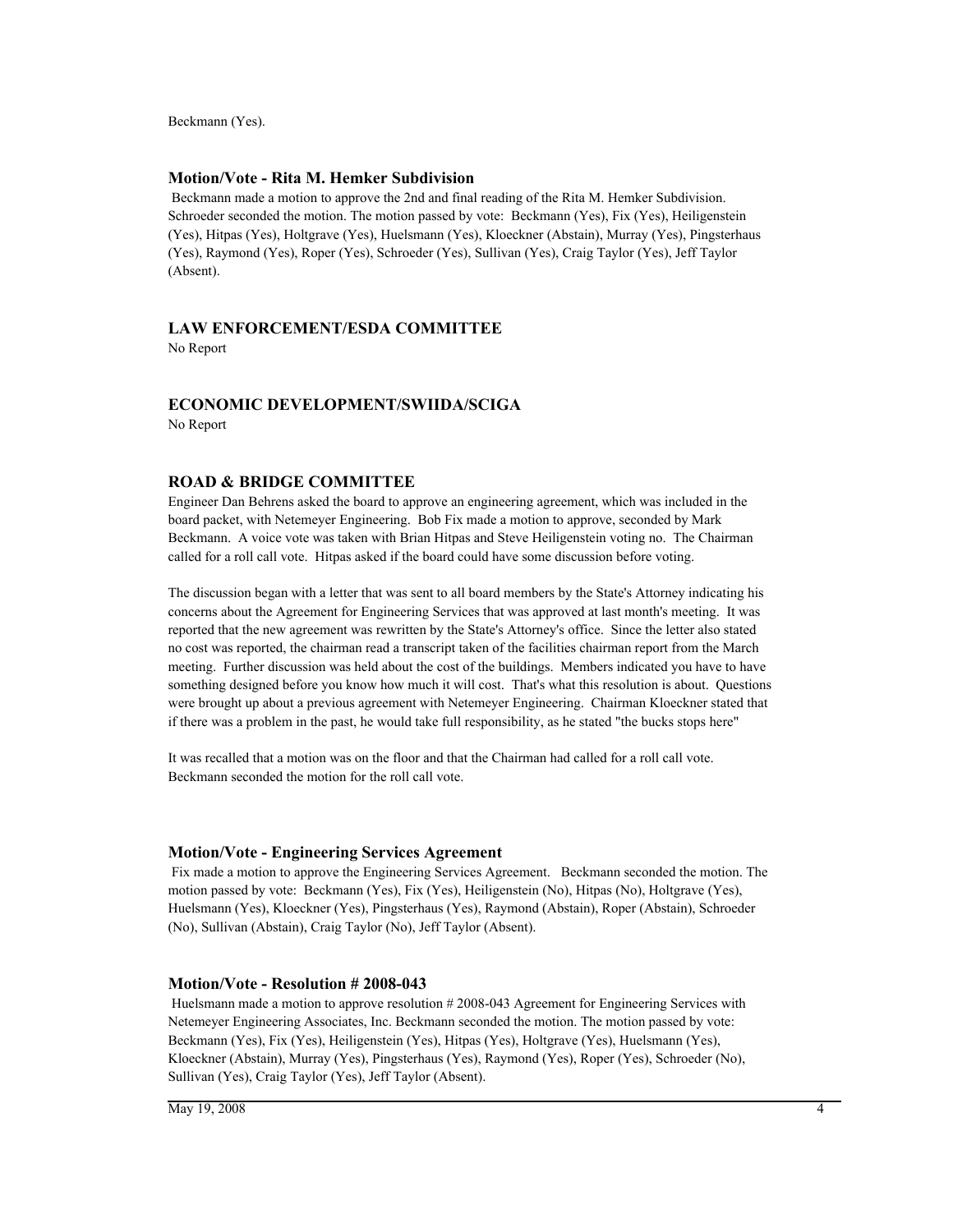#### **Motion/Vote - Resolution # 2008-041**

 Holtgrave made a motion to approve resolution # 2008-041 recognizing the Aviston Elementary Dist. # 21 Lady Eagles Volleyball Team. Huelsmann seconded the motion. The motion passed by vote: Beckmann (Yes), Fix (Yes), Heiligenstein (Yes), Hitpas (Yes), Holtgrave (Yes), Huelsmann (Yes), Kloeckner (Abstain), Murray (Yes), Pingsterhaus (Yes), Raymond (Yes), Roper (Yes), Schroeder (Yes), Sullivan (Yes), Craig Taylor (Yes), Jeff Taylor (Absent).

#### **Motion/Vote - Resolution # 2008-042**

 Holtgrave made a motion to approve resolution # 2008-042 recognizing the Aviston Elementary Dist. # 21 Track and Field Team Huelsmann seconded the motion. The motion passed by vote: Beckmann (Yes), Fix (Yes), Heiligenstein (Yes), Hitpas (Yes), Holtgrave (Yes), Huelsmann (Yes), Kloeckner (Abstain), Murray (Yes), Pingsterhaus (Yes), Raymond (Yes), Roper (Yes), Schroeder (Yes), Sullivan (Yes), Craig Taylor (Yes), Jeff Taylor (Absent).

#### **Motion/Vote - Resolution # 2008-044**

 Raymond made a motion to approve resolution # 2008-044 authorizing the Clinton County Highway Department to enter into a partnership agreement with Beckmann Distribution Service, Inc. for the purpose of applying for and administering a Midwest Clean Diesel Initiative Grant. Holtgrave seconded the motion. The motion passed by vote: Beckmann (Yes), Fix (Yes), Heiligenstein (Yes), Hitpas (Yes), Holtgrave (Yes), Huelsmann (Yes), Kloeckner (Abstain), Murray (Yes), Pingsterhaus (Yes), Raymond (Yes), Roper (Yes), Schroeder (Yes), Sullivan (Yes), Craig Taylor (Yes), Jeff Taylor (Absent).

#### **ROAD & BRIDGE COMMITTEE (Continued)**

Behrens reported on the Bridge Closure in Breese Township on Old State Road over Lake Branch. He gave a report on road and bridge construction in Clinton County.

#### **Motion/Vote - Monthly Financial Report**

Vice Chairman Craig Taylor made a motion to approve the monthly budget and financial reports. Raymond seconded the motion. The motion passed by vote: Beckmann (Yes), Fix (Yes), Heiligenstein (Yes), Hitpas (Yes), Holtgrave (Yes), Huelsmann (Yes), Kloeckner (Abstain), Murray (Yes), Pingsterhaus (Yes), Raymond (Yes), Roper (Yes), Schroeder (Yes), Sullivan (Yes), Craig Taylor (Yes), Jeff Taylor (Absent).

#### **FINANCE/HEALTH SERVICES/REVOLVING LOAN FUND**

Treasurer Mueller reported he received an oil check in the amount of \$13,596.75.

#### **Motion/Vote - CDAP Payment**

 Roper made a motion to approve invoices in the amount of \$23,725 payable through Brown & Robert. Huelsmann seconded the motion. The motion passed by vote: Beckmann (Yes), Fix (Yes), Heiligenstein (Yes), Hitpas (Yes), Holtgrave (Yes), Huelsmann (Yes), Kloeckner (Abstain), Murray (Yes), Pingsterhaus (Yes), Raymond (Yes), Roper (Yes), Schroeder (Yes), Sullivan (Yes), Craig Taylor (Yes), Jeff Taylor (Absent).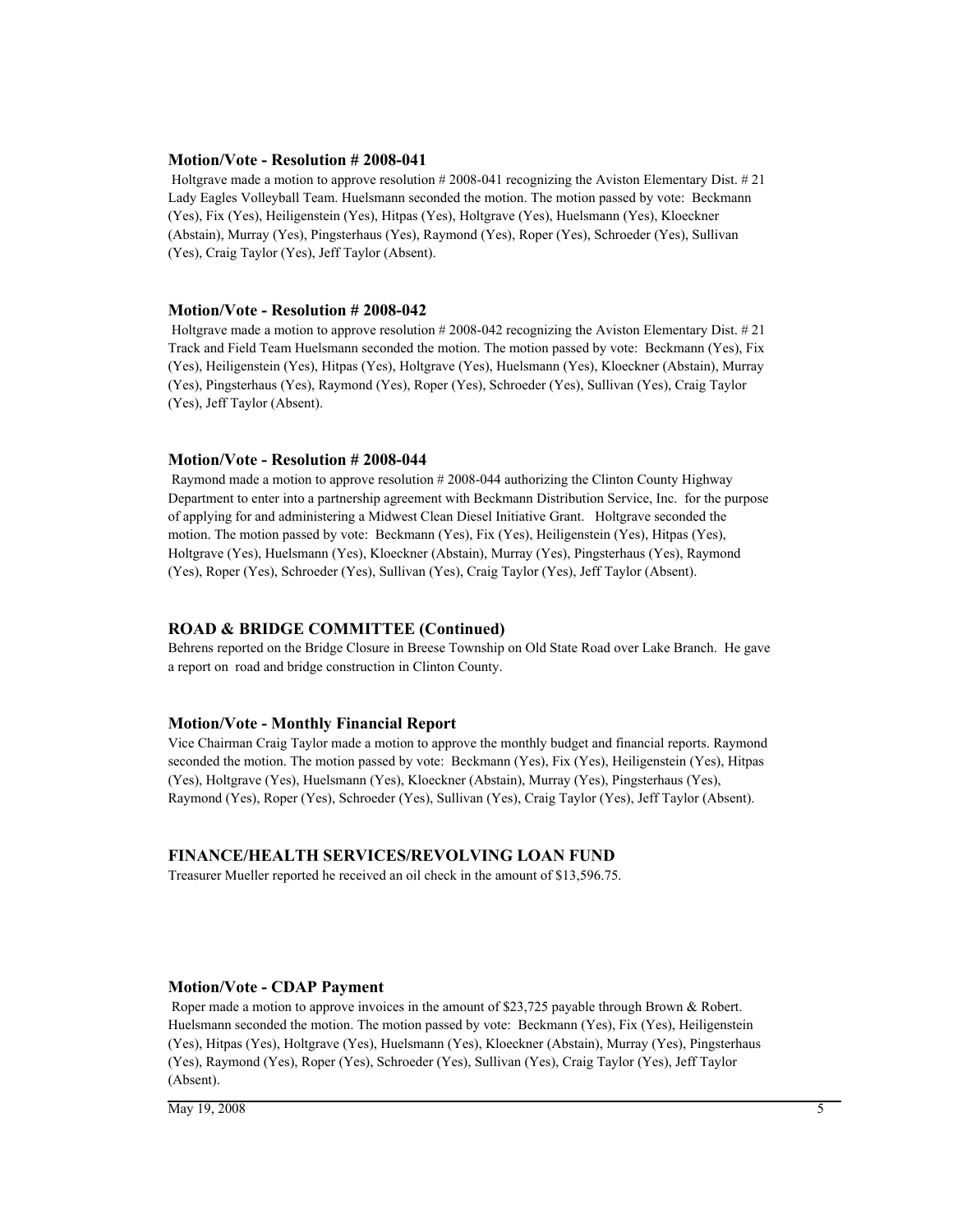### **Motion/Vote - Health Department Monthly Report**

 Beckmann made a motion to approve the monthly report of the Clinton County Health Department. Fix seconded the motion. The motion passed by vote: Beckmann (Yes), Fix (Yes), Heiligenstein (Yes), Hitpas (Yes), Holtgrave (Yes), Huelsmann (Yes), Kloeckner (Abstain), Murray (Yes), Pingsterhaus (Yes), Raymond (Yes), Roper (Yes), Schroeder (Yes), Sullivan (Yes), Craig Taylor (Yes), Jeff Taylor (Absent).

# **FACILITIES COMMITTEE**

At the committee's May 8th meeting a group representing Christmas Town requested the county to place Christmas lights/decorations by the courthouse this year. The county was advised property behind the jail was for sale. After some discussion the committee recommends not to purchase this property since there is no immediate need.

# **GENERAL SERVICES/JUDICIARY COMMITTEE**

Judge Hitpas is still researching HB 1391 to provide fees to help the Amy Center. The committee hopes to report on this at the next monthly meeting.

# **LIQUOR COMMITTEE**

No Report

# **ENVIRONMENTAL CONCERNS COMMITTEE**

No Report

# **Motion/Vote - Accounts Payable**

 Holtgrave made a motion to approve payment of the Accounts Payable Claims. Schroeder seconded the motion. The motion passed by vote: Beckmann (Yes), Fix (Yes), Heiligenstein (Yes), Hitpas (Yes), Holtgrave (Yes), Huelsmann (Yes), Kloeckner (Abstain), Murray (Yes), Pingsterhaus (Yes), Raymond (Yes), Roper (Yes), Schroeder (Yes), Sullivan (Yes), Craig Taylor (Yes), Jeff Taylor (Absent).

# **ADJOURNMENT**

Vice Chairman Craig Taylor made a motion to adjourn Murray seconded the motion. The motion passed by vote.

**Attest:**

\_\_\_\_\_\_\_\_\_\_\_\_\_\_\_\_\_\_\_\_\_\_\_\_\_\_\_\_\_\_\_\_\_\_\_\_\_\_ Thomas LaCaze/County Clerk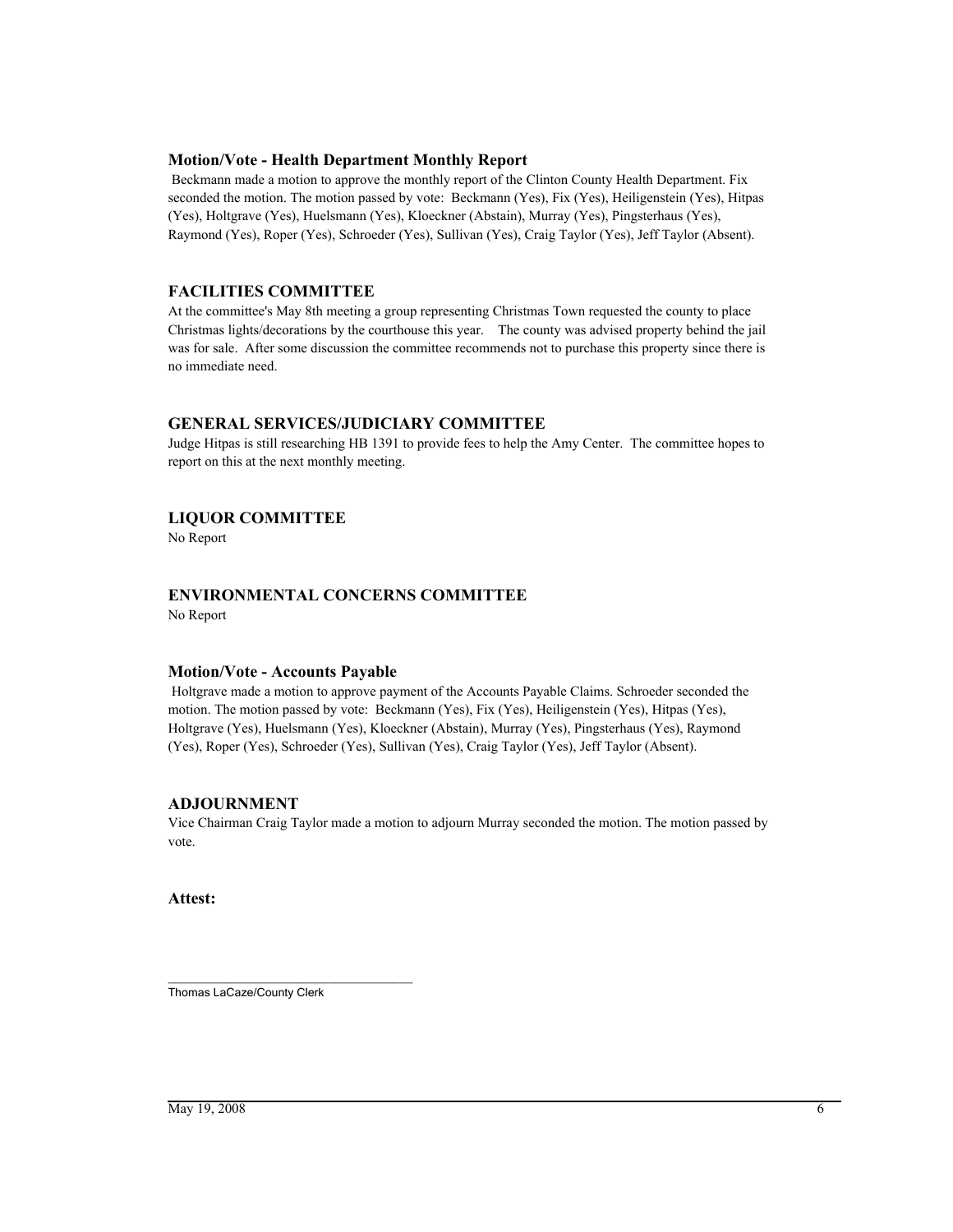# **Clinton County District Board**

# **June 16, 2008**

# **CONVENE**

Board Chairman Kloeckner called the meeting of the Clinton County District Board to order at 7:00 p.m. on June 16, 2008 at the Board Room. Attendance: Beckmann, Present: Fix, Present: Heiligenstein, Present: Hitpas, Present: Holtgrave, Present: Huelsmann, Present: Kloeckner, Present: Murray, Present: Pingsterhaus, Present: Raymond, Present: Roper, Present: Schroeder, Present: Sullivan, Present: Craig Taylor, Present: Jeff Taylor, Present.

### **PLEDGE OF ALLEGIANCE**

The Pledge of Allegiance was recited.

#### **Motion/Vote - Approval of Minutes**

 Holtgrave made a motion to approve the minutes of the May 19, 2008 meeting with one correction. Schroeder voted no on resolution 2008-043. Craig Taylor seconded the motion. The motion passed by vote: Beckmann (Yes), Fix (Yes), Heiligenstein (Yes), Hitpas (Yes), Holtgrave (Yes), Huelsmann (Yes), Kloeckner (Abstain), Murray (Yes), Pingsterhaus (Yes), Raymond (Yes), Roper (Yes), Schroeder (Yes), Sullivan (Yes), Craig Taylor (Yes), Jeff Taylor (Yes).

#### **Motion/Vote - Appointment**

Vice Chairman Craig Taylor made a motion to appoint Karl Klostermann as trustee for the St. Rose Public Water District. Sullivan seconded the motion. The motion passed by vote: Beckmann (Yes), Fix (Yes), Heiligenstein (Yes), Hitpas (Yes), Holtgrave (Yes), Huelsmann (Yes), Kloeckner (Abstain), Murray (Yes), Pingsterhaus (Yes), Raymond (Yes), Roper (Yes), Schroeder (Yes), Sullivan (Yes), Craig Taylor (Yes), Jeff Taylor (Yes).

#### **Motion/Vote - Appointment**

 Sullivan made a motion to appoint Michael Schumacher as trustee for the St. Rose Fire District. Craig Taylor seconded the motion. The motion passed by vote: Beckmann (Yes), Fix (Yes), Heiligenstein (Yes), Hitpas (Yes), Holtgrave (Yes), Huelsmann (Yes), Kloeckner (Abstain), Murray (Yes), Pingsterhaus (Yes), Raymond (Yes), Roper (Yes), Schroeder (Yes), Sullivan (Yes), Craig Taylor (Yes), Jeff Taylor (Yes).

#### **Motion/Vote - Waive First Reading**

 Holtgrave made a motion to waive the first reading for the appointment of Al Brueggemann as a member of the Board of Review. Fix seconded the motion. The motion passed by vote: Beckmann (Yes), Fix (Yes), Heiligenstein (Yes), Hitpas (Yes), Holtgrave (Yes), Huelsmann (Yes), Kloeckner (Abstain), Murray (Yes), Pingsterhaus (Yes), Raymond (Yes), Roper (Yes), Schroeder (Yes), Sullivan (Yes), Craig Taylor (Yes), Jeff Taylor (Yes).

#### **Motion/Vote - Appointment**

 Holtgrave made a motion to appoint Al Brueggemann as a member of the Board of Review. Huelsmann seconded the motion. The motion passed by vote: Beckmann (Yes), Fix (Yes), Heiligenstein (Yes), Hitpas (Yes), Holtgrave (Yes), Huelsmann (Yes), Kloeckner (Abstain), Murray (Yes), Pingsterhaus (Yes),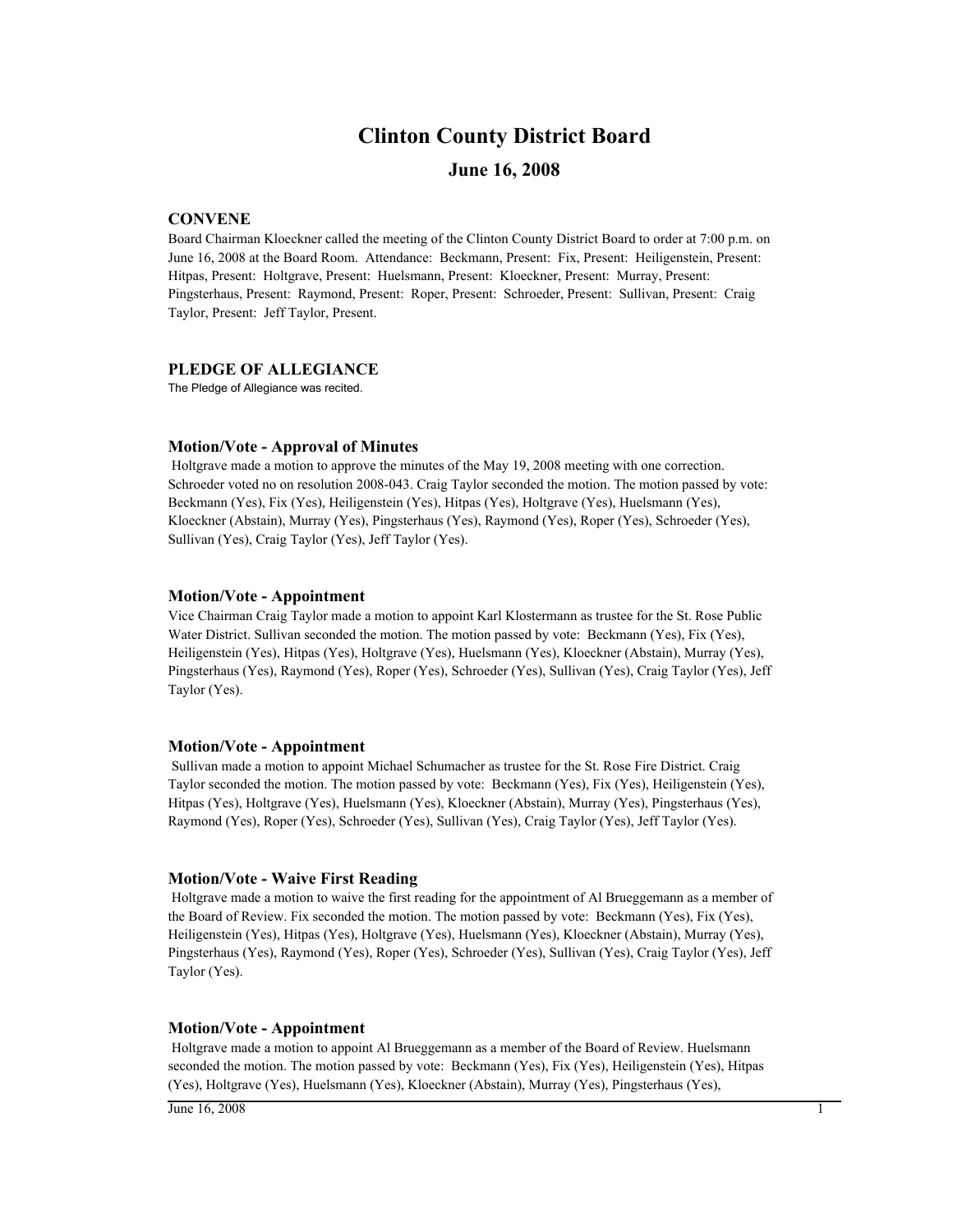Raymond (Yes), Roper (Yes), Schroeder (Yes), Sullivan (Yes), Craig Taylor (Yes), Jeff Taylor (Yes).

# **Motion/Vote - Waive First Reading**

 Hitpas made a motion to to waive the first reading for the appointment of Dr. Clinton Smith, Joanne Stevenson and Jeff Taylor to the Board of Health. Fix seconded the motion. The motion passed by vote: Beckmann (Yes), Fix (Yes), Heiligenstein (Yes), Hitpas (Yes), Holtgrave (Yes), Huelsmann (Yes), Kloeckner (Abstain), Murray (Yes), Pingsterhaus (Yes), Raymond (Yes), Roper (Yes), Schroeder (Yes), Sullivan (Yes), Craig Taylor (Yes), Jeff Taylor (Yes).

## **Motion/Vote - Appointments**

 Fix made a motion to appoint Dr. Clinton Smith, Joanne Stevenson and Jeff Taylor to the Board of Health. Holtgrave seconded the motion. The motion passed by vote: Beckmann (Yes), Fix (Yes), Heiligenstein (Yes), Hitpas (Yes), Holtgrave (Yes), Huelsmann (Yes), Kloeckner (Abstain), Murray (Yes), Pingsterhaus (Yes), Raymond (Yes), Roper (Yes), Schroeder (Yes), Sullivan (Yes), Craig Taylor (Yes), Jeff Taylor (Yes).

## **Motion/Vote - Resolution # 2008-045 Roll Call**

 Hitpas made a motion to approve resolution # 2008-045 by roll call vote. Pingsterhaus seconded the motion. The motion passed by vote: Beckmann (Yes), Fix (Yes), Heiligenstein (Yes), Hitpas (Yes), Holtgrave (Yes), Huelsmann (Yes), Kloeckner (Abstain), Murray (Yes), Pingsterhaus (Yes), Raymond (Yes), Roper (Yes), Schroeder (Yes), Sullivan (Yes), Craig Taylor (Yes), Jeff Taylor (Yes).

### **Motion/Vote - Resolution # 2008-045**

 Raymond made a motion to approve resolution # 2008-045 Supervisor of Assessments Employment Agreement. Schroeder seconded the motion. The motion passed by vote: Beckmann (Yes), Fix (Yes), Heiligenstein (Yes), Hitpas (Yes), Holtgrave (Yes), Huelsmann (Yes), Kloeckner (Abstain), Murray (Yes), Pingsterhaus (Yes), Raymond (Yes), Roper (Yes), Schroeder (Yes), Sullivan (Yes), Craig Taylor (Yes), Jeff Taylor (Yes).

# **Motion/Vote - County Clerk's Semi-Annual Report**

 Sullivan made a motion to approve the Semi-Annual Report of Thomas LaCaze, County Clerk. Craig Taylor seconded the motion. The motion passed by vote: Beckmann (Yes), Fix (Yes), Heiligenstein (Yes), Hitpas (Yes), Holtgrave (Yes), Huelsmann (Yes), Kloeckner (Abstain), Murray (Yes), Pingsterhaus (Yes), Raymond (Yes), Roper (Yes), Schroeder (Yes), Sullivan (Yes), Craig Taylor (Yes), Jeff Taylor (Yes).

### **COUNTY FARM COMMITTEE**

Animal Control Committee Chairman Craig Taylor reported that they will begin micro chipping pets in the near future. He officially thanked Mike Koch for delivering a horse that was caught by the animal control warden, to the rightful owner at no cost to the county. Taylor announced that Gerhard Kluemke has retired as the animal control warden.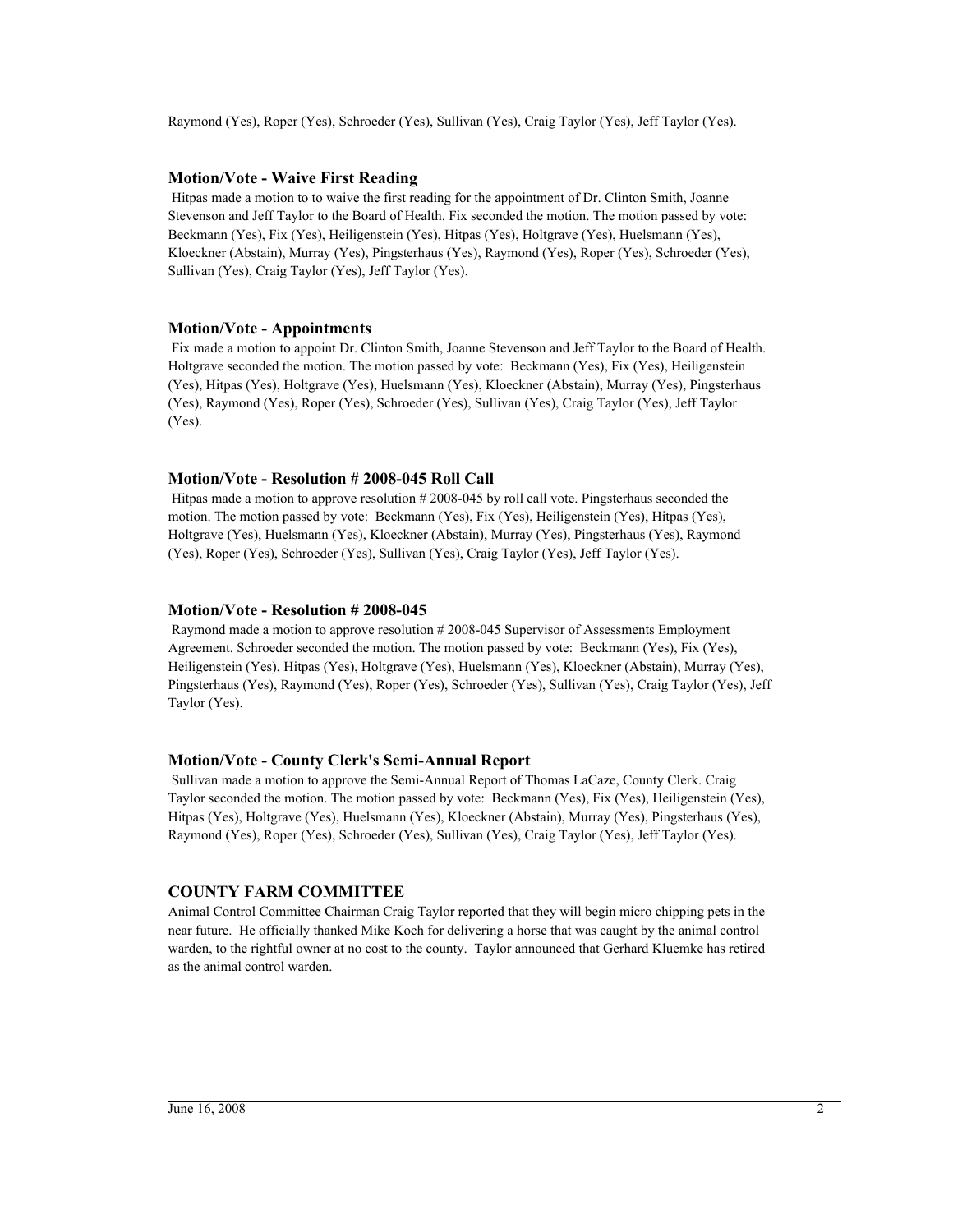# **Motion/Vote - Annimal Control Warden Expense**

Vice Chairman Craig Taylor made a motion to approve the payment for accrued comp time, vacation and sick days for Gerhard Kluemke, retired Animal Control Warden. The State's Attorney's office reviewed the payment and approved for payment. Hitpas seconded the motion. The motion passed by vote: Beckmann (Yes), Fix (Yes), Heiligenstein (Yes), Hitpas (Yes), Holtgrave (Yes), Huelsmann (Yes), Kloeckner (Abstain), Murray (Yes), Pingsterhaus (Yes), Raymond (Yes), Roper (Yes), Schroeder (Yes), Sullivan (Yes), Craig Taylor (Yes), Jeff Taylor (Yes).

### **INSURANCE TRUST/Area Agency on Aging**

John Raymond asked the board to keep in mind for next budget year to consider making a motion to increase mileage to the federal level. At a recent insurance meeting he found out the County could possibly be liable for a law suit in the event we were not paying at that level. The next ICIT meeting will be June 18 at 9:00 a.m.

No report on Area Agency on Aging.

# **UNINCORPORATED AREA IMPROVEMENT COMMITTEE**

The New Memphis sanitary project continues to move forward. They have requested a July 8th extension date.

# **SAFETY COMMITTEE**

No Report

# **EDUCATION COMMITTEE**

No Report

# **#708 MENTAL HEALTH BOARD**

At the June 9th meeting, the committee reviewed applications from different non-profit organizations. They have been trying to adjust the donations so they stay within their budget.

# **GIS COMMITTEE**

The committee met on June 10 and found all bills to be in order. The next meeting is July 8th at 5:00 p.m.

# **RC&D COUNCIL**

Schroeder attended a recent meeting held in Mascoutah where Troy Daniel from the USDA reported future funding to upkeep computers could be in jeopardy. They are looking into the possibility to construct a new office, with a grant possibly to build a greenhouse.

# **SOLID WASTE COMMITTEE**

No Report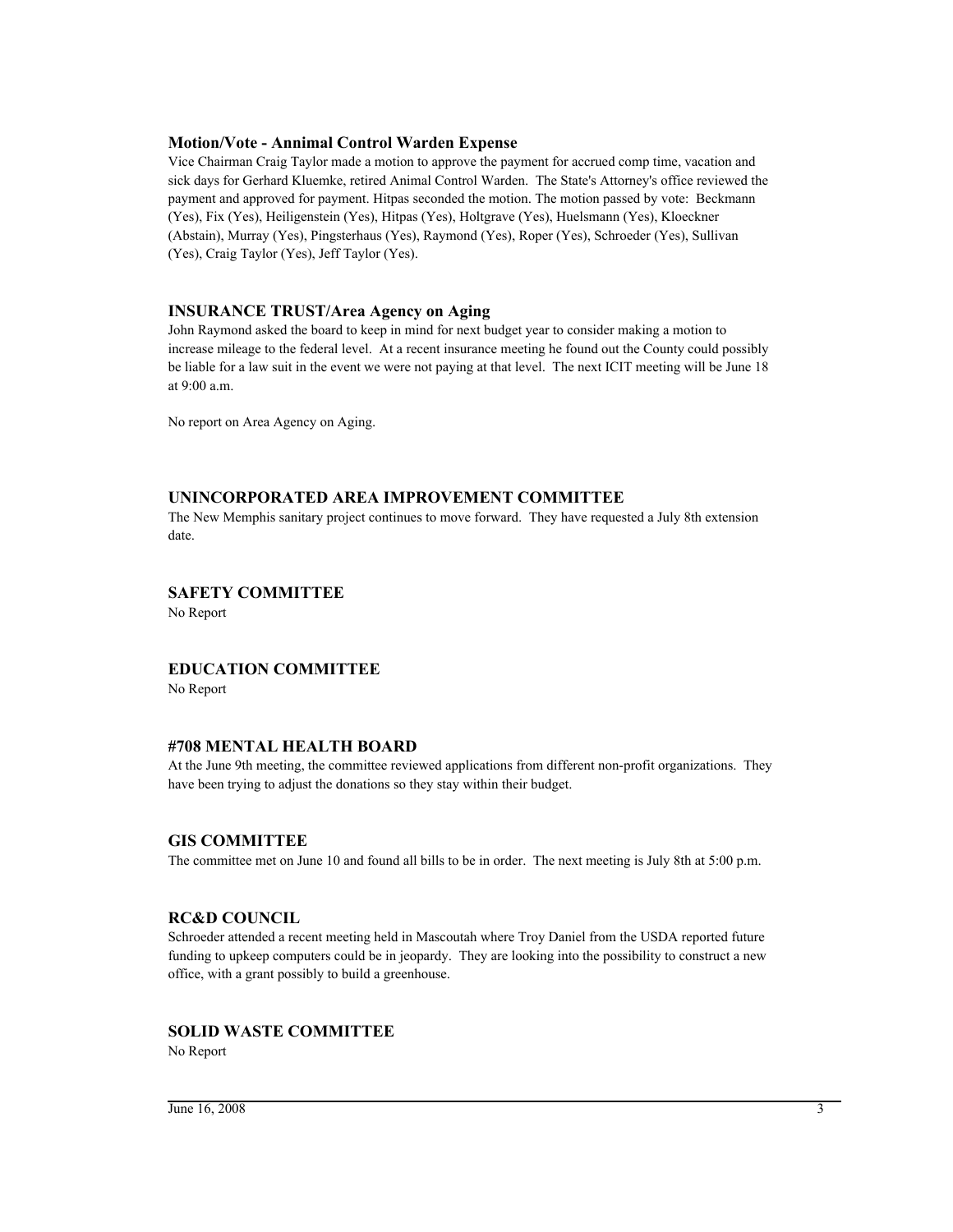## **TOURISM COMMITTEE**

There will be a meeting on June 25 at the Avon Theater in Breese at 6:30 p.m.

### **911 COMMITTEE**

Bob Fix reported the towers have been marked off at Breese and Carlyle. Some new 911 handouts and promotional items have been purchased and are available for distribution.

### **INSURANCE COMMITTEE**

Raymond explained the transfer of plan administrators for the health insurance from Meritain to Benefit Administrative Services assuring the board there was no change in Einstein consulting group. Einstein has been giving us great coverage and we have been staying within the budget. It had been decided as long as the premium charges does not exceed 15% over the previous year there is no need to seeks bids. Raymond reminded the Board that the Mutual of Omaha contract, which was included in their packet, contained a page with confidential information which could violate the HIPPA law. Board members were asked to give John the page or destroy it.

### **Motion/Vote - Resolution # 2008-046**

 Fix made a motion to approve Resolution # 2008-046 Welfare Plan Services Agreement. Holtgrave seconded the motion. The motion passed by vote: Beckmann (Yes), Fix (Yes), Heiligenstein (Yes), Hitpas (Yes), Holtgrave (Yes), Huelsmann (Yes), Kloeckner (Abstain), Murray (Yes), Pingsterhaus (Yes), Raymond (Yes), Roper (Yes), Schroeder (Yes), Sullivan (Yes), Craig Taylor (Yes), Jeff Taylor (Yes).

#### **Motion/Vote - Resolution # 2008-047 Roll Call**

 Hitpas made a motion to approve resolution # 2008-047 by a roll call vote. Murray seconded the motion. The motion passed by vote: Beckmann (Yes), Fix (Yes), Heiligenstein (Yes), Hitpas (Yes), Holtgrave (Yes), Huelsmann (Yes), Kloeckner (Abstain), Murray (Yes), Pingsterhaus (Yes), Raymond (Yes), Roper (Yes), Schroeder (Yes), Sullivan (Yes), Craig Taylor (Yes), Jeff Taylor (Yes).

#### **Motion/Vote - Resolution # 2008-047**

 Raymond made a motion to approve Resolution # 2008-047 Stop Loss Master Contract. Craig Taylor seconded the motion. The motion passed by vote: Beckmann (Yes), Fix (Yes), Heiligenstein (Yes), Hitpas (Yes), Holtgrave (Yes), Huelsmann (Yes), Kloeckner (Abstain), Murray (Yes), Pingsterhaus (Yes), Raymond (Yes), Roper (Yes), Schroeder (Yes), Sullivan (Yes), Craig Taylor (Yes), Jeff Taylor (Yes).

### **Motion/Vote - Resolution # 2008-048 Roll Call**

 Hitpas made a motion to approve resolution # 2008-047 by a roll call vote. Holtgrave seconded the motion. The motion passed by vote: Beckmann (Yes), Fix (Yes), Heiligenstein (Yes), Hitpas (Yes), Holtgrave (Yes), Huelsmann (Yes), Kloeckner (Abstain), Murray (Yes), Pingsterhaus (Yes), Raymond (Yes), Roper (Yes), Schroeder (Yes), Sullivan (Yes), Craig Taylor (Yes), Jeff Taylor (Yes).

#### **Motion/Vote - Resolution # 2008-048**

Hitpas made a motion to approve resolution # 2008-048 Pharmacy Benefits Management Agreement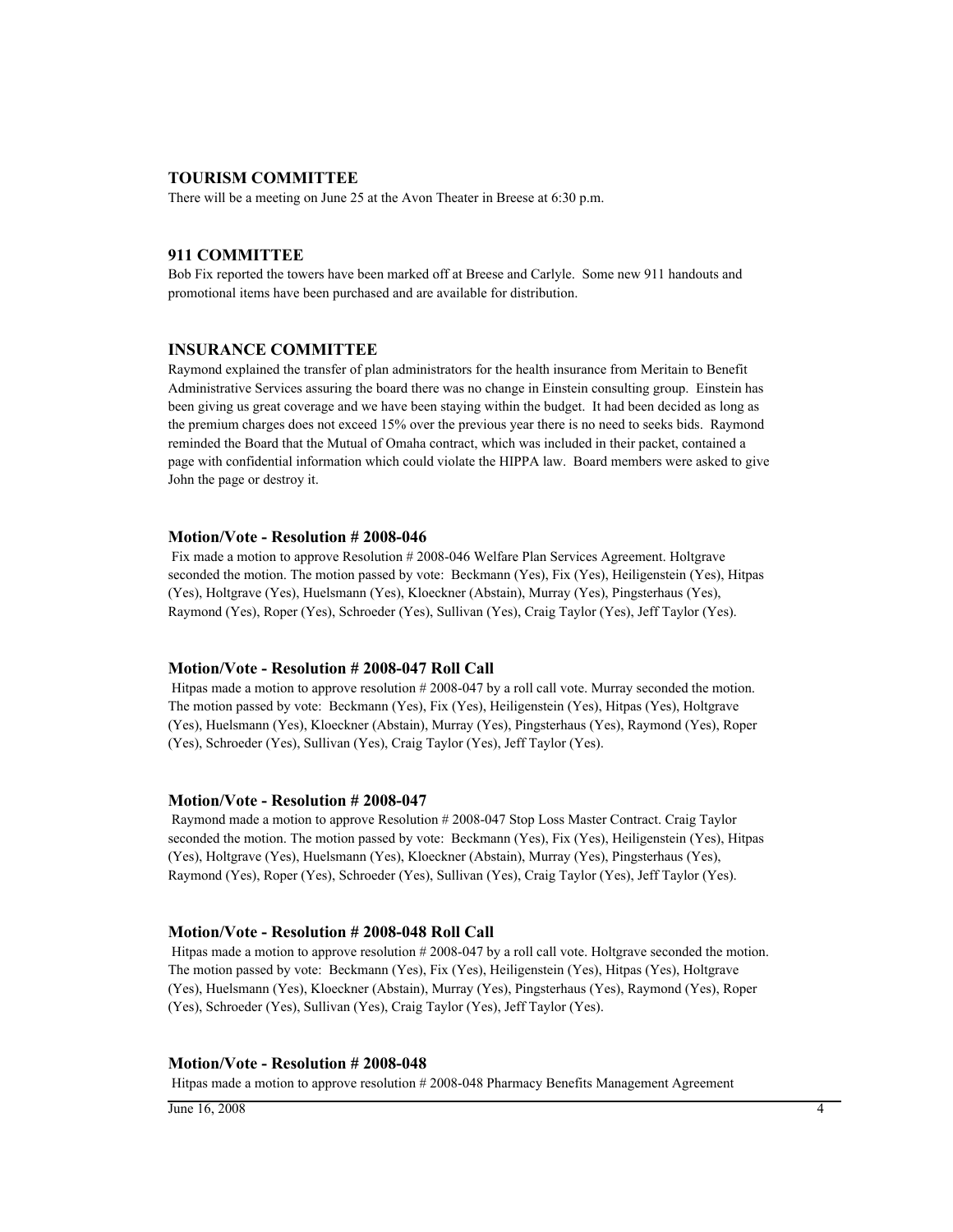Murray seconded the motion. The motion passed by vote: Beckmann (Yes), Fix (Yes), Heiligenstein (Yes), Hitpas (Yes), Holtgrave (Yes), Huelsmann (Yes), Kloeckner (Abstain), Murray (Yes), Pingsterhaus (Yes), Raymond (Yes), Roper (Yes), Schroeder (Yes), Sullivan (Yes), Craig Taylor (Yes), Jeff Taylor (Yes).

### **PERSONNEL/LABOR COMMITTEE**

The employment policy was discussed. Assistant State's Attorney, Paul Antonacci, stated that the policy is subject to laws enacted by the State of Illinois. The Board of Review has requested to join IMRF. Since the current policy maintains an employee work a minimum of 1000 hours per year, the committee is not recommending the policy change.

Brian Hitpas stated the Coroners salary is 60% of elected officials and that contract runs through 2010. Since the new Coroner will be elected in 2008 and the term goes through 2012, he questioned if this contract can be renewed or if it needs to be revised. He asked for a State's Attorney's opinion. Bergmann will review the contract and report back to the committee before the next board meeting.

#### **Motion/Vote - Ordinance # 2008-004 Roll Call**

 Hitpas made a motion to approve ordinance # 2008-004 by a roll call vote. Raymond seconded the motion. The motion passed by vote: Beckmann (Yes), Fix (Yes), Heiligenstein (Yes), Hitpas (Yes), Holtgrave (Yes), Huelsmann (Yes), Kloeckner (Abstain), Murray (Yes), Pingsterhaus (Yes), Raymond (Yes), Roper (Yes), Schroeder (Yes), Sullivan (Yes), Craig Taylor (Yes), Jeff Taylor (Yes).

#### **Motion/Vote - Ordinance # 2008-004**

 Hitpas made a motion to approve ordinance # 2008-004 Clinton County Employment Policy Manual. Craig Taylor seconded the motion. The motion passed by vote: Beckmann (Yes), Fix (Yes), Heiligenstein (Yes), Hitpas (Yes), Holtgrave (Yes), Huelsmann (Yes), Kloeckner (Abstain), Murray (Yes), Pingsterhaus (Yes), Raymond (Yes), Roper (Yes), Schroeder (Yes), Sullivan (Yes), Craig Taylor (Yes), Jeff Taylor (Yes).

#### **Motion/Vote - Resolution # 2008-052 Roll Call**

 Hitpas made a motion to approve resolution # 2008-052 by a roll call vote. Sullivan seconded the motion. The motion passed by vote: Beckmann (Yes), Fix (Yes), Heiligenstein (Yes), Hitpas (Yes), Holtgrave (Yes), Huelsmann (Yes), Kloeckner (Abstain), Murray (Yes), Pingsterhaus (Yes), Raymond (Yes), Roper (Yes), Schroeder (Yes), Sullivan (Yes), Craig Taylor (Yes), Jeff Taylor (Yes).

#### **Motion/Vote - Resolution # 2008-052**

 Hitpas made a motion to approve resolution # 2008-052 which is a draft resolution to approve an interim public defender. Holtgrave seconded the motion. The motion passed by vote: Beckmann (Yes), Fix (Yes), Heiligenstein (Yes), Hitpas (Yes), Holtgrave (Yes), Huelsmann (Yes), Kloeckner (Abstain), Murray (Yes), Pingsterhaus (Yes), Raymond (Yes), Roper (Yes), Schroeder (Yes), Sullivan (Yes), Craig Taylor (Yes), Jeff Taylor (Yes).

# **VETERAN'S MEMORIAL/VETERAN'S AFFAIRS COMMITTEE** No Report

#### **Motion/Vote - Waive First Reading**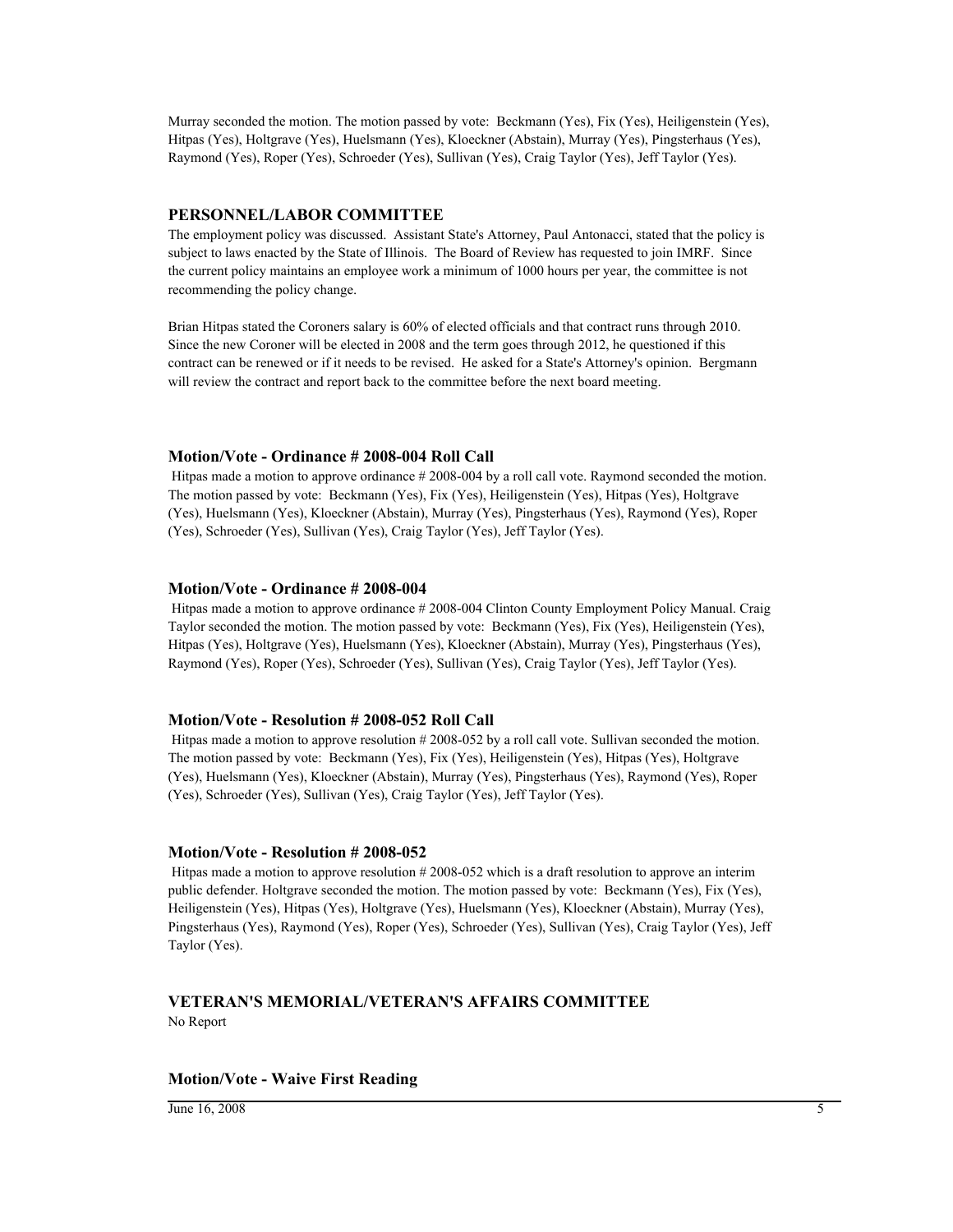Raymond made a motion to waive the first reading to approve the Rose Garden Estates subdivision. Schroeder seconded the motion. The motion passed by vote: Beckmann (Yes), Fix (Yes), Heiligenstein (Yes), Hitpas (Yes), Holtgrave (Yes), Huelsmann (Yes), Kloeckner (Abstain), Murray (Yes), Pingsterhaus (Yes), Raymond (Yes), Roper (Yes), Schroeder (Yes), Sullivan (Yes), Craig Taylor (Yes), Jeff Taylor (Yes).

#### **Motion/Vote - Rose Gardens Estates Subdivision**

Vice Chairman Craig Taylor made a motion to approve the 2nd and final reading of the Rose Gardens Estates Subdivision. Sullivan seconded the motion. The motion passed by vote: Beckmann (Yes), Fix (Yes), Heiligenstein (Yes), Hitpas (Yes), Holtgrave (Yes), Huelsmann (Yes), Kloeckner (Abstain), Murray (Yes), Pingsterhaus (Yes), Raymond (Yes), Roper (Yes), Schroeder (Yes), Sullivan (Yes), Craig Taylor (Yes), Jeff Taylor (Yes).

### **LAW ENFORCEMENT/ESDA COMMITTEE**

A letter was read from Sheriff Kreke informing the Board that the committee has approved hiring two additional correctioal officers. An attached document showed no additional monies will be spent including benefits. The proposal request three officers. The committee decided to see if the proposed numbers hold true and if they do, a third will be added after December 1st.

### **Motion/Vote - Approve Hiring**

 Sullivan made a motion to approve the request of Sheriff Kreke to hire two correction officers. Fix seconded the motion. The motion passed by vote: Beckmann (Yes), Fix (Yes), Heiligenstein (Yes), Hitpas (Yes), Holtgrave (Yes), Huelsmann (Yes), Kloeckner (Abstain), Murray (Yes), Pingsterhaus (Yes), Raymond (Yes), Roper (Yes), Schroeder (Yes), Sullivan (Yes), Craig Taylor (Yes), Jeff Taylor (Yes).

## **ECONOMIC DEVELOPMENT/SWIIDA/SCIGA**

Jim Sullivan reported the proposed \$30 million Lebanon bypass is included in tthe Capitol Bill.

#### **Motion/Vote - Resolution # 2008-053**

 Jeff Taylor made a motion to approve resolution # 2008-053 a petition from Breese Township Highway Commissioner, Cletus Ratermann, for 50% county match for the local portion of the cost of a new bridge on Old State Road. Esitmated Cost \$250,000. Funding will be 80% State, 10% County, 10% Township. Holtgrave seconded the motion. The motion passed by vote: Beckmann (Yes), Fix (Yes), Heiligenstein (Yes), Hitpas (Yes), Holtgrave (Yes), Huelsmann (Yes), Kloeckner (Abstain), Murray (Yes), Pingsterhaus (Yes), Raymond (Yes), Roper (Yes), Schroeder (Yes), Sullivan (Yes), Craig Taylor (Yes), Jeff Taylor (Yes).

### **Motion/Vote - Resolution # 2008-049 Roll Call**

 Raymond made a motion to approve resolution # 2008-049 by a roll call vote. Jeff Taylor seconded the motion. The motion passed by vote: Beckmann (Yes), Fix (Yes), Heiligenstein (Yes), Hitpas (Yes), Holtgrave (Yes), Huelsmann (Yes), Kloeckner (Abstain), Murray (Yes), Pingsterhaus (Yes), Raymond (Yes), Roper (Yes), Schroeder (Yes), Sullivan (Yes), Craig Taylor (Yes), Jeff Taylor (Yes).

#### **Motion/Vote - Resolution # 2008-049**

Schroeder made a motion to approve resolution # 2008-049 Agreement for Engineering Services with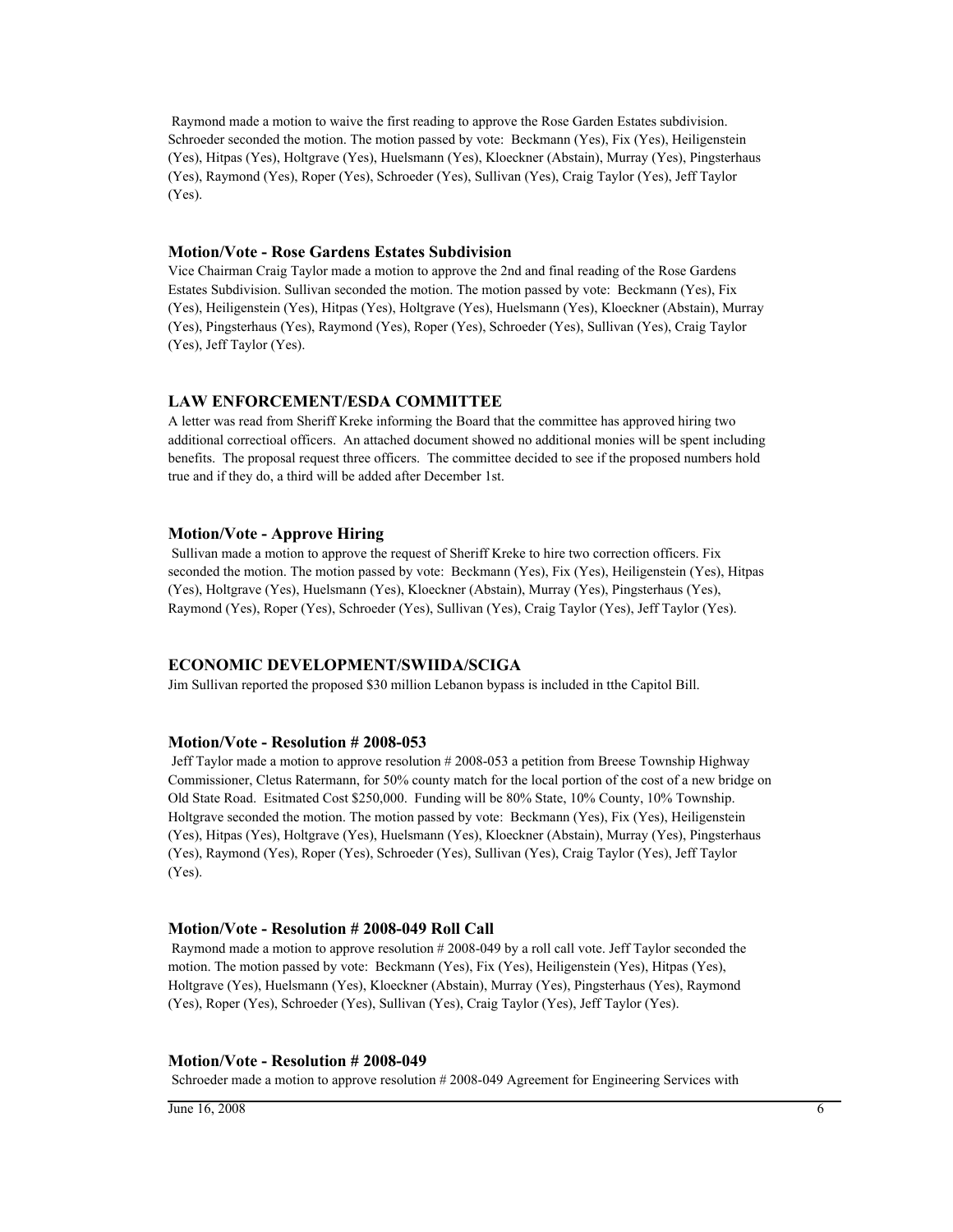Henry, Meisenheimer & Gende, Inc. Jeff Taylor seconded the motion. The motion passed by vote: Beckmann (Yes), Fix (Yes), Heiligenstein (Yes), Hitpas (Yes), Holtgrave (Yes), Huelsmann (Yes), Kloeckner (Abstain), Murray (Yes), Pingsterhaus (Yes), Raymond (Yes), Roper (Yes), Schroeder (Yes), Sullivan (Yes), Craig Taylor (Yes), Jeff Taylor (Yes).

### **ROAD & BRIDGE COMMITTEE**

County Engineer Dan Behrens introduced a resolution to approve agreement for engineering services with Nettemeyer Engineering Associates, Inc. Chairman Kloeckner read a letter that was sent to the County Board from State's Attorney Henry Bergmann stating the Chairman's son was an employee of Nettemeyer Engineering. Kloeckner asked if there was debate about this. Paul Antonacci explained that he drafted the resolution and it has a clause in it, along with the agreement, that was rescinding the resolution passed at the April 21st board meeting because the State's Attorney's office feels the resolution passed at the May 19th meeting was not properly passed.

Robert Fix asked Paul Antonacci if everything was in order on this resolution. Antonacci stated he changed it from the original because according to the State Statutes whenever you hire a consulting engineer or someone with a professional license, you have to have a satisfactory relationship before you can hire them, or you have to go through the hiring process according to statute. So, he explained, what was added was at Dan Behrens' request that states Clinton County has a satisfactory relationship with Nettemeyer Engineering as specified in 50 ILCS 510/4. State's Attorney Bergmann addressed the Board stating that Paul Antonacci prepared the resolution at the request of Dan Behrens, but just because his office prepared it doesn't mean that they believe there is a satisfactory relationship between the County and Nettemeyer Engineering, quite the contrary. It is Mr. Bergmann's opinion that the County needs to go through the process as stated in the State Statutes (50 ILCS 510/0.01 through 50 ILCS 510.8). He went on to say, "We have a situation where there is ample evidence where this particular individual did not, in my opinion, provide satisfactory performance in a prior occasion so I don't think you can make that finding".

John Raymond suggested the matter be tabled until the board could have a proper discussion. Chairman Kloeckner suggested having the discussion right now indicating the board has been discussing it for three months. Raymond suggested tabling it because there are different opinions on both sides and both are trying to do the right thing.

Lavern Holtgrave said, as he understood it, as long as the County Engineer is in full agreement with the engineering service why do we have to ask for outside information. "We have been doing business with Nettemeyer for years."

State's Attorney Bergmann replied. "I sent a letter stating I listened to a tape of the January 3, 2006 special board meeting, which Nettemeyer attended, where a prior payment was approved and I feel he misrepresented things. He was paid for work he did not have a contract for. That contract did not comply with the Statutes and he should not have been paid. Given that history, I do not feel there is a satisfactory relationship. The County should go through the process and have all engineering firms have an opportunity to get work from the County".

Allan Huelsmann explained: "In that situation the paperwork was there. It got misplaced or didn't get filed in a timely fashion. Similar to the animal control issue with overtime, something fell through the cracks. It was explained to everyone at the meeting that the paperwork was signed, but it didn't get put in the right file cabinet at the right time. Eventually it got there. Those issues were explained at the meeting. They had signed copies there. They got lost. Things happen".

Bergmann continued: "Nettemeyer did not comply with the State Statutes. The contract was never signed, the provision regarding his prior relationship with the County was not part of that contract. I should not have allowed you to pay him when you did and I am doing research to see if I need County Board approval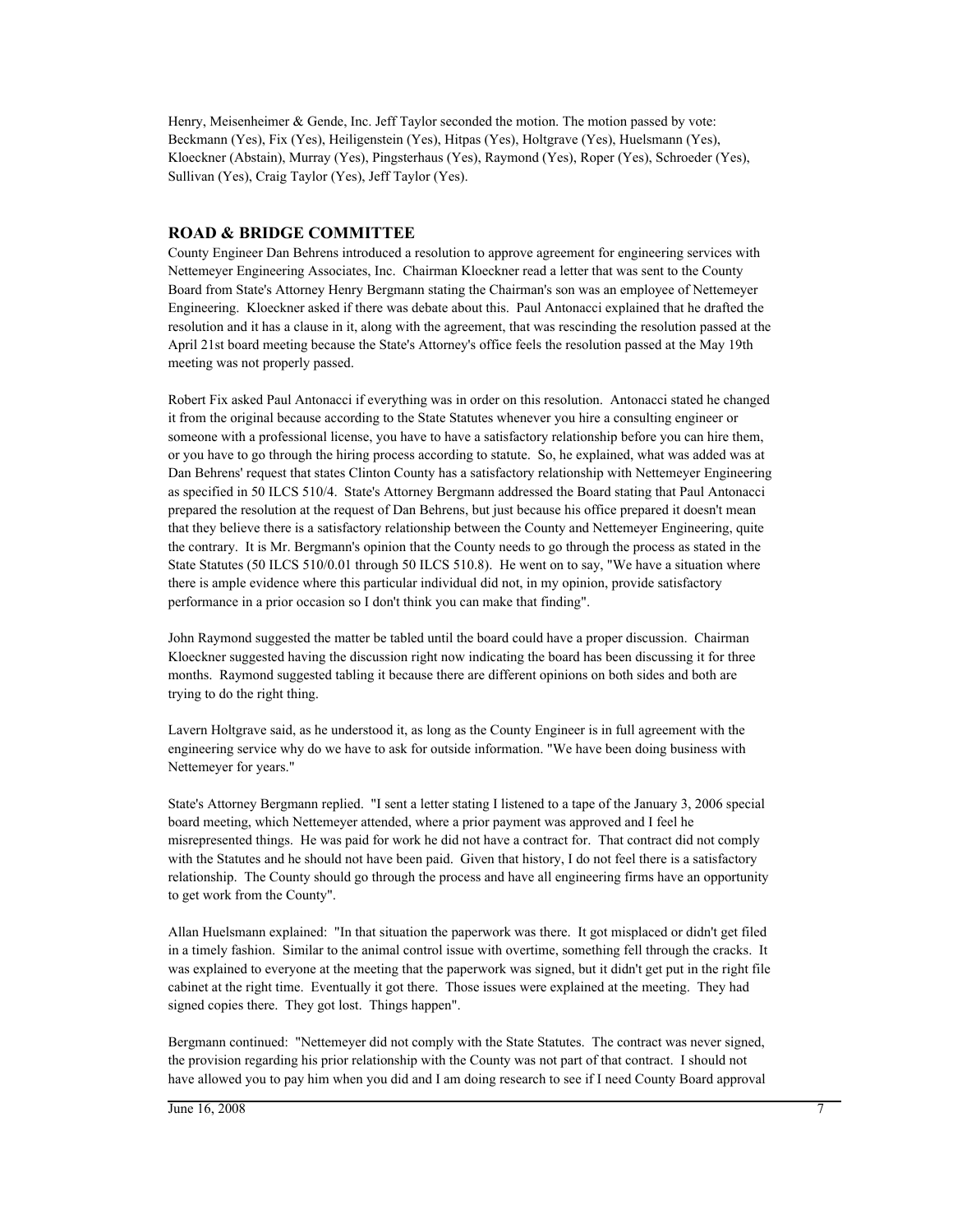to try to get that money back from him. I will let you know if I need your approval or if I can do it on my own. I have an obligation to advise what the law is and what I think you should do. It comes up now because you want to give him another contract".

Huelsmann asked if there is a statue of limitations, and questioned Bergmann "Why did it take two and a half years."

Chairman Kloeckner let it be known that the finance committee and the full county board approved payment on the bill in which Mr. Bergmann is referring to.

It was questioned how the Nettemeyer agreement differed from the agreement just approved with HMG. The answer was given that HMG has done work in the past with no problems, and there is a limit on how much the contract is worth if it complies with the State Statutes. Some felt the board was trying to tell Behrens how to do his job. The board was also reminded that this is not the first job Nettemeyer has done for Clinton County.

The discussion turned to various types of buildings and procedures of preparing blueprints and whether to hire someone for cost estimates versus an engineer. It was mentioned that at a previous meeting, figures were given that was an estimate of the cost. Engineers do not give cost estimates. It was pointed out that Nettemeyer was doing the work at a cheaper rate than most engineers charge, and that a blueprint must be done first before a bid can be sought.

Jim Sullivan reminded the Board that Nettemeyer Engineering was hired for the jail extension and everything was alright. Heiligenstein stated that the vote is based on language and if they have a satisfactory relationship. He feels it is a legal issue and the Board should go with the State's Attorney's opinion. Murray wanted to know the opinion of those on the committee in 2006 and whether they felt Nettemeyer did a good job or not. Craig Taylor replied that Nettemeyer Engineering did what they were asked to do. They were paid \$6,000 less than what the original bill was. It was adjusted because they did not build it. Taylor stated the committee was satisfied and the bills went to the finance committee and passed and approved by the full board. Nettemeyer also did a project with the County on the Wiegmann building two years ago that was satisfactory. What is in question is a project that happened two and a half years ago.

Mark Pingsterhaus stated, "We've beat this to death. We need to vote."

#### **Motion/Vote - Resolution # 2008-050 Roll Call**

Fix made a motion to approve resolution # 2008-050 by a roll call vote. Beckmann seconded the motion. The motion passed by vote: Beckmann (Yes), Fix (Yes), Heiligenstein (Yes), Hitpas (Yes), Holtgrave (Yes), Huelsmann (Yes), Kloeckner (Abstain), Murray (Yes), Pingsterhaus (Yes), Raymond (Yes), Roper (Yes), Schroeder (Yes), Sullivan (Yes), Craig Taylor (Yes), Jeff Taylor (Yes).

#### **Motion/Vote - Resolution # 2008-050**

 Fix made a motion to approve resolution # 2008-050 Agreement for Engineering Services with Nettemeyer Engineering Associates, Inc. Beckmann seconded the motion. The motion passed by vote: Beckmann (Yes), Fix (Yes), Heiligenstein (No), Hitpas (No), Holtgrave (Yes), Huelsmann (Yes), Kloeckner (Abstain), Murray (Yes), Pingsterhaus (Yes), Raymond (No), Roper (No), Schroeder (No), Sullivan (Yes), Craig Taylor (Yes), Jeff Taylor (Yes).

#### **Motion/Vote - Resolution # 2008-054**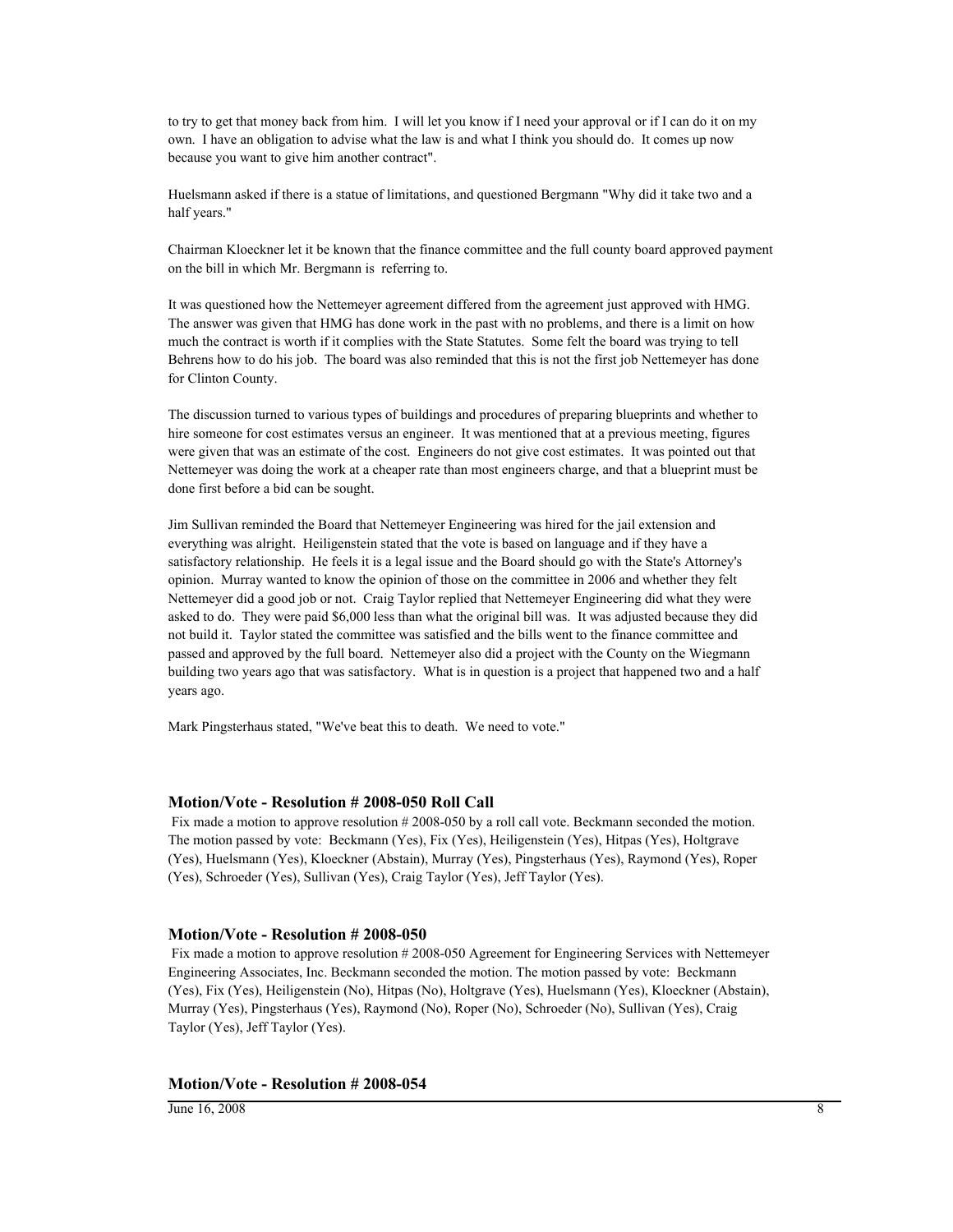Jeff Taylor made a motion to approve resolution # 2008-054 to award low bid for Material (hot-mix asphalt) to be purchased with motor fuel tax funds for the County to Asphalt Sales and Projects of Mascoutah Sullivan seconded the motion. The motion passed by vote: Beckmann (Yes), Fix (Yes), Heiligenstein (Yes), Hitpas (Yes), Holtgrave (Yes), Huelsmann (Yes), Kloeckner (Abstain), Murray (Yes), Pingsterhaus (Yes), Raymond (Yes), Roper (Yes), Schroeder (Yes), Sullivan (Yes), Craig Taylor (Yes), Jeff Taylor (Yes).

### **Motion/Vote - Resolution # 2008-055**

 Jeff Taylor made a motion to approve resolution # 2008-055 to award the low bids for materials (hot -mix asphalt) from County Funds to General Contractors, Centralia. Beckmann seconded the motion. The motion passed by vote: Beckmann (Yes), Fix (Yes), Heiligenstein (Yes), Hitpas (Yes), Holtgrave (Yes), Huelsmann (Yes), Kloeckner (Abstain), Murray (Yes), Pingsterhaus (Yes), Raymond (Yes), Roper (Yes), Schroeder (Yes), Sullivan (Yes), Craig Taylor (Yes), Jeff Taylor (Yes).

### **Motion/Vote - Resolution # 2008-056**

Fix made a motion to approve resolution # 2008-056 to approve a petition for 50% county match from Clement township Highway Commissioner, Don Lueking, to replace a culvert on Hammel Road. Estimated cost \$3,600. Holtgrave seconded the motion. The motion passed by vote: Beckmann (Yes), Fix (Yes), Heiligenstein (Yes), Hitpas (Yes), Holtgrave (Yes), Huelsmann (Yes), Kloeckner (Abstain), Murray (Yes), Pingsterhaus (Yes), Raymond (Yes), Roper (Yes), Schroeder (Yes), Sullivan (Yes), Craig Taylor (Yes), Jeff Taylor (Yes).

### **Motion/Vote - Property Clean Up**

 Beckmann made a motion to approve payment of \$1750 for clean up of County property at 360 Redwood, Carlyle which was approved for clean up by Paul Antonacci. Craig Taylor seconded the motion. The motion passed by vote: Beckmann (Yes), Fix (Yes), Heiligenstein (Yes), Hitpas (Yes), Holtgrave (Yes), Huelsmann (Yes), Kloeckner (Abstain), Murray (Yes), Pingsterhaus (Yes), Raymond (Yes), Roper (Yes), Schroeder (Yes), Sullivan (Yes), Craig Taylor (Yes), Jeff Taylor (Yes).

#### **Motion/Vote - Additional Finances**

 Beckmann made a motion to approve per diem payments for Allan Huelsmann and Jeff Taylor. Holtgrave seconded the motion. The motion passed by vote: Beckmann (Yes), Fix (Yes), Heiligenstein (Yes), Hitpas (Yes), Holtgrave (Yes), Huelsmann (Yes), Kloeckner (Abstain), Murray (Yes), Pingsterhaus (Yes), Raymond (Yes), Roper (Yes), Schroeder (Yes), Sullivan (Yes), Craig Taylor (Yes), Jeff Taylor (Yes).

### **Motion/Vote - Monthly Financial Report**

 Hitpas made a motion to approve monthly budget and financial reports. Holtgrave seconded the motion. The motion passed by vote: Beckmann (Yes), Fix (Yes), Heiligenstein (Yes), Hitpas (Yes), Holtgrave (Yes), Huelsmann (Yes), Kloeckner (Abstain), Murray (Yes), Pingsterhaus (Yes), Raymond (Yes), Roper (Yes), Schroeder (Yes), Sullivan (Yes), Craig Taylor (Yes), Jeff Taylor (Yes).

### **Motion/Vote - CDAP Payment**

Roper made a motion to approve invoices in the amount of \$6,941.71 payable through Brown & Robert. Jeff Taylor seconded the motion. The motion passed by vote: Beckmann (Yes), Fix (Yes), Heiligenstein (Yes), Hitpas (Yes), Holtgrave (Yes), Huelsmann (Yes), Kloeckner (Abstain), Murray (Yes), Pingsterhaus (Yes), Raymond (Yes), Roper (Yes), Schroeder (Yes), Sullivan (Yes), Craig Taylor (Yes), Jeff Taylor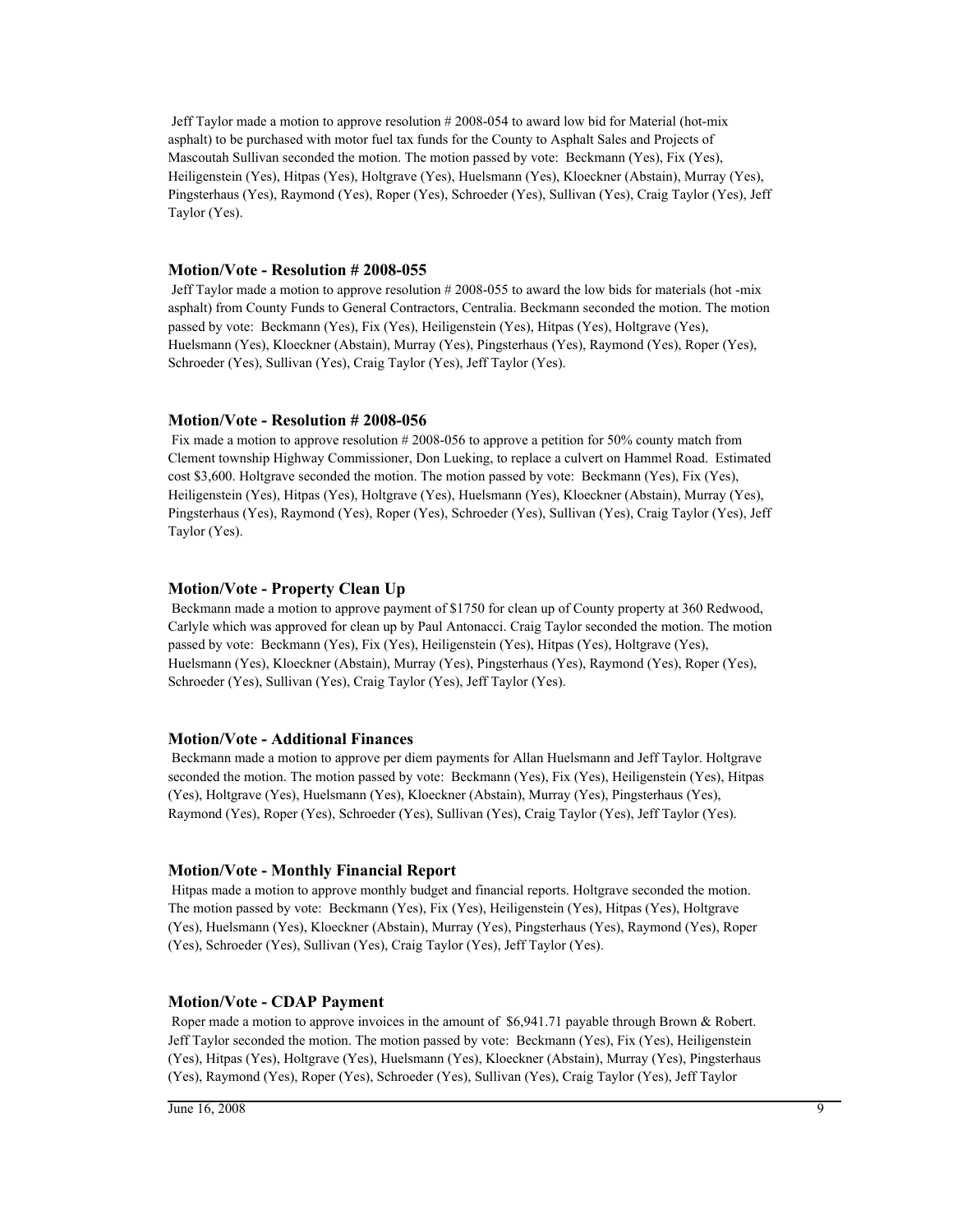(Yes).

# **Motion/Vote - Health Department Monthly Report**

 Beckmann made a motion to approve monthly report of the Clinton County Health Department. Hitpas seconded the motion. The motion passed by vote: Beckmann (Yes), Fix (Yes), Heiligenstein (Yes), Hitpas (Yes), Holtgrave (Yes), Huelsmann (Yes), Kloeckner (Abstain), Murray (Yes), Pingsterhaus (Yes), Raymond (Yes), Roper (Yes), Schroeder (Yes), Sullivan (Yes), Craig Taylor (Yes), Jeff Taylor (Yes).

# **FINANCE/HEALTH SERVICES/REVOLVING LOAN FUND**

County Treasurer Mueller spoke with Judge Hitpas in regard to the hiring of the public defender. He reported as long as the County does not have a full time, part time public defender and they put them on as an employee, the State will pay 2/3 of the salary. The committee has approved this.

Beckmann reported that the County has the right to impose a county wide sales tax to help the school system pay down their debt and improve their buildings. The committee is exploring the issue with the intent to use the money to reduce property taxes.

# **Motion/Vote - Resolution # 2008-050**

Fix made a motion to approve resolution #2008-050 Agreement for Engineering Services with Netemeyer Engineering Associates, Inc. Beckmann seconded the motion. The motion passed by vote: Beckmann (Yes), Fix (Yes), Heiligenstein (No), Hitpas (No), Holtgrave (Yes), Huelsmann (Yes), Kloeckner (Abstain), Pingsterhaus (Yes), Raymond (No), Roper (No), Schroeder (No), Sullivan (Yes), Craig Taylor (Yes), Jeff Taylor (Yes).

# **FACILITIES COMMITTEE**

No Report

# **GENERAL SERVICES/JUDICIARY COMMITTEE**

Craig Taylor reported that Judge Hitpas is still researching HB 1391 to provide fees to help the Amy Center. He will have his opinion by the next board meeting. Taylor led a discussion about the possibility of placing the recall of State elected officials on the ballot. The committee has decided against this.

# **LIQUOR COMMITTEE**

No Report

# **ENVIRONMENTAL CONCERNS COMMITTEE**

No Report

# **Motion/Vote - Accounts Payable**

Vice Chairman Craig Taylor made a motion to approve payment of the Accounts Payable Claims. Hitpas seconded the motion. The motion passed by vote: Beckmann (Yes), Fix (Yes), Heiligenstein (Yes), Hitpas (Yes), Holtgrave (Yes), Huelsmann (Yes), Kloeckner (Abstain), Murray (Yes), Pingsterhaus (Yes), Raymond (Yes), Roper (Yes), Schroeder (Yes), Sullivan (Yes), Craig Taylor (Yes), Jeff Taylor (Yes).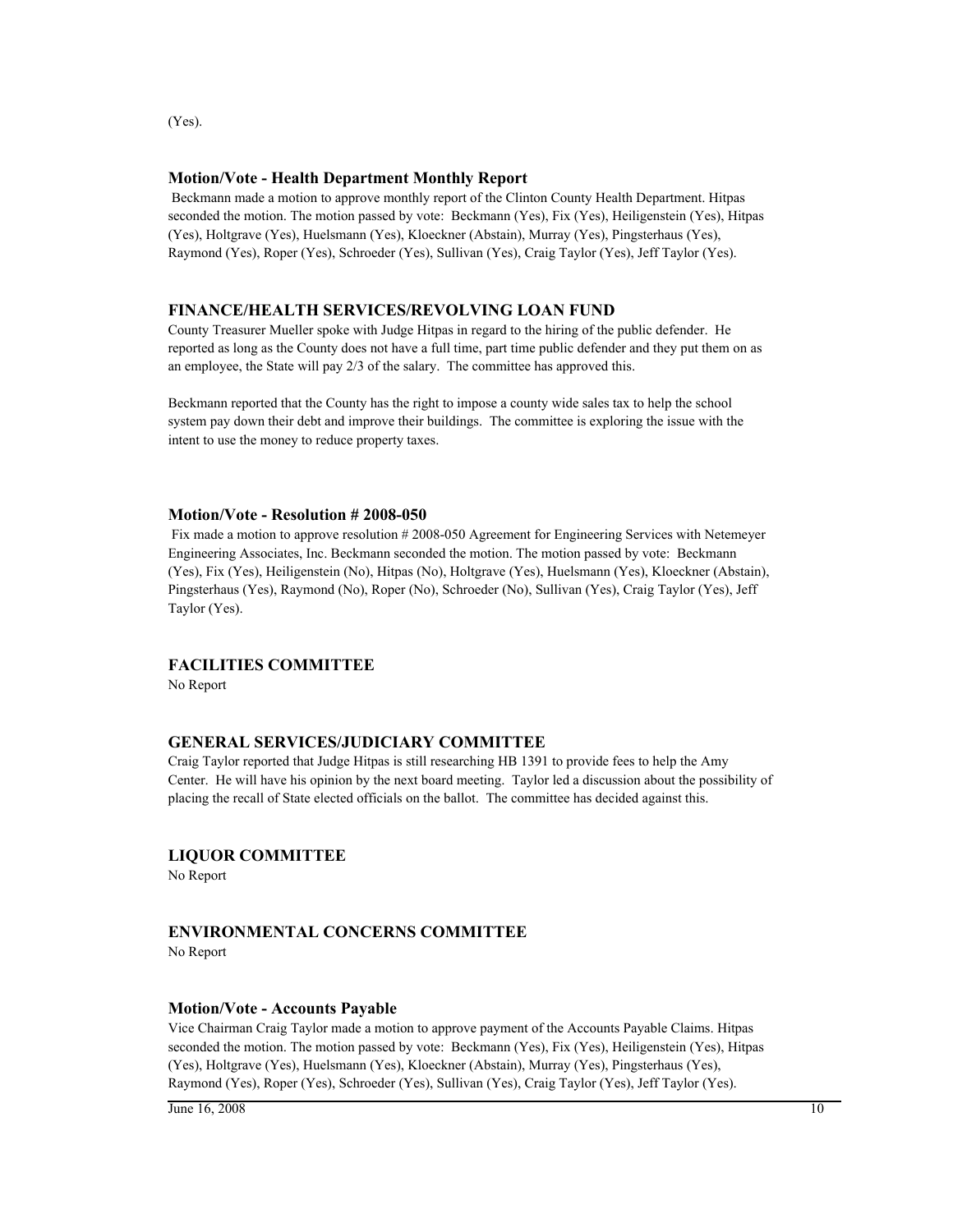# **ADJOURNMENT**

Roper made a motion to adjourn Fix seconded the motion. The motion passed by vote.

**Attest:**

\_\_\_\_\_\_\_\_\_\_\_\_\_\_\_\_\_\_\_\_\_\_\_\_\_\_\_\_\_\_\_\_\_\_\_\_\_\_ Thomas LaCaze/County Clerk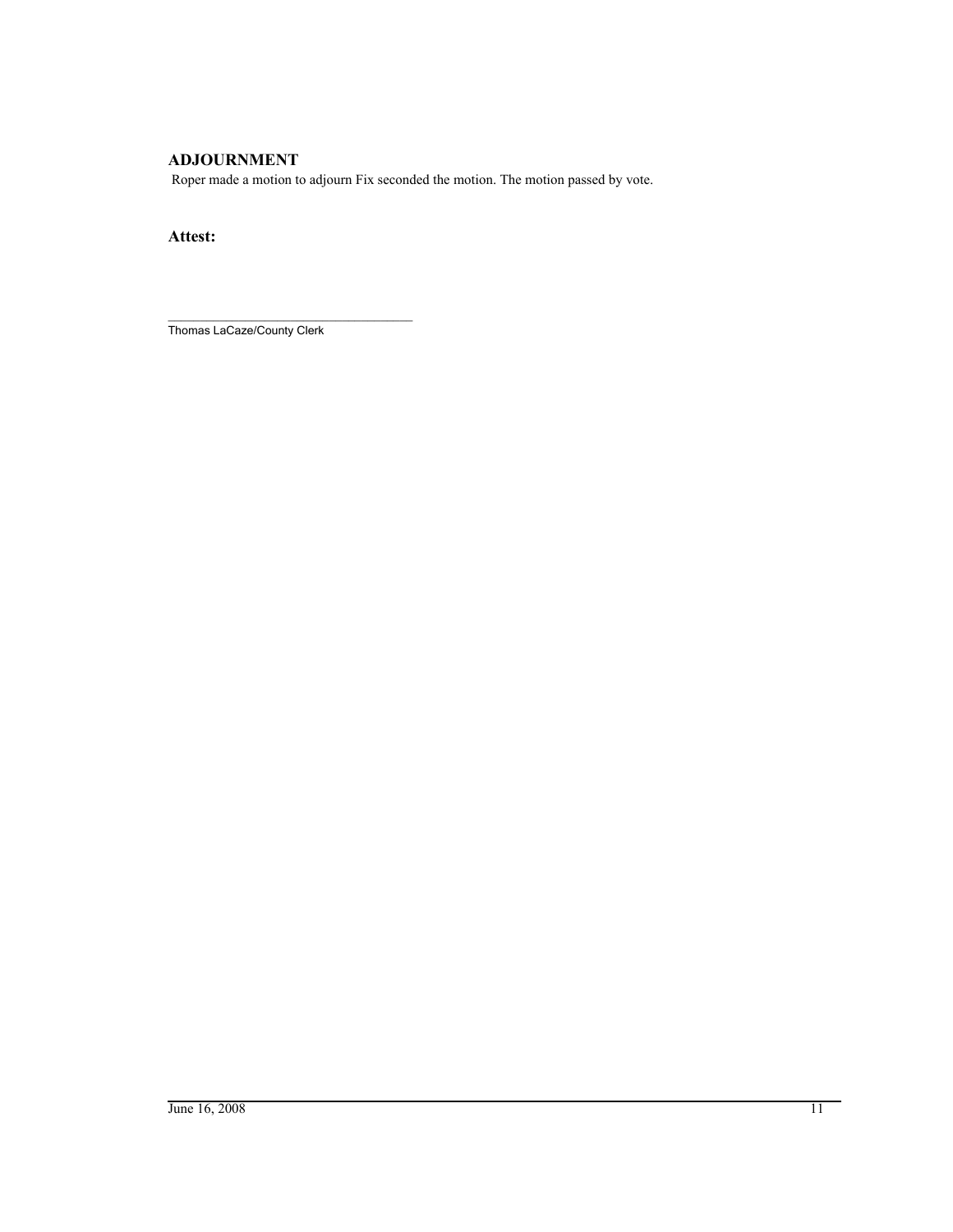# **Clinton County District Board**

# **July 21, 2008**

## **CONVENE**

Board Chairman Kloeckner called the meeting of the Clinton County District Board to order at 7:00 p.m. on July 21, 2008 at the Board Room. Attendance: Beckmann, Present: Fix, Present: Heiligenstein, Present: Hitpas, Present: Holtgrave, Present: Huelsmann, Present: Kloeckner, Present: Murray, Present: Pingsterhaus, Present: Raymond, Present: Roper, Present: Schroeder, Present: Sullivan, Present: Craig Taylor, Present: Jeff Taylor, Present.

### **PLEDGE OF ALLEGIANCE**

The Pledge of Allegiance was recited.

### **Motion/Vote - Approval of Minutes**

 Roper made a motion to approve the minutes of the June 16, 2008 meeting. Holtgrave seconded the motion. The motion passed by vote: Beckmann (Yes), Fix (Yes), Heiligenstein (Yes), Hitpas (Yes), Holtgrave (Yes), Huelsmann (Yes), Kloeckner (Abstain), Murray (Yes), Pingsterhaus (Yes), Raymond (Yes), Roper (Yes), Schroeder (Yes), Sullivan (Yes), Craig Taylor (Yes), Jeff Taylor (Yes).

#### **Motion/Vote - Amend Agenda**

 Hitpas made a motion to amend the agenda to include an executive session to discuss a personnel matter. Sullivan seconded the motion. The motion passed by vote: Sullivan (Yes), Craig Taylor (Yes), Jeff Taylor (Yes), Beckmann (Yes), Fix (Yes), Heiligenstein (Yes), Hitpas (Yes), Holtgrave (Yes), Huelsmann (Yes), Kloeckner (Abstain), Murray (Yes), Pingsterhaus (Yes), Raymond (Yes), Roper (Yes), Schroeder (Yes).

#### **Motion/Vote - Executive Session**

 Raymond made a motion to go into executive session. Sullivan seconded the motion. The motion passed by vote: Beckmann (Yes), Fix (Yes), Heiligenstein (Yes), Hitpas (Yes), Holtgrave (Yes), Huelsmann (Yes), Kloeckner (Abstain), Murray (Yes), Pingsterhaus (Yes), Raymond (Yes), Roper (Yes), Schroeder (Yes), Sullivan (Yes), Craig Taylor (Yes), Jeff Taylor (Yes).

### **Motion/Vote - Approve Election Judges List**

Vice Chairman Craig Taylor made a motion to approve the Election Judges list that was presented by County Clerk LaCaze containing the names of individuals submitted by the Chairmen of the Republican and Democrat Central Committees. Schroeder seconded the motion. The motion passed by vote: Beckmann (Yes), Fix (Yes), Heiligenstein (Yes), Hitpas (Yes), Holtgrave (Yes), Huelsmann (Yes), Kloeckner (Abstain), Murray (Yes), Pingsterhaus (Yes), Raymond (Yes), Roper (Yes), Schroeder (Yes), Sullivan (Yes), Craig Taylor (Yes), Jeff Taylor (Yes).

### **Motion/Vote - Resolution # 2008-057 Roll Call**

 Holtgrave made a motion to approve resolution # 2008-057 by roll call vote. Fix seconded the motion. The motion passed by vote: Beckmann (Yes), Fix (Yes), Heiligenstein (Yes), Hitpas (Yes), Holtgrave (Yes), Huelsmann (Yes), Kloeckner (Abstain), Murray (Yes), Pingsterhaus (Yes), Raymond (Yes), Roper (Yes), Schroeder (Yes), Sullivan (Yes), Craig Taylor (Yes), Jeff Taylor (Yes).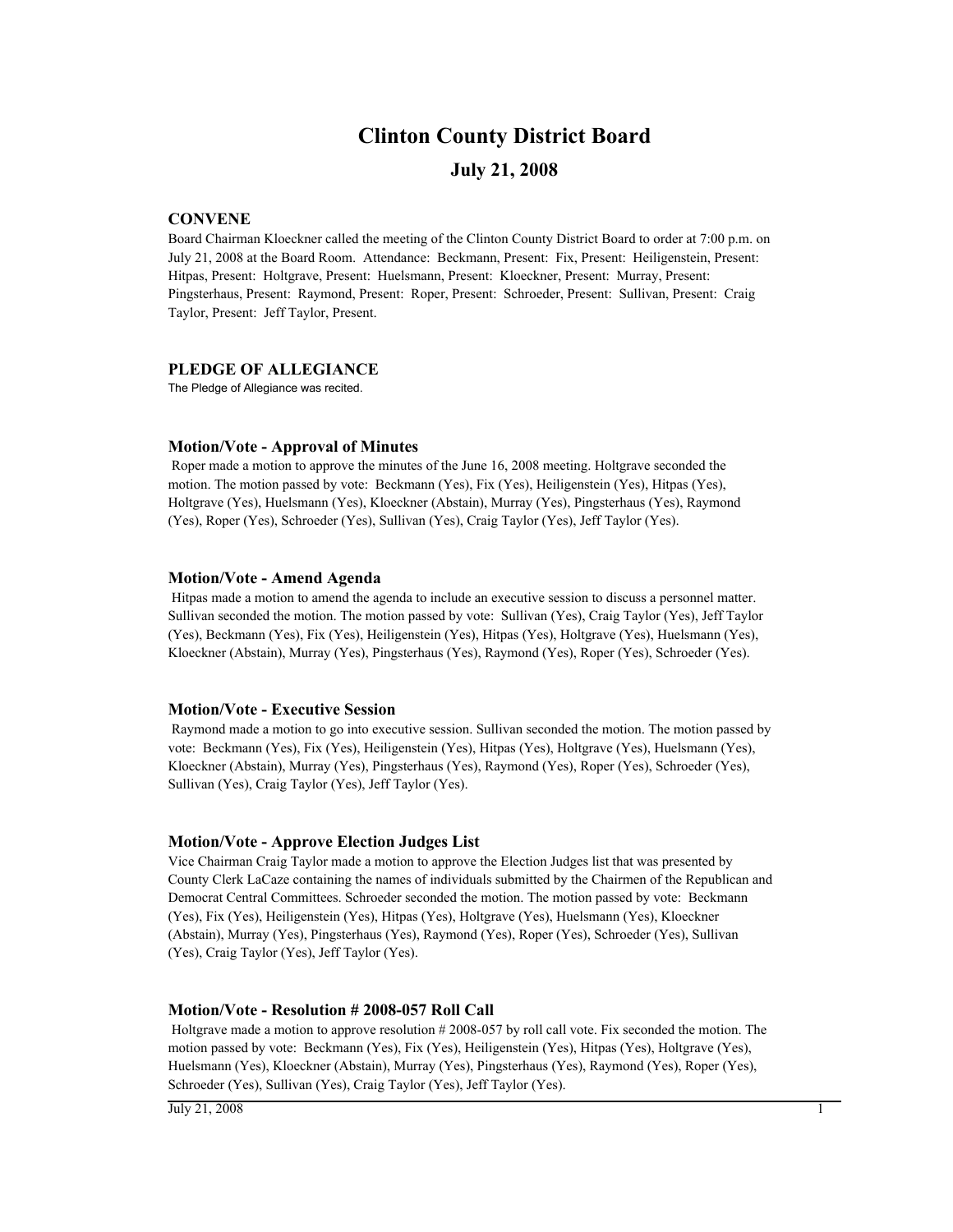### **Motion/Vote - Resolution # 2008-057**

Vice Chairman Craig Taylor made a motion to approve resolution # 2008-057 affirming appointment of Don Deiters as Animal Control Warden. Raymond seconded the motion. The motion passed by vote: Beckmann (Yes), Fix (Yes), Heiligenstein (Yes), Hitpas (Yes), Holtgrave (Yes), Huelsmann (Yes), Kloeckner (Abstain), Murray (Yes), Pingsterhaus (Yes), Raymond (Yes), Roper (Yes), Schroeder (Yes), Sullivan (Yes), Craig Taylor (Yes), Jeff Taylor (Yes).

## **Motion/Vote - Ordinance # 2008-005 Roll Cal**

 Sullivan made a motion to approve Ordinance # 2008-005 by roll call vote. Huelsmann seconded the motion. The motion passed by vote: Beckmann (Yes), Fix (Yes), Heiligenstein (Yes), Hitpas (Yes), Holtgrave (Yes), Huelsmann (Yes), Kloeckner (Abstain), Murray (Yes), Pingsterhaus (Yes), Raymond (Yes), Roper (Yes), Schroeder (Yes), Sullivan (Yes), Craig Taylor (Yes), Jeff Taylor (Yes).

## **Motion/Vote - Ordinance # 2008-005**

 Raymond made a motion to approve ordinance # 2008-005 approving employment of two additional correctional deputies. Sullivan seconded the motion. The motion passed by vote: Beckmann (Yes), Fix (Yes), Heiligenstein (Yes), Hitpas (Yes), Holtgrave (Yes), Huelsmann (Yes), Kloeckner (Abstain), Murray (Yes), Pingsterhaus (Yes), Raymond (Yes), Roper (Yes), Schroeder (Yes), Sullivan (Yes), Craig Taylor (Yes), Jeff Taylor (Yes).

# **COUNTY FARM COMMITTEE**

The committee met and reviewed the applications for the Animal Control Warden. Dr. Baer, Animal Control Administrator has agreed to hire Don Deiters. The committee will meet again to hire a part time worker.

# **INSURANCE TRUST/Area Agency on Aging**

Raymond reported on the July 16th ICIT/CCMSI meeting. Investments are down. The lawsuit against the Old ICIT members is still pending. Two former members have settled and two are being sued by ICIT for Assessment restitution.

Next Area on Aging meeting will be held September 6th at 9 a.m. in Fairview Heights.

# **INSURANCE COMMITTEE**

The committee met on July 17th and reviewed claims and monthly fees for the months of May and June for each contract year of 2006 through 2008. The resulting figure appears to be good. The committee recommends the county pay the IRS Federal mileage rate effective September 1. The State's Attorney's office will prepare a resolution to be presented at the next meeting.

# **UNINCORPORATED AREA IMPROVEMENT COMMITTEE**

The New Memphis Sanitary project is scheduled for completion on August 16.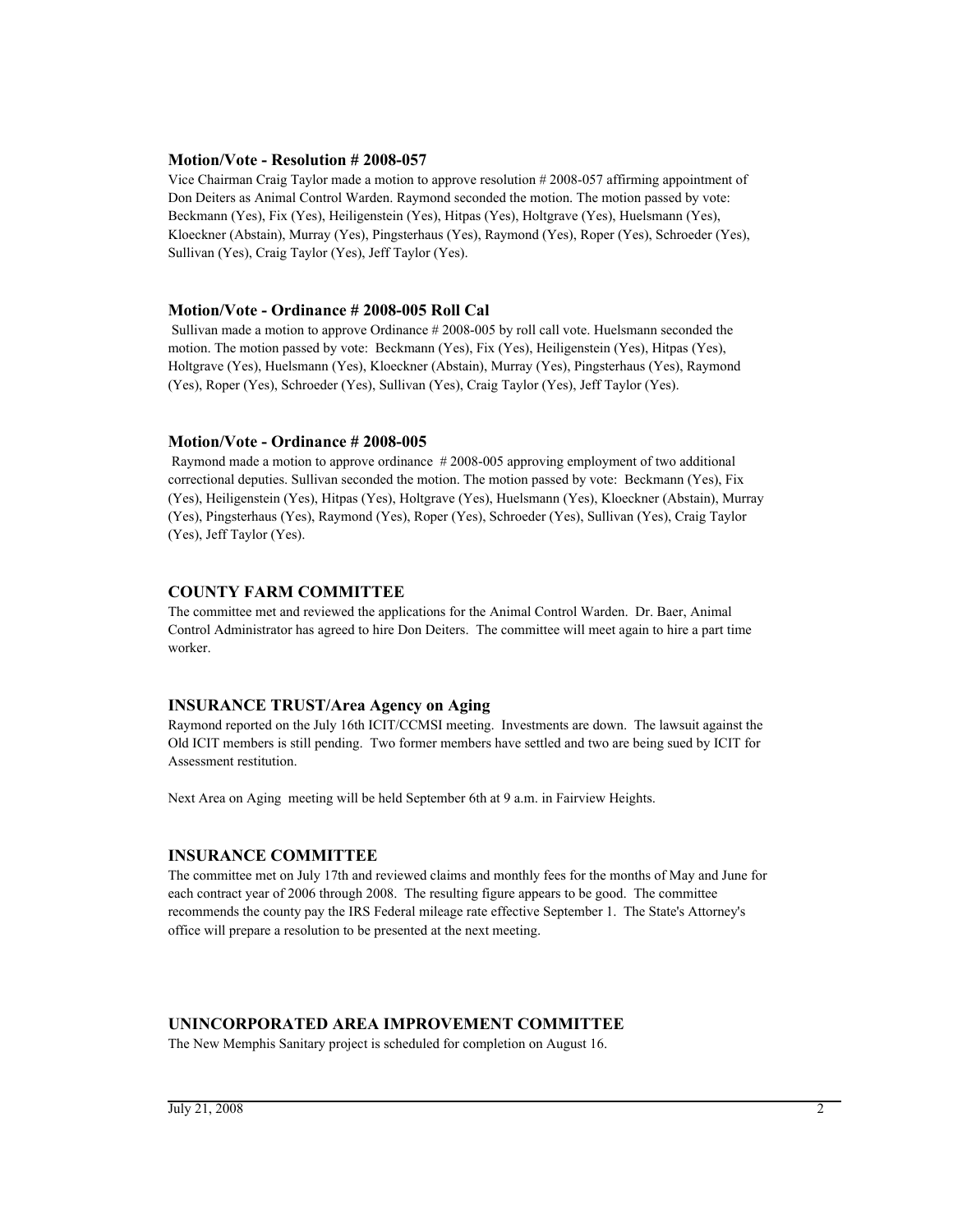## **SAFETY COMMITTEE**

A Safety meeting will be held August 6 at Noon.

# **EDUCATION COMMITTEE**

The next meeting will be held July 22 at 4:45 at the Regional Education Office.

# **#708 MENTAL HEALTH BOARD**

No Report

**GIS COMMITTEE** The next GIS committee meeting will be held on August 5 at 4:30 p.m.

# **RC&D COUNCIL**

The council is looking at property in Collinsville to relocate their office.

# **SOLID WASTE COMMITTEE**

There will be a meeting held on Monday night.

# **TOURISM COMMITTEE**

Clinton County has generated more than \$41 million which is up 6%.

# **911 COMMITTEE**

Fix reported on the July 9 meeting. The committee would like to remind residents that they need to display their address on both sides of the mailbox and the numbers at least 3 inches in height.

# **PERSONNEL/LABOR COMMITTEE**

Hitpas reported that the committee reviewed employee's carry over vacation days. Letters will be sent for verification. It is the opinion of the State's Attorney that the Coroner's salery would continue to apply through 2012 with no need to extend the contract which expires in 2010.

### **Motion/Vote - Resolution # 2008-059 Roll Cal**

 Hitpas made a motion to approve resolution # 2008-059 by a roll call vote. Sullivan seconded the motion. The motion passed by vote: Beckmann (Yes), Fix (Yes), Heiligenstein (Yes), Hitpas (Yes), Holtgrave (Yes), Huelsmann (Yes), Kloeckner (Abstain), Murray (Yes), Pingsterhaus (Yes), Raymond (Yes), Roper (Yes), Schroeder (Yes), Sullivan (Yes), Craig Taylor (Yes), Jeff Taylor (Yes).

### **Motion/Vote - Resolution # 2008-059**

 Hitpas made a motion to approve resolution # 2008-059 addressing a personnel matter which was discussed in executive session.. Murray seconded the motion. The motion passed by vote: Beckmann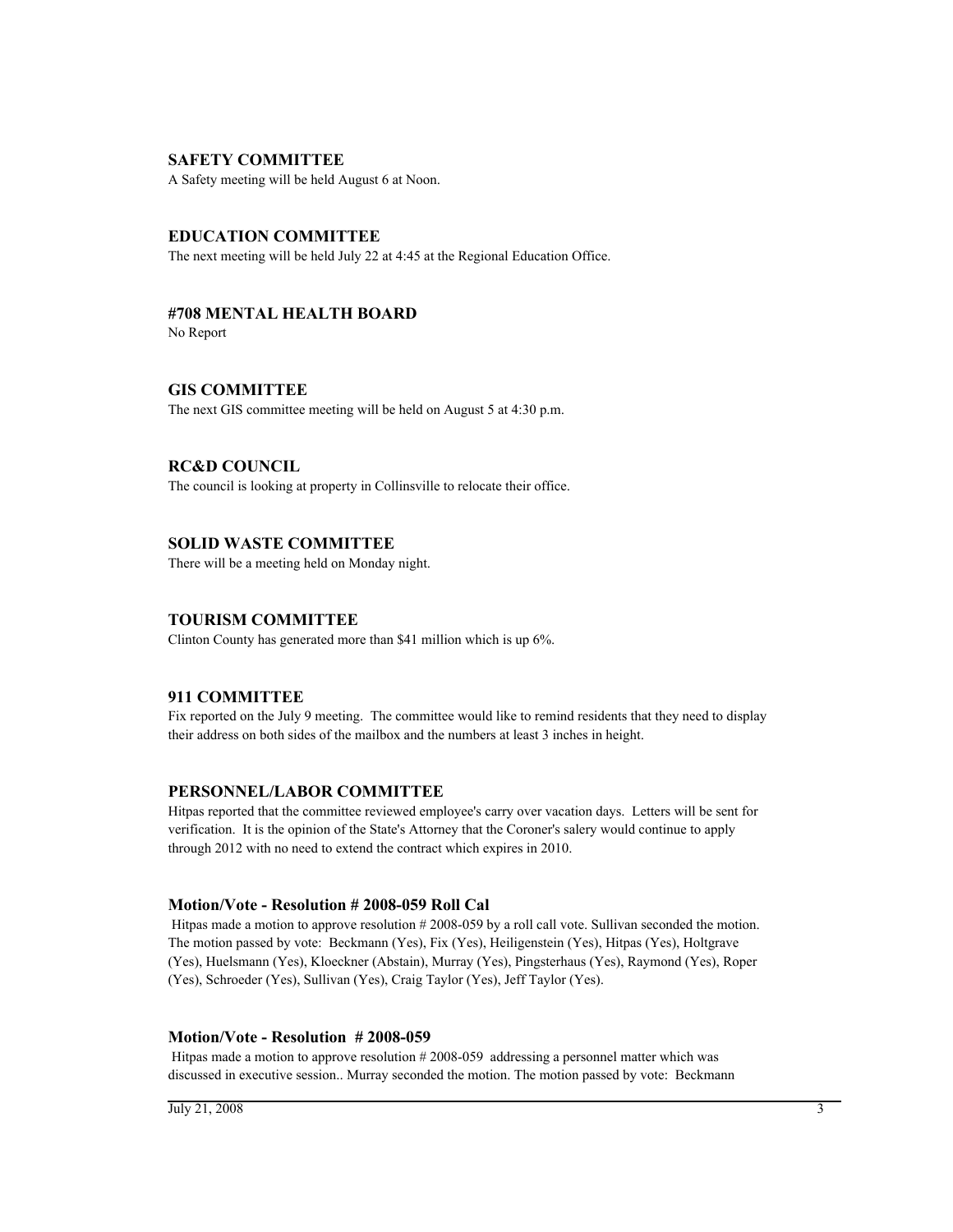(Yes), Fix (Yes), Heiligenstein (Yes), Hitpas (Yes), Holtgrave (Yes), Huelsmann (Yes), Kloeckner (Abstain), Murray (Yes), Pingsterhaus (Yes), Raymond (Yes), Roper (Yes), Schroeder (Yes), Sullivan (Yes), Craig Taylor (Yes), Jeff Taylor (Yes).

# **VETERAN'S MEMORIAL/VETERAN'S AFFAIRS COMMITTEE**

Murray reported that the veterans medical benefits funding which was supported by 90% of Clinton County voters has still not been approved by congress, but funding for the agency has been increased. He announced that area American Legions are providing transportation to Marion and Mt. Vernon VA facilities.

#### **Motion/Vote - Waive First Reading**

Vice Chairman Craig Taylor made a motion to Waive the first reading to approve John and Mary Scott First Subdivision. Beckmann seconded the motion. The motion passed by vote: Beckmann (Yes), Fix (Yes), Heiligenstein (Yes), Hitpas (Yes), Holtgrave (Yes), Huelsmann (Yes), Kloeckner (Abstain), Murray (Yes), Pingsterhaus (Yes), Raymond (Yes), Roper (Yes), Schroeder (Yes), Sullivan (Yes), Craig Taylor (Yes), Jeff Taylor (Yes).

### **Motion/Vote - John and Mary Scott First Subdivision**

 Beckmann made a motion to approve the 2nd and final reading to approve the John and Mary Scott First Subdivision. Craig Taylor seconded the motion. The motion passed by vote: Beckmann (Yes), Fix (Yes), Heiligenstein (Yes), Hitpas (Yes), Holtgrave (Yes), Huelsmann (Yes), Kloeckner (Abstain), Murray (Yes), Pingsterhaus (Yes), Raymond (Yes), Roper (Yes), Schroeder (Yes), Sullivan (Yes), Craig Taylor (Yes), Jeff Taylor (Yes).

# **LAW ENFORCEMENT/ESDA COMMITTEE**

Dick Crocker, the County ESDA Coordinator, has applied for a one million dollar grant for building a new ESDA Facility. Because of this action the plans for the new highway building will be put on hold until word is received about the grant.

### **Motion/Vote - Resolution # 2008-060 Roll Cal**

 Pingsterhaus made a motion to approve resolution # 2008-060 by a roll call vote. Sullivan seconded the motion. The motion passed by vote: Beckmann (Yes), Fix (Yes), Heiligenstein (Yes), Hitpas (Yes), Holtgrave (Yes), Huelsmann (Yes), Kloeckner (Abstain), Murray (Yes), Pingsterhaus (Yes), Raymond (Yes), Roper (Yes), Schroeder (Yes), Sullivan (Yes), Craig Taylor (Yes), Jeff Taylor (Yes).

#### **Motion/Vote - Resolution # 2008-060**

 Pingsterhaus made a motion to approve resolution # 2008-060 increasing the eligible number of sheriff's law enforcement personnel (SLEP) employees. Raymond seconded the motion. The motion passed by vote: Beckmann (Yes), Fix (Yes), Heiligenstein (Yes), Hitpas (Yes), Holtgrave (Yes), Huelsmann (Yes), Kloeckner (Abstain), Murray (Yes), Pingsterhaus (Yes), Raymond (Yes), Roper (Yes), Schroeder (Yes), Sullivan (Yes), Craig Taylor (Yes), Jeff Taylor (Yes).

# **ECONOMIC DEVELOPMENT/SWIIDA/SCIGA**

Jim Sullivan reported a SCIGA meeting will be held on July 23.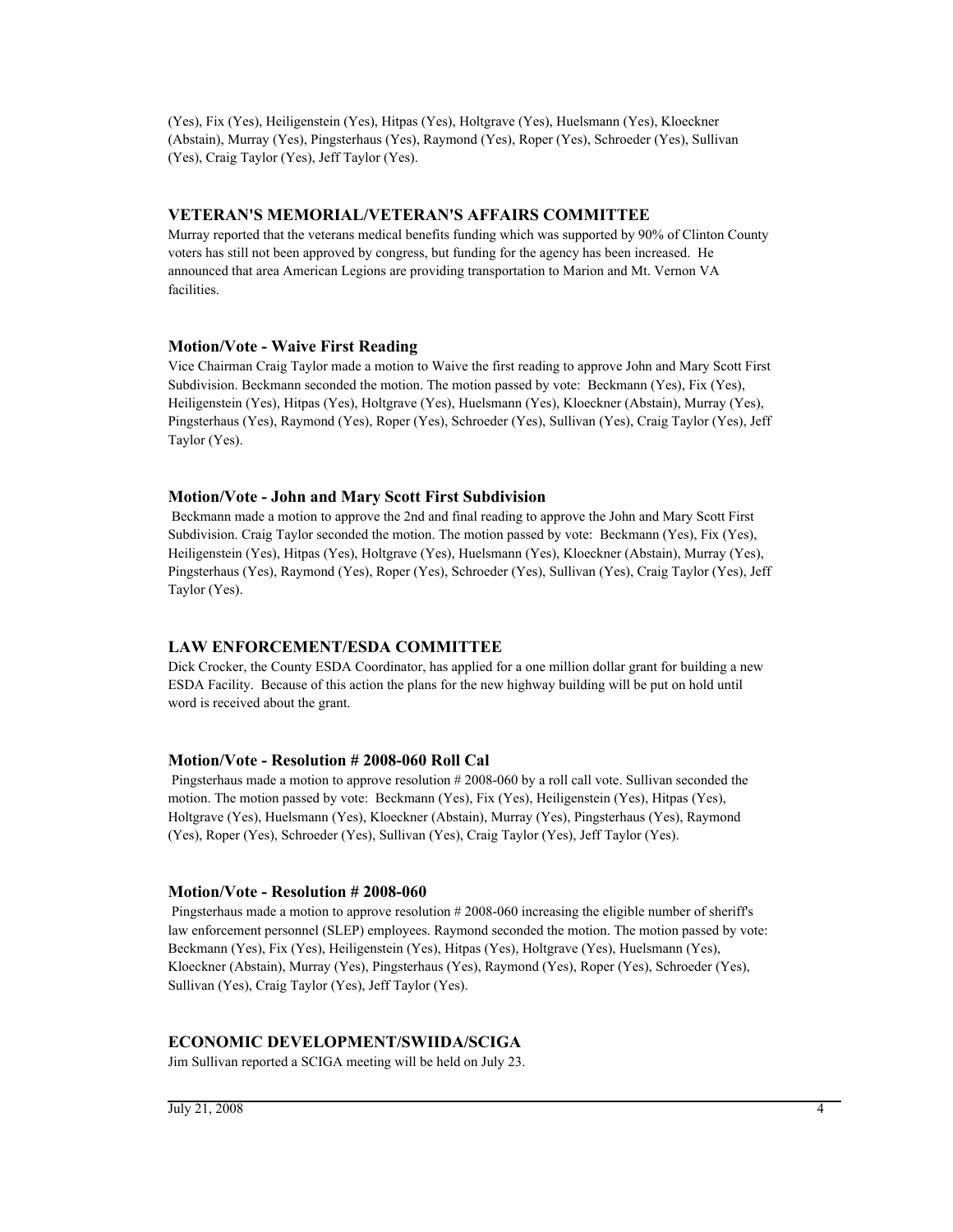## **ROAD & BRIDGE COMMITTEE**

Dan Behrens gave a report on the current road projects in the County.

## **Motion/Vote - Approve 708 Mental Health Board Budget Request**

 Beckmann made a motion to approve the 708 Mental Health Board Budget Request for \$232,679 for fiscal year 2009-10. Jeff Taylor seconded the motion. The motion passed by vote: Beckmann (Yes), Fix (Yes), Heiligenstein (Yes), Hitpas (Yes), Holtgrave (Yes), Huelsmann (Yes), Kloeckner (Abstain), Murray (Yes), Pingsterhaus (Yes), Raymond (Yes), Roper (Yes), Schroeder (Yes), Sullivan (Yes), Craig Taylor (Yes), Jeff Taylor (Yes).

### **Motion/Vote - Health Department Monthly Report**

 Beckmann made a motion to approve the monthly report of the Clinton County Health Department. Murray seconded the motion. The motion passed by vote: Beckmann (Yes), Fix (Yes), Heiligenstein (Yes), Hitpas (Yes), Holtgrave (Yes), Huelsmann (Yes), Kloeckner (Abstain), Murray (Yes), Pingsterhaus (Yes), Raymond (Yes), Roper (Yes), Schroeder (Yes), Sullivan (Yes), Craig Taylor (Yes), Jeff Taylor (Yes).

### **Motion/Vote - CDAP Payment**

 Holtgrave made a motion to approve invoices in the amount of \$5,958.18 payable through Brown & Robert. Roper seconded the motion. The motion passed by vote: Beckmann (Yes), Fix (Yes), Heiligenstein (Yes), Hitpas (Yes), Holtgrave (Yes), Huelsmann (Yes), Kloeckner (Abstain), Murray (Yes), Pingsterhaus (Yes), Raymond (Yes), Roper (Yes), Schroeder (Yes), Sullivan (Yes), Craig Taylor (Yes), Jeff Taylor (Yes).

### **Motion/Vote - Voiding Tax Bills**

 Beckmann made a motion to void tax bills for the following parcels: 03-03-02-253-001; 03-03-10-251-064; 03-03-15-207-013; 03-03-17-708-01-001; 03-03-17-709-01-001; 03-03-17-710-01-001; 04-04-34-710-01-001; 06-06-16-700-001; 06-06-21-700-001; 06-06-28-700-001; 07-07-35-452-004; 07-07-35-453-003; 07-07-35-453-006; 07-07-35-453-019; 07-07-35-453-020; 07-07-35-458-003; 08-07-36-305-002; 10-09-25-700-002; 10-09-35-719-01-004; 10-09-35-723-01-003; 13-12-01-102-012; 13-12-01-104-007; 13-12-01-107-008; 13-12-02-201-007; 13-12-02-203-005; 13-12-02-204-004; 13-12-02-204-008; 13-12-02-204-014; 13-12-02-205-012; 13-12-02-205-013; 13-12-02-206-011; 13-12-02-206-012; 13-12-02-207-004; 13-12-02-207-015; 13-12-02-208-012; 13-12-02-208-023; 13-12-02-250-011; 13-12-02-250-028; 13-12-02-252-005; 13-12-02-252-013; 13-12-02-252-018; 13-12-02-252-034;14-13-11-722-01-002;15-14-01-701-01-001; 15-14-01-704-01-004; 15-14-01-784-01-001; 15-14-01-785-01-001; 15-14-01-786-01-001; 15-14-02-714-01-003; 15-14-12-456-019; 15-14-13-102-051; 15-14-13-253-019. Heiligenstein seconded the motion. The motion passed by vote: Beckmann (Yes), Fix (Yes), Heiligenstein (Yes), Hitpas (Yes), Holtgrave (Yes), Huelsmann (Yes), Kloeckner (Abstain), Murray (Yes), Pingsterhaus (Yes), Raymond (Yes), Roper (Yes), Schroeder (Yes), Sullivan (Yes), Craig Taylor (Yes), Jeff Taylor (Yes).

### **Motion/Vote - Resolution # 2008-061 and 2008-062**

 Hitpas made a motion to approve resolution # 2008-061and 2008-062 authorizing the Chairman of the Board of Clinton County, Illinois to execute a deed of conveyance of the County's interest for real estate parcels 13-12-02-208-023 and 13-12-02-252-034 with proceeds from the sale to be paid to the Treasurer of Clinton County, Illinois and to be distributed according to law. Schroeder seconded the motion. The motion passed by vote: Beckmann (Yes), Fix (Yes), Heiligenstein (Yes), Hitpas (Yes), Holtgrave (Yes),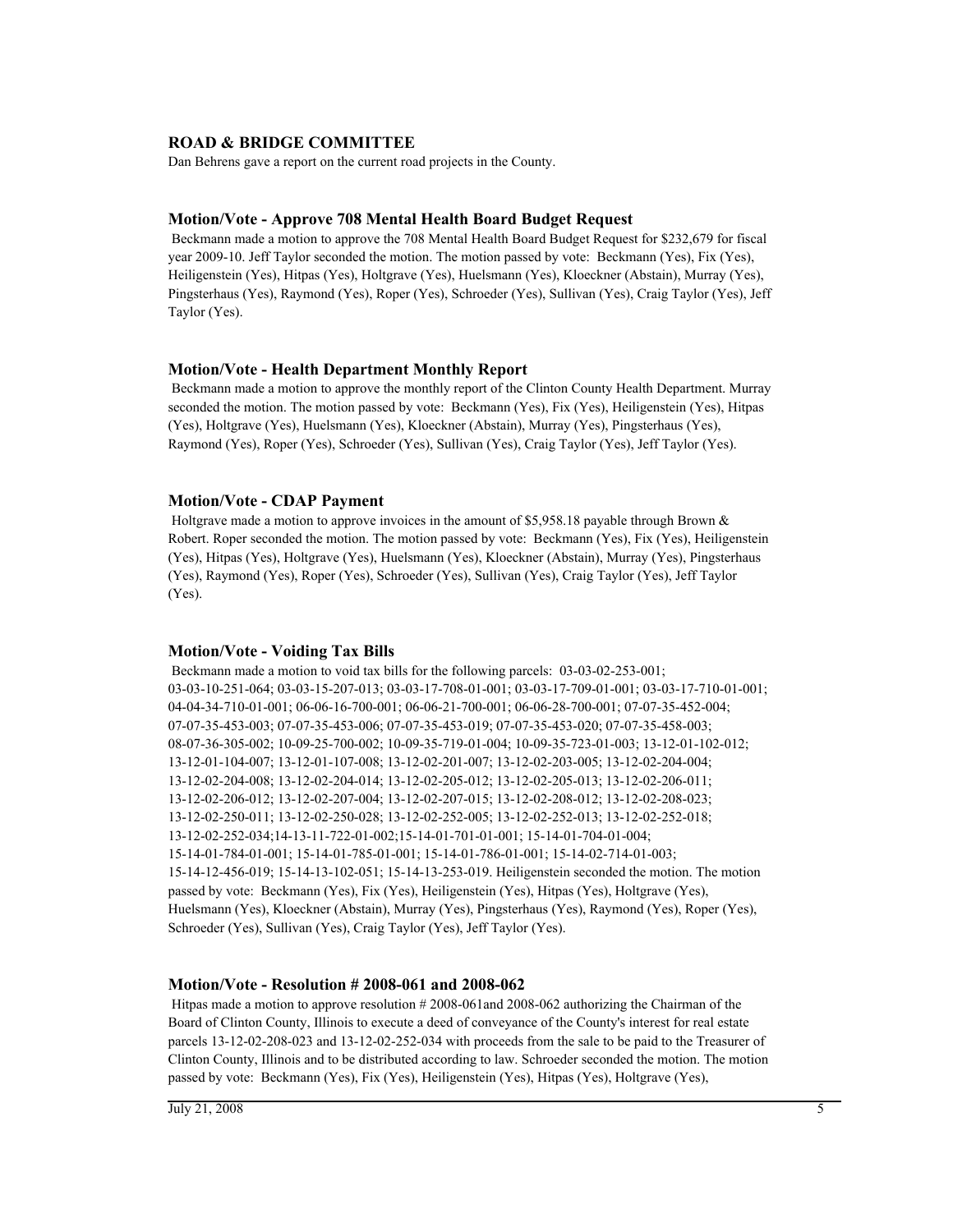Huelsmann (Yes), Kloeckner (Abstain), Murray (Yes), Pingsterhaus (Yes), Raymond (Yes), Roper (Yes), Schroeder (Yes), Sullivan (Yes), Craig Taylor (Yes), Jeff Taylor (Yes).

# **Motion/Vote - Board Chairman and County Cler**

 Murray made a motion to approve the Board Chairman and County Clerk to sign off on two deeds for the following parcels: 13-12-02-208-023 and 13-12-02-252-034. Hitpas seconded the motion. The motion passed by vote: Beckmann (Yes), Fix (Yes), Heiligenstein (Yes), Hitpas (Yes), Holtgrave (Yes), Huelsmann (Yes), Kloeckner (Abstain), Murray (Yes), Pingsterhaus (Yes), Raymond (Yes), Roper (Yes), Schroeder (Yes), Sullivan (Yes), Craig Taylor (Yes), Jeff Taylor (Yes).

# **FINANCE/HEALTH SERVICES/REVOLVING LOAN FUND**

Treasurer Mueller gave a report regarding the cost of a full-time versus a part-time public defender.

# **FACILITIES COMMITTEE**

No Report

# **GENERAL SERVICES/JUDICIARY COMMITTEE**

Craig Taylor reported after researching HB 1391 to provide fees to help the Amy Center, Judge Hitpas has recommended that the County not participate.

# **LIQUOR COMMITTEE**

No Report

# **ENVIRONMENTAL CONCERNS COMMITTEE**

No Report

### **Motion/Vote - Accounts Payable**

 Holtgrave made a motion to approve payment of the Accounts Payable Claims. Fix seconded the motion. The motion passed by vote: Beckmann (Yes), Fix (Yes), Heiligenstein (Yes), Hitpas (Yes), Holtgrave (Yes), Huelsmann (Yes), Kloeckner (Abstain), Murray (Yes), Pingsterhaus (Yes), Raymond (Yes), Roper (Yes), Schroeder (Yes), Sullivan (Yes), Craig Taylor (Yes), Jeff Taylor (Yes).

# **ADJOURNMENT**

Holtgrave made a motion to adjourn Huelsmann seconded the motion. The motion passed by vote.

**Attest:**

\_\_\_\_\_\_\_\_\_\_\_\_\_\_\_\_\_\_\_\_\_\_\_\_\_\_\_\_\_\_\_\_\_\_\_\_\_\_ Thomas LaCaze/County Clerk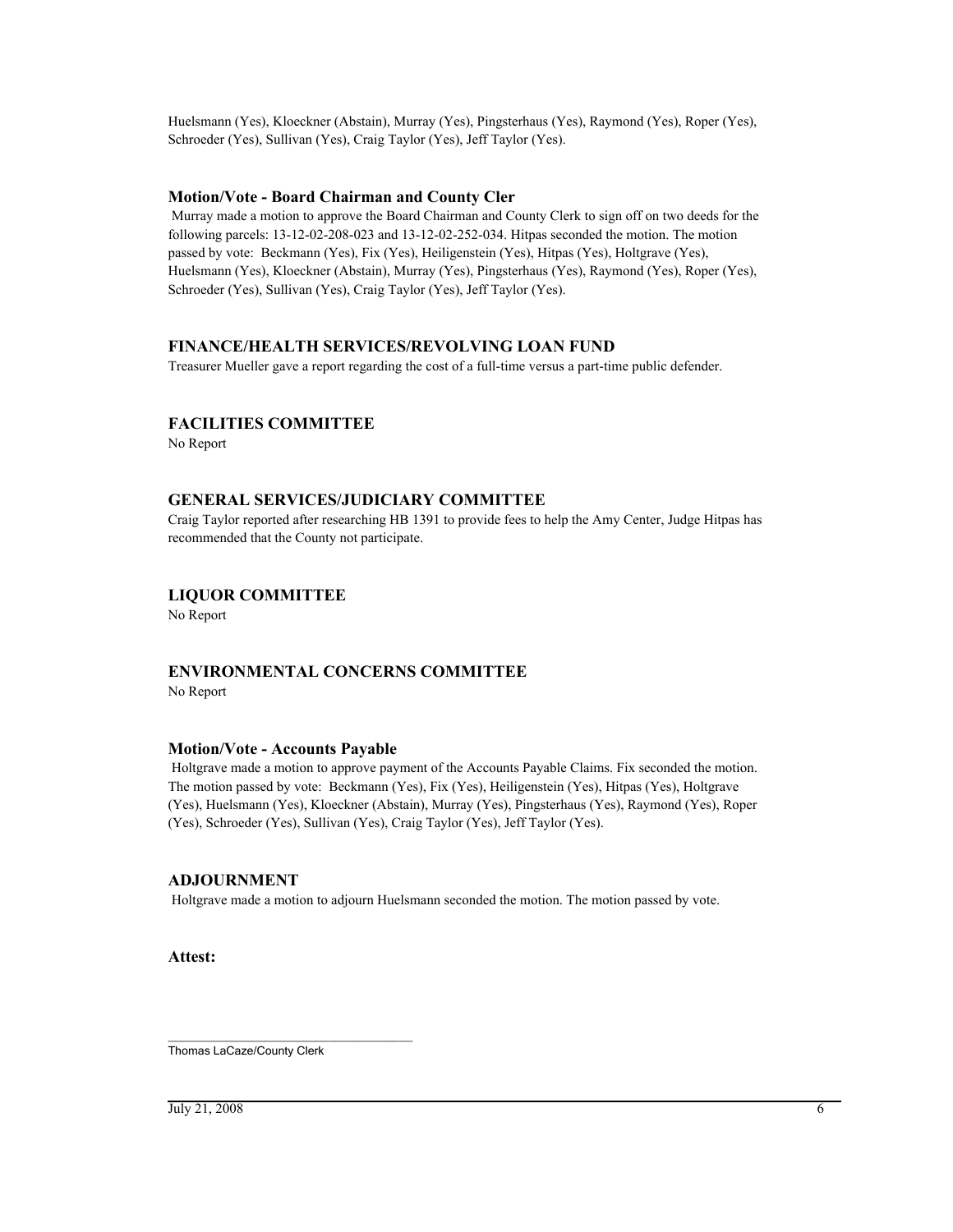# **Clinton County District Board**

# **August 18, 2008**

# **CONVENE**

Board Chairman Kloeckner called the meeting of the Clinton County District Board to order at 7:00 p.m. on August 18, 2008 at the Board Room. Attendance: Beckmann, Present: Fix, Present: Heiligenstein, Present: Hitpas, Absent: Holtgrave, Absent: Huelsmann, Present: Kloeckner, Present: Murray, Present: Pingsterhaus, Present: Raymond, Present: Roper, Present: Schroeder, Present: Sullivan, Present: Craig Taylor, Present: Jeff Taylor, Present.

## **PLEDGE OF ALLEGIANCE**

The Pledge of Allegiance was recited.

# **Motion/Vote - Approval of Minutes**

 Raymond made a motion to approve the minutes of the July 21, 2008 meeting. Huelsmann seconded the motion. The motion passed by vote: Beckmann (Yes), Fix (Yes), Heiligenstein (Yes), Hitpas (Absent), Holtgrave (Absent), Huelsmann (Yes), Kloeckner (Abstain), Murray (Yes), Pingsterhaus (Yes), Raymond (Yes), Roper (Yes), Schroeder (Yes), Sullivan (Yes), Craig Taylor (Yes), Jeff Taylor (Yes).

# **CORRESPONDENCE**

County Clerk, Tom LaCaze, read thank you acknowledgments from the families of Mick Becker and Agnes Huels.

# **RESOLUTION # 2008-063**

Clerk LaCaze read the proposed resolution to put the question of enacting concealed carry legislation before the voters of Clinton County. A discussion ensued with board members voicing both pros and cons.

# **Motion/Vote - Resolution # 2008-063**

 Schroeder made a motion to approve resolution # 2008-063 to put the question of enacting concealed carry legislation before the voters of Clinton County. Huelsmann seconded the motion. The motion was defeated by vote: Beckmann (Abstain), Fix (No), Heiligenstein (No), Hitpas (Absent), Holtgrave (Absent), Huelsmann (Yes), Kloeckner (Abstain), Murray (No), Pingsterhaus (No), Raymond (No), Roper (No), Schroeder (Yes), Sullivan (No), Craig Taylor (Yes), Jeff Taylor (No).

# **Motion/Vote - Ordinance # 2008-006**

 Raymond made a motion to approve ordinance # 2008-006 adopting the mileage reimbursement rate as established by the Internal Revenue Service as the rate of reimbursement for mileage for Clinton County employees and office heads. Heiligenstein seconded the motion. The motion passed by vote: Beckmann (Yes), Fix (Yes), Heiligenstein (Yes), Hitpas (Absent), Holtgrave (Absent), Huelsmann (Yes), Kloeckner (Abstain), Murray (Yes), Pingsterhaus (Yes), Raymond (Yes), Roper (Yes), Schroeder (Yes), Sullivan (Yes), Craig Taylor (Yes), Jeff Taylor (Yes).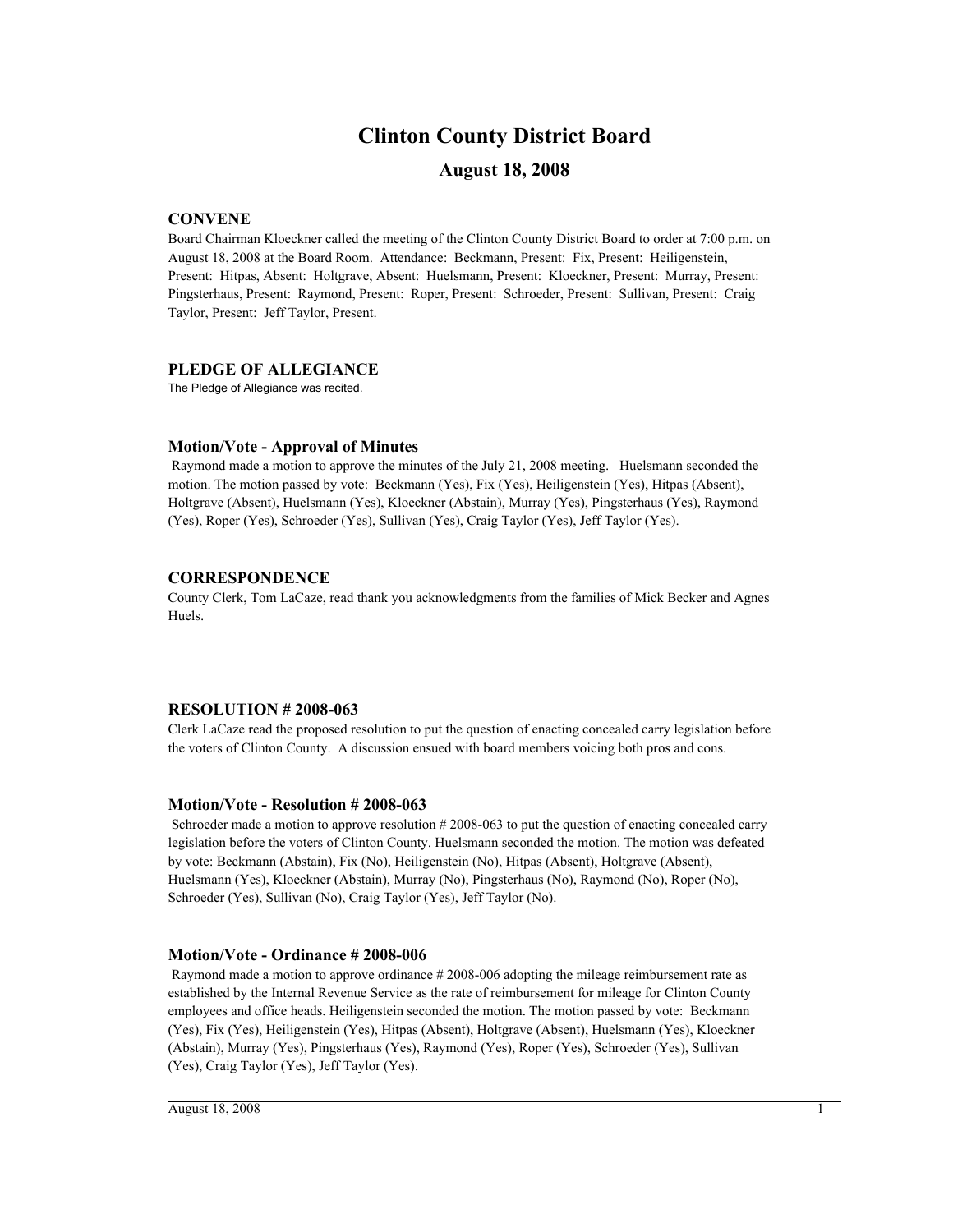## **Motion/Vote - Board of Review Recess**

 Sullivan made a motion to approve request by Linda Mensing, County Assessment Officer that the Clinton County Board of Review recess as of September 7, 2008 per Property Tax Code 35 ILCS 200/16-35 because the work for the assessment year of 2008 is not complete. Pingsterhaus seconded the motion. The motion passed by vote: Beckmann (Yes), Fix (Yes), Heiligenstein (Yes), Hitpas (Absent), Holtgrave (Absent), Huelsmann (Yes), Kloeckner (Abstain), Murray (Yes), Pingsterhaus (Yes), Raymond (Yes), Roper (Yes), Schroeder (Yes), Sullivan (Yes), Craig Taylor (Yes), Jeff Taylor (Yes).

# **COUNTY FARM COMMITTEE**

Craig Taylor reported the the committee received a \$840.00 donation from the family of Curtis Pollmann.

## **INSURANCE TRUST/Area Agency on Aging**

John Raymond reported on the recent Insurance Trust meeting stating that since Williamson County has had a drastic decrease in Workers' comp claims, the profit/loss margin for ICIT has improved.

Area Agency on Aging had no report.

# **UNINCORPORATED AREA IMPROVEMENT COMMITTEE**

Craig Roper reported that the New Memphis sewer project should be completed by the end of the month.

## **SAFETY COMMITTEE**

Committee chairman Mark Pingsterhaus reported a safety meeting was held on August 6th. Plans are being completed for a fire drill in October.

# **EDUCATION COMMITTEE**

Summer workshops for teachers held at the Regional Superintendent of Schools office were very well attended. A new Regular Attendance Specialist has been hired, Kathy Donnelly to coordinate the RAP program. According to Illinois State Statutes, the ROE might be requesting funds to help support the truancy program.

# **#708 MENTAL HEALTH BOARD**

No Report

### **GIS COMMITTEE**

The GIS committee met on August 5 and found all bills to be in order. The next meeting will be held on September 3rd at 4:30 p.m.

# **RC&D COUNCIL**

Ron Schroeder has been in contact the the Illinois Department of Natural Resources in regard to a "green ways and bike way plan". He is awaiting a packet which is to be mailed to him.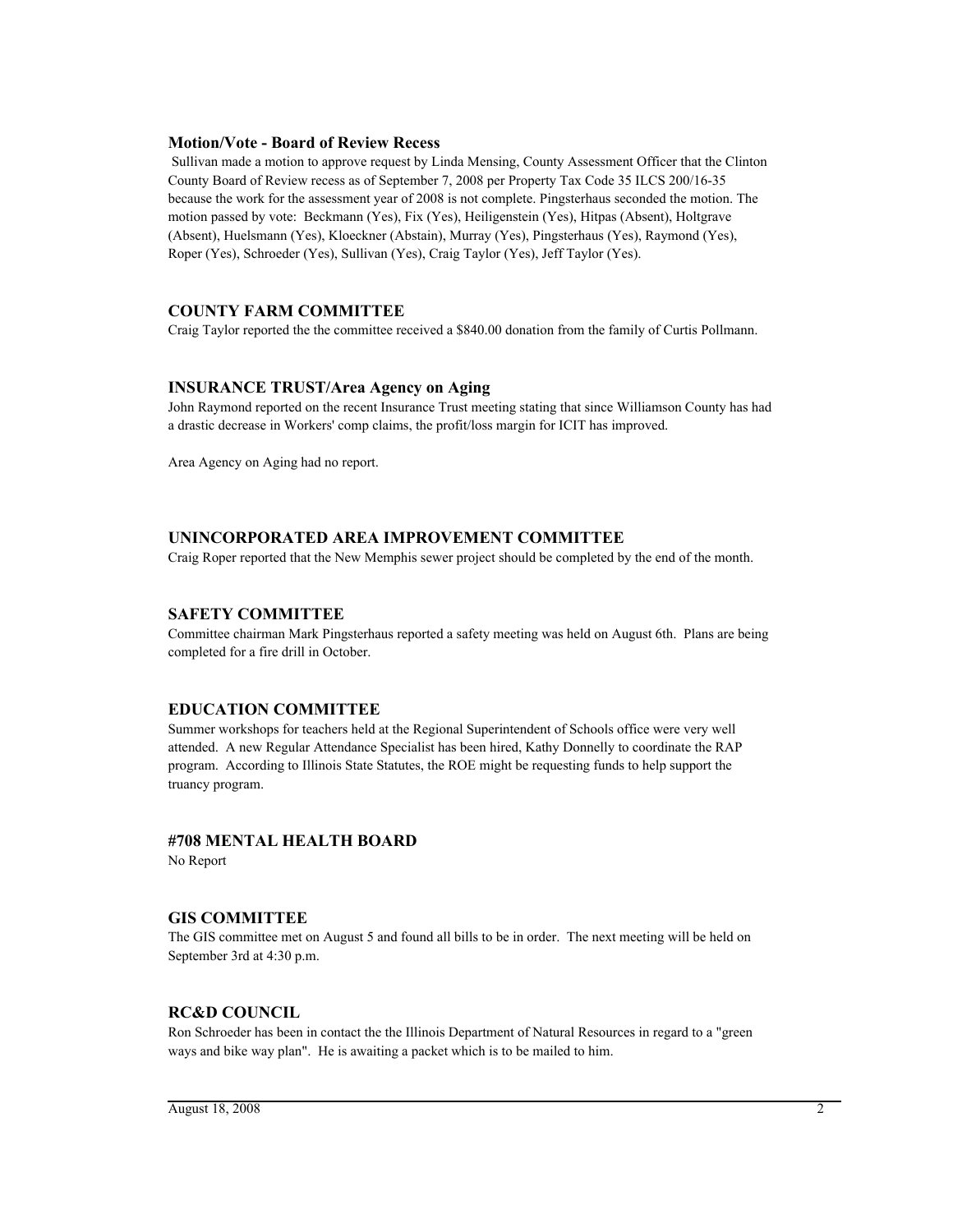### **SOLID WASTE COMMITTEE**

At last month's meeting, the health department reported they have submitted an application to recycle tires and waste oil.

## **TOURISM COMMITTEE**

Hidden Lake Winery will be hosting an Illinois Wine Festival on August 23 & 24.

### **911 COMMITTEE**

Fix reported the new tower is in place in Breese and the location of the Carlyle tower will be moved from the side of the Jail to the back of the building.

# **INSURANCE COMMITTEE**

The new health insurance plan document was received with 3 items that needed to be reviewed. The committee is having Diane Frain read over the changes and recommend the correct wording. When completed it will be presented to the full board for approval.

The committee was informed that a fact-finding is in progress of a possible procedure to be developed for employee use of the group health plan.

The committee reviewed comparisons of claims and fees for the last 3 years.

### **PERSONNEL/LABOR COMMITTEE**

It was reported that the committee is getting ready to start negotiations with the various unions representing the County Employees.

# **VETERAN'S MEMORIAL/VETERAN'S AFFAIRS COMMITTEE**

Don Murray reported that Kaskakia Collge has indicated their desire to form a committee to gather names of all the area veterans dating back to WW I.

# **ZONING/SUBDIVISION COMMITTEE**

No Report

### **LAW ENFORCEMENT/ESDA COMMITTEE**

The committee would like to thank the cities for working with them to complete the 911 tower installations.

# **ECONOMIC DEVELOPMENT/SWIIDA/SCIGA**

No Report

# **ROAD & BRIDGE COMMITTEE**

County Engineer Behrens reported on construction work. The County Highway 9 Bridge on Wringe Road should be completed this week. The Jolliff Bridge Road Bridge in Brookside Township will be starting  $\overline{A}$ ugust 18, 2008  $\overline{A}$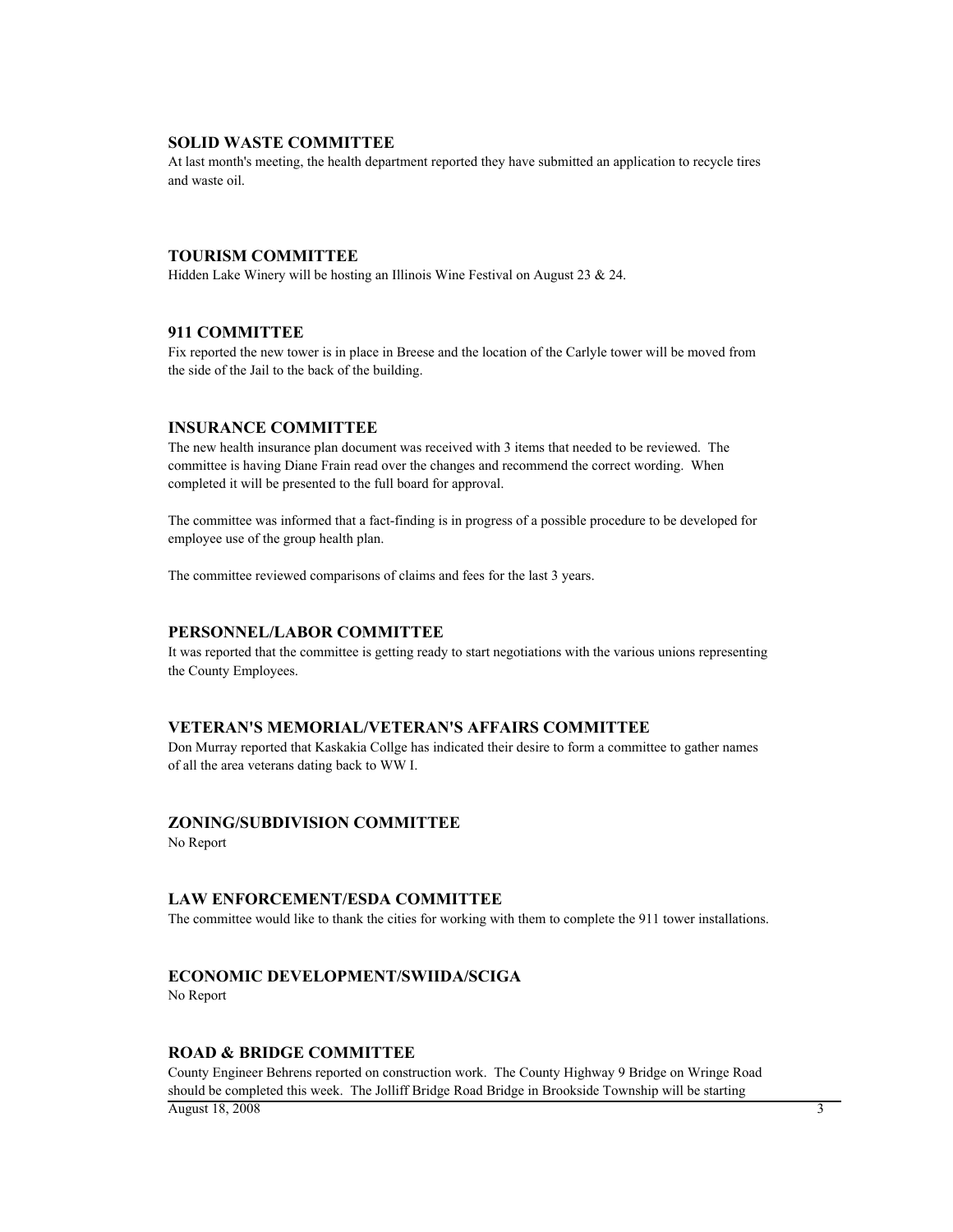tommorrow with an estimated completion of one month. The resurfacing of County Highway 4 (Huey/Hoffman Road) is waiting on a permit which is anticipated to be issued on Monday September 25.

Oiling and chipping of roads will be done from September 2 through September 5.

# **Motion/Vote - Resolution # 2008-064**

 Beckmann made a motion to approve resolution # 2008-064 a General Permit from the County of Clinton and State of Illinois to the Village of Germantown to construct an underground sanitary sewer within a portion of County Highway 900E (Germantown Road). Schroeder seconded the motion. The motion passed by vote: Beckmann (Yes), Fix (Yes), Heiligenstein (Yes), Hitpas (Absent), Holtgrave (Absent), Huelsmann (Yes), Kloeckner (Abstain), Murray (Yes), Pingsterhaus (Yes), Raymond (Yes), Roper (Yes), Schroeder (Yes), Sullivan (Yes), Craig Taylor (Yes), Jeff Taylor (Yes).

# **FINANCE/HEALTH SERVICES/REVOLVING LOAN FUND**

Beckmann reported that Jill Rendelmann is helping with a study on the sales tax law that allows county boards to pass a 1% tax to help schools to pay down debt and improve buildings. The SSA contracts are being handled through the State's Attorney's office. The finance committee will review them and report back to the board at the next meeting.

# **Motion/Vote - Approve July Monthly Financial Report**

 Sullivan made a motion to approve the July budget and financial report. Beckmann seconded the motion. The motion passed by vote: Beckmann (Yes), Fix (Yes), Heiligenstein (Yes), Hitpas (Absent), Holtgrave (Absent), Huelsmann (Yes), Kloeckner (Abstain), Murray (Yes), Pingsterhaus (Yes), Raymond (Yes), Roper (Yes), Schroeder (Yes), Sullivan (Yes), Craig Taylor (Yes), Jeff Taylor (Yes).

# **Motion/Vote - August Financial Report**

 Fix made a motion to approve the August budget and financial report. Roper seconded the motion. The motion passed by vote: Beckmann (Yes), Fix (Yes), Heiligenstein (Yes), Hitpas (Absent), Holtgrave (Absent), Huelsmann (Yes), Kloeckner (Abstain), Murray (Yes), Pingsterhaus (Yes), Raymond (Yes), Roper (Yes), Schroeder (Yes), Sullivan (Yes), Craig Taylor (Yes), Jeff Taylor (Yes).

# **Motion/Vote - CDAP Payment**

Roper made a motion to approve invoices in the amount of \$59,356.77 payable through Brown & Robert. Fix seconded the motion. The motion passed by vote: Beckmann (Yes), Fix (Yes), Heiligenstein (Yes), Hitpas (Absent), Holtgrave (Absent), Huelsmann (Yes), Kloeckner (Abstain), Murray (Yes), Pingsterhaus (Yes), Raymond (Yes), Roper (Yes), Schroeder (Yes), Sullivan (Yes), Craig Taylor (Yes), Jeff Taylor (Yes).

# **Motion/Vote - Health Department Monthly Repo**

Beckmann made a motion to approve the monthly report of the Clinton County Health Department.

 Jeff Taylor seconded the motion. The motion passed by vote: Beckmann (Yes), Fix (Yes), Heiligenstein (Yes), Hitpas (Absent), Holtgrave (Absent), Huelsmann (Yes), Kloeckner (Abstain), Murray (Yes), Pingsterhaus (Yes), Raymond (Yes), Roper (Yes), Schroeder (Yes), Sullivan (Yes), Craig Taylor (Yes), Jeff Taylor (Yes).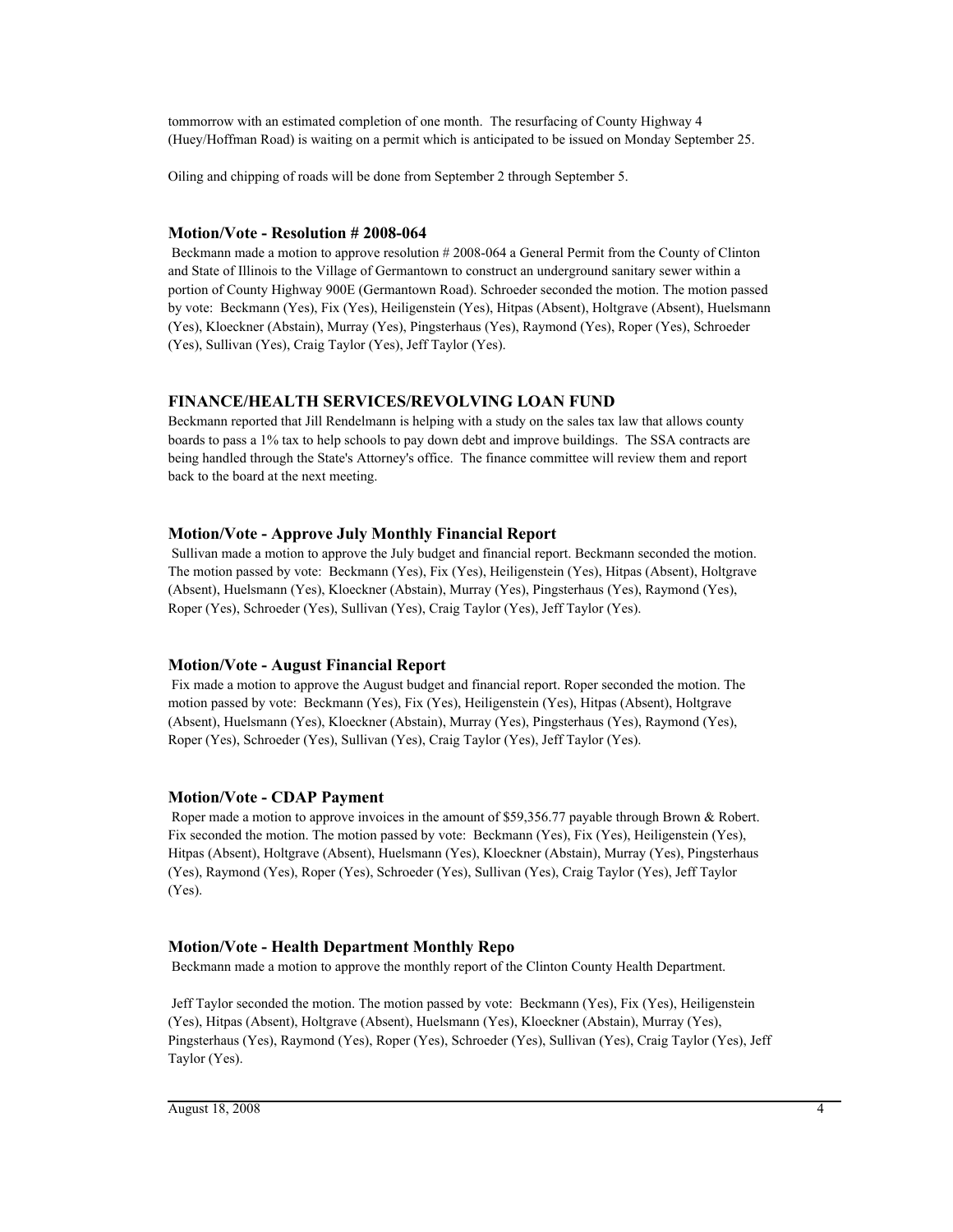# **FACILITIES COMMITTEE**

No Report

# **GENERAL SERVICES/JUDICIARY COMMITTEE**

The committee met and found all bills to be in order.

# **LIQUOR COMMITTEE**

No Report

# **ENVIRONMENTAL CONCERNS COMMITTEE**

No Report

# **Motion/Vote - Accounts Payable**

Vice Chairman Craig Taylor made a motion to approve payment of the Accounts Payable Claims. Murray seconded the motion. The motion passed by vote: Beckmann (Yes), Fix (Yes), Heiligenstein (Yes), Hitpas (Absent), Holtgrave (Absent), Huelsmann (Yes), Kloeckner (Abstain), Murray (Yes), Pingsterhaus (Yes), Raymond (Yes), Roper (Yes), Schroeder (Yes), Sullivan (Yes), Craig Taylor (Yes), Jeff Taylor (Yes).

# **ADJOURNMENT**

Fix made a motion to adjourn Huelsmann seconded the motion. The motion passed by vote.

**Attest:**

\_\_\_\_\_\_\_\_\_\_\_\_\_\_\_\_\_\_\_\_\_\_\_\_\_\_\_\_\_\_\_\_\_\_\_\_\_\_ Thomas LaCaze/County Clerk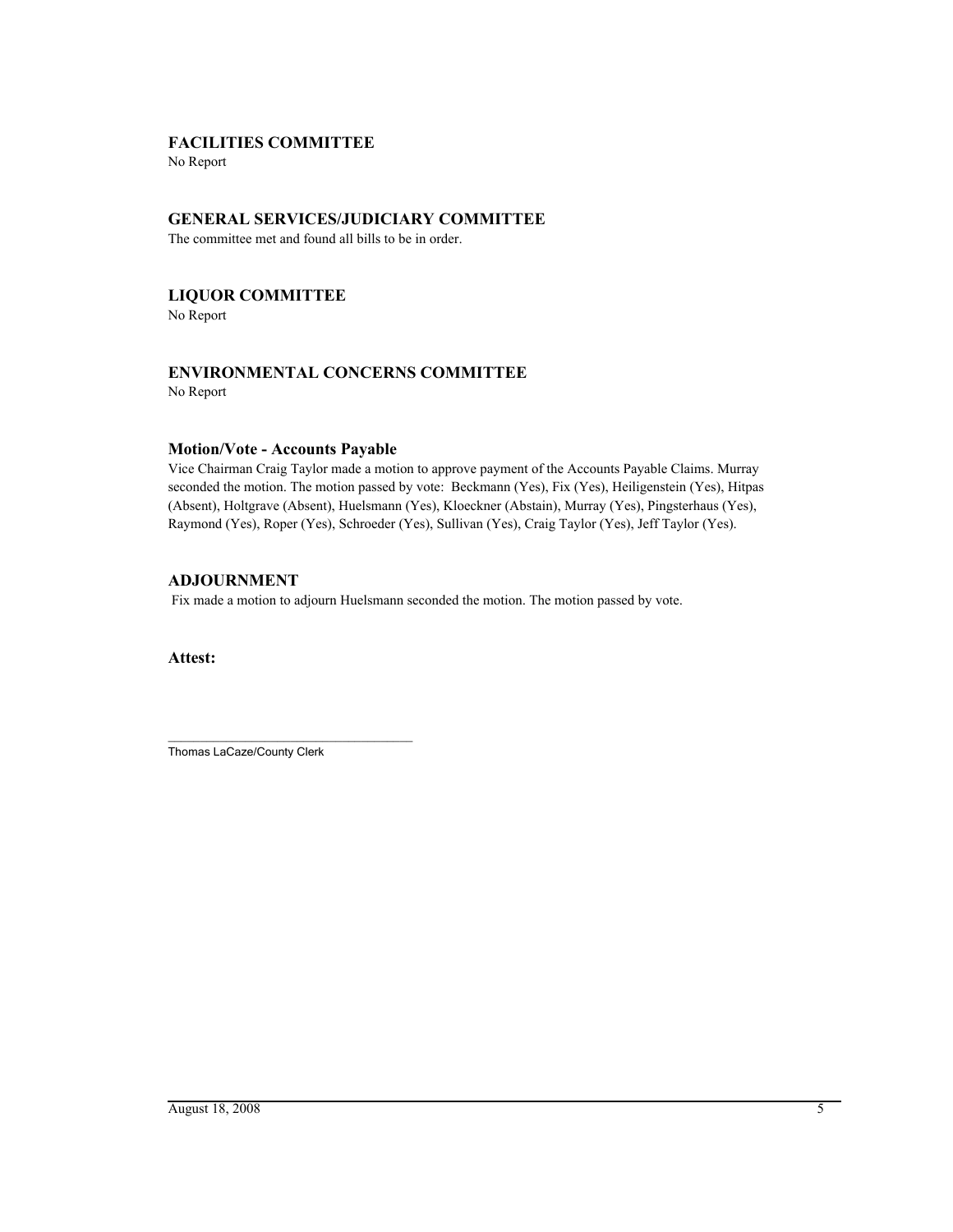# **Clinton County District Board**

# **September 15, 2008**

# **CONVENE**

Board Chairman Kloeckner called the meeting of the Clinton County District Board to order at 7:00 p.m. on September 15, 2008 at the Board Room. Attendance: Beckmann, Present: Fix, Present: Heiligenstein, Present: Hitpas, Present: Holtgrave, Present: Huelsmann, Present: Kloeckner, Present: Murray, Present: Pingsterhaus, Present: Raymond, Present: Roper, Present: Schroeder, Present: Sullivan, Present: Craig Taylor, Absent: Jeff Taylor, Present.

### **PLEDGE OF ALLEGIANCE**

The Pledge of Allegiance was recited.

#### **Motion/Vote - Approval of Minutes**

 Roper made a motion to approve the minutes of the August 18, 2008 meeting. Holtgrave seconded the motion. The motion passed by vote: Beckmann (Yes), Fix (Yes), Heiligenstein (Yes), Hitpas (Yes), Holtgrave (Yes), Huelsmann (Yes), Kloeckner (Abstain), Murray (Yes), Pingsterhaus (Yes), Raymond (Yes), Roper (Yes), Schroeder (Yes), Sullivan (Yes), Craig Taylor (Absent), Jeff Taylor (Yes).

#### **Motion/Vote - Executive Session**

 Raymond made a motion to enter into executive session to discuss an insurance and personnel matter. Fix seconded the motion. The motion passed by vote: Beckmann (Yes), Fix (Yes), Heiligenstein (Yes), Hitpas (Yes), Holtgrave (Yes), Huelsmann (Yes), Kloeckner (Abstain), Murray (Yes), Pingsterhaus (Yes), Raymond (Yes), Roper (Yes), Schroeder (Yes), Sullivan (Yes), Craig Taylor (Absent), Jeff Taylor (Yes).

# **RECONVENE**

Chairman Kloeckner announced no action is to be taken resulting from the executive session.

#### **Motion/Vote - Ordinance # 2008-007**

 Sullivan made a motion to approve ordinance # 2008-006 adopting the revised mileage reimbursement amendment. Beckmann seconded the motion. The motion passed by vote: Beckmann (Yes), Fix (Yes), Heiligenstein (Yes), Hitpas (Yes), Holtgrave (Yes), Huelsmann (Yes), Kloeckner (Abstain), Murray (Yes), Pingsterhaus (Yes), Raymond (Yes), Roper (Yes), Schroeder (Yes), Sullivan (Yes), Craig Taylor (Absent), Jeff Taylor (Yes).

### **Motion/Vote - 2007 Board of Review**

 Raymond made a motion to adjourn the 2007 Board of Review. Schroeder seconded the motion. The motion passed by vote: Beckmann (Yes), Fix (Yes), Heiligenstein (Yes), Hitpas (Yes), Holtgrave (Yes), Huelsmann (Yes), Kloeckner (Abstain), Murray (Yes), Pingsterhaus (Yes), Raymond (Yes), Roper (Yes), Schroeder (Yes), Sullivan (Yes), Craig Taylor (Absent), Jeff Taylor (Yes).

### **Motion/Vote - Appointment**

Sullivan made a motion to appoint Jerry Middeke to the Zoning Board of Appeals. Beckmann seconded the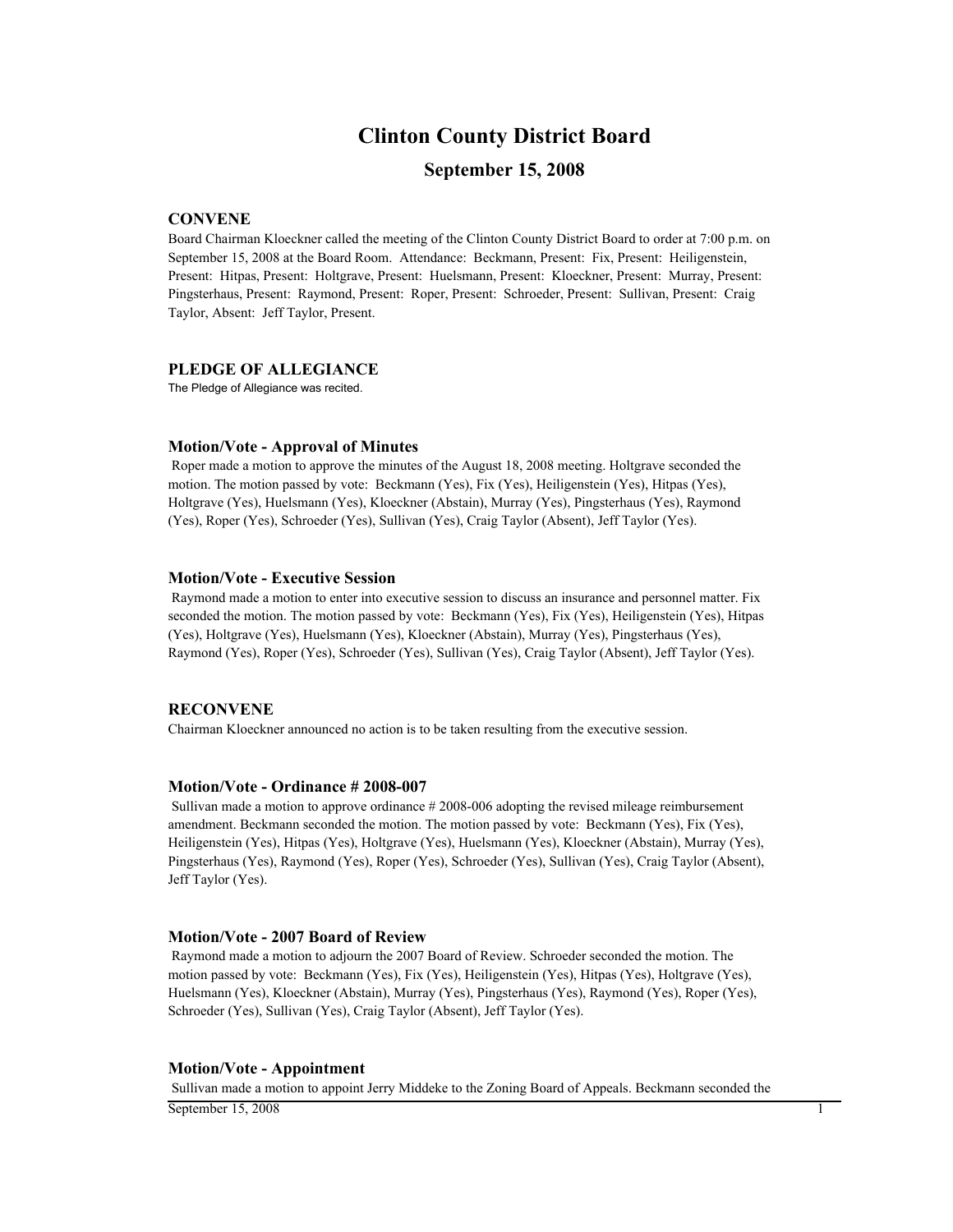motion. The motion passed by vote: Beckmann (Yes), Fix (Yes), Heiligenstein (Yes), Hitpas (Yes), Holtgrave (Yes), Huelsmann (Yes), Kloeckner (Abstain), Murray (Yes), Pingsterhaus (Yes), Raymond (Yes), Roper (Yes), Schroeder (Yes), Sullivan (Yes), Craig Taylor (Absent), Jeff Taylor (Yes).

# **COUNTY FARM COMMITTEE**

No Report

# **INSURANCE TRUST/Area Agency on Aging**

No Report

# **UNINCORPORATED AREA IMPROVEMENT COMMITTEE**

The New Memphis Sewer project is approaching the final stage. The village is currently sending notices to residents to make arrangements for hookups.

# **SAFETY COMMITTEE**

No Report

# **EDUCATION COMMITTEE**

No Report

## **#708 MENTAL HEALTH BOARD** No Report

# **GIS COMMITTEE**

The next GIS meeting will be held on October 1 at 4:30 p.m.

# **RC&D COUNCIL** A meeting will be held on September 16th.

**SOLID WASTE COMMITTEE**

No Report

# **TOURISM COMMITTEE** No Report

**911 COMMITTEE** No Report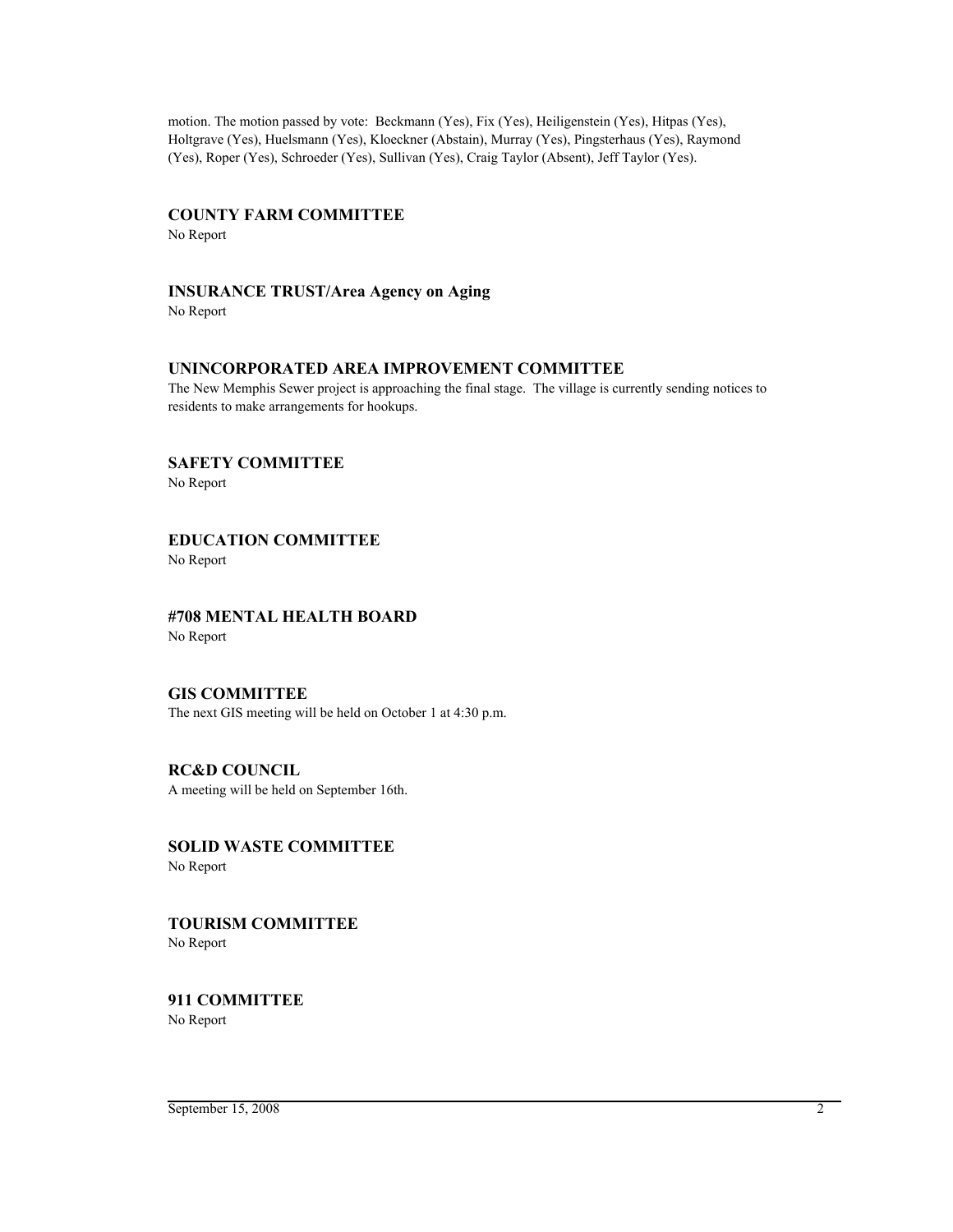#### **INSURANCE COMMITTEE**

Raymond reported the claims for this month amounted to \$103,000 which is over average.

#### **PERSONNEL/LABOR COMMITTEE**

Hitpas reported the committee is in the process of negotiating with the bargaining units.

### **VETERAN'S MEMORIAL/VETERAN'S AFFAIRS COMMITTEE** No Report

#### **ZONING/SUBDIVISION COMMITTEE**

No Report

### **LAW ENFORCEMENT/ESDA COMMITTEE**

Richard Crocker, ESDA Coordinator, applied for and received a grant for a mobile weather station in the amount of \$15,000. Deputy Mike Dall assisted Mr. Crocker.

# **ECONOMIC DEVELOPMENT/SWIIDA/SCIGA**

No Report

### **ROAD & BRIDGE COMMITTEE**

County Engineer, Dan Behrens, reported that County Highway 9 bridge and Joliff Bridge Road Bridge were now complete. The resurfacing project for County Highway 4 will be complete by September 23rd.

#### **Motion/Vote - Resolution # 2008-065**

 Holtgrave made a motion to approve resolution # 2008-065 to purchase a new dump truck for the Highway Department. Jeff Taylor seconded the motion. The motion passed by vote: Beckmann (Yes), Fix (Yes), Heiligenstein (Yes), Hitpas (Yes), Holtgrave (Yes), Huelsmann (Yes), Kloeckner (Abstain), Murray (Yes), Pingsterhaus (Yes), Raymond (Yes), Roper (Yes), Schroeder (Yes), Sullivan (Yes), Craig Taylor (Absent), Jeff Taylor (Yes).

### **Motion/Vote - Property Clean Up**

 Beckmann made a motion to approve bill submitted by Larry Faust of Larry's Mowing in the amount of \$650 for clean up of two lots. Hitpas seconded the motion. The motion passed by vote: Beckmann (Yes), Fix (Yes), Heiligenstein (Yes), Hitpas (Yes), Holtgrave (Yes), Huelsmann (Yes), Kloeckner (Abstain), Murray (Yes), Pingsterhaus (Yes), Raymond (Yes), Roper (Yes), Schroeder (Yes), Sullivan (Yes), Craig Taylor (Absent), Jeff Taylor (Yes).

### **Motion/Vote - Health Department Monthly Report**

 Beckmann made a motion to approve monthly report of the Clinton County Health Department. Raymond seconded the motion. The motion passed by vote: Beckmann (Yes), Fix (Yes), Heiligenstein (Yes), Hitpas (Yes), Holtgrave (Yes), Huelsmann (Yes), Kloeckner (Abstain), Murray (Yes), Pingsterhaus (Yes),

September 15, 2008 3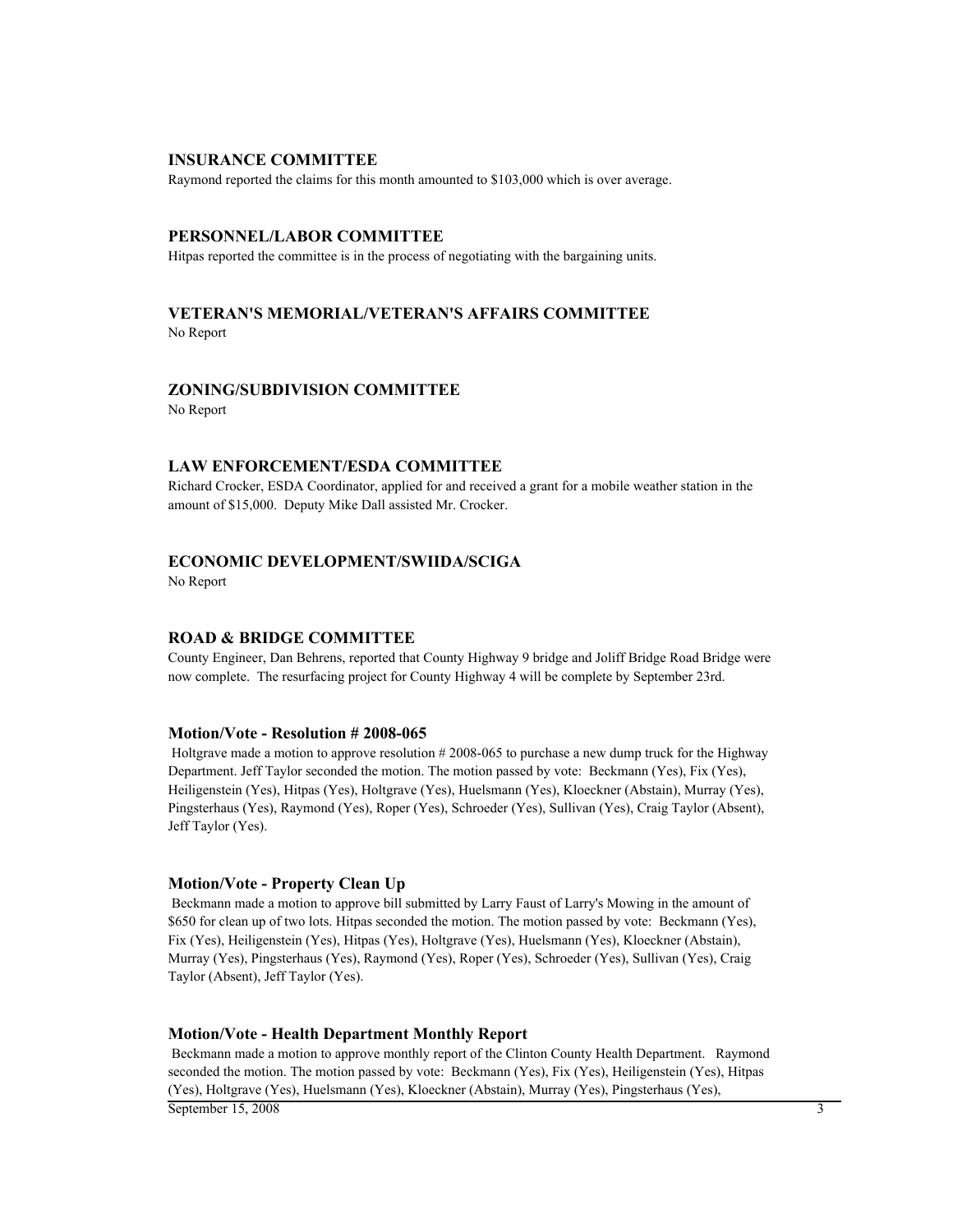Raymond (Yes), Roper (Yes), Schroeder (Yes), Sullivan (Yes), Craig Taylor (Absent), Jeff Taylor (Yes).

# **FINANCE/HEALTH SERVICES/REVOLVING LOAN FUND**

The committee reported that work has begun on next year's budget. The SSA's contracts were mailed out this week.

Treasurer Mueller reported he has received an oil check in the amount of \$61,419.06.

#### **Motion/Vote - Monthly Financial Report**

 Holtgrave made a motion to approve the monthly budget and financial report. Hitpas seconded the motion. The motion passed by vote: Beckmann (Yes), Fix (Yes), Heiligenstein (Yes), Hitpas (Yes), Holtgrave (Yes), Huelsmann (Yes), Kloeckner (Abstain), Murray (Yes), Pingsterhaus (Yes), Raymond (Yes), Roper (Yes), Schroeder (Yes), Sullivan (Yes), Craig Taylor (Absent), Jeff Taylor (Yes).

#### **Motion/Vote - CDAP Payment**

Roper made a motion to approve invoices in the amount of \$57,893.43 payable through Brown & Robert. This will complete Clinton County's administrative part of the agreement. Holtgrave seconded the motion. The motion passed by vote: Beckmann (Yes), Fix (Yes), Heiligenstein (Yes), Hitpas (Yes), Holtgrave (Yes), Huelsmann (Yes), Kloeckner (Abstain), Murray (Yes), Pingsterhaus (Yes), Raymond (Yes), Roper (Yes), Schroeder (Yes), Sullivan (Yes), Craig Taylor (Absent), Jeff Taylor (Yes).

#### **Motion/Vote - Ambulance Contract Payments**

 Beckmann made a motion to approve payments to honor the 2008 ambulance contracts. Fix seconded the motion. The motion passed by vote: Beckmann (Yes), Fix (Yes), Heiligenstein (Yes), Hitpas (Yes), Holtgrave (Yes), Huelsmann (Yes), Kloeckner (Abstain), Murray (Yes), Pingsterhaus (Yes), Raymond (Yes), Roper (Yes), Schroeder (Yes), Sullivan (Yes), Craig Taylor (Absent), Jeff Taylor (Yes).

### **Motion/Vote - Tax Bills**

 Raymond made a motion to approve tax bills to be mailed out between October and January. Holtgrave seconded the motion. The motion passed by vote: Beckmann (Yes), Fix (Yes), Heiligenstein (Yes), Hitpas (Yes), Holtgrave (Yes), Huelsmann (Yes), Kloeckner (Abstain), Murray (Yes), Pingsterhaus (Yes), Raymond (Yes), Roper (Yes), Schroeder (Yes), Sullivan (Yes), Craig Taylor (Absent), Jeff Taylor (Yes).

## **Motion/Vote - Hotel/Motel Monthly Report**

 Beckmann made a motion to approve the monthly Hotel/Motel Tax Report. Roper seconded the motion. The motion passed by vote: Beckmann (Yes), Fix (Yes), Heiligenstein (Yes), Hitpas (Yes), Holtgrave (Yes), Huelsmann (Yes), Kloeckner (Abstain), Murray (Yes), Pingsterhaus (Yes), Raymond (Yes), Roper (Yes), Schroeder (Yes), Sullivan (Yes), Craig Taylor (Absent), Jeff Taylor (Yes).

# **FACILITIES COMMITTEE**

Fix distributed a report which explained leaks at the courthoue which developed when the blowing rain comes from the east. A discussion followed with possible ways to find a solution to repair the problem.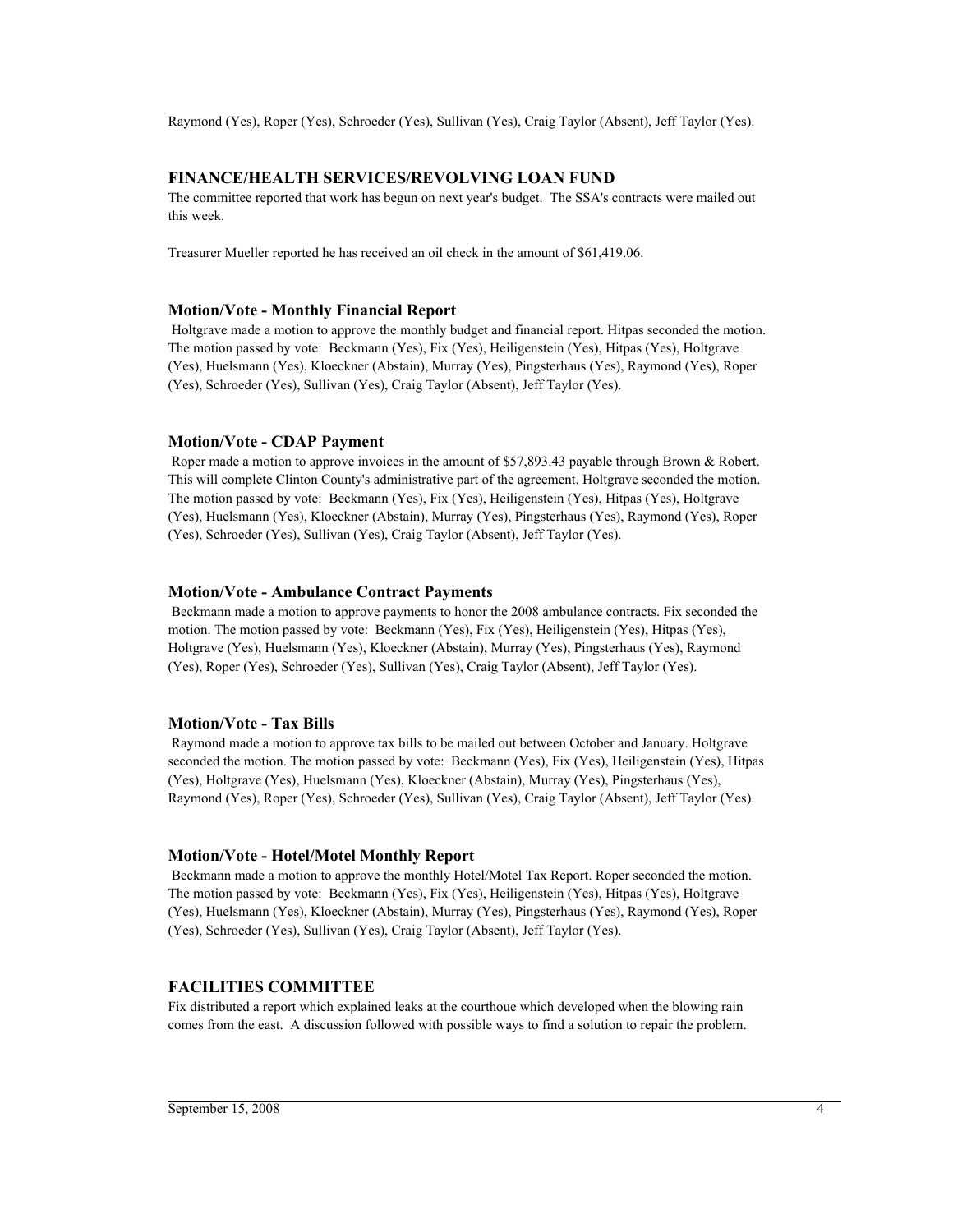## **Motion/Vote - Committee Authorization**

 Hitpas made a motion to allow the facilities committee to seek business to rectify the water problem at the courthouse. Sullivan seconded the motion. The motion passed by vote: Beckmann (Yes), Fix (Yes), Heiligenstein (Yes), Hitpas (Yes), Holtgrave (Yes), Huelsmann (Yes), Kloeckner (Abstain), Murray (Yes), Pingsterhaus (Yes), Raymond (Yes), Roper (Yes), Schroeder (Yes), Sullivan (Yes), Craig Taylor (Absent), Jeff Taylor (Yes).

# **GENERAL SERVICES/JUDICIARY COMMITTEE**

No Report

# **LIQUOR COMMITTEE**

No Report

# **ENVIRONMENTAL CONCERNS COMMITTEE**

No Report

# **Motion/Vote - Accounts Payable**

 Holtgrave made a motion to approve payment of the Accounts Payable Claims. Murray seconded the motion. The motion passed by vote: Beckmann (Yes), Fix (Yes), Heiligenstein (Yes), Hitpas (Yes), Holtgrave (Yes), Huelsmann (Yes), Kloeckner (Abstain), Murray (Yes), Pingsterhaus (Yes), Raymond (Yes), Roper (Yes), Schroeder (Yes), Sullivan (Yes), Craig Taylor (Absent), Jeff Taylor (Yes).

# **ADJOURNMENT**

Beckmann made a motion to adjourn Schroeder seconded the motion. The motion passed by vote.

**Attest:**

\_\_\_\_\_\_\_\_\_\_\_\_\_\_\_\_\_\_\_\_\_\_\_\_\_\_\_\_\_\_\_\_\_\_\_\_\_\_ Thomas LaCaze/County Clerk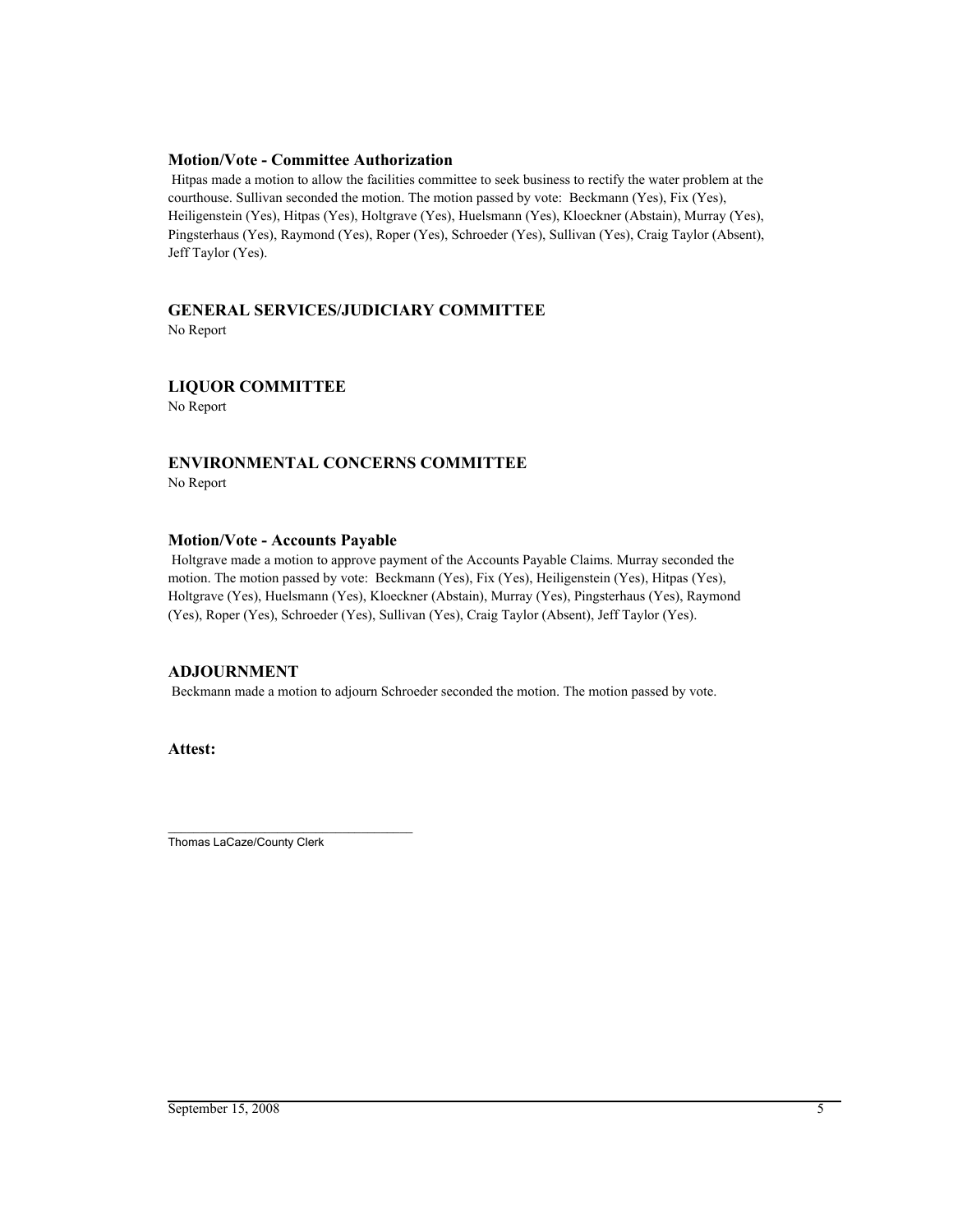# **Clinton County District Board**

# **October 20, 2008**

# **CONVENE**

Board Chairman Kloeckner called the meeting of the Clinton County District Board to order at 7:00 p.m. on October 20, 2008 at the Board Room. Attendance: Beckmann, Present: Fix, Present: Heiligenstein, Present: Hitpas, Present: Holtgrave, Present: Huelsmann, Present: Kloeckner, Present: Murray, Present: Pingsterhaus, Present: Raymond, Present: Roper, Present: Schroeder, Present: Sullivan, Present: Craig Taylor, Present: Jeff Taylor, Present.

### **PLEDGE OF ALLEGIANCE**

The Pledge of Allegiance was recited.

### **Motion/Vote - Correction of Minutes**

 Holtgrave made a motion to correct the September minutes to reflect all yes votes on the purchase of a dump truck. Roper seconded the motion. The motion passed by vote: Beckmann (Yes), Fix (Yes), Heiligenstein (Yes), Hitpas (Yes), Holtgrave (Yes), Huelsmann (Yes), Kloeckner (Abstain), Murray (Yes), Pingsterhaus (Yes), Raymond (Yes), Roper (Yes), Schroeder (Yes), Sullivan (Yes), Craig Taylor (Yes), Jeff Taylor (Yes).

#### **Motion/Vote - Ordinance # 2008-008**

 Holtgrave made a motion to approve ordinance # 2008-008 to create a full time public defender position. Heiligenstein seconded the motion. The motion passed by vote: Beckmann (Yes), Fix (Yes), Heiligenstein (Yes), Hitpas (Yes), Holtgrave (Yes), Huelsmann (Yes), Kloeckner (Abstain), Murray (Yes), Pingsterhaus (Yes), Raymond (Yes), Roper (Yes), Schroeder (Yes), Sullivan (Yes), Craig Taylor (Yes), Jeff Taylor (Yes).

#### **Public Defender**

Judge Hitpas will pay for the furnishings and a secretary for the public defender from the court fees. The State will reimburse the County for 2/3 of the defender salary.

#### **Motion/Vote - Ordinance # 2008-009**

Vice Chairman Craig Taylor made a motion to approve ordinance # 2008-009 the 2008 Prevailing Rate of Wages for Clinton County. Hitpas seconded the motion. The motion passed by vote: Beckmann (Yes), Fix (Yes), Heiligenstein (Yes), Hitpas (Yes), Holtgrave (Yes), Huelsmann (Yes), Kloeckner (Abstain), Murray (Yes), Pingsterhaus (Yes), Raymond (Yes), Roper (Yes), Schroeder (Yes), Sullivan (Yes), Craig Taylor (Yes), Jeff Taylor (Yes).

# **COUNTY FARM COMMITTEE**

Everything appears to be running smoothly with the County Farm.

## **INSURANCE TRUST/Area Agency on Aging**

Raymond reported he and Assistant States Attorney Paul Antonacci attended a meeting on the possibility of

 $\overline{\text{October 20, 2008}}$  1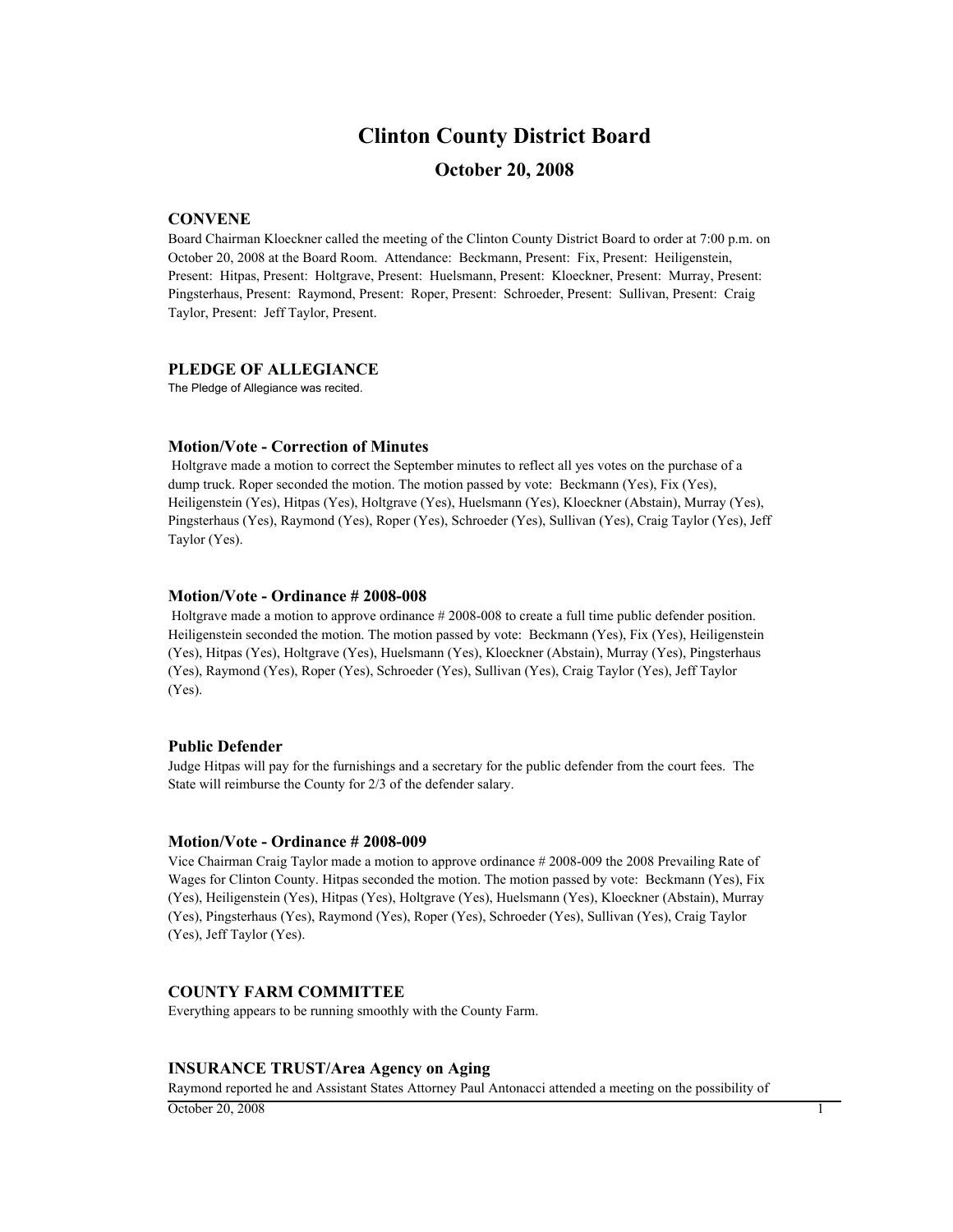reorganizing the ICIT in the year 2009. A report will be given to the board when options are firmly in place.

Area on Aging -- No Report

## **Communications**

Clerk LaCaze read a card from the New Memphis Sewer District thanking the County Board for their support and help during the construction project and formation of the District.

# **UNINCORPORATED AREA IMPROVEMENT COMMITTEE**

The New Memphis Sewer system is operational and the first billing will be in December.

# **SAFETY COMMITTEE**

No Report

# **EDUCATION COMMITTEE**

No Report

# **GIS COMMITTEE**

The committee met on October 1st. It was reported that a recent grant received by the ESDA included software for GIS. The next meeting will be held on November 5th.

# **RC&D COUNCIL**

The committee met and found all bills to be in order.

# **SOLID WASTE COMMITTEE**

Huelsmann reported he has heard nothing from the state on the tires and waste oil recycling.

# **TOURISM COMMITTEE**

No Report

# **911 COMMITTEE**

Bob Fix reported the new towers are close to being finished.

### **INSURANCE COMMITTEE**

Committee chairman, Raymond, thanked the committee members for the hard work they have done and also thanked Chairman Kloeckner for appointing them to the committee. At their recent meeting, the committee reviewed the budget and compared co-pays and deductibles. The cost status report was also reviewed.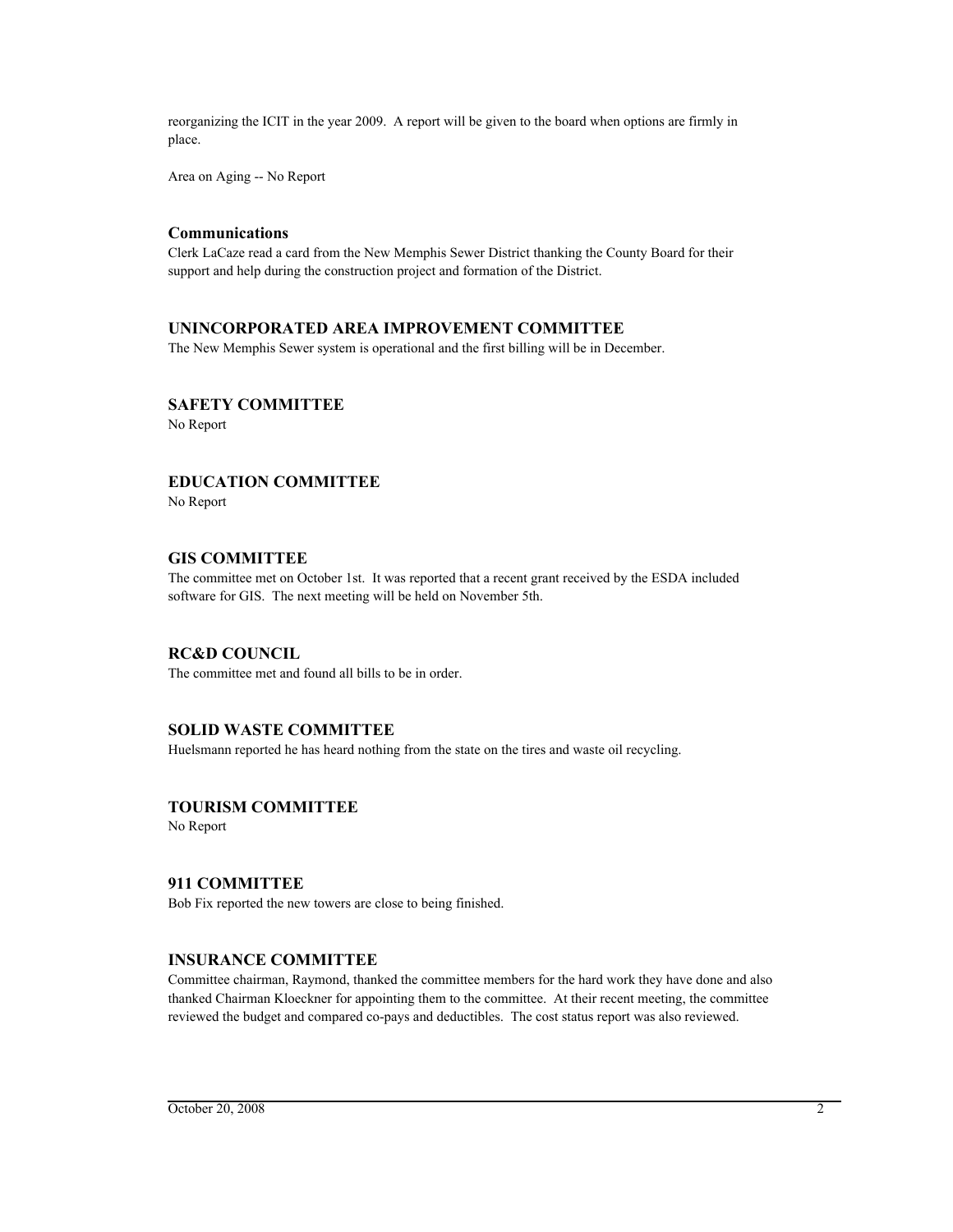### **PERSONNEL/LABOR COMMITTEE**

Hitpas reported the issue with misuse of vacation days have been resolved. The negotiations committee has been meeting with the bargaining units. He suggested the board members review the various unit contacts.

#### **VETERAN'S MEMORIAL/VETERAN'S AFFAIRS COMMITTEE**

There is a new GI bill that will be added this fall to give vets added benefits. The option to attend college on line is one of the added benefits.

### **ZONING/SUBDIVISION COMMITTEE**

No Report

# **LAW ENFORCEMENT/ESDA COMMITTEE**

No Report

# **ECONOMIC DEVELOPMENT/SWIIDA/SCIGA**

No Report

#### **Motion/Vote - Resolution # 2008-066**

 Hitpas made a motion to approve Resolution # 2008-066 approving a petition from Meridian Township Highway Commissioner, Robert Kannall for 50% county match for the local portion of the cost of a new bridge on Sand Ridge Road (Lost Creek). Estimated Cost \$300,000. Jeff Taylor seconded the motion. The motion passed by vote: Beckmann (Yes), Fix (Yes), Heiligenstein (Yes), Hitpas (Yes), Holtgrave (Yes), Huelsmann (Yes), Kloeckner (Abstain), Murray (Yes), Pingsterhaus (Yes), Raymond (Yes), Roper (Yes), Schroeder (Yes), Sullivan (Yes), Craig Taylor (Yes), Jeff Taylor (Yes).

#### **Motion/Vote - Resolution # 2008-067**

 Heiligenstein made a motion to approve resolution # 2008-067 approving an Engineering Agreement with Henry, Meisenheimer & Gende to provide structural engineering services for the completion of bridge plans for the replacement of a bridge on Sand Ridge Road in Meridian Township. Raymond seconded the motion. The motion passed by vote: Beckmann (Yes), Fix (Yes), Heiligenstein (Yes), Hitpas (Yes), Holtgrave (Yes), Huelsmann (Yes), Kloeckner (Abstain), Murray (Yes), Pingsterhaus (Yes), Raymond (Yes), Roper (Yes), Schroeder (Yes), Sullivan (Yes), Craig Taylor (Yes), Jeff Taylor (Yes).

### **ROAD & BRIDGE COMMITTEE**

County Engineer Behrens reported that salt prices have increased by 50%. Current construction projects include: Resurfacing County Highway 4 (Huey Hoffman Road, and Breese Township Bridge (Old State Rod over Lake Branch), bid letting is scheduled for November 7th. The November Road & Bridge Committee meeting has been rescheduled for November 12 at 8:09 a.m.

#### **FINANCE/HEALTH SERVICES/REVOLVING LOAN FUND**

Doug Ess with Glass and Shuffet presented the County's preliminary budget. He gave a detailed explanation of the budget which included a \$300,000 deficit for this year. Fred Becker will be at the next finance committee meeting.

 $\overline{\text{October 20, 2008}}$  3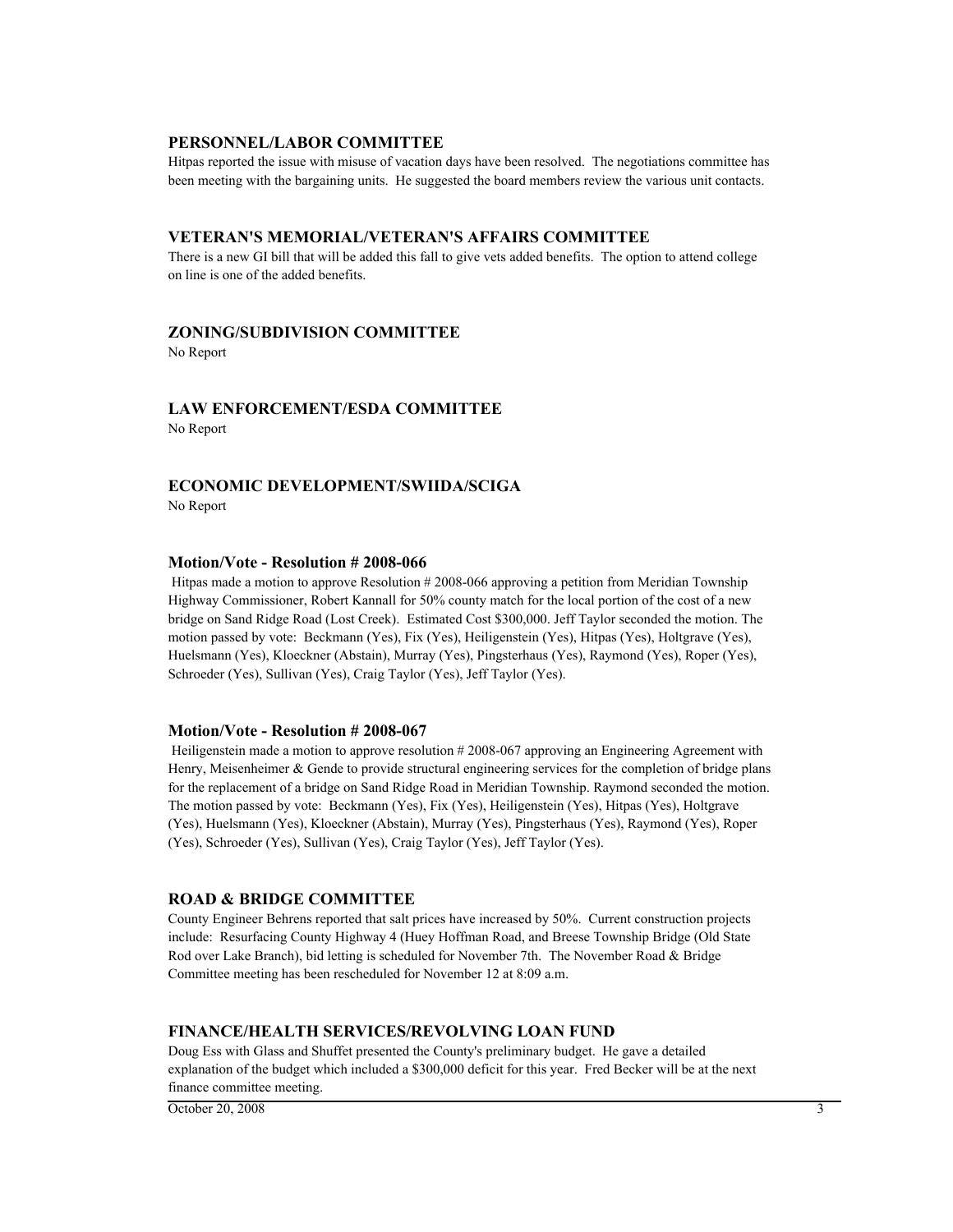County Treasurer Ferd Mueller reported the due date for 2007 property taxes are December 5th and January 6.

#### **Motion/Vote - Approve Monthly Financial Report**

 Beckmann made a motion to approve the September budget and financial report. Craig Taylor seconded the motion. The motion passed by vote: Beckmann (Yes), Fix (Yes), Heiligenstein (Yes), Hitpas (Yes), Holtgrave (Yes), Huelsmann (Yes), Kloeckner (Abstain), Murray (Yes), Pingsterhaus (Yes), Raymond (Yes), Roper (Yes), Schroeder (Yes), Sullivan (Yes), Craig Taylor (Yes), Jeff Taylor (Yes).

#### **Motion/Vote - CDAP Payment**

Schroeder made a motion to approve invoice in the amount of \$433.00 payable through Brown & Robert. This will officially close out the New Memphis sewer project. Beckmann seconded the motion. The motion passed by vote: Beckmann (Yes), Fix (Yes), Heiligenstein (Yes), Hitpas (Yes), Holtgrave (Yes), Huelsmann (Yes), Kloeckner (Abstain), Murray (Yes), Pingsterhaus (Yes), Raymond (Yes), Roper (Yes), Schroeder (Yes), Sullivan (Yes), Craig Taylor (Yes), Jeff Taylor (Yes).

### **Motion/Vote - Tax Collections**

 Murray made a motion to approve Midland Bank of Centralia to accept payment of taxes. Roper seconded the motion. The motion passed by vote: Beckmann (Yes), Fix (Yes), Heiligenstein (Yes), Hitpas (Yes), Holtgrave (Yes), Huelsmann (Yes), Kloeckner (Abstain), Murray (Yes), Pingsterhaus (Yes), Raymond (Yes), Roper (Yes), Schroeder (Yes), Sullivan (Yes), Craig Taylor (Yes), Jeff Taylor (Yes).

#### **Motion/Vote - Tax Collection**

 Fix made a motion to approve National Bank to accept property tax payments at their Carlyle and Keyesport locations. Holtgrave seconded the motion. The motion passed by vote: Beckmann (Yes), Fix (Yes), Heiligenstein (Yes), Hitpas (Yes), Holtgrave (Yes), Huelsmann (Yes), Kloeckner (Abstain), Murray (Yes), Pingsterhaus (Yes), Raymond (Yes), Roper (Yes), Schroeder (Yes), Sullivan (Yes), Craig Taylor (Yes), Jeff Taylor (Yes).

#### **Motion/Vote - Health Department Monthly Report**

 Beckmann made a motion to approve the September Health Department Report. Sullivan seconded the motion. The motion passed by vote: Beckmann (Yes), Fix (Yes), Heiligenstein (Yes), Hitpas (Yes), Holtgrave (Yes), Huelsmann (Yes), Kloeckner (Abstain), Murray (Yes), Pingsterhaus (Yes), Raymond (Yes), Roper (Yes), Schroeder (Yes), Sullivan (Yes), Craig Taylor (Yes), Jeff Taylor (Yes).

# **FACILITIES COMMITTEE**

The next committee meeting is scheduled for Wednesday October 29 at 3:30 p.m.

## **GENERAL SERVICES/JUDICIARY COMMITTEE** No Report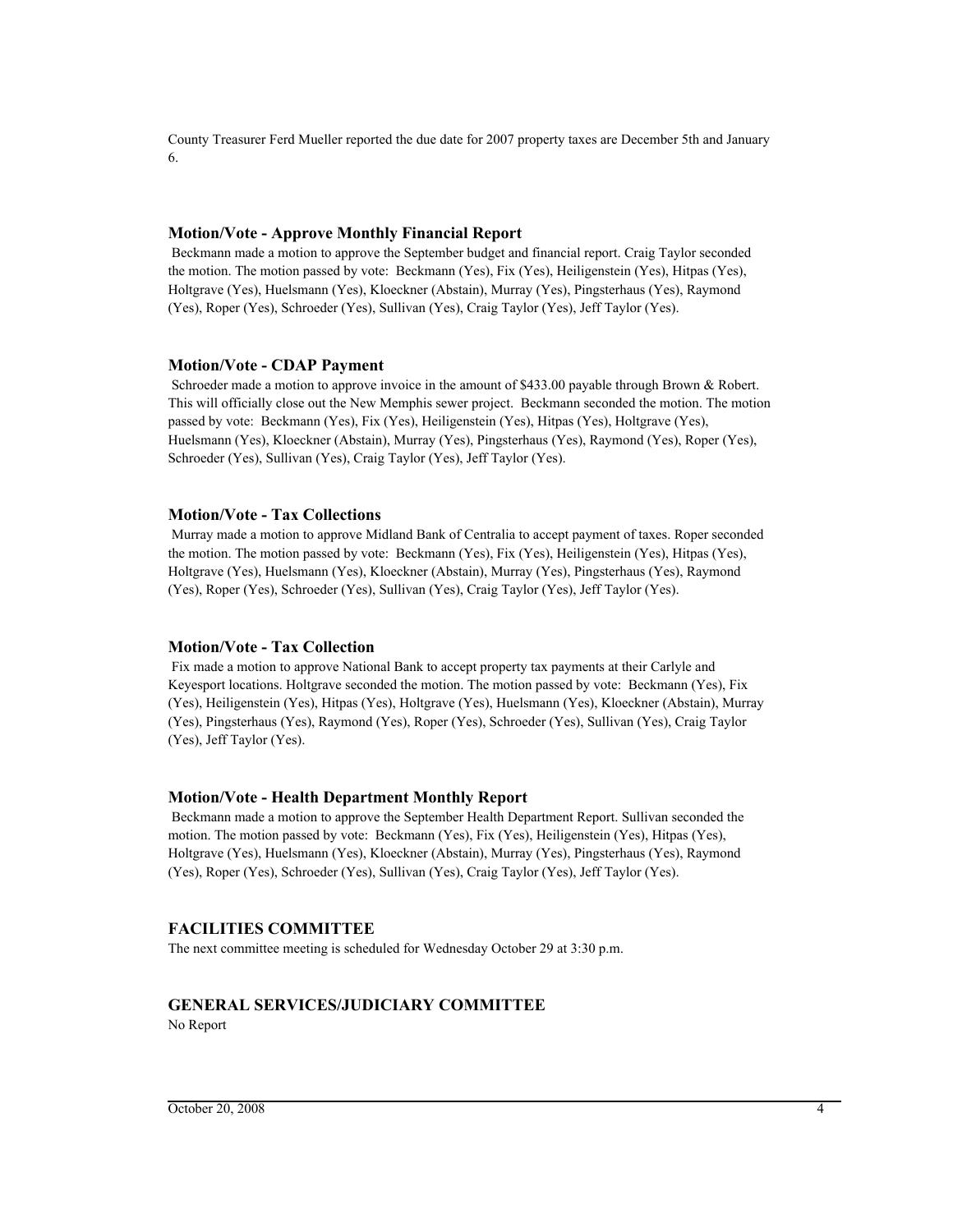# **LIQUOR COMMITTEE**

No Report

# **ENVIRONMENTAL CONCERNS COMMITTEE** No Report

# **Motion/Vote - Accounts Payable**

Vice Chairman Craig Taylor made a motion to approve payment of the Accounts Payable Claims. Fix seconded the motion. The motion passed by vote: Beckmann (Yes), Fix (Yes), Heiligenstein (Yes), Hitpas (Yes), Holtgrave (Yes), Huelsmann (Yes), Kloeckner (Abstain), Murray (Yes), Pingsterhaus (Yes), Raymond (Yes), Roper (Yes), Schroeder (Yes), Sullivan (Yes), Craig Taylor (Yes), Jeff Taylor (Yes).

# **ADJOURNMENT**

Hitpas made a motion to adjourn Holtgrave seconded the motion. The motion passed by vote.

**Attest:**

\_\_\_\_\_\_\_\_\_\_\_\_\_\_\_\_\_\_\_\_\_\_\_\_\_\_\_\_\_\_\_\_\_\_\_\_\_\_ Thomas LaCaze/County Clerk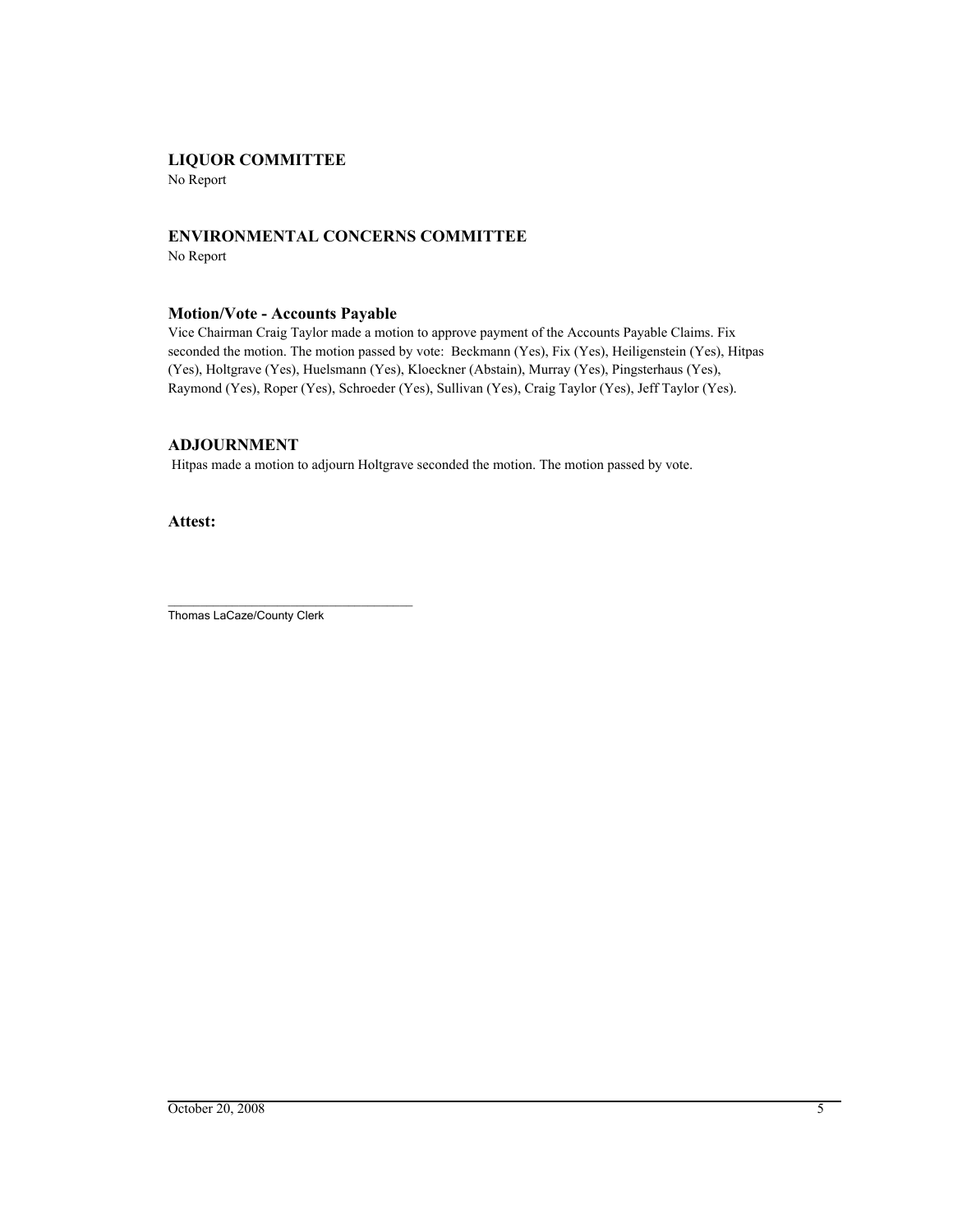# **Clinton County District Board**

# **November 17, 2008**

# **CONVENE**

Board Chairman Kloeckner called the meeting of the Clinton County District Board to order at 7:00 p.m. on November 17, 2008 at the Board Room. Attendance: Beckmann, Present: Fix, Present: Heiligenstein, Present: Hitpas, Present: Holtgrave, Present: Huelsmann, Present: Kloeckner, Present: Murray, Present: Pingsterhaus, Present: Raymond, Present: Roper, Present: Schroeder, Present: Sullivan, Present: Craig Taylor, Present: Jeff Taylor, Present.

### **PLEDGE OF ALLEGIANCE**

The Pledge of Allegiance was recited.

#### **Motion/Vote - Approval of Minutes**

 Raymond made a motion to approve the minutes of the October 20, 2008 meeting. Craig Taylor seconded the motion. The motion passed by vote: Beckmann (Yes), Fix (Yes), Heiligenstein (Yes), Hitpas (Yes), Holtgrave (Yes), Huelsmann (Yes), Kloeckner (Abstain), Murray (Yes), Pingsterhaus (Yes), Raymond (Yes), Roper (Yes), Schroeder (Yes), Sullivan (Yes), Craig Taylor (Yes), Jeff Taylor (Yes).

### **U of I Extension Report**

LaDean Scheurer for the University of Illinois Extension Service addressed the board.The 2009-2010 budget was distributed and explained. The budget containes a 3% increase with the Counties portion at \$148,752.

She announced they will be offering a program designed for new County Board members on December 4.

# **Motion/Vote - Executive Session**

 Hitpas made a motion to enter into Executive Session to discuss sale of property. Holtgrave seconded the motion. The motion passed by vote: Beckmann (Yes), Fix (Yes), Heiligenstein (Yes), Hitpas (Yes), Holtgrave (Yes), Huelsmann (Yes), Kloeckner (Abstain), Murray (Yes), Pingsterhaus (Yes), Raymond (Yes), Roper (Yes), Schroeder (Yes), Sullivan (Yes), Craig Taylor (Yes), Jeff Taylor (Yes).

#### **RECONVENE**

Chairman Kloeckner announced no action is to be taken resulting from the executive session.

# **COUNTY FARM COMMITTEE**

The committee has agreed to seek bids for sound proofing the animal control office.

### **INSURANCE TRUST/Area Agency on Aging**

ICIT is discussing the need for refinancing the bonds for the Trust in order to provide the continuation of such trust.

Area on Aging - No Report

November 17, 2008 1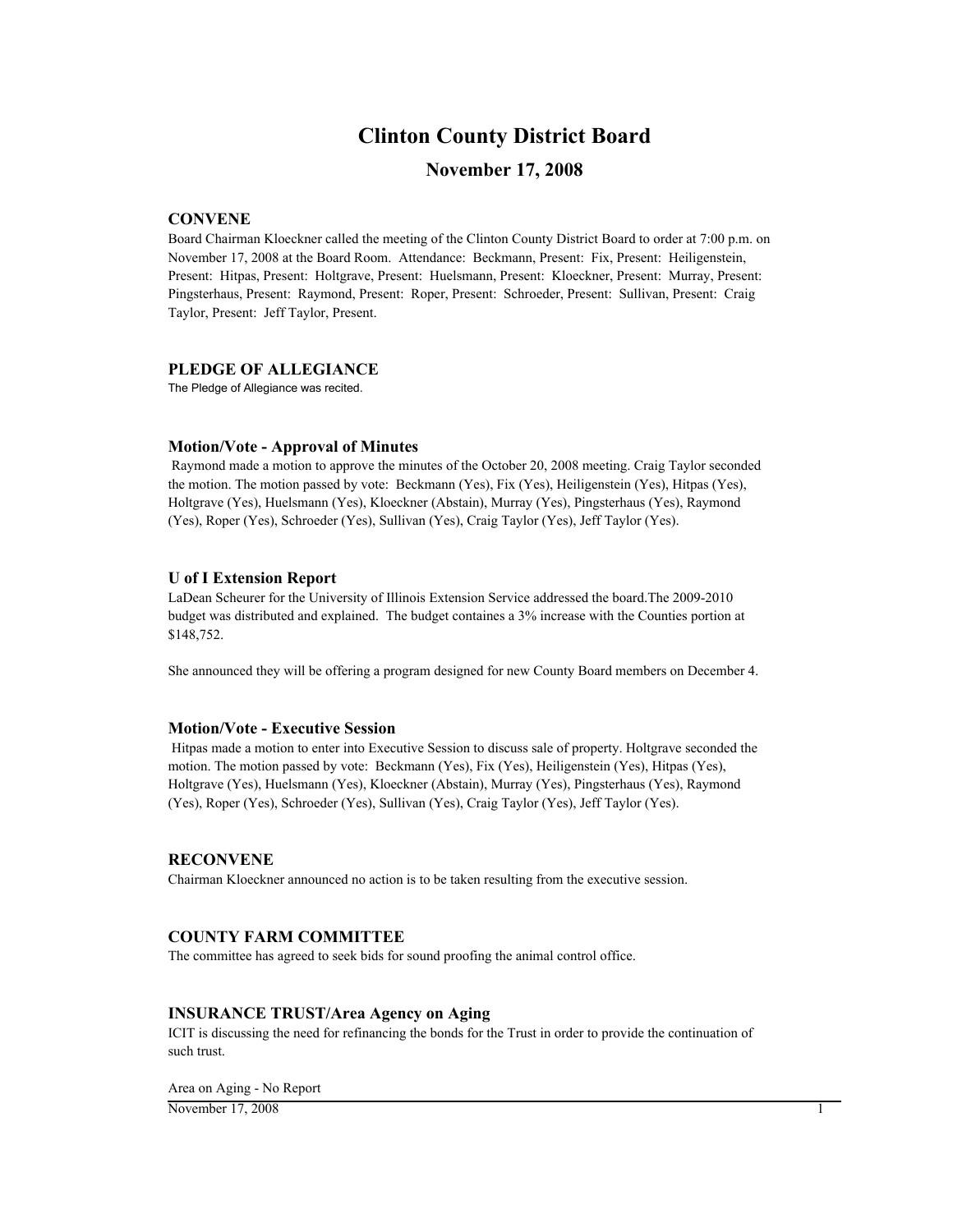### **UNINCORPORATED AREA IMPROVEMENT COMMITTEE**

Roper reported the New Memphis sewer project is now complete.

# **SAFETY COMMITTEE** No Report

# **EDUCATION COMMITTEE**

No Report

# **#708 MENTAL HEALTH BOARD** No Report

# **GIS COMMITTEE**

A meeting was held on Nov. 5 and expenses were approved. The GIS Coordinator has been working with the Sheriff to develop mapping for in vehicle and office applications.

# **RC&D COUNCIL**

No Report

# **SOLID WASTE COMMITTEE** No Report

# **TOURISM COMMITTEE**

No Report

# **911 COMMITTEE**

Fix reported the tower in Breese is operational and the one in Carlyle is nearly complete. The committee is now proceeding with the paging system dispatch hardware.

# **INSURANCE COMMITTEE**

The committee reviewed the claims from May through October. Corrections have been made to the Group Health Plan Document in the area of human resources. It will be submitted to the incoming States Attorney for approval.

# **PERSONNEL/LABOR COMMITTEE**

Hitpas reported the negotiations committee has reached a tentative agreement with the highway department. The union representing the road deputies and corrections has opted to go to mediation. The GIS coordinator emploment agreement was presented for approval. It was noted that in section 5 the mileage reimbursement only refers to mileage driven when using his personal vehicle.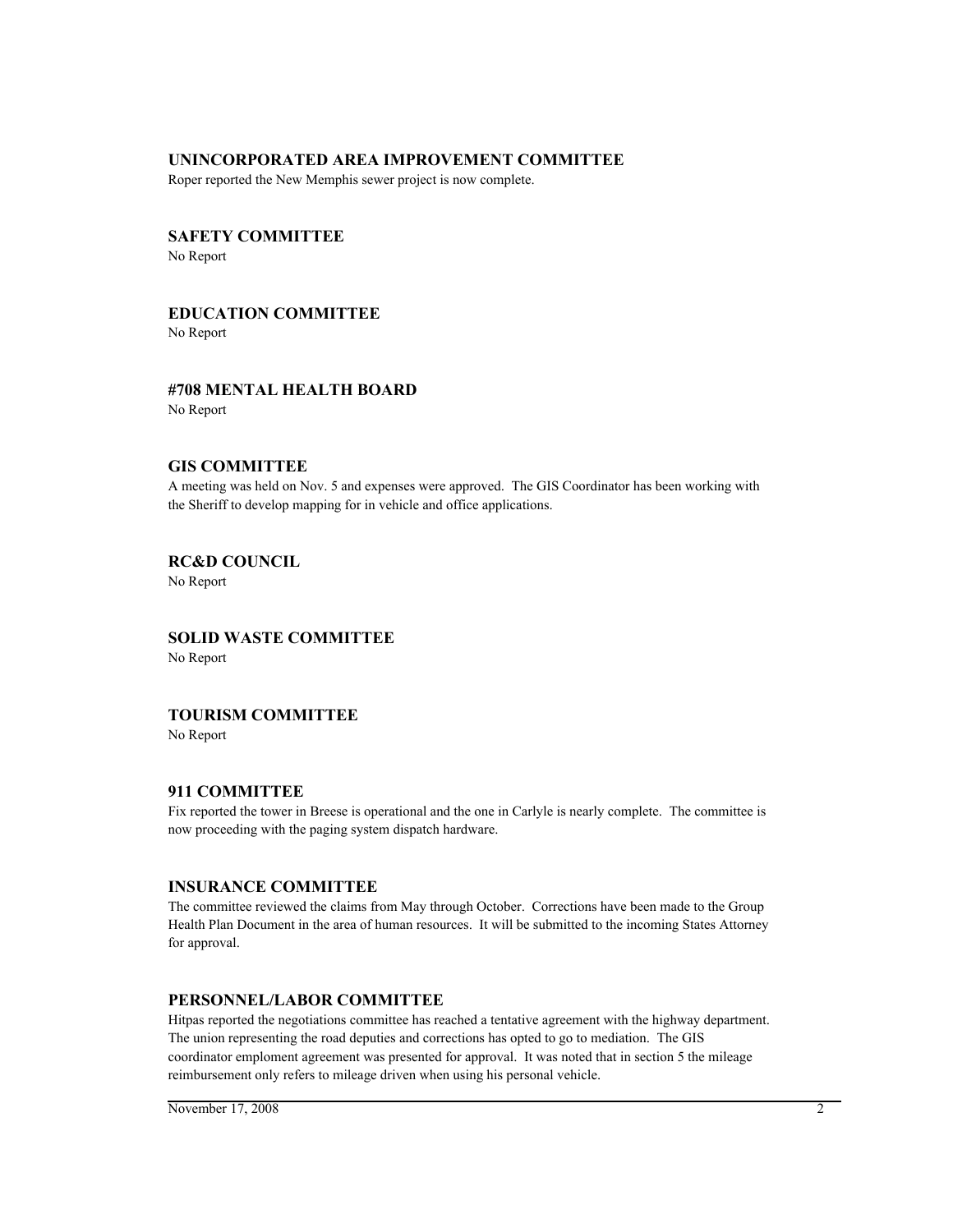### **Motion/Vote - GIS Coordinator Employment Agreement**

 Hitpas made a motion to approve the employment agreement with the GIS coordinator. Beckmann seconded the motion. The motion passed by vote: Beckmann (Yes), Fix (Yes), Heiligenstein (Yes), Hitpas (Yes), Holtgrave (Yes), Huelsmann (Yes), Kloeckner (Abstain), Murray (Yes), Pingsterhaus (Yes), Raymond (Yes), Roper (Yes), Schroeder (Yes), Sullivan (Yes), Craig Taylor (Yes), Jeff Taylor (Yes).

### **VETERAN'S MEMORIAL/VETERAN'S AFFAIRS COMMITTEE**

Murray reported on all the Veteran's Day tributes.

# **ZONING/SUBDIVISION COMMITTEE**

No report

# **LAW ENFORCEMENT/ESDA COMMITTEE**

No Report

### **ECONOMIC DEVELOPMENT/SWIIDA/SCIGA**

Sullivan announced the upcoming SWIDA and SCIGA meetings.

### **Motion/Vote - Resolution # 2008-068**

 Jeff Taylor made a motion to approve resolution # 2008-068 to appropriate \$750,000.00 from the Motor Fuel Tax allotment for the maintenance on county or State highways meeting the requiremetns of the Illinois Highway Code. Pingsterhaus seconded the motion. The motion passed by vote: Beckmann (Yes), Fix (Yes), Heiligenstein (Yes), Hitpas (Yes), Holtgrave (Yes), Huelsmann (Yes), Kloeckner (Abstain), Murray (Yes), Pingsterhaus (Yes), Raymond (Yes), Roper (Yes), Schroeder (Yes), Sullivan (Yes), Craig Taylor (Yes), Jeff Taylor (Yes).

#### **Motion/Vote - Resolution # 2008-069**

 Jeff Taylor made a motion to approve resolution # 2008-069 awarding the low bid for a new precast concrete deck beam bridge for Breese Township on Old State Road to Depew & Owen Builders Inc. Funding will be 80% State, 10% County and 10% Township. Holtgrave seconded the motion. The motion passed by vote: Beckmann (Yes), Fix (Yes), Heiligenstein (Yes), Hitpas (Yes), Holtgrave (Yes), Huelsmann (Yes), Kloeckner (Abstain), Murray (Yes), Pingsterhaus (Yes), Raymond (Yes), Roper (Yes), Schroeder (Yes), Sullivan (Yes), Craig Taylor (Yes), Jeff Taylor (Yes).

#### **Motion/Vote - Approve Monthly Financial Report**

 Beckmann made a motion to approve the October budget and financial report. Schroeder seconded the motion. The motion passed by vote: Beckmann (Yes), Fix (Yes), Heiligenstein (Yes), Hitpas (Yes), Holtgrave (Yes), Huelsmann (Yes), Kloeckner (Abstain), Murray (Yes), Pingsterhaus (Yes), Raymond (Yes), Roper (Yes), Schroeder (Yes), Sullivan (Yes), Craig Taylor (Yes), Jeff Taylor (Yes).

#### **Motion/Vote - Resolution # 2008-070**

Beckmann made a motion to approve resolution # 2008-070 approving inter fund loans from the general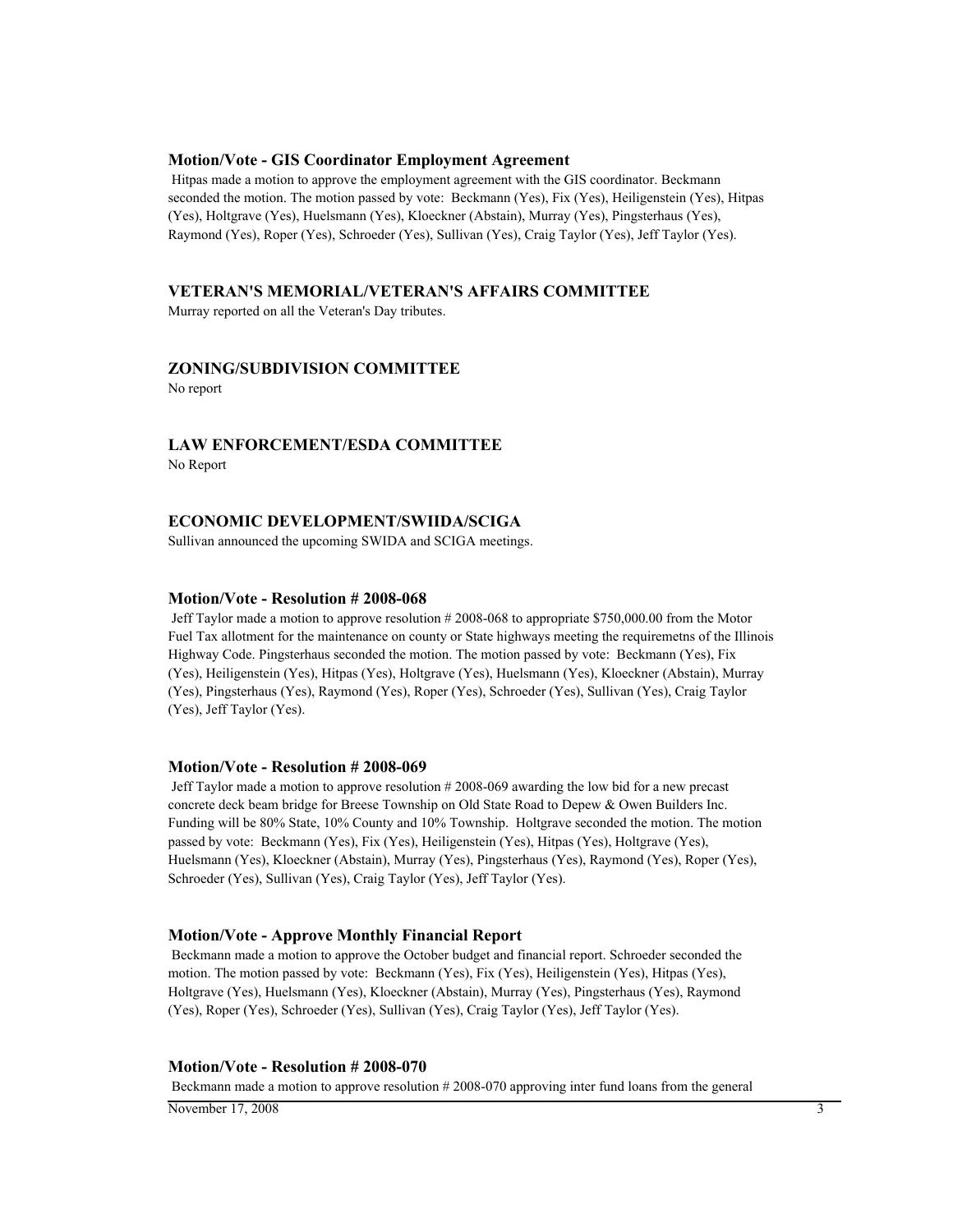fund to any other fund incurring a negative cash balance at November 30, 2008 as a result of the late billing, collection and distribution of the County's share of property taxes. Craig Taylor seconded the motion. The motion passed by vote: Beckmann (Yes), Fix (Yes), Heiligenstein (Yes), Hitpas (Yes), Holtgrave (Yes), Huelsmann (Yes), Kloeckner (Abstain), Murray (Yes), Pingsterhaus (Yes), Raymond (Yes), Roper (Yes), Schroeder (Yes), Sullivan (Yes), Craig Taylor (Yes), Jeff Taylor (Yes).

### **FINANCE/HEALTH SERVICES/REVOLVING LOAN FUND**

Fred Becker with Glass and Shuffet reviewed the draft of the 2008-2009 Budget. He recapped the general funds and explained the budget line items. He stressed the County is trying to stay with a 3% increase, however, some issues are still pending. The committee is requesting the meeting be recessed until next meeting to allow the pending issues to be resolved before approving the final budget.

#### **Motion/Vote - Health Department Monthly Report**

 Beckmann made a motion to approve the October monthly report of the Clinton County Health Department. Sullivan seconded the motion. The motion passed by vote: Beckmann (Yes), Fix (Yes), Heiligenstein (Yes), Hitpas (Yes), Holtgrave (Yes), Huelsmann (Yes), Kloeckner (Abstain), Murray (Yes), Pingsterhaus (Yes), Raymond (Yes), Roper (Yes), Schroeder (Yes), Sullivan (Yes), Craig Taylor (Yes), Jeff Taylor (Yes).

#### **Motion/Vote - Additional Finances**

 Beckmann made a motion to approve additionals bills in the amount of \$5,693.20 that were presented to the committee after the monthly meeting. Fix seconded the motion. The motion passed by vote: Beckmann (Yes), Fix (Yes), Heiligenstein (Yes), Hitpas (Yes), Holtgrave (Yes), Huelsmann (Yes), Kloeckner (Abstain), Murray (Yes), Pingsterhaus (Yes), Raymond (Yes), Roper (Yes), Schroeder (Yes), Sullivan (Yes), Craig Taylor (Yes), Jeff Taylor (Yes).

#### **Motion/Vote - Glass & Shuffet Contract**

 Beckmann made a motion to approve a three year contract with Glass & Shuffet Accountants. A resolution will be presented to the board for approval at the December meeting. Holtgrave seconded the motion. The motion passed by vote: Beckmann (Yes), Fix (Yes), Heiligenstein (Yes), Hitpas (Yes), Holtgrave (Yes), Huelsmann (Yes), Kloeckner (Abstain), Murray (Yes), Pingsterhaus (Yes), Raymond (Yes), Roper (Yes), Schroeder (Yes), Sullivan (Yes), Craig Taylor (Yes), Jeff Taylor (Yes).

#### **FACILITIES COMMITTEE**

Becker Brick completed the work on the courthouse to help alleviate the water leaks.

#### **Motion/Vote - Office Lease**

 Fix made a motion to approve a one year lease in the amount of \$400 per month for office space in the building on Franklin Street owned by Mike Kohlbrecker to house the Public defender. Holtgrave seconded the motion. The motion passed by vote: Beckmann (Yes), Fix (Yes), Heiligenstein (Yes), Hitpas (Yes), Holtgrave (Yes), Huelsmann (Yes), Kloeckner (Abstain), Murray (Yes), Pingsterhaus (Yes), Raymond (Yes), Roper (Yes), Schroeder (Yes), Sullivan (Yes), Craig Taylor (Yes), Jeff Taylor (Yes).

## **GENERAL SERVICES/JUDICIARY COMMITTEE**

The committee met and found all bills to be in order.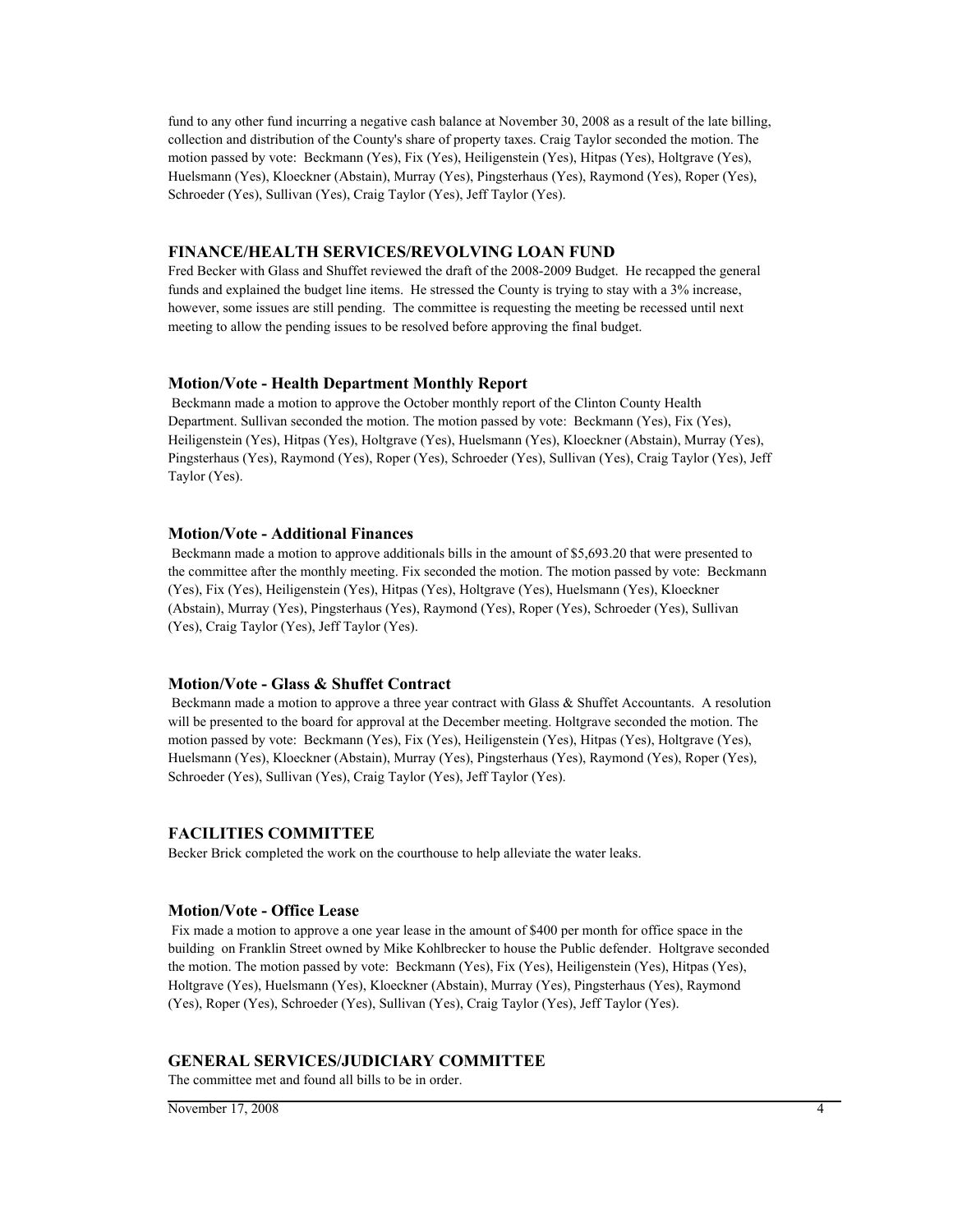## **LIQUOR COMMITTEE**

No Report

# **ENVIRONMENTAL CONCERNS COMMITTEE**

No Report

## **Motion/Vote - Accounts Payable**

Vice Chairman Craig Taylor made a motion to approve payment of the Accounts Payable Claims. Heiligenstein seconded the motion. The motion passed by vote: Beckmann (Yes), Fix (Yes), Heiligenstein (Yes), Hitpas (Yes), Holtgrave (Yes), Huelsmann (Yes), Kloeckner (Abstain), Murray (Yes), Pingsterhaus (Yes), Raymond (Yes), Roper (Yes), Schroeder (Yes), Sullivan (Yes), Craig Taylor (Yes), Jeff Taylor (Yes).

## **Motion/Vote - RECESS**

 Huelsmann made a motion to recess. Beckmann seconded the motion. The motion passed by vote: Beckmann (Yes), Fix (Yes), Heiligenstein (Yes), Hitpas (Yes), Holtgrave (Yes), Huelsmann (Yes), Kloeckner (Abstain), Murray (Yes), Pingsterhaus (Yes), Raymond (Yes), Roper (Yes), Schroeder (Yes), Sullivan (Yes), Craig Taylor (Yes), Jeff Taylor (Yes).

**Attest:**

\_\_\_\_\_\_\_\_\_\_\_\_\_\_\_\_\_\_\_\_\_\_\_\_\_\_\_\_\_\_\_\_\_\_\_\_\_\_ Thomas LaCaze/County Clerk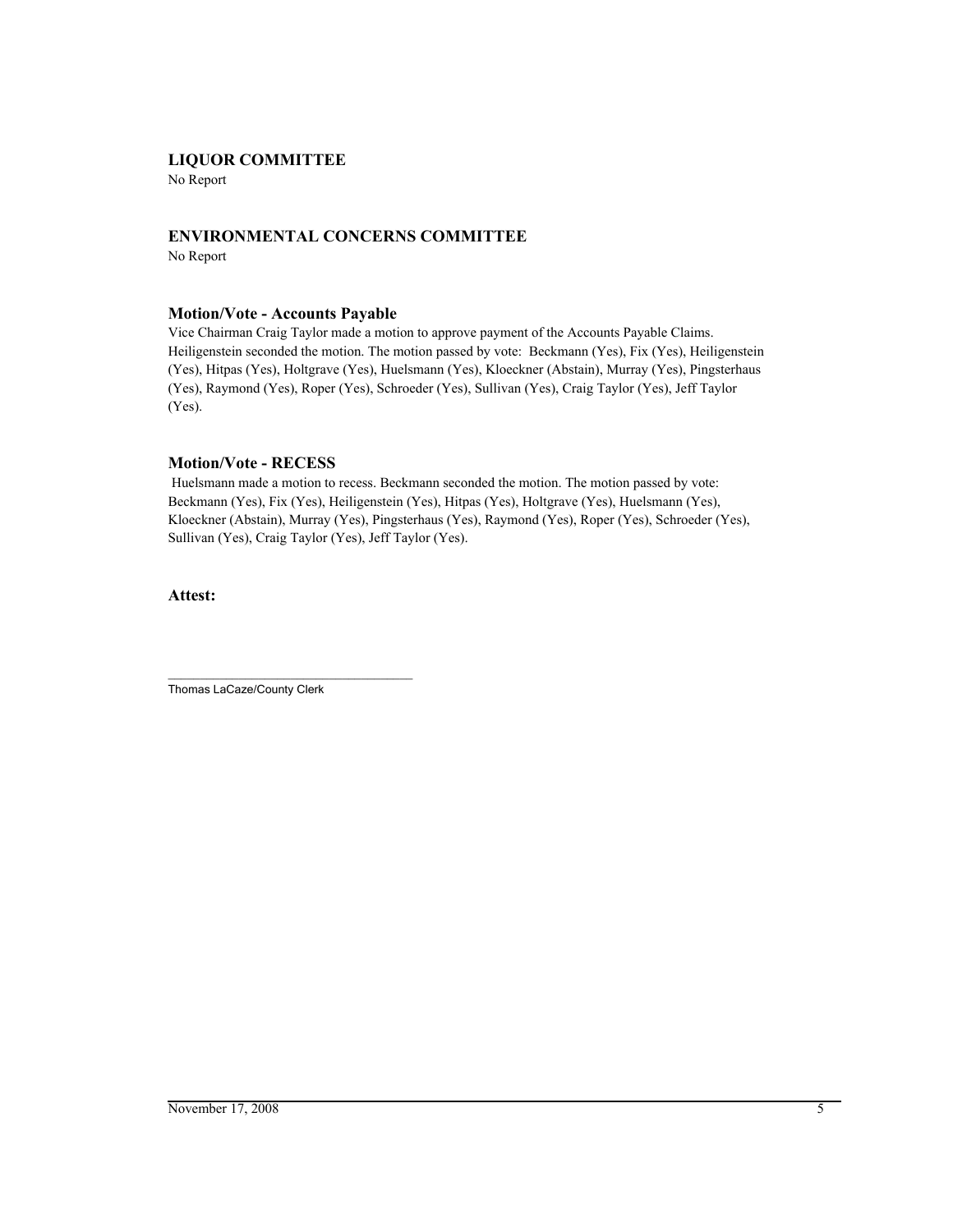## **Clinton County District Board**

## **December 15, 2008**

## **CONVENE**

Board Chairman Kloeckner called the meeting of the Clinton County District Board to order at 7:00 p.m. on December 15, 2008 at the Board Room. Attendance: Beckmann, Present: Fix, Present: Heiligenstein, Present: Hitpas, Present: Holtgrave, Present: Huelsmann, Present: Kloeckner, Present: Michael, Present: Pingsterhaus, Present: Raymond, Present: Roper, Present: Schroeder, Present: Sullivan, Present: Taylor, Present: Wessel, Absent.

### **PLEDGE OF ALLEGIANCE**

The Pledge of Allegiance was recited.

## **Motion/Vote - Approval of Minutes**

Vice Chairman Taylor made a motion to approve the minutes of the November 15, 2008 meeting with one correction. The personnel/labor committee report should reflect that they also reached an agreement with the Teamsters Local 50, a body politic. Schroeder seconded the motion. The motion passed by vote: Beckmann (Yes), Fix (Yes), Heiligenstein (Yes), Hitpas (Yes), Holtgrave (Yes), Huelsmann (Yes), Kloeckner (Abstain), Michael (Yes), Pingsterhaus (Yes), Raymond (Yes), Roper (Yes), Schroeder (Yes), Sullivan (Yes), Taylor (Yes), Wessel (Absent).

### **Motion/Vote - County Clerk Semi-Annual Repor**

 Raymond made a motion to approve the County Clerk's Semi-Annual Report. Heiligenstein seconded the motion. The motion passed by vote: Beckmann (Yes), Fix (Yes), Heiligenstein (Yes), Hitpas (Yes), Holtgrave (Yes), Huelsmann (Yes), Kloeckner (Abstain), Michael (Yes), Pingsterhaus (Yes), Raymond (Yes), Roper (Yes), Schroeder (Yes), Sullivan (Yes), Taylor (Yes), Wessel (Absent).

#### **Motion/Vote - Circuit Clerk Semi-Annual Repo**

 Hitpas made a motion to aprove the Circuit Clerk's Semi-Annual Report Roper seconded the motion. The motion passed by vote: Beckmann (Yes), Fix (Yes), Heiligenstein (Yes), Hitpas (Yes), Holtgrave (Yes), Huelsmann (Yes), Kloeckner (Abstain), Michael (Yes), Pingsterhaus (Yes), Raymond (Yes), Roper (Yes), Schroeder (Yes), Sullivan (Yes), Taylor (Yes), Wessel (Absent).

#### **Years of Service Awards**

Plaques were presented to the following for years of service to Clinton County. Dave Moss, Henry Bergmann, Gerhard Kluemke, Don Murray.

## **INSURANCE COMMITTEE**

The health plan document is being reviewed by the State's Attorney's office before being submitted for board approval. The committee reports that the average monthly medical and perscription claims are on the rise.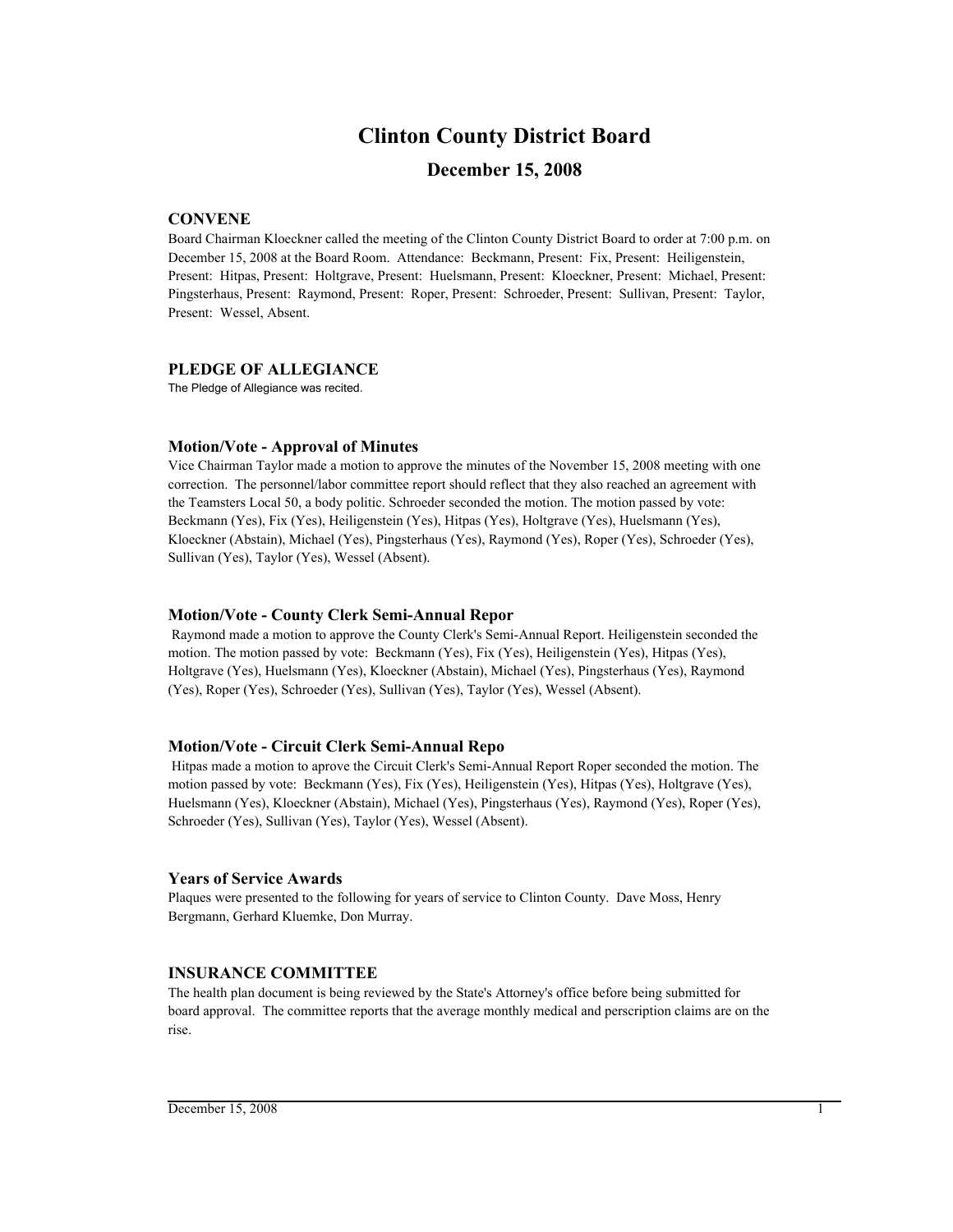## **AREA ON AGING COMMITTEE**

No report

## **ASSESSMENT COMMITTEE**

The monthly committee meetings will be held on the 2nd Wednesday of each month. Assessors are beginning to turn in the assessments for 2008 and hopefully notices will go out in April. The timberland assessments are changing in this tax year. The assessment office is now selling plat books for \$20.

## **COUNTY FARM COMMITTEE**

The committee reported that the animal control warden answered 95 calls last month.

## **EDUCATION COMMITTEE**

The Regional office of Education's mentoring program that works with first year principals has been going very well. They reported that 1/3 of the area truancy is from Clinton County.

## **GIS COMMITTEE**

The GIS Coordinator will be working on the county Pre-Disaster Mitigation Plan with the ESDA.

## **#708 MENTAL HEALTH BOARD**

Huelsmann reported the committee will be meeting sometime in the Spring.

## **911 COMMITTEE**

At the December 10 committee meeting, it was discussed that residents should make sure their 911 address is located on the house and on both sides of the mail box. The next meeting is January 14.

## **Motion/Vote - Executive Session**

 Beckmann made a motion to enter into executive session. Fix seconded the motion. The motion passed by vote: Beckmann (Yes), Fix (Yes), Heiligenstein (Yes), Hitpas (Yes), Holtgrave (Yes), Huelsmann (Yes), Kloeckner (Abstain), Michael (Yes), Pingsterhaus (Yes), Raymond (Yes), Roper (Yes), Schroeder (Yes), Sullivan (Yes), Taylor (Yes), Wessel (Absent).

## **PERSONNEL/LABOR COMMITTEE**

Brian Hitpas reported the results of the executive session. When the courthouse employees joined the Teamsters union, the Illinois Labor Relations board allowed the State's Attorney one confidential secretary position that was not in the union. This position was vacated by thr former States Attorney, therefore, the position is open. The new State's Attorney would like to hire a confidential secretary, however, since the budget does not allow for an additional position, the union employee with the lease seniority must be layed off. The lay off letter will come from the County Board since this is a budgetary layoff.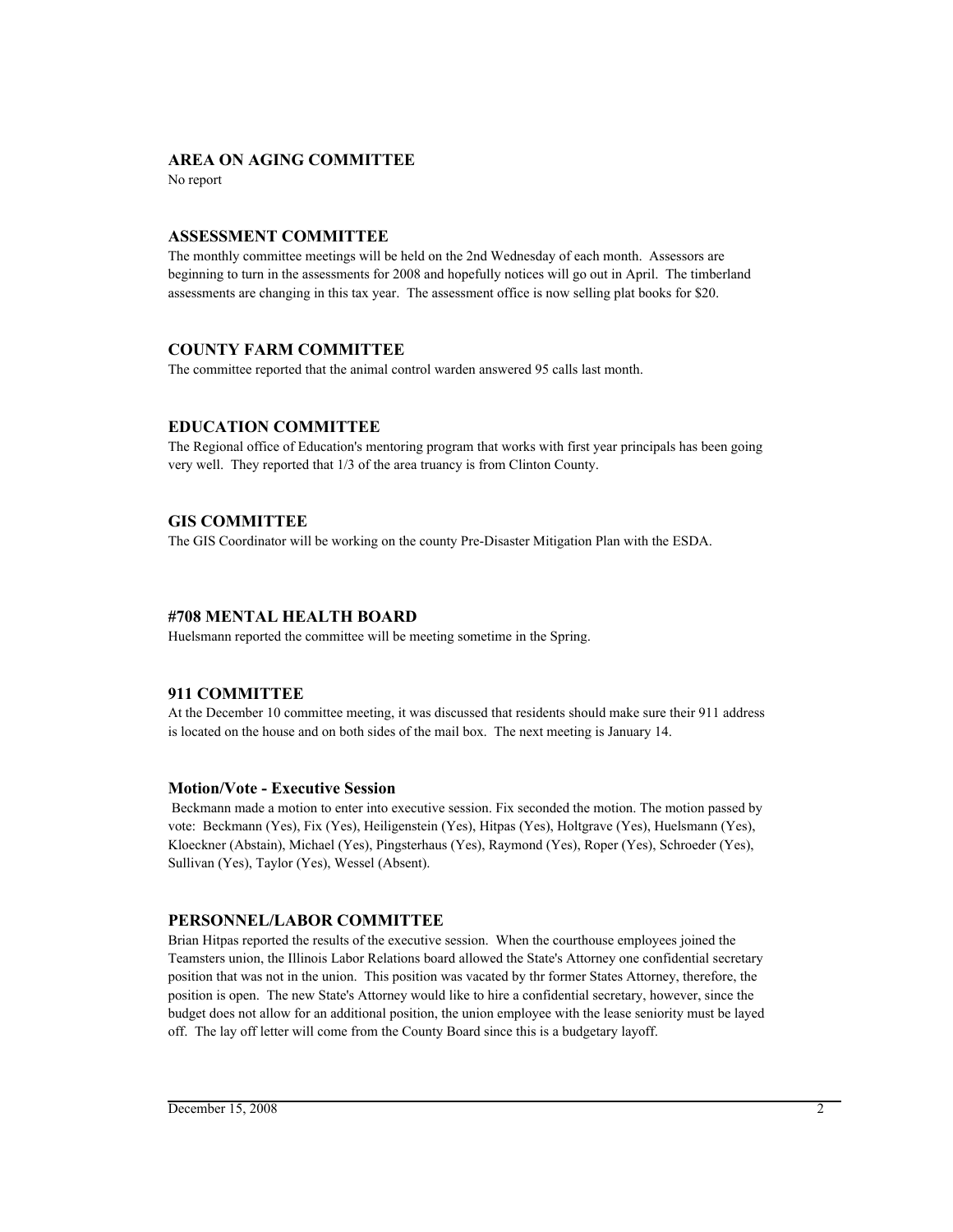#### **Motion/Vote - Confidential Secretary**

 Hitpas made a motion to allow the State's Attorney to hire a confidential secretary which will not be a member of the Teamster's bargaining unit. It will be necessary for the secretary to sign a form acknowledging her tenure as the duration of the State's Attorney's term. Sullivan seconded the motion. The motion passed by vote: Beckmann (Yes), Fix (Yes), Heiligenstein (Yes), Hitpas (Yes), Holtgrave (Yes), Huelsmann (Yes), Kloeckner (Abstain), Michael (Yes), Pingsterhaus (Yes), Raymond (Yes), Roper (Yes), Schroeder (Yes), Sullivan (Yes), Taylor (Yes), Wessel (Absent).

#### **PERSONNEL/LABOR COMMITTEE (Cont)**

The committee reported they have come to an agreement with the Chief Judge with the wage adjustments the same as what was offered to other offices. They are still in negotiations with with the FOP union.

#### **Motion/Vote - Union Contract**

 Hitpas made a motion to ratify changes to the collective bargaining agreement between County of Clinton, A Body Politic and Teamsters Local # 50. Taylor seconded the motion. The motion passed by vote: Beckmann (Yes), Fix (Yes), Heiligenstein (Yes), Hitpas (Yes), Holtgrave (Yes), Huelsmann (Yes), Kloeckner (Abstain), Michael (Yes), Pingsterhaus (Yes), Raymond (Yes), Roper (Yes), Schroeder (Yes), Sullivan (Yes), Taylor (Yes), Wessel (Absent).

### **Motion/Vote - Union Contract**

 Hitpas made a motion to ratify Changes to the Collective bargaining agreement between the County of Clinton and Laborers Local 773. Raymond seconded the motion. The motion passed by vote: Beckmann (Yes), Fix (Yes), Heiligenstein (Yes), Hitpas (Yes), Holtgrave (Yes), Huelsmann (Yes), Kloeckner (Abstain), Michael (Yes), Pingsterhaus (Yes), Raymond (Yes), Roper (Yes), Schroeder (Yes), Sullivan (Yes), Taylor (Yes), Wessel (Absent).

## **RC&D COUNCIL**

Schroeder reported Clinton County has received a \$320,000 animal waste project fund to help stop run off into streams. They are looking for an area around Shoal Creek. RC&D has been asked to help the city of Carlyle to develop a trail at Carlyle Lake.

#### **SAFETY COMMITTEE**

There will be a committee meeting in the later part of January. The date will be announced later.

#### **SOLID WASTE COMMITTEE**

No Report

#### **TOURISM COMMITTEE**

The committee will meet Wednesday, December 17th.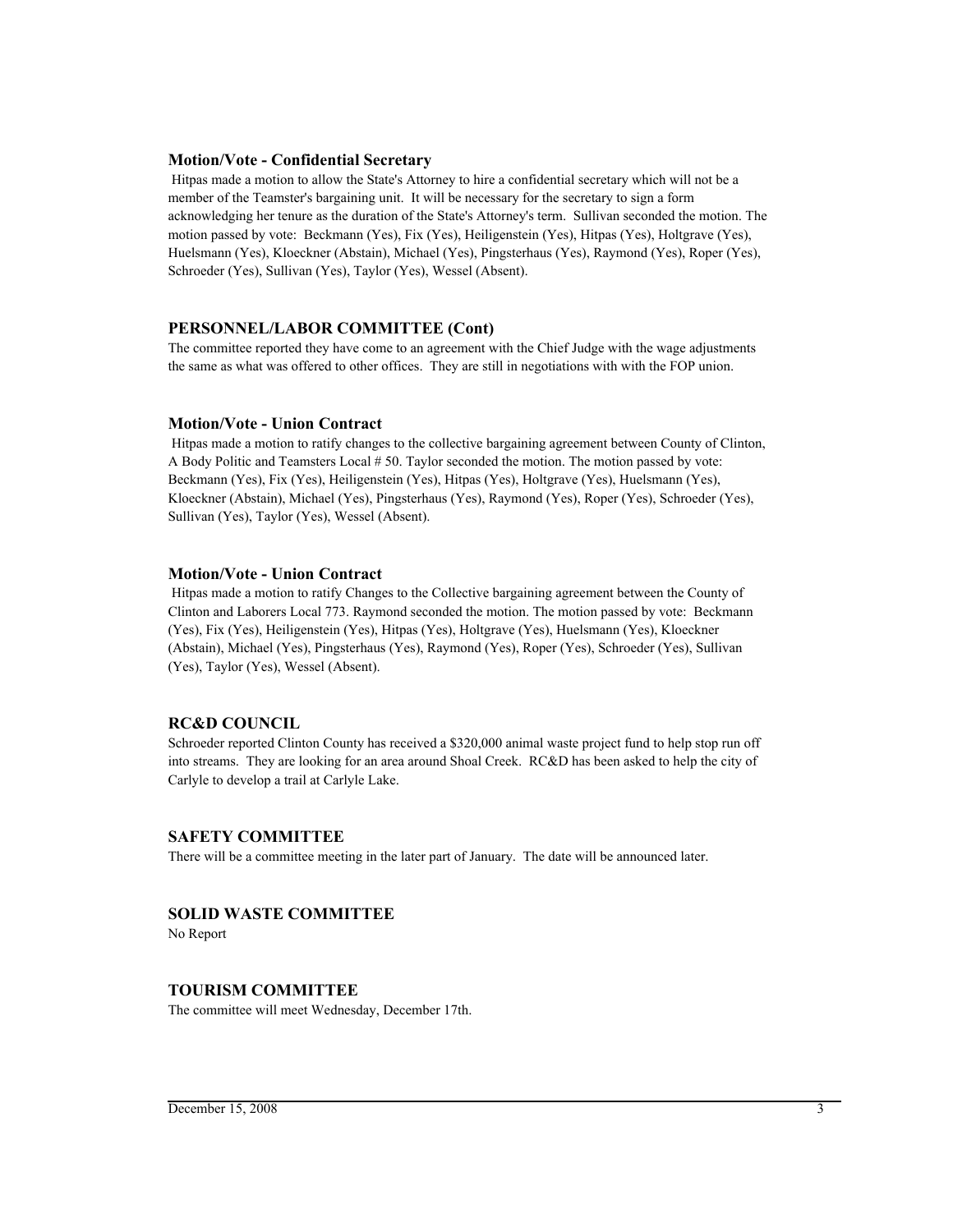## **UNITED COUNTIES COUNCIL OF ILLINOIS**

Three Board members are on the committee namely: Jim Sullivan, Lavern Holtgrave and John Raymond. Chairman Kloeckner asked one to report each month.

#### **UNINCORPORATED AREA IMPROVEMENT COMMITTEE**

The New Memphis Sanitary Sewer District is completed but the County continues to support the organization.

# **VETERAN'S MEMORIAL/VETERAN'S AFFAIRS COMMITTEE**

No Report

# **ECONOMIC DEVELOPMENT/SWIIDA/SCIGA**

No Report

# **ENVIRONMENTAL CONCERNS COMMITTEE**

No Report

## **FACILITIES COMMITTEE**

No Report

### **Motion/Vote - Monthly Financial Report**

Vice Chairman Taylor made a motion to approve the November financial report. Schroeder seconded the motion. The motion passed by vote: Beckmann (Yes), Fix (Yes), Heiligenstein (Yes), Hitpas (Yes), Holtgrave (Yes), Huelsmann (Yes), Kloeckner (Abstain), Michael (Yes), Pingsterhaus (Yes), Raymond (Yes), Roper (Yes), Schroeder (Yes), Sullivan (Yes), Taylor (Yes), Wessel (Absent).

#### **Motion/Vote - Bank Approval**

 Beckmann made a motion to approve the Clinton County Banks and Midland Bank and National Bank for deposits and collection of taxes. Sullivan seconded the motion. The motion passed by vote: Beckmann (Yes), Fix (Yes), Heiligenstein (Yes), Hitpas (Yes), Holtgrave (Yes), Huelsmann (Yes), Kloeckner (Abstain), Michael (Yes), Pingsterhaus (Yes), Raymond (Yes), Roper (Yes), Schroeder (Yes), Sullivan (Yes), Taylor (Yes), Wessel (Absent).

## **FINANCE/HEALTH SERVICES/REVOLVING LOAN FUND**

County Treasurer Mueller reported the first distribution has been made with about 60% of the taxes paid.

Fred Becker of Glass & Shuffett presented the budget and explained the changes from the first presentation. The total did not change it was just distributed into different funds. Most of the levies were kept at a 3% increase. He did suggest the committee review the budget in about six month due to the economic times. Finance committee chairman Beckmann said the committee worked very hard to keep the figures down.

#### **Motion/Vote - 2008-2009 Budget**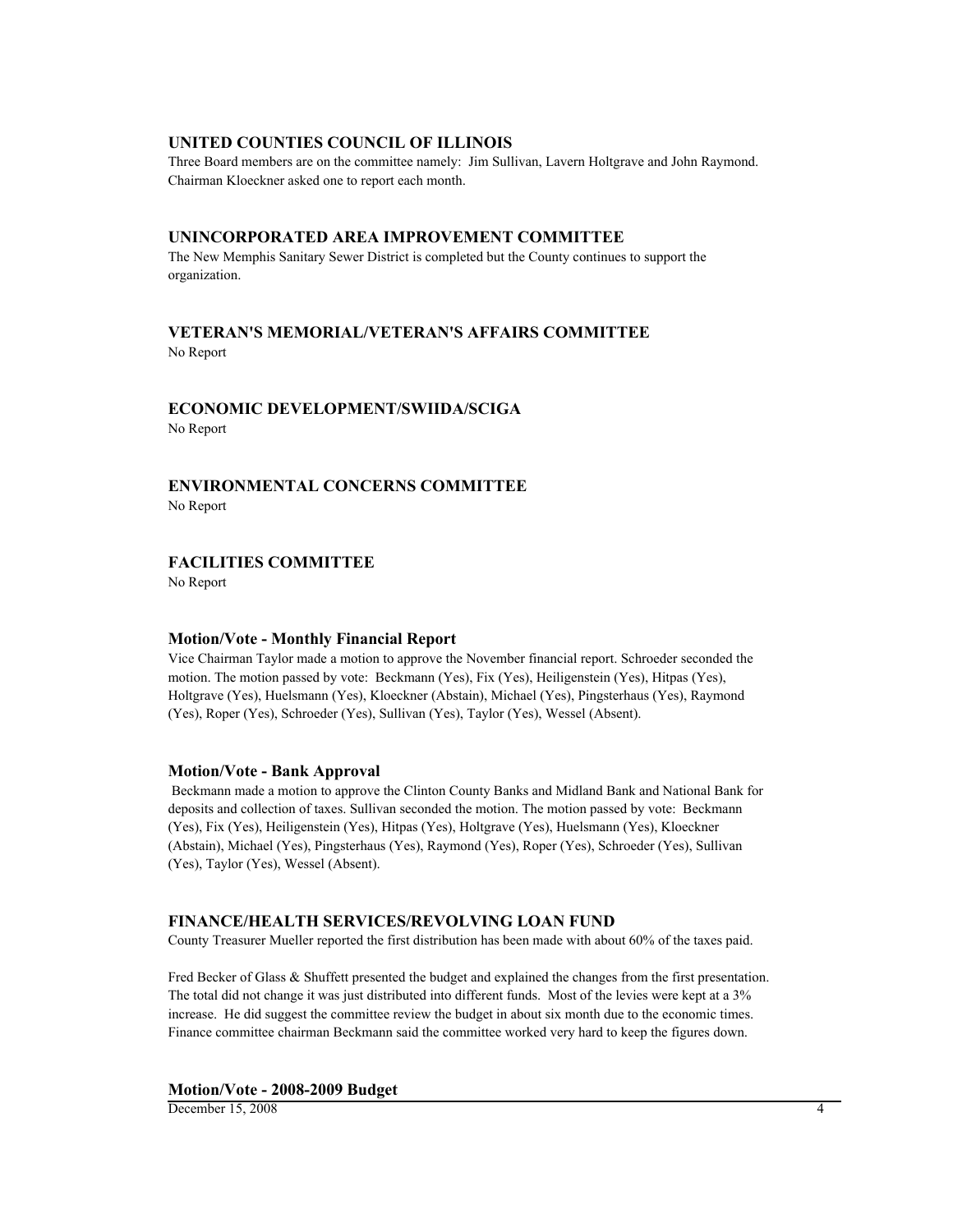Beckmann made a motion to approve the 2008-2009 Clinton County budget. Taylor seconded the motion. The motion passed by vote: Beckmann (Yes), Fix (Yes), Heiligenstein (Yes), Hitpas (Yes), Holtgrave (Yes), Huelsmann (Yes), Kloeckner (Abstain), Michael (Yes), Pingsterhaus (Yes), Raymond (Yes), Roper (Yes), Schroeder (Yes), Sullivan (Yes), Taylor (Yes), Wessel (Absent).

#### **Motion/Vote - Special Service Areas 1-19**

 Beckmann made a motion to approve special service areas one through nineteen. Hitpas seconded the motion. The motion passed by vote: Beckmann (Yes), Fix (Yes), Heiligenstein (Yes), Hitpas (Yes), Holtgrave (Yes), Huelsmann (Yes), Kloeckner (Abstain), Michael (Yes), Pingsterhaus (Yes), Raymond (Yes), Roper (Yes), Schroeder (Yes), Sullivan (Yes), Taylor (Yes), Wessel (Absent).

#### **Motion/Vote - 2008-2009 Tax Levies**

 Beckmann made a motion to approve the Clinton County 2008-2009 tax levies. Taylor seconded the motion. The motion passed by vote: Beckmann (Yes), Fix (Yes), Heiligenstein (Yes), Hitpas (Yes), Holtgrave (Yes), Huelsmann (Yes), Kloeckner (Abstain), Michael (Yes), Pingsterhaus (Yes), Raymond (Yes), Roper (Yes), Schroeder (Yes), Sullivan (Yes), Taylor (Yes), Wessel (Absent).

#### **Motion/Vote - All Smiles Day Care**

 Beckmann made a motion to subordinate the loan for All Smiles Day Care so they can refinance. Taylor seconded the motion. The motion passed by vote: Beckmann (Yes), Fix (Yes), Heiligenstein (Yes), Hitpas (Yes), Holtgrave (Yes), Huelsmann (Yes), Kloeckner (Abstain), Pingsterhaus (Yes), Raymond (Yes), Roper (Yes), Schroeder (Yes), Sullivan (Yes), Taylor (Yes), Wessel (Absent).

#### **Motion/Vote - Health Department Monthly Report**

 Beckmann made a motion to approve the November monthly report of the Clinton County Health Department. Schroeder seconded the motion. The motion passed by vote: Hitpas (Yes), Holtgrave (Yes), Huelsmann (Yes), Kloeckner (Abstain), Michael (Yes), Pingsterhaus (Yes), Raymond (Yes), Roper (Yes), Schroeder (Yes), Sullivan (Yes), Taylor (Yes), Wessel (Absent), Beckmann (Yes), Fix (Yes), Heiligenstein (Yes).

#### **Motion/Vote - Christmas Gift**

 Raymond made a motion to approve the annual \$10 gift certificate to employees to a Clinton County restaurant. Fix seconded the motion. The motion passed by vote: Beckmann (Yes), Fix (Yes), Heiligenstein (Yes), Hitpas (Yes), Holtgrave (Yes), Huelsmann (Yes), Kloeckner (Abstain), Michael (Yes), Pingsterhaus (Yes), Raymond (Yes), Roper (Yes), Schroeder (Yes), Sullivan (Yes), Taylor (Yes), Wessel (Absent).

### **GENERAL SERVICES/JUDICIARY COMMITTEE**

The committee met and all bills were in order.

# **LAW ENFORCEMENT/ESDA COMMITTEE**

No Report

## **LIQUOR COMMITTEE**

No Report

December 15, 2008 5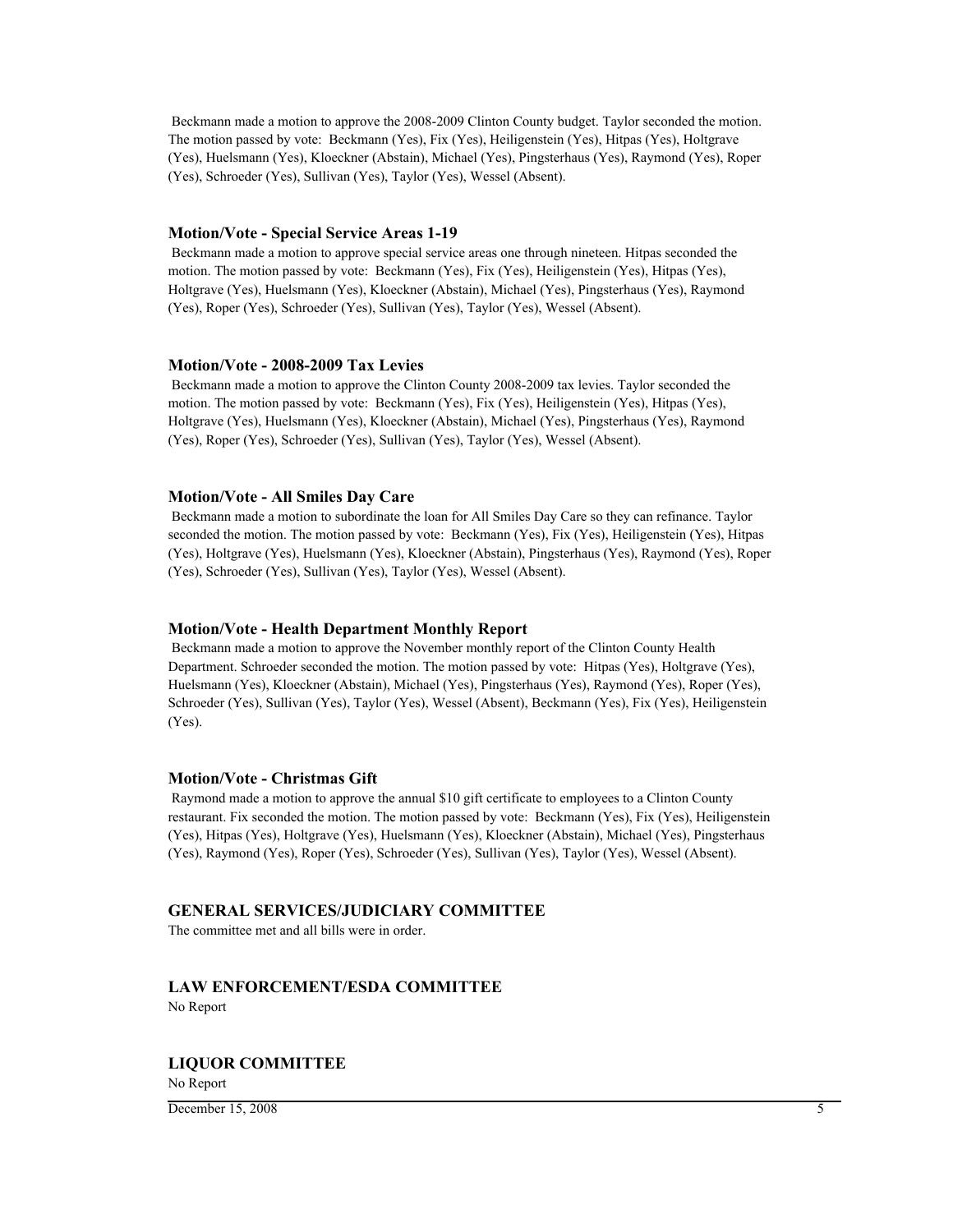#### **Motion/Vote - Bid for New Flat Bed Truck**

 Holtgrave made a motion to approve County Engineer to seeks bids for a new 350 series flat bed truct and trade in 1996 ford F350 Wrecker. Fix seconded the motion. The motion passed by vote: Beckmann (Yes), Fix (Yes), Heiligenstein (Yes), Hitpas (Yes), Holtgrave (Yes), Huelsmann (Yes), Kloeckner (Abstain), Michael (Yes), Pingsterhaus (Yes), Raymond (Yes), Roper (Yes), Schroeder (Yes), Sullivan (Yes), Taylor (Yes), Wessel (Absent).

#### **Motion/Vote - Resolution # 2008-071**

 Holtgrave made a motion to approve Resolution # 2008-071 agreement with IDOT for the maintenance of stop ahead signs on County Highway approaches to State maintained highways. Raymond seconded the motion. The motion passed by vote: Beckmann (Yes), Fix (Yes), Heiligenstein (Yes), Hitpas (Yes), Holtgrave (Yes), Huelsmann (Yes), Kloeckner (Abstain), Michael (Yes), Pingsterhaus (Yes), Raymond (Yes), Roper (Yes), Schroeder (Yes), Sullivan (Yes), Taylor (Yes), Wessel (Absent).

### **Motion/Vote - Resolution # 2008-072**

 Sullivan made a motion to approve resolution # 2008-072 to allow the Highway Department to purchase surplus items from the State of Illinois' Federal Surplus Property Program. Beckmann seconded the motion. The motion passed by vote: Beckmann (Yes), Fix (Yes), Heiligenstein (Yes), Hitpas (Yes), Holtgrave (Yes), Huelsmann (Yes), Kloeckner (Abstain), Michael (Yes), Pingsterhaus (Yes), Raymond (Yes), Roper (Yes), Schroeder (Yes), Sullivan (Yes), Taylor (Yes), Wessel (Absent).

## **ROAD & BRIDGE COMMITTEE**

County Engineer Behrens announced the rock letting for the County and Townships will be on January 9, 2009.

## **ZONING/SUBDIVISION COMMITTEE**

No Report

## **Motion/Vote - Accounts Payable**

Vice Chairman Taylor made a motion to approve payment of the Accounts Payable Claims. Raymond seconded the motion. The motion passed by vote: Beckmann (Yes), Fix (Yes), Heiligenstein (Yes), Hitpas (Yes), Holtgrave (Yes), Huelsmann (Yes), Kloeckner (Abstain), Michael (Yes), Pingsterhaus (Yes), Raymond (Yes), Roper (Yes), Schroeder (Yes), Sullivan (Yes), Taylor (Yes), Wessel (Absent).

#### **ADJOURNMENT**

Vice Chairman Taylor made a motion to adjourn Wessel seconded the motion. The motion passed by vote.

**Attest:**

\_\_\_\_\_\_\_\_\_\_\_\_\_\_\_\_\_\_\_\_\_\_\_\_\_\_\_\_\_\_\_\_\_\_\_\_\_\_ Thomas LaCaze/County Clerk

 $D$  December 15, 2008 6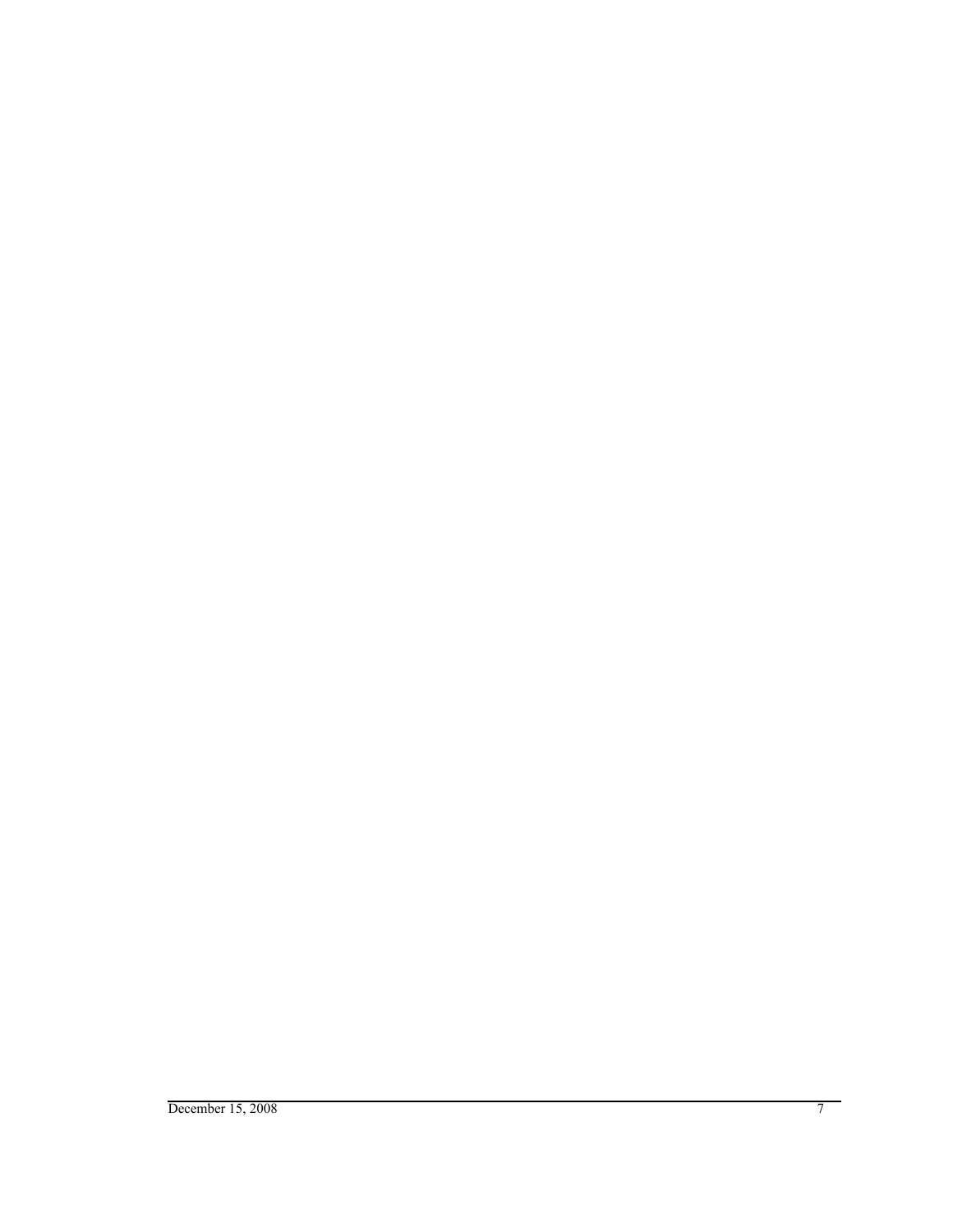## **Clinton County District Board**

## **December 01, 2008**

### **CONVENE**

Board Chairman Kloeckner called the meeting of the Clinton County District Board to order at 7:00 p.m. on December 1, 2008 at the Board Room. Attendance: Beckmann, Present: Fix, Present: Heiligenstein, Present: Hitpas, Present: Holtgrave, Present: Huelsmann, Present: Kloeckner, Present: Murray, Absent: Pingsterhaus, Present: Raymond, Absent: Roper, Present: Schroeder, Present: Sullivan, Present: Craig Taylor, Present: Jeff Taylor, Absent.

#### **PLEDGE OF ALLEGIANCE**

The Pledge of Allegiance was recited.

### **Old Business**

Chairman Kloeckner asked for any old business to come before the board before the new board is seated. There was none presented.

#### **ADJOURNMENT**

Vice Chairman Craig Taylor made a motion to adjourn Schroeder seconded the motion. The motion passed by vote.

#### **Vacate Chair**

Chairman Kloeckner vacated the chair and County Clerk Tom LaCaze chaired the meeting.

#### **Oath of Office**

County Clerk administered the oath of office to re-electerd and newly elected board members.

#### **ROLL CALL**

Attendance taken at 7:10: Beckmann, Present: Fix, Present: Heiligenstein, Present: Hitpas, Present: Holtgrave, Present: Huelsmann, Present: Kloeckner, Present: Michael, Present: Pingsterhaus, Present: Raymond, Absent: Roper, Present: Schroeder, Present: Sullivan, Present: Taylor, Present: Wessel, Present.

#### **Motion/Vote - Nomination of Chairman**

 Sullivan made a motion to nominate Ray Kloeckner for chairman. Fix seconded the motion. The motion passed by vote: Beckmann (Yes), Fix (Yes), Heiligenstein (Yes), Hitpas (Yes), Holtgrave (Yes), Huelsmann (Yes), Kloeckner (Yes), Michael (Yes), Pingsterhaus (Yes), Raymond (Absent), Roper (Yes), Schroeder (Yes), Sullivan (Yes), Taylor (Yes), Wessel (Yes).

#### **Motion/Vote - Election of Chairman**

 Hitpas made a motion to elect Ray Kloeckner by acclamation. Roper seconded the motion. The motion passed by vote: Beckmann (Yes), Fix (Yes), Heiligenstein (Yes), Hitpas (Yes), Holtgrave (Yes), December  $01, 2008$  1